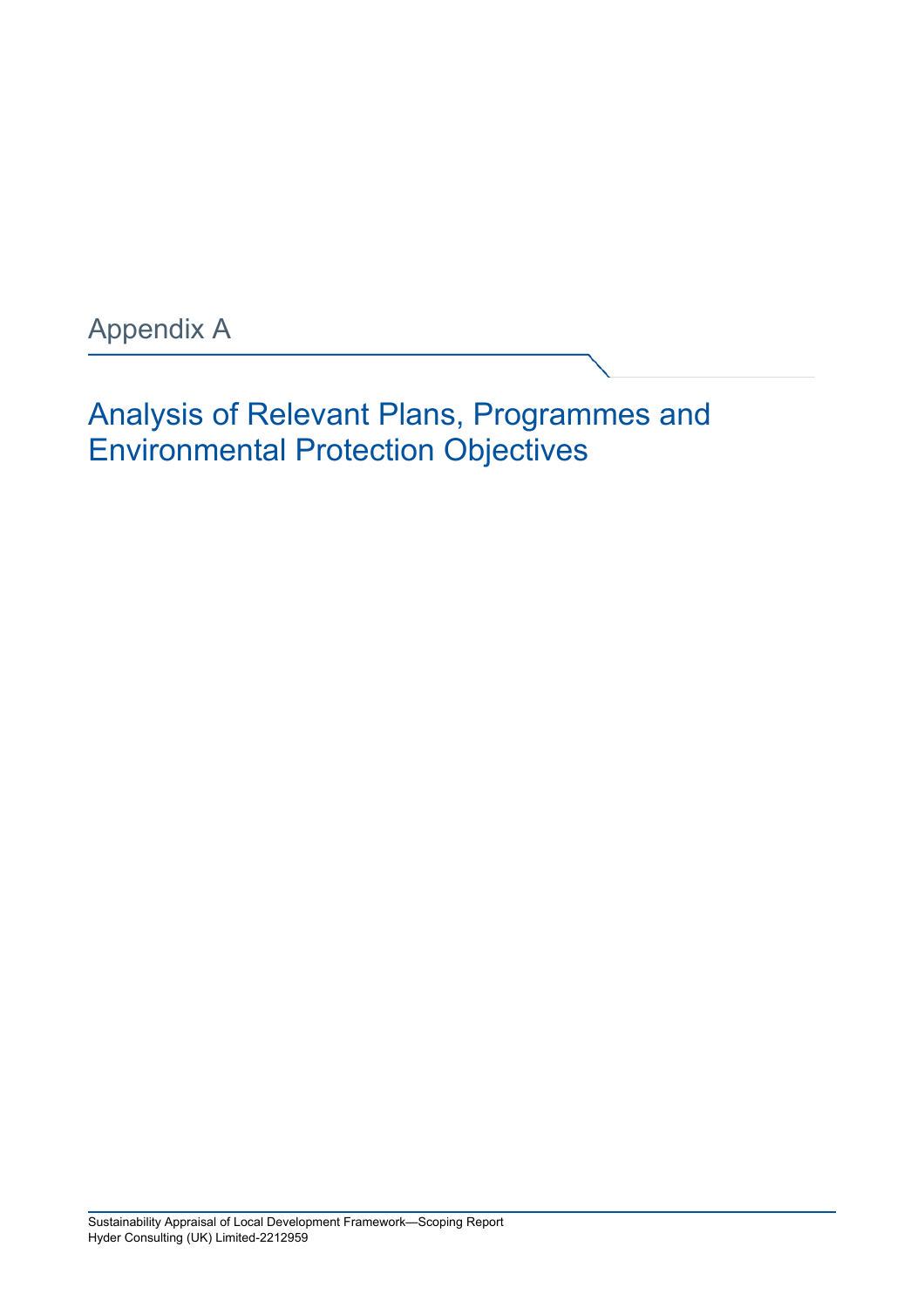Sustainability Appraisal of Local Development Framework—Scoping Report Hyder Consulting (UK) Limited-2212959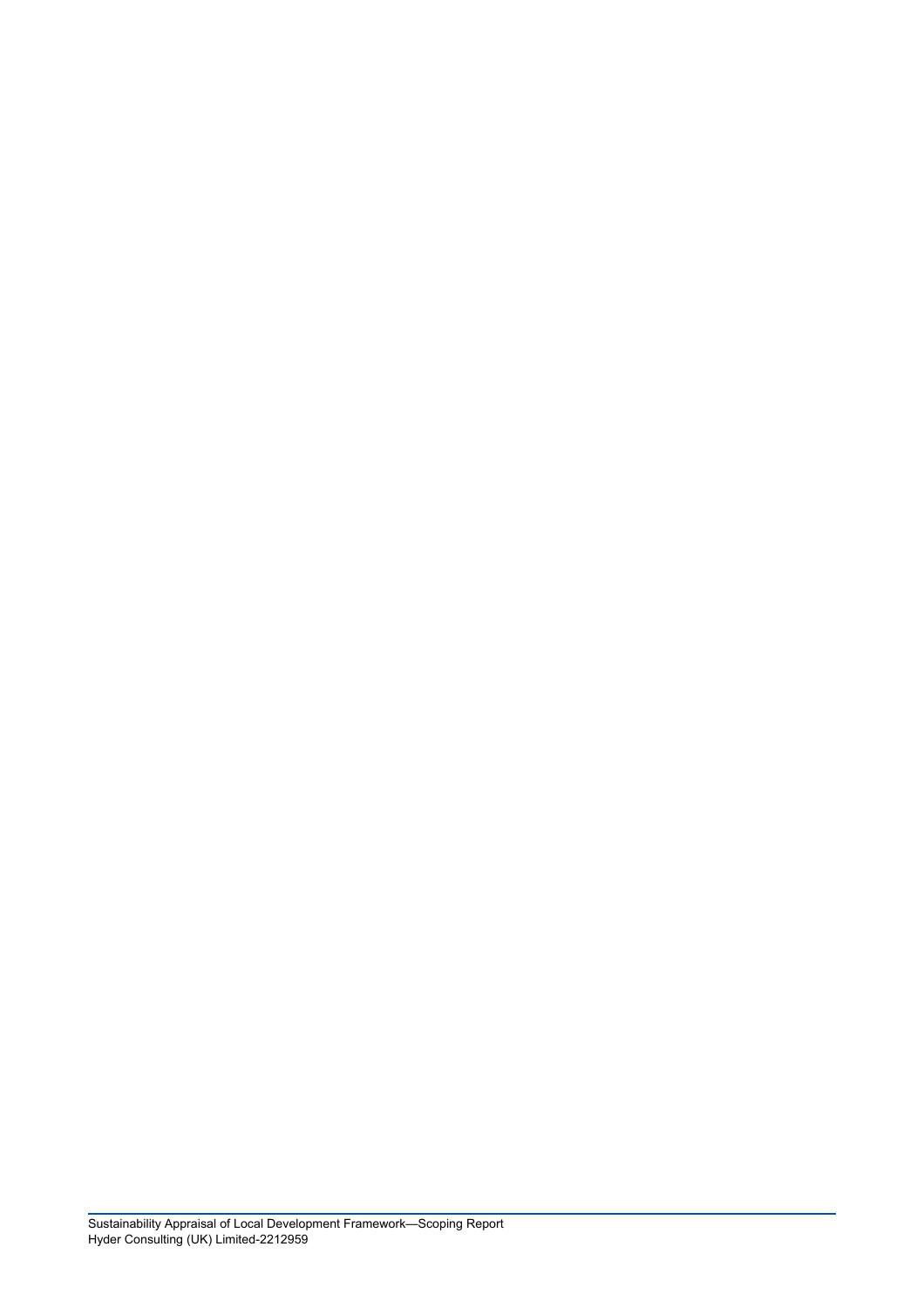## **Summary of International Plans**

| <b>International Plans</b>                                                                                                                                                                                                                                                                                                                                                                                                                                                                                                                                                                                                                                                                                                      |                                                                                                                                                                                                                                                                                                                                                                                                                                                                                                             |                                                                                                                                                                                                                                                                                                                                                                             |                                                                                                                                                                                                                                                   |
|---------------------------------------------------------------------------------------------------------------------------------------------------------------------------------------------------------------------------------------------------------------------------------------------------------------------------------------------------------------------------------------------------------------------------------------------------------------------------------------------------------------------------------------------------------------------------------------------------------------------------------------------------------------------------------------------------------------------------------|-------------------------------------------------------------------------------------------------------------------------------------------------------------------------------------------------------------------------------------------------------------------------------------------------------------------------------------------------------------------------------------------------------------------------------------------------------------------------------------------------------------|-----------------------------------------------------------------------------------------------------------------------------------------------------------------------------------------------------------------------------------------------------------------------------------------------------------------------------------------------------------------------------|---------------------------------------------------------------------------------------------------------------------------------------------------------------------------------------------------------------------------------------------------|
| <b>Key Objectives Relevant to Plan and SA</b>                                                                                                                                                                                                                                                                                                                                                                                                                                                                                                                                                                                                                                                                                   | Key Targets and Indicators Relevant to LDF and SA                                                                                                                                                                                                                                                                                                                                                                                                                                                           | <b>Implications for LDF</b>                                                                                                                                                                                                                                                                                                                                                 | <b>Implications for SA</b>                                                                                                                                                                                                                        |
| World Summit on Sustainable Development, Johannesburg (2002)                                                                                                                                                                                                                                                                                                                                                                                                                                                                                                                                                                                                                                                                    |                                                                                                                                                                                                                                                                                                                                                                                                                                                                                                             |                                                                                                                                                                                                                                                                                                                                                                             |                                                                                                                                                                                                                                                   |
| The World Summit reaffirmed the international commitment to<br>sustainable development. The aims are to:<br>• Accelerate the shift towards sustainable consumption and<br>production with a 10-year framework of programmes of action<br>• Reverse trend in loss of natural resources<br>Urgently and substantially increase the global share of renewable<br>energy<br>Significantly reduce the rate of loss of biodiversity by 2010<br>$\blacksquare$                                                                                                                                                                                                                                                                         | No specific targets or indicators, however key actions<br>include:<br>• Greater resource efficiency<br>• Support business innovation and take up of best<br>practice in technology and management<br>• Waste reduction and producer responsibility<br>Sustainable consumer consumption and procurement<br>Create a level playing field for renewable energy and<br>energy efficiency<br>New technology development<br>Push on energy efficiency<br>Low-carbon programmes<br>Reduced impacts on biodiversity | The LDF needs to<br>include policies that<br>encourage resource<br>efficiency.<br>It should recognise the<br>importance of<br>renewable energy and<br>the need to reduce<br>energy consumption<br>and improve energy<br>efficiency.<br>The LDF needs to<br>include policies that<br>encourage and<br>contribute to the<br>protection and<br>enhancement of<br>biodiversity. | The SA Framework<br>should include<br>objectives relating to<br>renewable energy use,<br>biodiversity protection<br>and enhancement, and<br>careful use of natural<br>resources.<br>It should include<br>objectives to cover the<br>action areas. |
| European Sustainable Development Strategy (2006)                                                                                                                                                                                                                                                                                                                                                                                                                                                                                                                                                                                                                                                                                |                                                                                                                                                                                                                                                                                                                                                                                                                                                                                                             |                                                                                                                                                                                                                                                                                                                                                                             |                                                                                                                                                                                                                                                   |
| The Strategy sets out how the European Union (EU) will effectively live<br>up to its long-standing commitment to meet the challenges of<br>sustainable development. It reaffirms the need for global solidarity and<br>the importance of strengthening work with partners outside of the EU.<br>The Strategy sets objectives and actions for seven key priority<br>challenges until 2010. The priorities are:<br>• Climate change and clean energy<br>Sustainable transport<br>$\bullet$<br>Sustainable consumption and production<br>Conservation and management of natural resources<br>• Public Health<br>Social inclusion, demography and migration<br>$\bullet$<br>• Global poverty and sustainable development challenges | There are no specific indicators or targets of relevance.                                                                                                                                                                                                                                                                                                                                                                                                                                                   | The LDF needs to take<br>on board the key<br>objectives, actions and<br>priorities of the Strategy<br>and contribute to the<br>development of more<br>sustainable<br>communities by creating<br>places where people<br>want to live and work.                                                                                                                               | The SA Framework<br>should include<br>objectives that<br>complement those of<br>this Strategy.<br>A cross section of<br>objectives are required<br>that cover a number of<br>themes.                                                              |
| <b>EU Sixth Environmental Action Plan 2002 - 2012</b>                                                                                                                                                                                                                                                                                                                                                                                                                                                                                                                                                                                                                                                                           |                                                                                                                                                                                                                                                                                                                                                                                                                                                                                                             |                                                                                                                                                                                                                                                                                                                                                                             |                                                                                                                                                                                                                                                   |
| The EAP reviews the significant environmental challenges and provides<br>a framework for European environmental policy up to 2012.                                                                                                                                                                                                                                                                                                                                                                                                                                                                                                                                                                                              | The Plan sets objectives and priority areas for action on<br>tackling climate change. The aims set out in the                                                                                                                                                                                                                                                                                                                                                                                               | The LDF needs to<br>include policies that                                                                                                                                                                                                                                                                                                                                   | The SA should be<br>mindful that documents                                                                                                                                                                                                        |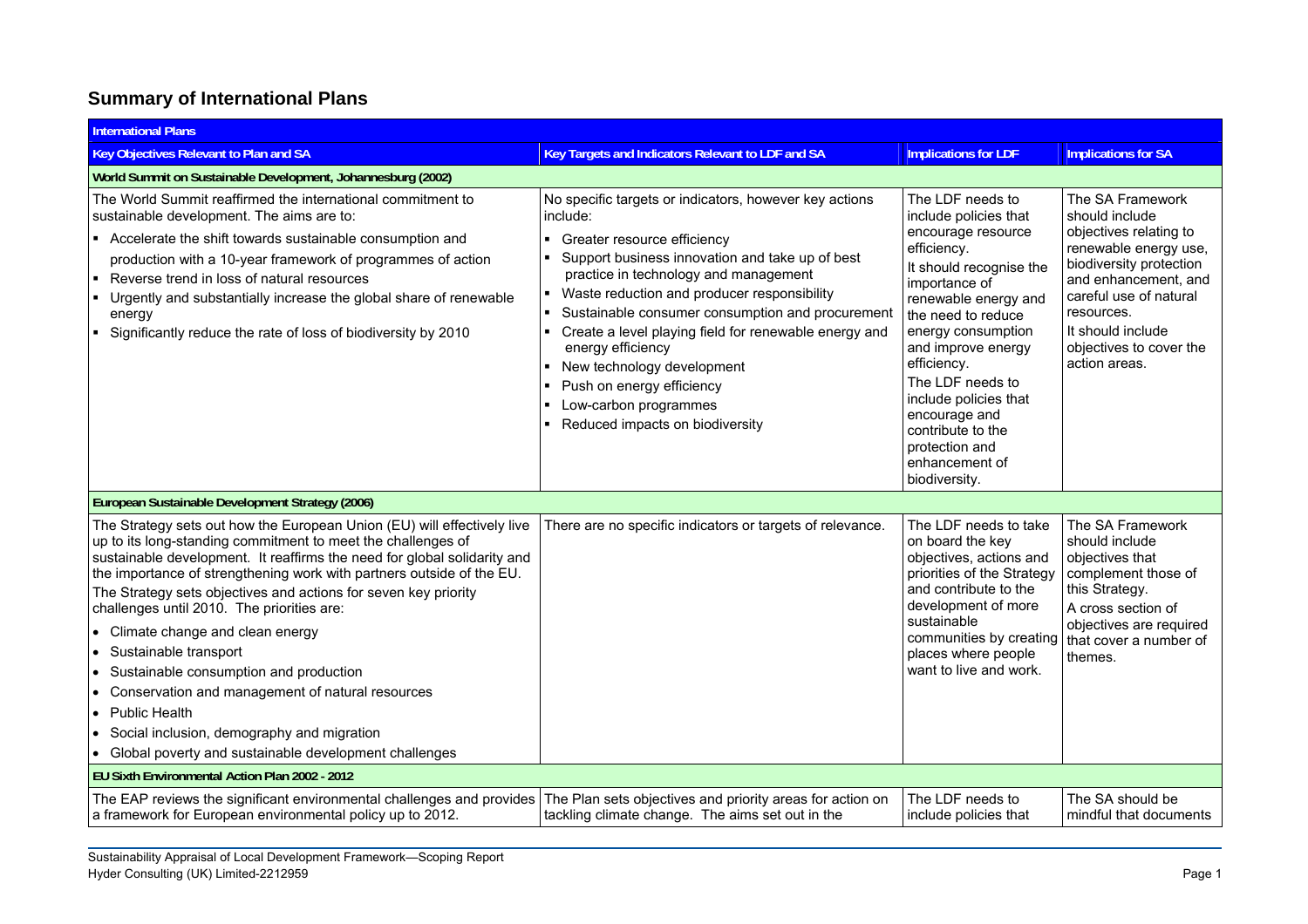| <b>International Plans</b>                                                                                                                                                                                                                                                                                                                                                                                                                                                                                                                                                                                                                                                                                                                                                                                                                                                                                                                                                                                                                                                                                                                                                                                                                                                                                                            |                                                                                                                                                                                                                                                                                                                                                                                                                                                                                                                                                                                                                                                                                                                                                                                                                                                                                                                                               |                                                                                                                                                                                                                                                   |                                                                                                                                                                                                                                                            |
|---------------------------------------------------------------------------------------------------------------------------------------------------------------------------------------------------------------------------------------------------------------------------------------------------------------------------------------------------------------------------------------------------------------------------------------------------------------------------------------------------------------------------------------------------------------------------------------------------------------------------------------------------------------------------------------------------------------------------------------------------------------------------------------------------------------------------------------------------------------------------------------------------------------------------------------------------------------------------------------------------------------------------------------------------------------------------------------------------------------------------------------------------------------------------------------------------------------------------------------------------------------------------------------------------------------------------------------|-----------------------------------------------------------------------------------------------------------------------------------------------------------------------------------------------------------------------------------------------------------------------------------------------------------------------------------------------------------------------------------------------------------------------------------------------------------------------------------------------------------------------------------------------------------------------------------------------------------------------------------------------------------------------------------------------------------------------------------------------------------------------------------------------------------------------------------------------------------------------------------------------------------------------------------------------|---------------------------------------------------------------------------------------------------------------------------------------------------------------------------------------------------------------------------------------------------|------------------------------------------------------------------------------------------------------------------------------------------------------------------------------------------------------------------------------------------------------------|
| <b>Key Objectives Relevant to Plan and SA</b>                                                                                                                                                                                                                                                                                                                                                                                                                                                                                                                                                                                                                                                                                                                                                                                                                                                                                                                                                                                                                                                                                                                                                                                                                                                                                         | Key Targets and Indicators Relevant to LDF and SA                                                                                                                                                                                                                                                                                                                                                                                                                                                                                                                                                                                                                                                                                                                                                                                                                                                                                             | <b>Implications for LDF</b>                                                                                                                                                                                                                       | <b>Implications for SA</b>                                                                                                                                                                                                                                 |
| The Programme aims at:<br>• Emphasising climate change as an outstanding challenge of the next<br>10 years and beyond and contributing to the long term objective of<br>stabilising greenhouse gas concentrations in the atmosphere at a<br>level that would prevent dangerous anthropogenic interference with<br>the climate system.<br>• Protecting, conserving, restoring and developing the functioning of<br>natural systems, natural habitats, wild flora and fauna with the aim of<br>halting desertification and the loss of biodiversity, including diversity<br>of genetic resources, both in the EU and on a global scale.<br>• Contributing to a high level of quality of life and social well being for<br>citizens by providing an environment where the level of pollution<br>does not give rise to harmful effects on human health and the<br>environment and by encouraging a sustainable urban development.<br>• Better resource efficiency and resource and waste management to<br>bring about more sustainable production and consumption patterns,<br>thereby decoupling the use of resources and the generation of waste<br>from the rate of economic growth and aiming to ensure that the<br>consumption of renewable and non-renewable resources does not<br>exceed the carrying capacity of the environment. | document are to be pursued by the following objectives<br>(some of these are now out of date and are therefore not<br>included):<br>• Fulfilment of the Kyoto Protocol commitment of an 8<br>% reduction in emissions by 2008-12 compared to<br>1990 levels for the EU as a whole, in accordance with<br>the commitment of each Member State set out in the<br>Council Conclusions of 16 and 17 June 1998<br>• Placing the EU in a credible position to advocate an<br>international agreement on more stringent reduction<br>targets for the second commitment period provided for<br>by the Kyoto Protocol. This agreement should aim at<br>cutting emissions significantly, taking full account,<br>inter alia, of the findings of the Intergovernmental<br>Panel on Climate Change (IPCC) 3rd Assessment<br>Report, and take into account the necessity to move<br>towards a global equitable distribution of greenhouse<br>gas emissions | encompass the broad<br>goals of the Plan, e.g.<br>recognising that local<br>action needs to be<br>taken with regard to<br>climate change issues,<br>protecting and<br>enhancing biodiversity<br>and encouraging waste<br>reduction and recycling. | prepared will need to<br>conform to EU goals<br>and aims, and should<br>therefore include<br>appropriate objectives,<br>indicators and targets in<br>the SA Framework.                                                                                     |
| European Spatial Development Perspective (ESDP) (1999)                                                                                                                                                                                                                                                                                                                                                                                                                                                                                                                                                                                                                                                                                                                                                                                                                                                                                                                                                                                                                                                                                                                                                                                                                                                                                |                                                                                                                                                                                                                                                                                                                                                                                                                                                                                                                                                                                                                                                                                                                                                                                                                                                                                                                                               |                                                                                                                                                                                                                                                   |                                                                                                                                                                                                                                                            |
| The ESDP is based on the EU aim of achieving balanced and<br>sustainable development, in particular by strengthening<br>environmentally sound economic development and social cohesion.<br>This means, in particular, reconciling the social and economic claims<br>for spatial development with an area's ecological and cultural functions<br>and, hence, contributing to a sustainable, and at larger scale, balanced<br>territorial development.<br>This is reflected in the three following fundamental goals of European<br>policy:<br>• Economic and social cohesion<br>• Conservation of natural resources and cultural heritage<br>• More balanced competitiveness of the European territory                                                                                                                                                                                                                                                                                                                                                                                                                                                                                                                                                                                                                                 | There are no specific targets or indicators of relevance.<br>Targets and measures are for the most part deferred to<br>Member States.                                                                                                                                                                                                                                                                                                                                                                                                                                                                                                                                                                                                                                                                                                                                                                                                         | The LDF needs to<br>recognise the tensions<br>between social,<br>economic and<br>environmental issues.<br>and include policies that<br>encourage sustainable<br>development.                                                                      | The SA should include<br>objectives that<br>complement the<br>principles of the ESDP.<br>Care should be taken<br>when preparing the SA<br>to make sure it<br>encompasses the<br>philosophy of both<br>national and<br>international strategy<br>documents. |
| Aarhus Convention (Convention on Access to Information, Public Participation in Decision-Making and Access to Justice in Environmental Matters) (1998)                                                                                                                                                                                                                                                                                                                                                                                                                                                                                                                                                                                                                                                                                                                                                                                                                                                                                                                                                                                                                                                                                                                                                                                |                                                                                                                                                                                                                                                                                                                                                                                                                                                                                                                                                                                                                                                                                                                                                                                                                                                                                                                                               |                                                                                                                                                                                                                                                   |                                                                                                                                                                                                                                                            |
| In order to contribute to the protection of the right of every person of<br>present and future generations to live in an environment adequate to<br>his or her health and well-being, each Party subject to the convention<br>shall guarantee the rights of access to information, public participation<br>in decision-making, and access to justice in environmental matters in<br>accordance with the provisions of this Convention.                                                                                                                                                                                                                                                                                                                                                                                                                                                                                                                                                                                                                                                                                                                                                                                                                                                                                                | As this is a high level EU policy document, responsibility<br>for implementation has been deferred to the Member<br>States:<br>Each Party shall take the necessary legislative,<br>regulatory and other measures, including measures to<br>achieve compatibility between the provisions                                                                                                                                                                                                                                                                                                                                                                                                                                                                                                                                                                                                                                                       | The development of the<br>LDF needs to be a<br>transparent process,<br>and Fylde's Statement<br>of Community<br>Involvement identifies                                                                                                            | The SA should highlight<br>that while the LDF will<br>be prepared mostly<br>under the provisions of<br>national legislation and<br>strategies, it must still                                                                                               |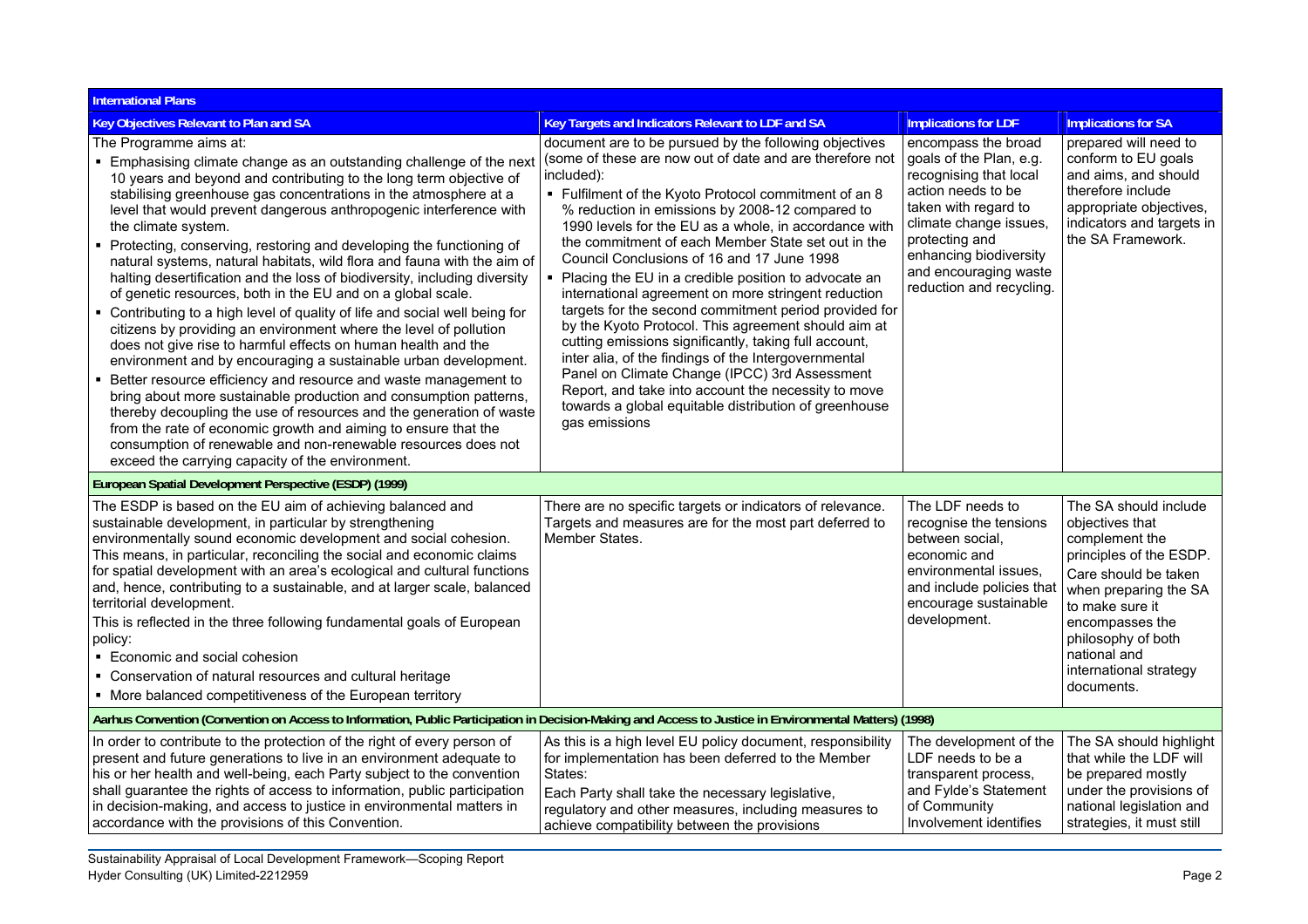| <b>International Plans</b>                                                                                                                                                                                                                                                                                                                                                                                                                            |                                                                                                                                                                                                                                                                                                                                                                                                                                                                                                                                                  |                                                                                                                                                                                                            |                                                                                                                                                                                                                           |
|-------------------------------------------------------------------------------------------------------------------------------------------------------------------------------------------------------------------------------------------------------------------------------------------------------------------------------------------------------------------------------------------------------------------------------------------------------|--------------------------------------------------------------------------------------------------------------------------------------------------------------------------------------------------------------------------------------------------------------------------------------------------------------------------------------------------------------------------------------------------------------------------------------------------------------------------------------------------------------------------------------------------|------------------------------------------------------------------------------------------------------------------------------------------------------------------------------------------------------------|---------------------------------------------------------------------------------------------------------------------------------------------------------------------------------------------------------------------------|
| <b>Key Objectives Relevant to Plan and SA</b>                                                                                                                                                                                                                                                                                                                                                                                                         | Key Targets and Indicators Relevant to LDF and SA                                                                                                                                                                                                                                                                                                                                                                                                                                                                                                | <b>Implications for LDF</b>                                                                                                                                                                                | <b>Implications for SA</b>                                                                                                                                                                                                |
|                                                                                                                                                                                                                                                                                                                                                                                                                                                       | implementing the information, public participation and<br>access-to-justice provisions in this Convention, as well<br>as proper enforcement measures, to establish and<br>maintain a clear, transparent and consistent framework<br>to implement the provisions of this Convention.                                                                                                                                                                                                                                                              | how stakeholder<br>involvement will be<br>achieved.                                                                                                                                                        | comply with principles in<br>the Convention. The<br>council should ensure<br>that sufficient time is<br>provided for<br>consultation.                                                                                     |
| United Nations (UN) Framework Convention on Climate Change (1992)                                                                                                                                                                                                                                                                                                                                                                                     |                                                                                                                                                                                                                                                                                                                                                                                                                                                                                                                                                  |                                                                                                                                                                                                            |                                                                                                                                                                                                                           |
| The convention sets an overall framework for intergovernmental efforts<br>to tackle the challenge posed by climate change. It acknowledges that<br>the climatic system is affected by many factors and is a shared system.<br>Under the Convention governments have to:<br>• Gather and share information on greenhouse gas emissions<br>• Launch national strategies for climate change<br>• Co-operate in adapting to the impacts of climate change | There are no specific targets or indicators of relevance.                                                                                                                                                                                                                                                                                                                                                                                                                                                                                        | The LDF should include<br>policies that recognise<br>local action needs to be<br>taken with regard to<br>climate change issues.                                                                            | The SA Framework<br>should include<br>objectives, indicators<br>and targets that relate<br>to climate change,<br>flooding and the need to<br>reduce greenhouse gas<br>emissions.                                          |
| Kyoto Protocol to the UN Framework Convention on Climate Change (1997)                                                                                                                                                                                                                                                                                                                                                                                |                                                                                                                                                                                                                                                                                                                                                                                                                                                                                                                                                  |                                                                                                                                                                                                            |                                                                                                                                                                                                                           |
| The Kyoto protocol, adopted in 1997, reinforced the UN Framework<br>Convention on Climate Change. It addressed the problem of<br>anthropogenic climate change by requiring developed countries to set<br>legally binding emission reduction targets for greenhouse gases.                                                                                                                                                                             | Industrial nations agreed to reduce their collective<br>emissions of greenhouse gases by 5.2% from 1990<br>levels by the period 2008 to 2012. Countries can achieve<br>their Kyoto targets by:<br>Reducing greenhouse gas emissions in their own<br>country<br>Implementing projects to reduce emissions in other<br>countries<br>Trading in carbon. Countries that have achieved their<br>Kyoto targets will be able to sell their excess carbon<br>allowances to countries finding it more difficult or too<br>expensive to meet their targets | The LDF needs to<br>include policies that<br>encompass the broad<br>goals of the Kyoto<br>Protocol, e.g.<br>recognising that local<br>action needs to be<br>taken with regard to<br>climate change issues. | The SA should be<br>aware that documents<br>prepared will need to<br>conform to the broad<br>goals and aims, and<br>should therefore include<br>appropriate objectives,<br>indicators and targets in<br>the SA Framework. |
| Second European Climate Change Programme (2005)                                                                                                                                                                                                                                                                                                                                                                                                       |                                                                                                                                                                                                                                                                                                                                                                                                                                                                                                                                                  |                                                                                                                                                                                                            |                                                                                                                                                                                                                           |
| The programme builds on the First Climate Change Programme and<br>seeks to continue to drive climate change mitigation across Europe,<br>with the aim of limiting climate change and meeting Kyoto targets. It<br>also seeks to promote adaptation to the effects of inevitable and<br>predicted climate change.                                                                                                                                      | Most initiatives in the programme refer to EU-wide<br>elements of policy related, for example, to emissions<br>trading, technological specifications and carbon capture<br>and storage.<br>There are therefore no specific targets or indicators of<br>relevance.                                                                                                                                                                                                                                                                                | The LDF should take<br>account of the need to<br>understand and adapt<br>to the potential impacts<br>of climate change such<br>as weather extremes<br>and river flooding.                                  | The SA Framework<br>should include a target<br>to contribute towards<br>the mitigation and<br>adaption of the effects<br>of climate change.                                                                               |
| Directive to Promote Electricity from Renewable Energy (2001/77/EC)                                                                                                                                                                                                                                                                                                                                                                                   |                                                                                                                                                                                                                                                                                                                                                                                                                                                                                                                                                  |                                                                                                                                                                                                            |                                                                                                                                                                                                                           |
| This Directive aims to promote an increase in the contribution of<br>renewable energy sources to electricity production in the internal                                                                                                                                                                                                                                                                                                               | Member States are obliged to take appropriate steps to<br>encourage greater consumption of electricity produced                                                                                                                                                                                                                                                                                                                                                                                                                                  | The LDF should<br>recognise the                                                                                                                                                                            | The SA Framework<br>should include                                                                                                                                                                                        |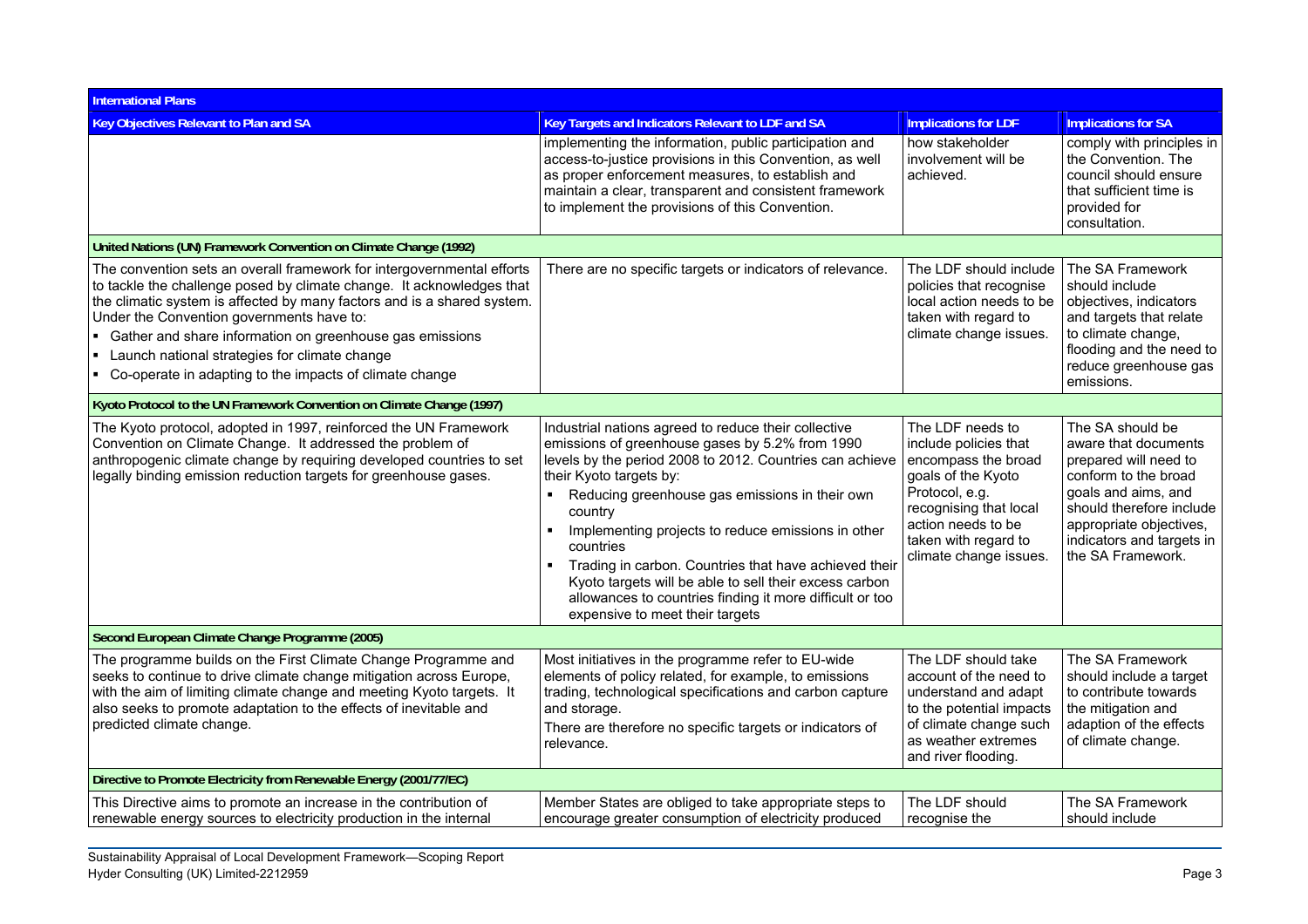| <b>International Plans</b>                                                                                                                                                                                                                                                                                                                                                                                                                                                                                                                                                                                                                                                                                                                                                                                  |                                                                                                                                                                                                                                                                                                                                                                                                                                                                                                                                                             |                                                                                                                                                                                              |                                                                                                                                  |
|-------------------------------------------------------------------------------------------------------------------------------------------------------------------------------------------------------------------------------------------------------------------------------------------------------------------------------------------------------------------------------------------------------------------------------------------------------------------------------------------------------------------------------------------------------------------------------------------------------------------------------------------------------------------------------------------------------------------------------------------------------------------------------------------------------------|-------------------------------------------------------------------------------------------------------------------------------------------------------------------------------------------------------------------------------------------------------------------------------------------------------------------------------------------------------------------------------------------------------------------------------------------------------------------------------------------------------------------------------------------------------------|----------------------------------------------------------------------------------------------------------------------------------------------------------------------------------------------|----------------------------------------------------------------------------------------------------------------------------------|
| <b>Key Objectives Relevant to Plan and SA</b>                                                                                                                                                                                                                                                                                                                                                                                                                                                                                                                                                                                                                                                                                                                                                               | Key Targets and Indicators Relevant to LDF and SA                                                                                                                                                                                                                                                                                                                                                                                                                                                                                                           | <b>Implications for LDF</b>                                                                                                                                                                  | <b>Implications for SA</b>                                                                                                       |
| market for electricity and to create a basis for a future Community<br>Framework.<br>Member States are obliged to take steps to increase the consumption<br>of electricity produced from renewable energy sources, by setting<br>national indicative targets, in terms of a percentage of electricity<br>consumption by 2010.                                                                                                                                                                                                                                                                                                                                                                                                                                                                               | from renewable energy sources.<br>Global indicative target: 12% of gross national energy<br>consumption by 2010 and 22.1% indicative share of<br>electricity produced from renewable energy sources in<br>total Community electricity consumption by 2010.<br>UK target: renewables to account for 10% of UK<br>consumption by 2010.                                                                                                                                                                                                                        | importance of<br>renewable energy and<br>the need to increase the<br>consumption of<br>electricity produced<br>from renewable energy<br>sources.                                             | objectives to cover the<br>action areas and<br>encourage energy<br>efficiency.                                                   |
| European Transport Policy for 2010: A Time to Decide (2001)                                                                                                                                                                                                                                                                                                                                                                                                                                                                                                                                                                                                                                                                                                                                                 |                                                                                                                                                                                                                                                                                                                                                                                                                                                                                                                                                             |                                                                                                                                                                                              |                                                                                                                                  |
| This policy outlines the need to improve the quality and effectiveness of<br>transport in Europe. A strategy has been proposed which is designed<br>to gradually break the link between transport growth and economic<br>growth to reduce environmental impacts and congestion. The policy<br>advocates measures that promote an environmentally friendly mix of<br>transport services.                                                                                                                                                                                                                                                                                                                                                                                                                     | There are no specific indicators or targets of relevance.                                                                                                                                                                                                                                                                                                                                                                                                                                                                                                   | The development of the<br>LDF should consider<br>issues relating to<br>transport and access.                                                                                                 | The SA Framework<br>should include<br>objectives relating to the<br>need for a sustainable<br>and efficient transport<br>system. |
| EU Directive on Ambient Air Quality and Cleaner Air for Europe (2008/50/EC)                                                                                                                                                                                                                                                                                                                                                                                                                                                                                                                                                                                                                                                                                                                                 |                                                                                                                                                                                                                                                                                                                                                                                                                                                                                                                                                             |                                                                                                                                                                                              |                                                                                                                                  |
| The Directive demonstrates a commitment to improving air quality in<br>the EU by setting binding standards for a number of air pollutants. It<br>merges four previous directives and one Council decision into a single<br>directive on air quality and may also incorporate Directive 2004/107/EC<br>relating to arsenic, cadmium, mercury, nickel and polycyclic aromatic<br>hydrocarbons at a later date. It sets standards and target dates for<br>reducing concentrations of SO <sub>2</sub> , NO <sub>2</sub> /NO <sub>x</sub> , PM <sub>10</sub> /PM <sub>2.5</sub> , CO, benzene<br>and lead which are required to be translated into UK legislation.<br>The Directive seeks to maintain ambient-air quality where it is good and<br>improve it in other cases.                                     | Thresholds for pollutants are included in the Directives.                                                                                                                                                                                                                                                                                                                                                                                                                                                                                                   | The LDF should<br>consider the<br>maintenance of good air<br>quality and the<br>measures that can be<br>taken to improve it; for<br>example, reducing the<br>number of vehicle<br>movements. | The SA Framework<br>should include<br>objectives that address<br>the protection of air<br>quality.                               |
| Water Framework Directive (WFD) (2000/60/EC)                                                                                                                                                                                                                                                                                                                                                                                                                                                                                                                                                                                                                                                                                                                                                                |                                                                                                                                                                                                                                                                                                                                                                                                                                                                                                                                                             |                                                                                                                                                                                              |                                                                                                                                  |
| The purpose of this Directive is to establish a framework for the<br>protection of inland surface waters, transitional waters, coastal waters<br>and groundwater which:<br>(a) prevents further deterioration and protects and enhances the status<br>of aquatic ecosystems and, with regard to their water needs, terrestrial<br>ecosystems and wetlands directly depending on the aquatic<br>ecosystems<br>(b) promotes sustainable water use based on a long-term protection of<br>available water resources<br>(c) aims at enhanced protection and improvement of the aquatic<br>environment, inter alia, through specific measures for the progressive<br>reduction of discharges, emissions and losses of priority substances<br>and the cessation or phasing-out of discharges, emissions and losses | Objectives for surface waters:<br>• Achievement of good ecological status and good<br>surface water chemical status by 2015<br>• Achievement of good ecological potential and good<br>surface water chemical status for heavily modified<br>water bodies and artificial water bodies<br>• Prevention of deterioration from one status class to<br>another<br>• Achievement of water-related objectives and<br>standards for protected areas<br>Objectives for groundwater:<br>• Achievement of good groundwater quantitative and<br>chemical status by 2015 | The LDF should<br>consider how the water<br>environment can be<br>protected and<br>enhanced, and include<br>policies that promote<br>the sustainable use of<br>water resources.              | The SA Framework<br>should include<br>objectives that consider<br>effects upon water<br>quality and resources.                   |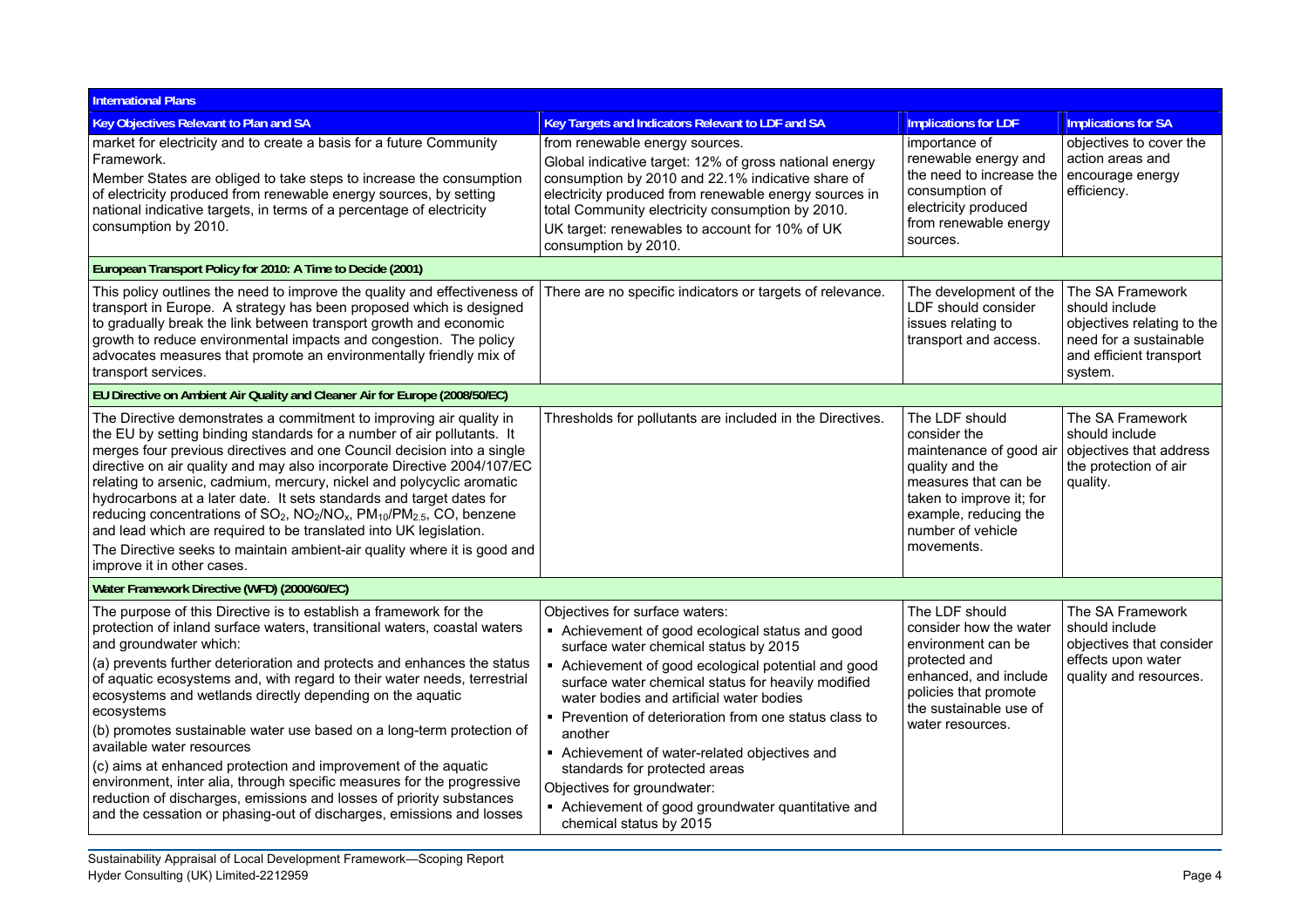| <b>International Plans</b>                                                                                                                                                                                                                                                                                                                                                                                                                                                                                                                                                                                                                                                                     |                                                                                                                                                                                                                                                                                                          |                                                                                                                                                                                         |                                                                                                                                |
|------------------------------------------------------------------------------------------------------------------------------------------------------------------------------------------------------------------------------------------------------------------------------------------------------------------------------------------------------------------------------------------------------------------------------------------------------------------------------------------------------------------------------------------------------------------------------------------------------------------------------------------------------------------------------------------------|----------------------------------------------------------------------------------------------------------------------------------------------------------------------------------------------------------------------------------------------------------------------------------------------------------|-----------------------------------------------------------------------------------------------------------------------------------------------------------------------------------------|--------------------------------------------------------------------------------------------------------------------------------|
| Key Objectives Relevant to Plan and SA                                                                                                                                                                                                                                                                                                                                                                                                                                                                                                                                                                                                                                                         | Key Targets and Indicators Relevant to LDF and SA                                                                                                                                                                                                                                                        | <b>Implications for LDF</b>                                                                                                                                                             | <b>Implications for SA</b>                                                                                                     |
| of the priority hazardous substances<br>(d) ensures the progressive reduction of pollution of groundwater and<br>prevents its further pollution<br>(e) contributes to mitigating the effects of floods and droughts                                                                                                                                                                                                                                                                                                                                                                                                                                                                            | • Prevention of deterioration from one status class to<br>another<br>• Reversal of any significant and sustained upward<br>trends in pollutant concentrations and prevent or limit<br>input of pollutants to groundwater<br>Achievement of water related objectives and<br>standards for protected areas |                                                                                                                                                                                         |                                                                                                                                |
| Drinking Water Directive (98/83/EC)                                                                                                                                                                                                                                                                                                                                                                                                                                                                                                                                                                                                                                                            |                                                                                                                                                                                                                                                                                                          |                                                                                                                                                                                         |                                                                                                                                |
| Sets standards for a range of drinking water quality parameters.                                                                                                                                                                                                                                                                                                                                                                                                                                                                                                                                                                                                                               | The Directive includes standards that constitute legal<br>limits.                                                                                                                                                                                                                                        | The LDF needs to<br>recognise the effects of<br>development on<br>drinking water quality,<br>and provide<br>development and<br>operational controls to<br>prevent non-<br>conformances. | The SA Framework<br>should include<br>objectives, indicators<br>and targets that address<br>water quality.                     |
| Nitrates Directive (91/676/EEC)                                                                                                                                                                                                                                                                                                                                                                                                                                                                                                                                                                                                                                                                |                                                                                                                                                                                                                                                                                                          |                                                                                                                                                                                         |                                                                                                                                |
| This Directive has the objective of:<br>Reducing water pollution caused or induced by nitrates from<br>agricultural sources<br>Preventing further such pollution                                                                                                                                                                                                                                                                                                                                                                                                                                                                                                                               | The Directive provides guidelines for monitoring nitrate<br>levels for the purpose of identifying vulnerable zones.                                                                                                                                                                                      | The LDF should include<br>policies that seek to<br>protect water resources.                                                                                                             | The SA Framework<br>should include<br>objectives that seek to<br>protect environmental<br>quality and promote<br>enhancements. |
| Directive on the Assessment and Management of Flood Risks (2007/60/EC)                                                                                                                                                                                                                                                                                                                                                                                                                                                                                                                                                                                                                         |                                                                                                                                                                                                                                                                                                          |                                                                                                                                                                                         |                                                                                                                                |
| This Directive aims to reduce and manage the risks that floods pose to<br>human health, the environment, cultural heritage and economic activity.<br>It requires Member States to assess whether all water courses and<br>coastlines are at risk from flooding, to map the flood extent and assets<br>and humans at risk in these areas, and to take adequate and<br>coordinated measures to reduce this flood risk.<br>The Directive shall be carried out in co-ordination with the WFD, most<br>notably through flood risk management plans and river basin<br>management plans, and also through co-ordination of the public<br>participation procedures in the preparation of these plans. | There are no specific targets or indicators of relevance.                                                                                                                                                                                                                                                | The LDF should<br>consider potential flood<br>risk, and prevent<br>development within<br>floodplains.                                                                                   | The SA Framework<br>should include<br>objectives that promote<br>the reduction and<br>management of flood<br>risk.             |
| <b>UN Convention on Biological Diversity (1992)</b>                                                                                                                                                                                                                                                                                                                                                                                                                                                                                                                                                                                                                                            |                                                                                                                                                                                                                                                                                                          |                                                                                                                                                                                         |                                                                                                                                |
| This was one of the main outcomes of the 1992 Rio Earth Summit. The<br>key objectives of the Convention are:<br>The conservation of biological diversity                                                                                                                                                                                                                                                                                                                                                                                                                                                                                                                                       | The Convention aims to halt the worldwide loss of<br>animal and plant species and genetic resources and<br>save and enhance biodiversity.                                                                                                                                                                | It is essential that the<br>development of the LDF<br>should consider                                                                                                                   | The SA Framework<br>should include<br>objectives relating to the                                                               |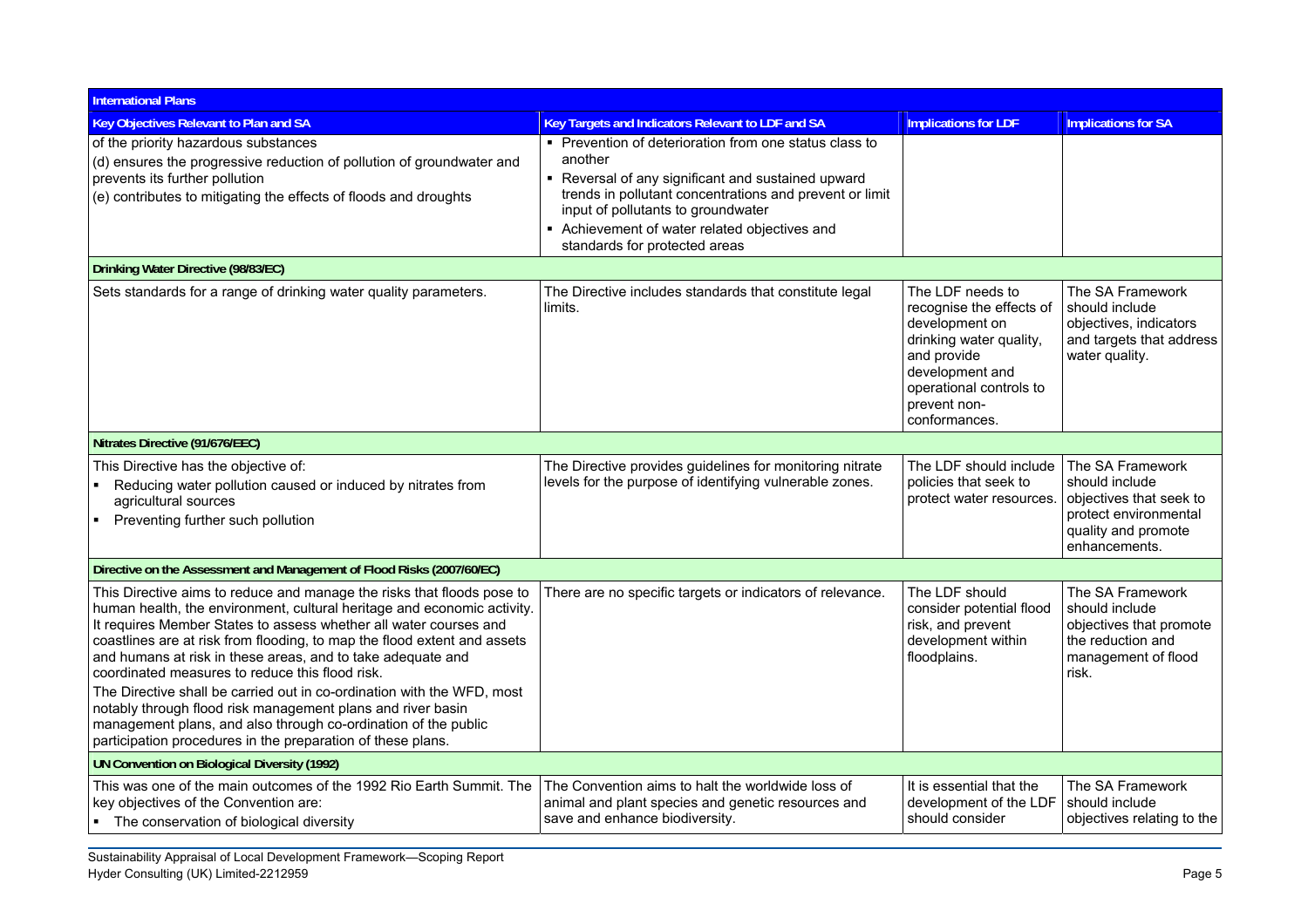| <b>International Plans</b>                                                                                                                                                                                                                                                                                                                                                                                                                                                                                                                                                                                                                                                                                                                                                                                                                                                                                                                                                                                                                                                                                                                                                |                                                           |                                                                                                                                                                                                                                                                          |                                                                                                                                                                                              |  |
|---------------------------------------------------------------------------------------------------------------------------------------------------------------------------------------------------------------------------------------------------------------------------------------------------------------------------------------------------------------------------------------------------------------------------------------------------------------------------------------------------------------------------------------------------------------------------------------------------------------------------------------------------------------------------------------------------------------------------------------------------------------------------------------------------------------------------------------------------------------------------------------------------------------------------------------------------------------------------------------------------------------------------------------------------------------------------------------------------------------------------------------------------------------------------|-----------------------------------------------------------|--------------------------------------------------------------------------------------------------------------------------------------------------------------------------------------------------------------------------------------------------------------------------|----------------------------------------------------------------------------------------------------------------------------------------------------------------------------------------------|--|
| Key Objectives Relevant to Plan and SA                                                                                                                                                                                                                                                                                                                                                                                                                                                                                                                                                                                                                                                                                                                                                                                                                                                                                                                                                                                                                                                                                                                                    | Key Targets and Indicators Relevant to LDF and SA         | <b>Implications for LDF</b>                                                                                                                                                                                                                                              | <b>Implications for SA</b>                                                                                                                                                                   |  |
| The sustainable use of its components<br>The fair and equitable sharing of the benefits arising from the use of<br>genetic resources<br>The achievement of the objectives in the Convention relies heavily<br>upon the implementation of action at the national level.                                                                                                                                                                                                                                                                                                                                                                                                                                                                                                                                                                                                                                                                                                                                                                                                                                                                                                    |                                                           | biodiversity protection.                                                                                                                                                                                                                                                 | protection of<br>biodiversity.                                                                                                                                                               |  |
| Bern Convention on the Conservation of European Wildlife and Natural Habitats (1979)                                                                                                                                                                                                                                                                                                                                                                                                                                                                                                                                                                                                                                                                                                                                                                                                                                                                                                                                                                                                                                                                                      |                                                           |                                                                                                                                                                                                                                                                          |                                                                                                                                                                                              |  |
| The principle objectives of the Convention are to conserve wild flora<br>and fauna and their natural habitats, especially those species and<br>habitats whose conservation requires the co-operation of several<br>States, and to promote such co-operation. Particular emphasis is given<br>to endangered and vulnerable species, including migratory species.<br>In order to achieve this the Convention imposes legal obligations on<br>contracting parties, protecting over 500 wild plant species and more<br>than 1000 wild animal species.<br>Each Contracting Party is obliged to:<br>• Promote national policies for the conservation of wild flora, wild<br>fauna and natural habitats, with particular attention to endangered<br>and vulnerable species, especially endemic ones, and endangered<br>habitats, in accordance with the provisions of this Convention<br>• Have regard to the conservation of wild flora and fauna in its<br>planning and development policies and in its measures against<br>pollution<br>• Promote education and disseminate general information on the need<br>to conserve species of wild flora and fauna and their habitats | There are no specific targets or indicators of relevance. | The LDF must take into<br>account the habitats<br>and species that have<br>been identified under<br>the Convention, and<br>should include provision<br>for the preservation,<br>protection and<br>improvement of the<br>quality of the<br>environment as<br>appropriate. | The SA Framework<br>should take into account<br>the conservation<br>provisions of the<br>Convention, including<br>provision for the<br>preservation and<br>protection of the<br>environment. |  |
| Bonn Convention on the Conservation of Migratory Species of Wild Animals (1979)                                                                                                                                                                                                                                                                                                                                                                                                                                                                                                                                                                                                                                                                                                                                                                                                                                                                                                                                                                                                                                                                                           |                                                           |                                                                                                                                                                                                                                                                          |                                                                                                                                                                                              |  |
| The Convention is an intergovernmental treaty under the UN<br>Environment Programme. The aim is for contracting parties to work<br>together to conserve terrestrial, marine and avian migratory species<br>and their habitats (on a global scale) by providing strict protection for<br>endangered migratory species.<br>The overarching objectives set for the Parties are:<br>• Promote, co-operate in and support research relating to migratory<br>species<br>Endeavour to provide immediate protection for migratory species<br>included in Appendix I<br>Endeavour to conclude Agreements covering the conservation and<br>management of migratory species included in Appendix II                                                                                                                                                                                                                                                                                                                                                                                                                                                                                  | There are no specific targets or indicators of relevance. | The LDF must take into<br>account the habitats<br>and species that have<br>been identified under<br>this directive, and<br>should include provision<br>for their protection,<br>preservation and<br>improvement.                                                         | The SA Framework<br>should include<br>objectives protecting<br>biodiversity.                                                                                                                 |  |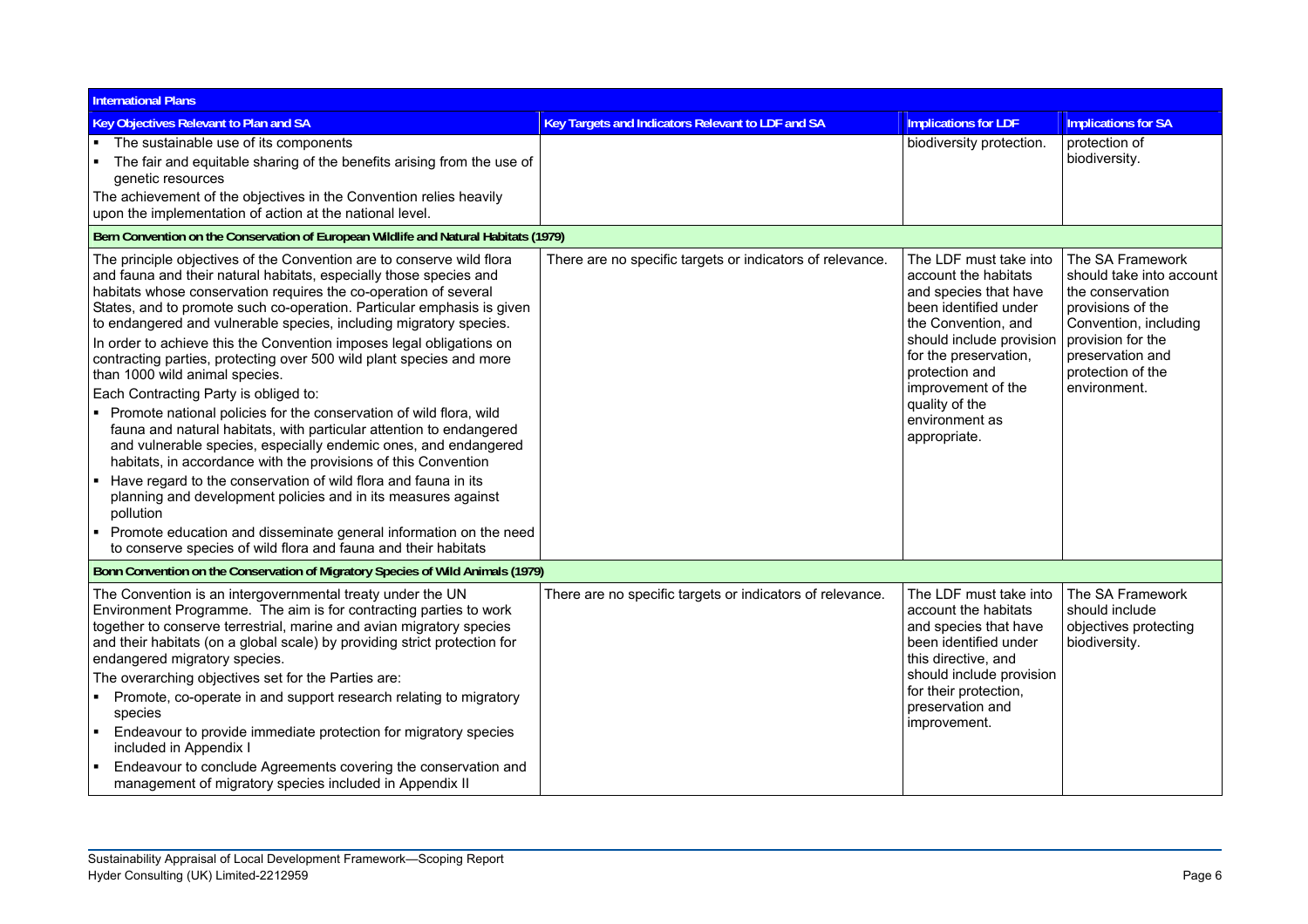| <b>International Plans</b>                                                                                                                                                                                                                                                                                                                                                                                                                                                                                                                                                         |                                                                                                                                                                                                                                                                                                                                                                                                                                                                   |                                                                                                                                                                                                                                                                         |                                                                                                                                                                                                                                                                                  |
|------------------------------------------------------------------------------------------------------------------------------------------------------------------------------------------------------------------------------------------------------------------------------------------------------------------------------------------------------------------------------------------------------------------------------------------------------------------------------------------------------------------------------------------------------------------------------------|-------------------------------------------------------------------------------------------------------------------------------------------------------------------------------------------------------------------------------------------------------------------------------------------------------------------------------------------------------------------------------------------------------------------------------------------------------------------|-------------------------------------------------------------------------------------------------------------------------------------------------------------------------------------------------------------------------------------------------------------------------|----------------------------------------------------------------------------------------------------------------------------------------------------------------------------------------------------------------------------------------------------------------------------------|
| Key Objectives Relevant to Plan and SA                                                                                                                                                                                                                                                                                                                                                                                                                                                                                                                                             | Key Targets and Indicators Relevant to LDF and SA                                                                                                                                                                                                                                                                                                                                                                                                                 | <b>Implications for LDF</b>                                                                                                                                                                                                                                             | <b>Implications for SA</b>                                                                                                                                                                                                                                                       |
| Directive on the Conservation of European Wild Birds (79/409/EEC)                                                                                                                                                                                                                                                                                                                                                                                                                                                                                                                  |                                                                                                                                                                                                                                                                                                                                                                                                                                                                   |                                                                                                                                                                                                                                                                         |                                                                                                                                                                                                                                                                                  |
| Relates to the conservation of all species of naturally occurring birds in<br>the wild state in the European territory of the Member States to which<br>the Treaty applies, including the designation of certain habitats as<br>Special Protection Areas (SPAs). It covers the protection,<br>management and control of these species and lays down rules for their<br>exploitation, and also the prevention of pollution / deterioration of<br>habitats or any disturbances affecting the birds.                                                                                  | The preservation, maintenance and re-establishment of<br>biotopes and habitats shall include primarily the following<br>measures:<br>• Creation of protected areas<br>• Upkeep and management in accordance with the<br>ecological needs of habitats inside and outside the<br>protected zones<br>• Re-establishment of destroyed biotopes<br>• Creation of biotopes                                                                                              | The LDF must include<br>policies that seek to<br>protect and enhance<br>biodiversity, particularly<br>designated sites.                                                                                                                                                 | The SA should include<br>objectives, indicators<br>and targets relating to<br>the protection of<br>biodiversity.                                                                                                                                                                 |
| Directive on the Conservation of Natural Habitats and of Wild Fauna and Flora (92/43/EEC)                                                                                                                                                                                                                                                                                                                                                                                                                                                                                          |                                                                                                                                                                                                                                                                                                                                                                                                                                                                   |                                                                                                                                                                                                                                                                         |                                                                                                                                                                                                                                                                                  |
| Directive seeks to conserve natural habitats, and wild fauna and flora<br>within the EU.                                                                                                                                                                                                                                                                                                                                                                                                                                                                                           | Member States are required to take measures to<br>maintain or restore at favourable conservation status,<br>natural habitats and species of Community importance.<br>This includes Special Areas of Conservation and SPAs<br>and it is usually accepted as also including Ramsar sites<br>(European Sites).<br>Plans that may adversely affect the integrity of European<br>sites may be required to be subject to Appropriate<br>Assessment under the Directive. | The LDF must take into<br>account the habitats<br>and species that have<br>been identified under<br>the Directive, and<br>should include provision<br>for the preservation,<br>protection and<br>improvement of the<br>quality of the<br>environment as<br>appropriate. | The SA should include<br>the conservation<br>provisions of the<br>Directive, and include<br>objectives that address<br>the protection of<br>biodiversity.<br>When required, a<br><b>Habitats Regulations</b><br><b>Assessment Screening</b><br>exercise should be<br>undertaken. |
| <b>EU Biodiversity Strategy (1998)</b>                                                                                                                                                                                                                                                                                                                                                                                                                                                                                                                                             |                                                                                                                                                                                                                                                                                                                                                                                                                                                                   |                                                                                                                                                                                                                                                                         |                                                                                                                                                                                                                                                                                  |
| The Strategy aims to anticipate, prevent and attack the causes of<br>significant reduction or loss of biodiversity at the source, which will help<br>both to reverse present trends in biodiversity decline and to place<br>species and ecosystems, including agro-ecosystems, at a satisfactory<br>conservation status, both within and beyond the territory of the EU.                                                                                                                                                                                                           | There are no specific indicators or targets of relevance.                                                                                                                                                                                                                                                                                                                                                                                                         | It is essential that the<br>development of the LDF<br>should consider<br>biodiversity protection.                                                                                                                                                                       | The SA Framework<br>should include<br>sustainability objectives,<br>indicators and targets<br>for biodiversity.                                                                                                                                                                  |
| European Landscape Convention (2000)                                                                                                                                                                                                                                                                                                                                                                                                                                                                                                                                               |                                                                                                                                                                                                                                                                                                                                                                                                                                                                   |                                                                                                                                                                                                                                                                         |                                                                                                                                                                                                                                                                                  |
| The aims are to promote European landscape protection, management<br>and planning, and to organise European co-operation on landscape<br>issues. The Convention is part of the Council of Europe's work on<br>natural and cultural heritage, spatial planning, environment and local<br>self-government, and establishes the general legal principles which<br>should serve as a basis for adopting national landscape policies and<br>establishing international co-operation in such matters.<br>The UK is a signatory to this Convention and is committed to its<br>principles. | There are no specific indicators or targets of relevance.                                                                                                                                                                                                                                                                                                                                                                                                         | The LDF needs to<br>consider the<br>preservation and<br>enhancement of the<br>landscape.                                                                                                                                                                                | The SA Framework<br>should include<br>objectives that relate to<br>landscape protection.                                                                                                                                                                                         |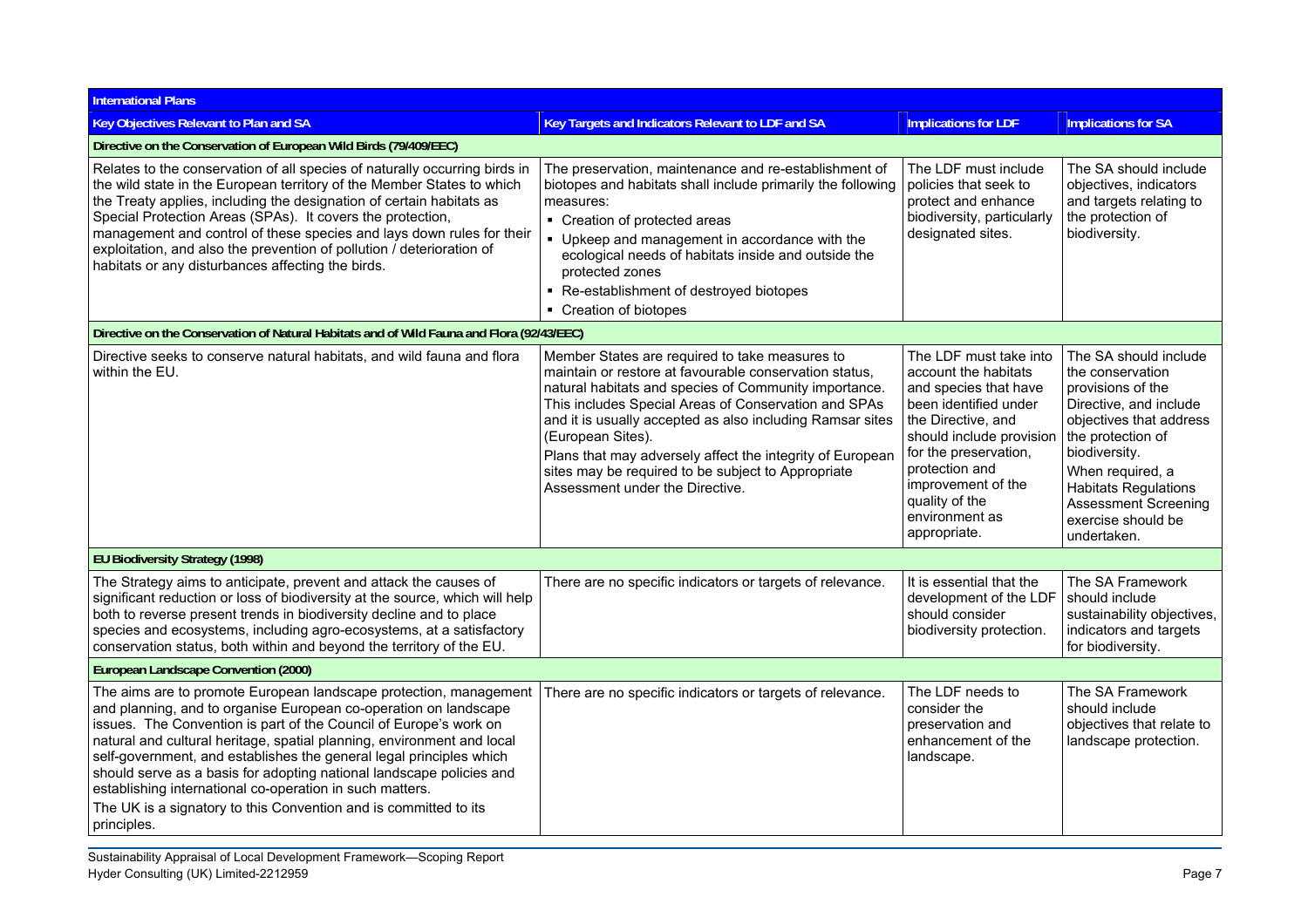| <b>International Plans</b>                                                                                                                                                                                                                                                                                                                                                                                                                                                                                                                                                                        |                                                                                                                                                                                                                                                                                                                                                                                                                                            |                                                                                                                                                                                                           |                                                                                                                                                                                          |  |
|---------------------------------------------------------------------------------------------------------------------------------------------------------------------------------------------------------------------------------------------------------------------------------------------------------------------------------------------------------------------------------------------------------------------------------------------------------------------------------------------------------------------------------------------------------------------------------------------------|--------------------------------------------------------------------------------------------------------------------------------------------------------------------------------------------------------------------------------------------------------------------------------------------------------------------------------------------------------------------------------------------------------------------------------------------|-----------------------------------------------------------------------------------------------------------------------------------------------------------------------------------------------------------|------------------------------------------------------------------------------------------------------------------------------------------------------------------------------------------|--|
| Key Objectives Relevant to Plan and SA                                                                                                                                                                                                                                                                                                                                                                                                                                                                                                                                                            | Key Targets and Indicators Relevant to LDF and SA                                                                                                                                                                                                                                                                                                                                                                                          | <b>Implications for LDF</b>                                                                                                                                                                               | <b>Implications for SA</b>                                                                                                                                                               |  |
| UNESCO Convention Concerning the Protection of the World Cultural and Natural Heritage (1972)                                                                                                                                                                                                                                                                                                                                                                                                                                                                                                     |                                                                                                                                                                                                                                                                                                                                                                                                                                            |                                                                                                                                                                                                           |                                                                                                                                                                                          |  |
| The Convention requires that cultural and natural heritage is identified,<br>protected, conserved, presented and transmitted to future generations.<br>It also requires that effective and active measures are taken to protect<br>and conserve cultural and natural heritage.                                                                                                                                                                                                                                                                                                                    | There are no specific indicators or targets of relevance.                                                                                                                                                                                                                                                                                                                                                                                  | The LDF needs to<br>consider preservation<br>and enhancement of<br>cultural and natural<br>heritage.                                                                                                      | The SA Framework<br>should include<br>objectives relating to the<br>protection of historic<br>and natural resources.                                                                     |  |
| Waste Framework Directive (2008/98/EC)                                                                                                                                                                                                                                                                                                                                                                                                                                                                                                                                                            |                                                                                                                                                                                                                                                                                                                                                                                                                                            |                                                                                                                                                                                                           |                                                                                                                                                                                          |  |
| This replaces the old Waste Framework Directive (2006/12/EC). The<br>aims of this Directive are:<br>To provide a comprehensive and consolidated approach to the<br>definition and management of waste.<br>To shift from thinking of waste as an unwanted burden to a valued<br>٠.<br>resource and make Europe a recycling society.<br>To ensure waste prevention is the first priority of waste<br>management.<br>To provide environmental criteria for certain waste streams, to<br>establish when a waste ceases to be a waste (rather than<br>significantly amending the definition of waste). | There are no specific targets or indicators of relevance.                                                                                                                                                                                                                                                                                                                                                                                  | The LDF should seek to<br>promote the key<br>objectives of prevention,<br>recycling and<br>processing of waste,<br>conversion of waste to<br>usable materials, and<br>energy recovery.                    | The SA needs to<br>incorporate objectives,<br>indicators and targets<br>that address waste<br>issues, e.g.<br>minimisation and re-use<br>etc.                                            |  |
| Directive on the Landfill of Waste (99/31/EC)                                                                                                                                                                                                                                                                                                                                                                                                                                                                                                                                                     |                                                                                                                                                                                                                                                                                                                                                                                                                                            |                                                                                                                                                                                                           |                                                                                                                                                                                          |  |
| The Directive is intended, by way of stringent operational and technical<br>requirements on the waste and landfills, to prevent or reduce the<br>adverse effects of the landfill of waste on the environment, in particular<br>on surface water, groundwater, soil, air and human health.                                                                                                                                                                                                                                                                                                         | The Directive establishes guidelines and targets for the<br>quantities or biodegradable waste being sent to landfill.<br>The key targets are set to be achieved within set<br>timeframes from the start year. Some of these are now<br>out of date and are therefore not included.<br>With 2001 as the start year:<br>By approximately 2016, biodegradable municipal<br>$\blacksquare$<br>waste going to landfills must be reduced to 35%. | Any landfills, or land for<br>which landfilling is<br>proposed, must comply<br>with this Directive, local<br>and regional waste<br>policy, and waste<br>procedures set out by<br>the competent authority. | The SA Framework<br>should incorporate the<br>principles of this<br>Directive in conjunction<br>with the Waste<br>Framework Directive, as<br>well as local and<br>regional waste policy. |  |
| Packaging and Packaging Waste Directive (94/62/EC) (as amended by 2004/12/EC and 2005/20/EC)                                                                                                                                                                                                                                                                                                                                                                                                                                                                                                      |                                                                                                                                                                                                                                                                                                                                                                                                                                            |                                                                                                                                                                                                           |                                                                                                                                                                                          |  |
| This Directive covers all packaging placed on the market in the<br>Community and all packaging waste, whether it is used or released at<br>industrial, commercial, office, shop, service, household or any other<br>level, regardless of the material used. The Directive provides that the<br>Member States shall take measures to prevent the formation of<br>packaging waste, which may include national programmes and may<br>encourage the reuse of packaging.                                                                                                                               | The Directive states that Member States must introduce<br>systems for the return and/or collection of used<br>packaging to attain certain targets. However, all targets<br>are now out of date and are therefore not included.                                                                                                                                                                                                             | Although this Directive<br>dictates national<br>legislation, the LDF<br>should include policies<br>that encourage better<br>waste management.                                                             | The SA Framework<br>should be consistent<br>with the waste<br>management principles<br>of this policy.                                                                                   |  |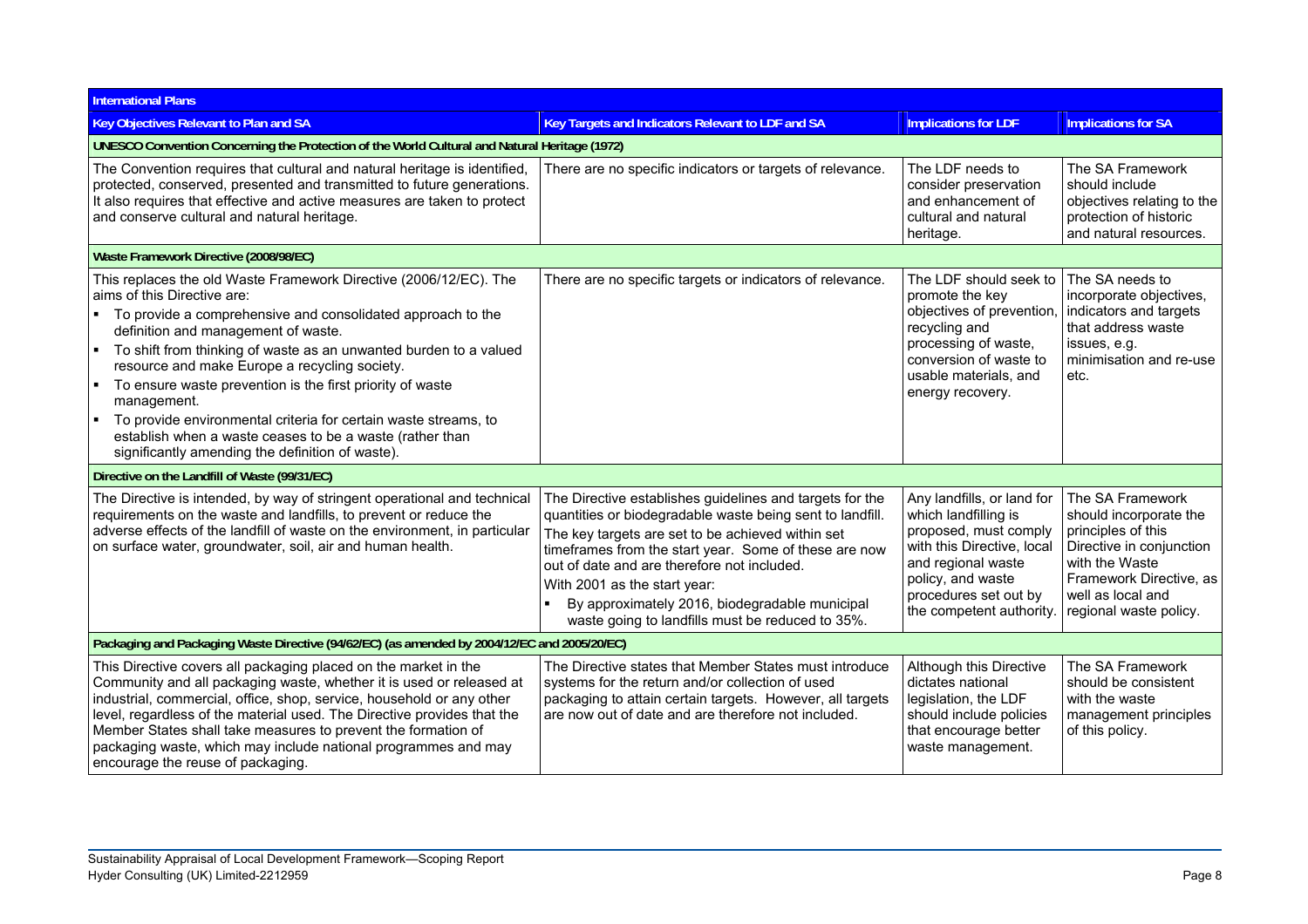## **Summary of National Plans**

| <b>National Plans</b>                                                                                                                                                                                                                                                                                                                                                                                                                                                                                                                                                                                                                                                                                                                                                                                                                                                                                                                                                                                                    |                                                                                                                                                                                                                                                                                                                                                                                                                                                                                                                                                                                                                                                                                                                                                                                                                                                                                                                                                                                                                                                                                                                                                                                                                                                                                                                                                                                                                                                                                                                                                                                                                                                                                                                                                                                                                                                                                                |                                                                                                                                                                                                                    |                                                                                                                           |
|--------------------------------------------------------------------------------------------------------------------------------------------------------------------------------------------------------------------------------------------------------------------------------------------------------------------------------------------------------------------------------------------------------------------------------------------------------------------------------------------------------------------------------------------------------------------------------------------------------------------------------------------------------------------------------------------------------------------------------------------------------------------------------------------------------------------------------------------------------------------------------------------------------------------------------------------------------------------------------------------------------------------------|------------------------------------------------------------------------------------------------------------------------------------------------------------------------------------------------------------------------------------------------------------------------------------------------------------------------------------------------------------------------------------------------------------------------------------------------------------------------------------------------------------------------------------------------------------------------------------------------------------------------------------------------------------------------------------------------------------------------------------------------------------------------------------------------------------------------------------------------------------------------------------------------------------------------------------------------------------------------------------------------------------------------------------------------------------------------------------------------------------------------------------------------------------------------------------------------------------------------------------------------------------------------------------------------------------------------------------------------------------------------------------------------------------------------------------------------------------------------------------------------------------------------------------------------------------------------------------------------------------------------------------------------------------------------------------------------------------------------------------------------------------------------------------------------------------------------------------------------------------------------------------------------|--------------------------------------------------------------------------------------------------------------------------------------------------------------------------------------------------------------------|---------------------------------------------------------------------------------------------------------------------------|
| Key Objectives Relevant to Plan and SA                                                                                                                                                                                                                                                                                                                                                                                                                                                                                                                                                                                                                                                                                                                                                                                                                                                                                                                                                                                   | Key Targets and Indicators Relevant to Plan and SA                                                                                                                                                                                                                                                                                                                                                                                                                                                                                                                                                                                                                                                                                                                                                                                                                                                                                                                                                                                                                                                                                                                                                                                                                                                                                                                                                                                                                                                                                                                                                                                                                                                                                                                                                                                                                                             | <b>Implications for Plan</b>                                                                                                                                                                                       | <b>Implications for SA</b>                                                                                                |
| UK Sustainable Development Strategy: Securing the Future (2005) and the UK's Shared Framework for Sustainable Development, One Future - Different Paths (2005)                                                                                                                                                                                                                                                                                                                                                                                                                                                                                                                                                                                                                                                                                                                                                                                                                                                           |                                                                                                                                                                                                                                                                                                                                                                                                                                                                                                                                                                                                                                                                                                                                                                                                                                                                                                                                                                                                                                                                                                                                                                                                                                                                                                                                                                                                                                                                                                                                                                                                                                                                                                                                                                                                                                                                                                |                                                                                                                                                                                                                    |                                                                                                                           |
| The strategy for sustainable development aims to enable all people<br>throughout the world to satisfy their basic needs and enjoy a better<br>quality of life without compromising the quality of life of future<br>generations.<br>As a result of the 2004 consultation to develop new UK sustainable<br>development strategy the following issues have been highlighted as<br>the main priority areas for immediate action:<br>• Sustainable consumption and production - working towards<br>achieving more with less<br>Natural resource protection and environmental enhancement -<br>$\blacksquare$<br>protecting the natural resources on which we depend<br>• From local to global: building sustainable communities creating<br>places where people want to live and work, now and in the future<br>• Climate change and energy - confronting the greatest threat<br>In addition to these four priorities changing behaviour also forms a<br>large part of the Government's thinking on sustainable development. | Because the UK sustainable development strategy aims to<br>direct and shape policies, it is difficult to list the specific<br>objectives of the strategy. The following principles will be<br>used to achieve the sustainable development purpose, and<br>have been agreed by the UK Government, Scottish<br>Executive, Welsh Assembly Government (WAG), and the<br>Northern Ireland Administration:<br>Living within environmental limits<br>$\blacksquare$<br>Ensuring a strong, healthy, and just society<br>$\blacksquare$<br>Achieving a sustainable economy<br>$\blacksquare$<br>Promoting good governance<br>$\blacksquare$<br>Using sound science responsibly<br>$\blacksquare$<br>There are no specific targets within the Strategy, although<br>it makes reference to targets set in related PSA and other<br>relevant policy statements.<br>Success against the objectives will be measured against<br>68 high level UK Government strategy indicators. The<br>most relevant are:<br>Greenhouse gas emissions: Kyoto target and carbon<br>$\blacksquare$<br>dioxide $(CO2)$ emissions<br>CO <sub>2</sub> emissions by end user: industry, domestic,<br>transport (excluding international aviation), other<br>Renewable electricity: renewable electricity generated<br>as a % of total electricity<br>Energy supply: UK primary energy supply and gross<br>inland energy consumption<br>Water resource use: total abstractions from non-tidal<br>surface and ground water sources<br>Waste arisings by (a) sector (b) method of disposal<br>$\blacksquare$<br>Bird populations: bird population indices (a) farmland<br>birds (b) woodland birds (c) birds of coasts and<br>estuaries (d) wintering wetland birds<br>Biodiversity conservation: (a) priority species status<br>(b) priority habitat status<br>River quality: rivers of good (a) biological (b) chemical<br>quality | The LDF needs to take<br>on board the key<br>objectives of the<br>strategy and contribute<br>to the development of<br>more sustainable<br>communities by creating<br>places where people<br>want to live and work. | The SA Framework<br>should include<br>objectives, indicators<br>and targets that<br>complement those of<br>this strategy. |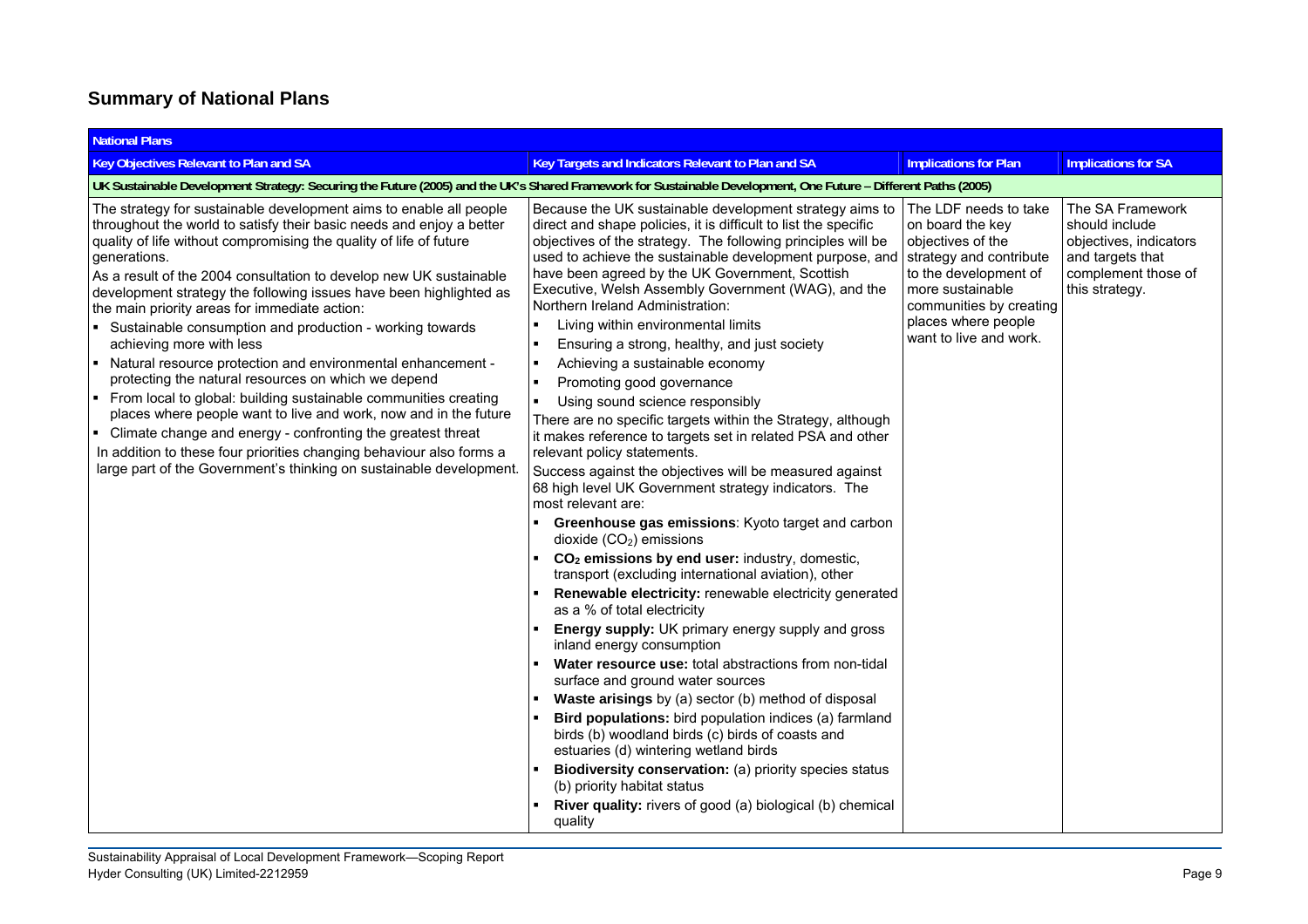| <b>National Plans</b>                                                                                                                                                                                                                                                                                                                                                                                                                                                                                                                                                                                                                                                                                                                                                                                                                                                                                                                                                                                                                                 |                                                                                                                               |                                                                                                                                                                                                                                                                                                                                                                                                                                                               |                                                                                                                                                                                                                                                                                                                                                                                                      |
|-------------------------------------------------------------------------------------------------------------------------------------------------------------------------------------------------------------------------------------------------------------------------------------------------------------------------------------------------------------------------------------------------------------------------------------------------------------------------------------------------------------------------------------------------------------------------------------------------------------------------------------------------------------------------------------------------------------------------------------------------------------------------------------------------------------------------------------------------------------------------------------------------------------------------------------------------------------------------------------------------------------------------------------------------------|-------------------------------------------------------------------------------------------------------------------------------|---------------------------------------------------------------------------------------------------------------------------------------------------------------------------------------------------------------------------------------------------------------------------------------------------------------------------------------------------------------------------------------------------------------------------------------------------------------|------------------------------------------------------------------------------------------------------------------------------------------------------------------------------------------------------------------------------------------------------------------------------------------------------------------------------------------------------------------------------------------------------|
| Key Objectives Relevant to Plan and SA                                                                                                                                                                                                                                                                                                                                                                                                                                                                                                                                                                                                                                                                                                                                                                                                                                                                                                                                                                                                                | Key Targets and Indicators Relevant to Plan and SA                                                                            | <b>Implications for Plan</b>                                                                                                                                                                                                                                                                                                                                                                                                                                  | <b>Implications for SA</b>                                                                                                                                                                                                                                                                                                                                                                           |
|                                                                                                                                                                                                                                                                                                                                                                                                                                                                                                                                                                                                                                                                                                                                                                                                                                                                                                                                                                                                                                                       | • Air quality and health: (a) annual levels of PM <sub>10</sub> and<br>$O3$ (b) days when air pollution is moderate or higher |                                                                                                                                                                                                                                                                                                                                                                                                                                                               |                                                                                                                                                                                                                                                                                                                                                                                                      |
| Sustainable Communities: Building for the Future (2003)                                                                                                                                                                                                                                                                                                                                                                                                                                                                                                                                                                                                                                                                                                                                                                                                                                                                                                                                                                                               |                                                                                                                               |                                                                                                                                                                                                                                                                                                                                                                                                                                                               |                                                                                                                                                                                                                                                                                                                                                                                                      |
| This action programme marks a step change in the policies for<br>delivering sustainable communities for all. The plan allies measures<br>to tackle the housing provision mis-match between the South-East<br>and parts of the North and the Midlands, with more imaginative<br>design and the continuation of an agreeable and convenient<br>environment.<br>It is part of the Government's wider drive to raise the quality of life in<br>our communities through increasing prosperity, reducing inequalities,<br>increasing employment, better public services, better health and<br>education, tackling crime and anti-social behaviour, and much more.<br>It reflects our key principles for public service reform: raising<br>standards, devolving and delegating decision-making, providing<br>greater flexibility over use of resources and choice for customers.<br>The main elements are:<br>• Sustainable communities<br>Step change in housing supply<br>٠<br>• New growth areas<br>• Decent homes<br>• Countryside and local environment | There are no specific indicators or targets of relevance.                                                                     | The LDF should<br>encourage housing to<br>be addressed by local<br>partnerships as part of<br>wider strategy of<br>neighbourhood renewal<br>and sustainable<br>communities. It should<br>encourage<br>environmental<br>enhancement to be<br>central to regeneration<br>solutions.<br>It should also<br>encourage restoration<br>and management of<br>brownfield land, have<br>due regard for<br>landscape character<br>and encourage green<br>space networks. | The SA should:<br>acknowledge local<br>action to meet local<br>needs:<br>• recognise that<br>housing should be<br>provided for all<br>sections of society;<br>• recognise that<br>environmental<br>improvements can<br>improve quality of life;<br>• ensure that affordable<br>housing is provided<br>where there is need.<br>The SA Framework<br>should be reviewed<br>against these<br>objectives. |
| <b>Planning Act 2008</b>                                                                                                                                                                                                                                                                                                                                                                                                                                                                                                                                                                                                                                                                                                                                                                                                                                                                                                                                                                                                                              |                                                                                                                               |                                                                                                                                                                                                                                                                                                                                                                                                                                                               |                                                                                                                                                                                                                                                                                                                                                                                                      |
| The Act created amendments to the functioning of the planning<br>system, following recommendations from the Barker Review first<br>proposed in the 2007 White Paper: Planning for a Sustainable Future.<br>The two principal changes are:<br>• The establishment of an Infrastructure Planning Commission to<br>make decisions on nationally significant infrastructure projects.<br>• Creation of the Community Infrastructure Levy, a charge to be<br>collected from developers by local authorities for the provision of<br>local and sub-regional infrastructure.                                                                                                                                                                                                                                                                                                                                                                                                                                                                                 | There are no specific targets or indicators of relevance.                                                                     | The preparation of the<br>LDF should consider<br>the recommended<br>actions in this<br>document.                                                                                                                                                                                                                                                                                                                                                              | The SA should consider<br>the means by which the<br>measures in the Act<br>may enable the LDF to<br>contribute towards<br>sustainable<br>development                                                                                                                                                                                                                                                 |
| <b>Environmental Quality in Spatial Planning (2005)</b>                                                                                                                                                                                                                                                                                                                                                                                                                                                                                                                                                                                                                                                                                                                                                                                                                                                                                                                                                                                               |                                                                                                                               |                                                                                                                                                                                                                                                                                                                                                                                                                                                               |                                                                                                                                                                                                                                                                                                                                                                                                      |
| This document was jointly published by The Countryside Agency,<br>English Heritage, English Nature and the EA. It provides guidance to<br>help in the preparation of LDFs, by ensuring incorporation of the<br>natural, built and historic environment, and rural issues in plans and<br>strategies.                                                                                                                                                                                                                                                                                                                                                                                                                                                                                                                                                                                                                                                                                                                                                  | There are no specific targets or indicators of relevance.                                                                     | The preparation of the<br>LDF should consider<br>the recommended<br>actions in this<br>document.                                                                                                                                                                                                                                                                                                                                                              | The SA should take into<br>consideration the issues<br>raised and ensure that<br>objectives are<br>developed that cover                                                                                                                                                                                                                                                                              |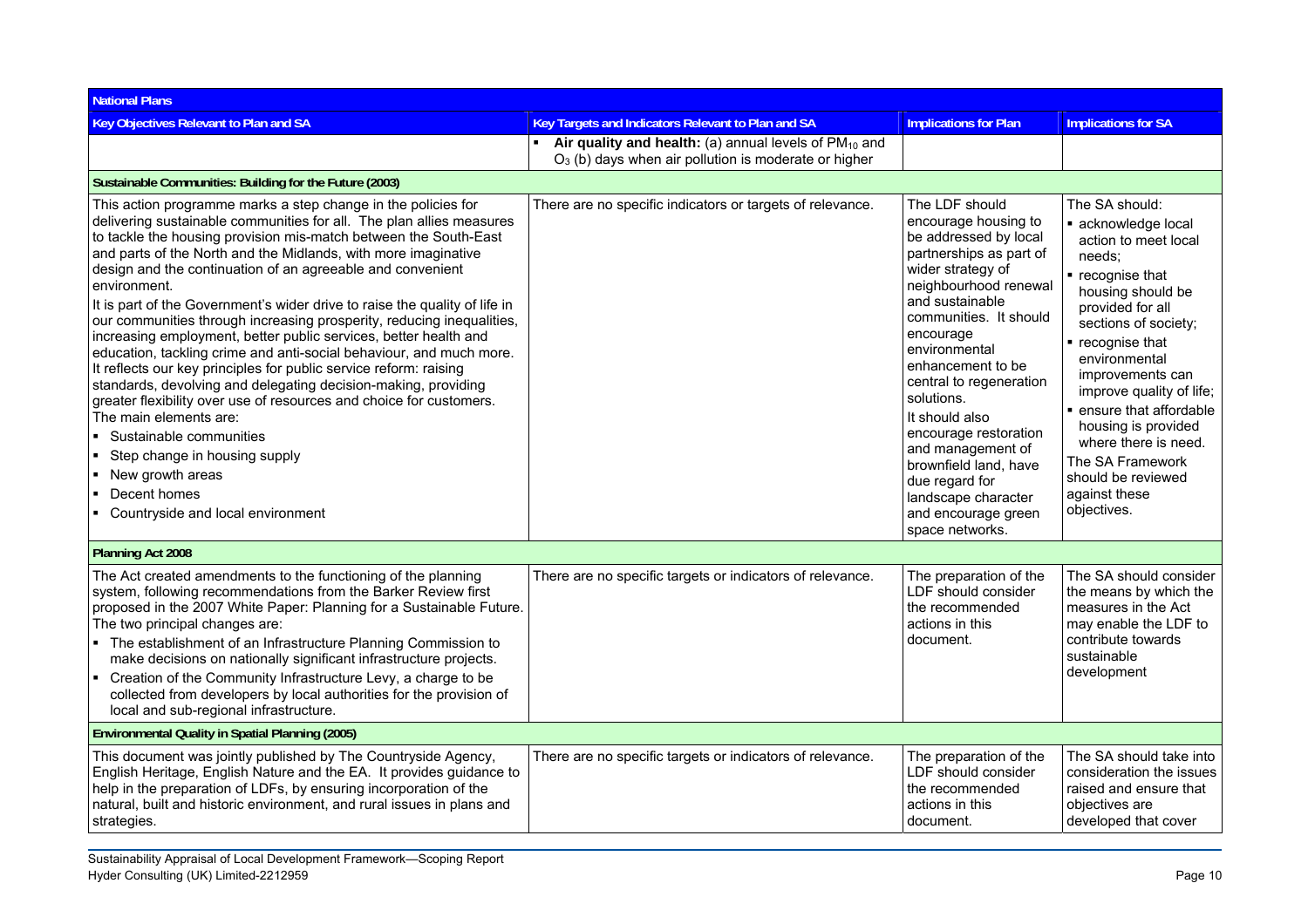| <b>National Plans</b>                                                                                                                                                                                                                                                                                                                                                                                                                                                                                                                                                                                                                                                                                                                                                                                                                                                                                                                                                                                                                                               |                                                                                                                                                                                                                                                                                                                                                                                                                                                                                                                                                                                                                                                                                                                                                                                                                                                                                                                                                                                                                                                                                                                                                          |                                                                                                                                                                                                       |                                                                                                                                                                          |
|---------------------------------------------------------------------------------------------------------------------------------------------------------------------------------------------------------------------------------------------------------------------------------------------------------------------------------------------------------------------------------------------------------------------------------------------------------------------------------------------------------------------------------------------------------------------------------------------------------------------------------------------------------------------------------------------------------------------------------------------------------------------------------------------------------------------------------------------------------------------------------------------------------------------------------------------------------------------------------------------------------------------------------------------------------------------|----------------------------------------------------------------------------------------------------------------------------------------------------------------------------------------------------------------------------------------------------------------------------------------------------------------------------------------------------------------------------------------------------------------------------------------------------------------------------------------------------------------------------------------------------------------------------------------------------------------------------------------------------------------------------------------------------------------------------------------------------------------------------------------------------------------------------------------------------------------------------------------------------------------------------------------------------------------------------------------------------------------------------------------------------------------------------------------------------------------------------------------------------------|-------------------------------------------------------------------------------------------------------------------------------------------------------------------------------------------------------|--------------------------------------------------------------------------------------------------------------------------------------------------------------------------|
| Key Objectives Relevant to Plan and SA                                                                                                                                                                                                                                                                                                                                                                                                                                                                                                                                                                                                                                                                                                                                                                                                                                                                                                                                                                                                                              | Key Targets and Indicators Relevant to Plan and SA                                                                                                                                                                                                                                                                                                                                                                                                                                                                                                                                                                                                                                                                                                                                                                                                                                                                                                                                                                                                                                                                                                       | <b>Implications for Plan</b>                                                                                                                                                                          | <b>Implications for SA</b>                                                                                                                                               |
|                                                                                                                                                                                                                                                                                                                                                                                                                                                                                                                                                                                                                                                                                                                                                                                                                                                                                                                                                                                                                                                                     |                                                                                                                                                                                                                                                                                                                                                                                                                                                                                                                                                                                                                                                                                                                                                                                                                                                                                                                                                                                                                                                                                                                                                          |                                                                                                                                                                                                       | relevant aspects of the<br>built and natural<br>environment.                                                                                                             |
| World Class Places: The Government's Strategy for Improving Quality of Place (2009)                                                                                                                                                                                                                                                                                                                                                                                                                                                                                                                                                                                                                                                                                                                                                                                                                                                                                                                                                                                 |                                                                                                                                                                                                                                                                                                                                                                                                                                                                                                                                                                                                                                                                                                                                                                                                                                                                                                                                                                                                                                                                                                                                                          |                                                                                                                                                                                                       |                                                                                                                                                                          |
| The Strategy identifies the benefits of creating well-designed places,<br>including elements of spatial planning, urban design, architecture,<br>green infrastructure and community involvement. It seeks to promote<br>the consideration of place at all levels of planning. An Action Plan<br>accompanying the Strategy sets out the following seven broad<br>objectives<br>1: Strengthen leadership on quality of place at the national and<br>regional level<br>2: Encourage local civic leaders and local government to prioritise<br>quality of place<br>3: Ensure relevant government policy, guidance and standards<br>consistently promote quality of place and are user-friendly<br>4: Put the public and community at the centre of place-shaping<br>5: Ensure all development for which central government is directly<br>responsible is built to high design and sustainability standards and<br>promotes quality of place<br>6: Encourage higher standards of market-led development<br>7: Strengthen quality of place skills, knowledge and capacity | The majority of actions reflect how the Government will<br>take forward the strategy and use it in the creation of new<br>guidance and to direct its interactions with relevant<br>agencies. However, of particular relevance are:<br>2.3: Working with local authorities to achieve high quality<br>development<br>2.5: Establishing an award scheme for high quality places<br>4.1: Encouraging public involvement in shaping the vision<br>for their area and the design of individual schemes<br>4.2: Ensuring the citizens and service users are engaged<br>in the design and development of public buildings<br>4.3: Encouraging community involvement in ownership and<br>management of the public realm and community facilities<br>4.4: Promoting public engagement in creating new homes<br>and neighbourhoods<br>6.1: Encouraging local authorities to set clear quality of<br>place ambitions in their LDFs<br>7.1: Strengthening advisory support on design quality for<br>local authorities, the wider public sector and developers<br>7.2: Encouraging local authorities to share planning,<br>design, conservation and related expertise | The LDF should seek to<br>reinforce and promote a<br>sense of place,<br>particularly in key<br>regeneration areas.<br>High standards of<br>design and public<br>consultation should be<br>encouraged. | The SA Framework<br>should recognise the<br>importance of<br>developing a high<br>quality built environment<br>and promoting high<br>levels of community<br>involvement. |
| Rural Strategy (2004)                                                                                                                                                                                                                                                                                                                                                                                                                                                                                                                                                                                                                                                                                                                                                                                                                                                                                                                                                                                                                                               |                                                                                                                                                                                                                                                                                                                                                                                                                                                                                                                                                                                                                                                                                                                                                                                                                                                                                                                                                                                                                                                                                                                                                          |                                                                                                                                                                                                       |                                                                                                                                                                          |
| The Strategy carries forward the Government's vision, of sustainable<br>rural communities in which economic, social and environmental<br>issues are all taken into account. It identifies three key priorities for<br>rural policy, and explains the modernised delivery arrangements.<br>The following priorities will inform the Government's rural policy for<br>the next three to five years and the modernised delivery<br>arrangements that will drive progress forward:<br>1. Economic and Social Regeneration - supporting enterprise across<br>rural England, but targeting greater resources at areas of greatest<br>need.<br>2. Social Justice for All - tackling rural social exclusion wherever it<br>occurs and providing fair access to services and opportunities for all<br>rural people.                                                                                                                                                                                                                                                          | There are no specific indicators or targets of relevance.                                                                                                                                                                                                                                                                                                                                                                                                                                                                                                                                                                                                                                                                                                                                                                                                                                                                                                                                                                                                                                                                                                | The LDF needs to<br>recognise the<br>importance of<br>developing and<br>enhancing the rural<br>parts of the Borough.                                                                                  | The SA should consider<br>the rural areas.                                                                                                                               |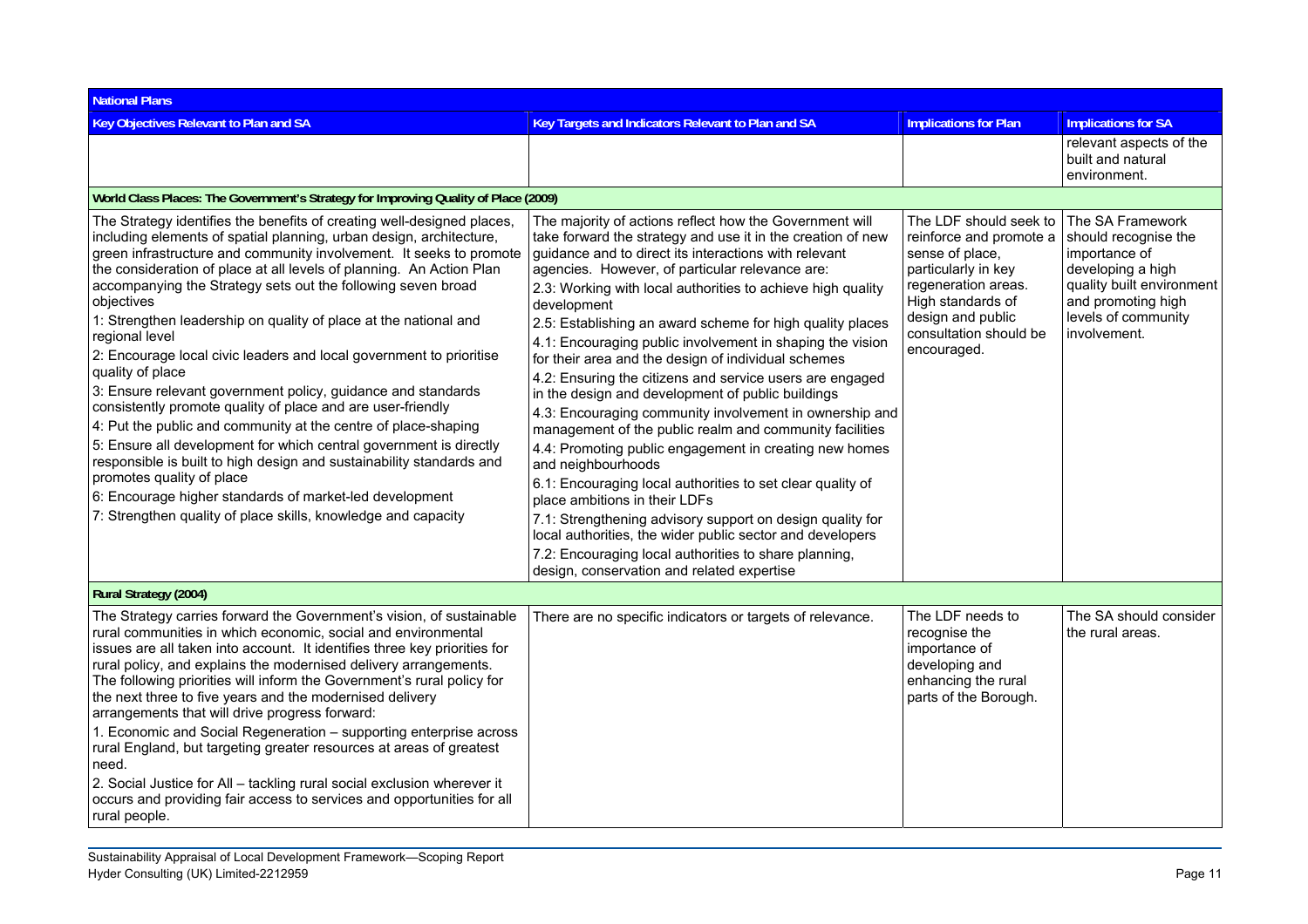| <b>National Plans</b>                                                                                                                                                                                                                                                                                                                                                                                                                   |                                                                                                                                                                                                                                                                                        |                                                                                                                                                                                                                                                     |                                                                                                                                                                                        |  |
|-----------------------------------------------------------------------------------------------------------------------------------------------------------------------------------------------------------------------------------------------------------------------------------------------------------------------------------------------------------------------------------------------------------------------------------------|----------------------------------------------------------------------------------------------------------------------------------------------------------------------------------------------------------------------------------------------------------------------------------------|-----------------------------------------------------------------------------------------------------------------------------------------------------------------------------------------------------------------------------------------------------|----------------------------------------------------------------------------------------------------------------------------------------------------------------------------------------|--|
| Key Objectives Relevant to Plan and SA                                                                                                                                                                                                                                                                                                                                                                                                  | Key Targets and Indicators Relevant to Plan and SA                                                                                                                                                                                                                                     | <b>Implications for Plan</b>                                                                                                                                                                                                                        | <b>Implications for SA</b>                                                                                                                                                             |  |
| 3. Enhancing the Value of our Countryside - protecting the natural<br>environment for this and future generations.                                                                                                                                                                                                                                                                                                                      |                                                                                                                                                                                                                                                                                        |                                                                                                                                                                                                                                                     |                                                                                                                                                                                        |  |
| The Countryside in and Around Towns: A vision for connecting town and country in the pursuit of sustainable development (2005)                                                                                                                                                                                                                                                                                                          |                                                                                                                                                                                                                                                                                        |                                                                                                                                                                                                                                                     |                                                                                                                                                                                        |  |
| This document was jointly published by the Countryside Agency and<br>Groundwork, in 2005.<br>It presents a new vision for the countryside in and around England's<br>towns and cities. The vision is to reduce the pressures that urban life<br>places on the local and global environment - 'the need to ensure a<br>high quality of life for all while at the same time reducing our<br>collective impact on the resources we share'. | There are no specific targets or indicators of relevance.                                                                                                                                                                                                                              | The LDF needs to<br>complement the aims of<br>the strategy and seek to<br>develop sustainable<br>communities.                                                                                                                                       | The SA Framework<br>should include<br>objectives, indicators<br>and targets that seek to<br>promote sustainable<br>communities and<br>protect both the urban<br>and rural environment. |  |
| The Code for Sustainable Homes: Setting the Standard in Sustainability for New Homes (2008)                                                                                                                                                                                                                                                                                                                                             |                                                                                                                                                                                                                                                                                        |                                                                                                                                                                                                                                                     |                                                                                                                                                                                        |  |
| This document sets out the assessment process and the<br>performance standards required for the Code for Sustainable Homes.<br>The Code is a voluntary standard designed to improve the overall<br>sustainability of new homes by setting a single framework within<br>which the home building industry can design and construct homes to<br>higher environmental standards.                                                            | The Code measures the sustainability of new homes in 9<br>categories:<br>$\blacksquare$ Energy and CO <sub>2</sub> Emissions<br>· Pollution<br>· Water<br>• Health and Wellbeing<br>• Materials<br>Management<br>٠.<br>Surface Water Run-off<br>$\blacksquare$<br>• Ecology<br>- Waste | The LDF should<br>consider the<br>requirements of the<br>Code when setting<br>policies related to new<br>housing. The<br>categories suggest<br>areas in which planning<br>policy may also be<br>developed to promote<br>sustainable<br>development. | The 9 categories<br>provide suggestions for<br>SA Objectives.                                                                                                                          |  |
| Sustainable Communities, Settled Homes, Changing Lives - A Strategy for Tackling Homelessness (ODPM) (2005)                                                                                                                                                                                                                                                                                                                             |                                                                                                                                                                                                                                                                                        |                                                                                                                                                                                                                                                     |                                                                                                                                                                                        |  |
| The key actions of the strategy for addressing homelessness are:<br><b>Preventing homelessness</b><br>٠<br>Providing support for vulnerable people<br>Tackling the wider causes and symptoms of homelessness<br>٠<br>Helping more people move away from rough sleeping<br>$\blacksquare$<br>Providing more settled homes<br>For each of the above points a series of actions are identified.                                            | Key target:<br>• Halve the number of households living in temporary<br>accommodation by 2010                                                                                                                                                                                           | The LDF needs to<br>recognise the causes of<br>homelessness and seek<br>to implement policies<br>that will reduce the<br>number of people<br>sleeping rough.                                                                                        | The SA Framework<br>should include<br>objectives that address<br>housing issues<br>including<br>homelessness.                                                                          |  |
| Climate Change Act (2008)                                                                                                                                                                                                                                                                                                                                                                                                               |                                                                                                                                                                                                                                                                                        |                                                                                                                                                                                                                                                     |                                                                                                                                                                                        |  |
| The Act commits the UK to action in mitigating the impacts of climate<br>change. It has two key aims:<br>• To improve carbon management, helping the transition towards a<br>low-carbon economy                                                                                                                                                                                                                                         | Relevant commitments within the Act are:<br>The creation of a legally binding target of at least an<br>80% cut in greenhouse gas emissions by 2050, to be<br>achieved through action in the UK and abroad (against<br>1990 levels). Also a reduction in emissions of at least          | The LDF should ensure<br>that policies are in place<br>to encourage the<br>reduction in CO <sub>2</sub><br>emissions whilst                                                                                                                         | The SA Framework<br>should include<br>objectives that address<br>climate change issues<br>including flooding and                                                                       |  |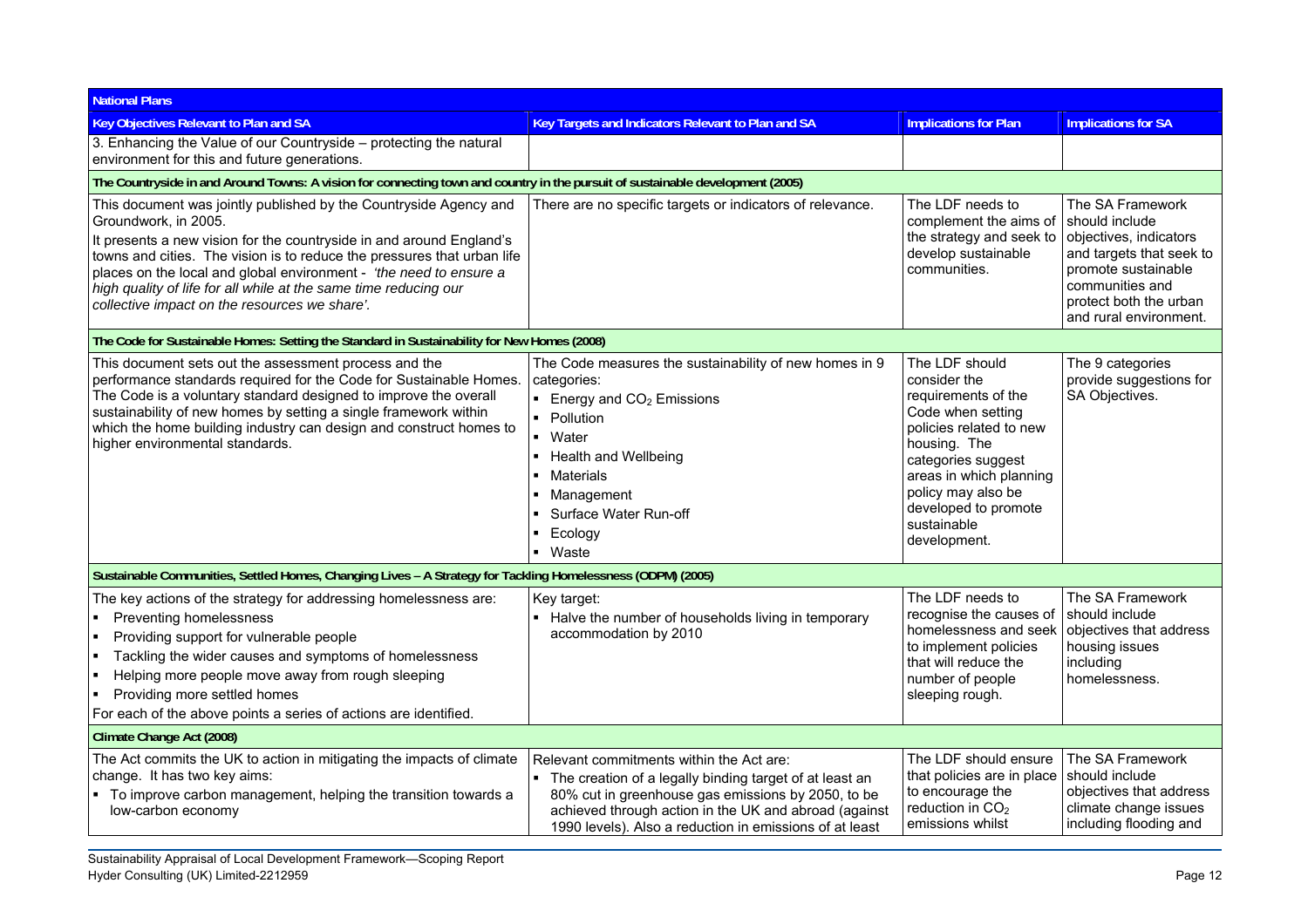| <b>National Plans</b>                                                                                                                                                                                                                                                                                                                                                                                                                                                                                                                                                                                                                                                                                                                                                                                                                                                                                                                                                                                                                                                                                                    |                                                                                                                                                                                                                                                                                                                                                                                                                                                                                                                                                                                                                                                                                                                                                                                                                                                                                     |                                                                                                                                                                    |                                                                                                                           |
|--------------------------------------------------------------------------------------------------------------------------------------------------------------------------------------------------------------------------------------------------------------------------------------------------------------------------------------------------------------------------------------------------------------------------------------------------------------------------------------------------------------------------------------------------------------------------------------------------------------------------------------------------------------------------------------------------------------------------------------------------------------------------------------------------------------------------------------------------------------------------------------------------------------------------------------------------------------------------------------------------------------------------------------------------------------------------------------------------------------------------|-------------------------------------------------------------------------------------------------------------------------------------------------------------------------------------------------------------------------------------------------------------------------------------------------------------------------------------------------------------------------------------------------------------------------------------------------------------------------------------------------------------------------------------------------------------------------------------------------------------------------------------------------------------------------------------------------------------------------------------------------------------------------------------------------------------------------------------------------------------------------------------|--------------------------------------------------------------------------------------------------------------------------------------------------------------------|---------------------------------------------------------------------------------------------------------------------------|
| Key Objectives Relevant to Plan and SA                                                                                                                                                                                                                                                                                                                                                                                                                                                                                                                                                                                                                                                                                                                                                                                                                                                                                                                                                                                                                                                                                   | Key Targets and Indicators Relevant to Plan and SA                                                                                                                                                                                                                                                                                                                                                                                                                                                                                                                                                                                                                                                                                                                                                                                                                                  | <b>Implications for Plan</b>                                                                                                                                       | <b>Implications for SA</b>                                                                                                |
| To demonstrate UK leadership internationally, signalling a<br>commitment to take our share of responsibility for reducing global<br>emissions in the context of developing negotiations on a post-2012<br>global agreement at Copenhagen in December 2009 [and<br>beyond].                                                                                                                                                                                                                                                                                                                                                                                                                                                                                                                                                                                                                                                                                                                                                                                                                                               | 34% by 2020.<br>A carbon budgeting system which caps emissions over<br>5-year periods.<br>The creation of the Committee on Climate Change - to<br>advise the Government on the level of carbon budgets<br>and on where cost-effective savings can be made.<br>The inclusion of International aviation and shipping<br>emissions in the Act or an explanation to Parliament<br>why not - by 31 December 2012.<br>Further measures to reduce emissions, including:<br>powers to introduce domestic emissions trading<br>schemes more quickly and easily through secondary<br>legislation; measures on biofuels; powers to introduce<br>pilot financial incentive schemes in England for<br>household waste; powers to require a minimum charge<br>for single-use carrier bags (excluding Scotland).<br>New powers to support the creation of a Community<br>Energy Savings Programme. | promoting sustainable<br>economic growth.                                                                                                                          | the need to reduce<br>greenhouse gas<br>emissions.                                                                        |
| Climate Change - The UK Programme 2006: Tomorrow's Climate Today's Challenge                                                                                                                                                                                                                                                                                                                                                                                                                                                                                                                                                                                                                                                                                                                                                                                                                                                                                                                                                                                                                                             |                                                                                                                                                                                                                                                                                                                                                                                                                                                                                                                                                                                                                                                                                                                                                                                                                                                                                     |                                                                                                                                                                    |                                                                                                                           |
| The 2006 Programme represents a progression from the 2000<br>version and a progressive tightening of emissions control targets.<br>Although these are now superseded, the principles behind the<br>Programme are:<br>• The need to take a balanced approach with all sectors and all<br>parts of the UK playing their part<br>• The need to safeguard, and where possible enhance, the UK's<br>competitiveness, encourage technological innovation, promote<br>social inclusion and reduce harm to health<br>• The need to focus on flexible and cost effective policy options<br>which will work together to form an integrated package<br>The need to take a long-term view, looking to targets beyond the<br>first Kyoto commitment period and considering the need for the UK<br>to adapt to the impacts of climate change<br>• The need for the Programme to be kept under review<br>The Programme sets out the measures to reduce greenhouse gas<br>emissions in six broad sectors: energy supply, business, transport,<br>domestic, agriculture, forestry and land management and public and<br>local government. | Targets are superseded by 2008 Climate Change Act.<br>There are therefore none of relevance.                                                                                                                                                                                                                                                                                                                                                                                                                                                                                                                                                                                                                                                                                                                                                                                        | It should be ensured<br>that the key principles of<br>the Strategy are<br>considered in the<br>preparation of the LDF,<br>and that these factors<br>are addressed. | The SA Framework<br>should include<br>objectives that<br>complement the<br>priorities and principles<br>of this Strategy. |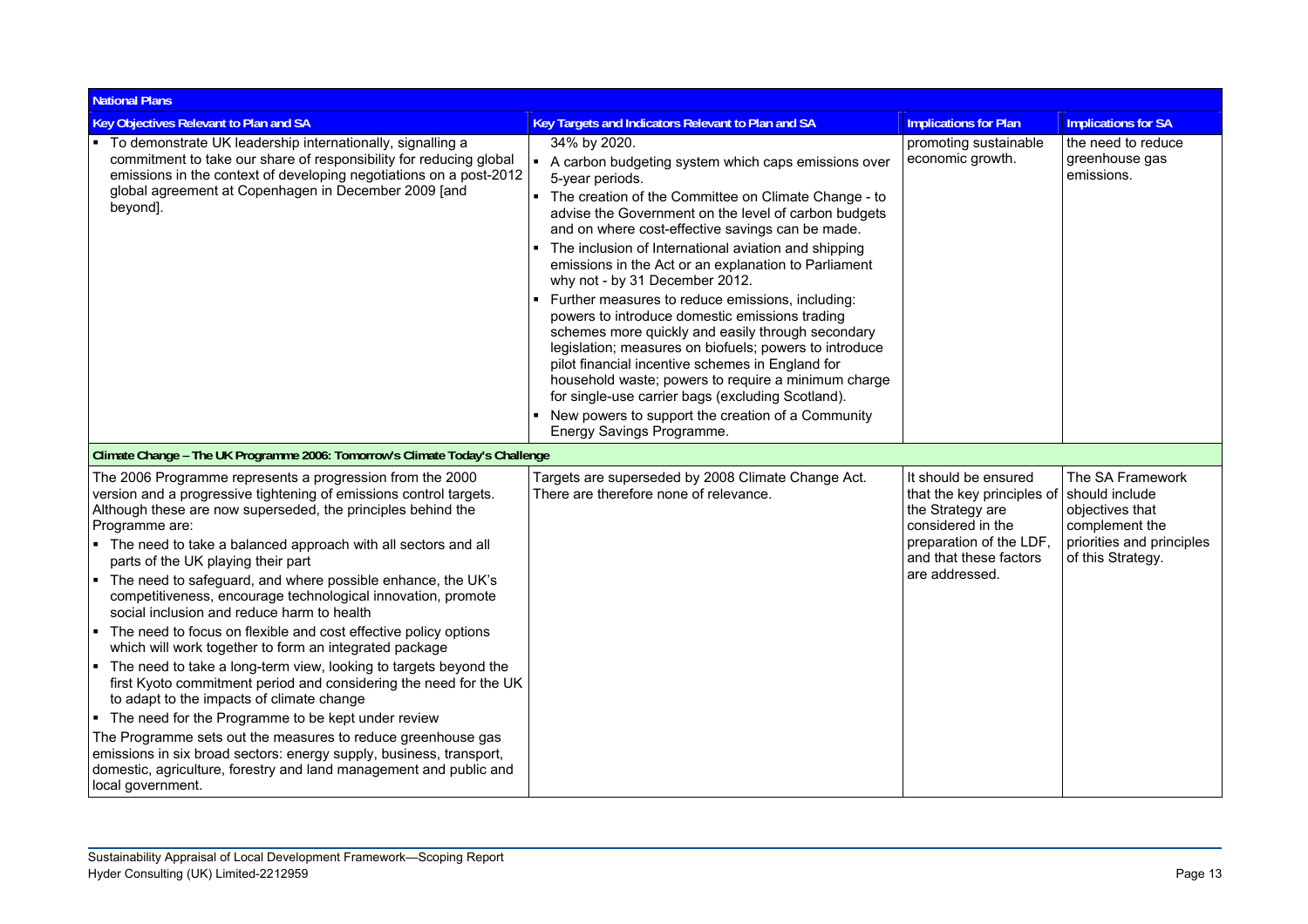| <b>National Plans</b>                                                                                                                                                                                                                                                                                                                                                                                                                                                                                                                                                                                                                                                                                                                                                                                                                                                                                                                     |                                                                                                                                                                                                                                                                                                                                                                                                                                                                                                                         |                                                                                                                                                                          |                                                                                                                                                         |
|-------------------------------------------------------------------------------------------------------------------------------------------------------------------------------------------------------------------------------------------------------------------------------------------------------------------------------------------------------------------------------------------------------------------------------------------------------------------------------------------------------------------------------------------------------------------------------------------------------------------------------------------------------------------------------------------------------------------------------------------------------------------------------------------------------------------------------------------------------------------------------------------------------------------------------------------|-------------------------------------------------------------------------------------------------------------------------------------------------------------------------------------------------------------------------------------------------------------------------------------------------------------------------------------------------------------------------------------------------------------------------------------------------------------------------------------------------------------------------|--------------------------------------------------------------------------------------------------------------------------------------------------------------------------|---------------------------------------------------------------------------------------------------------------------------------------------------------|
| Key Objectives Relevant to Plan and SA                                                                                                                                                                                                                                                                                                                                                                                                                                                                                                                                                                                                                                                                                                                                                                                                                                                                                                    | Key Targets and Indicators Relevant to Plan and SA                                                                                                                                                                                                                                                                                                                                                                                                                                                                      | <b>Implications for Plan</b>                                                                                                                                             | <b>Implications for SA</b>                                                                                                                              |
| Stern Review of the Economics of Climate Change (2006)                                                                                                                                                                                                                                                                                                                                                                                                                                                                                                                                                                                                                                                                                                                                                                                                                                                                                    |                                                                                                                                                                                                                                                                                                                                                                                                                                                                                                                         |                                                                                                                                                                          |                                                                                                                                                         |
| The review examines the evidence on the economic impacts of<br>climate change and explores the economics of stabilising greenhouse<br>gases in the atmosphere. The second part of the review considers<br>the complex policy challenges involved in managing the transition to<br>a low-carbon economy and in ensuring that societies are able to<br>adapt to the consequences of climate change.<br>The document clearly identifies that adaptation is the only available<br>response for impacts that will occur over the next few decades.                                                                                                                                                                                                                                                                                                                                                                                             | There are no specific targets or indicators of relevance.                                                                                                                                                                                                                                                                                                                                                                                                                                                               | The LDF should ensure<br>that policies are in place<br>to encourage the<br>reduction in CO <sub>2</sub><br>emissions whilst<br>promoting sustainable<br>economic growth. | The SA Framework<br>should include an<br>objective relating to the<br>reduction in greenhouse<br>gas emissions.                                         |
| UK Low Carbon Transition Plan - National Strategy for Climate Change and Energy (2009)                                                                                                                                                                                                                                                                                                                                                                                                                                                                                                                                                                                                                                                                                                                                                                                                                                                    |                                                                                                                                                                                                                                                                                                                                                                                                                                                                                                                         |                                                                                                                                                                          |                                                                                                                                                         |
| The UK Low Carbon Transition Plan plots how the UK will meet the<br>34% cut in emissions on 1990 levels by 2020, set out in the budget.                                                                                                                                                                                                                                                                                                                                                                                                                                                                                                                                                                                                                                                                                                                                                                                                   | By 2020:<br>$\blacksquare$<br>More than 1.2 million people will be in green jobs.<br>7 million homes will have benefited from whole house<br>$\blacksquare$<br>makeovers, and more than 1.5 million households will<br>be supported to produce their own clean energy.<br>Around 40% of electricity will be from low-carbon<br>sources, from renewables, nuclear and clean coal.<br>The UK will import half the amount of gas that it<br>otherwise would.<br>The average new car will emit 40% less carbon than<br>now. | It should be ensured<br>that the key principles of<br>the Strategy are<br>considered in the<br>preparation of the LDF,<br>and that these factors<br>are addressed.       | The SA Framework<br>should include<br>objectives that<br>complement the<br>priorities and principles<br>of this Strategy.                               |
| Climate change and biodiversity adaptation: the role of the spatial planning system - a Natural England commissioned report (2009)                                                                                                                                                                                                                                                                                                                                                                                                                                                                                                                                                                                                                                                                                                                                                                                                        |                                                                                                                                                                                                                                                                                                                                                                                                                                                                                                                         |                                                                                                                                                                          |                                                                                                                                                         |
| The report examines ways in which the land use planning system can<br>help biodiversity adapt to climate change. Strategies are identified<br>that enable LDFs to deliver against the Department for Food,<br>Environment and Rural Affairs' (Defra) 12 core adaptation goals:<br>Conserve existing biodiversity<br>1.<br>Conserve protected areas and other high quality habitats<br>1a<br>Conserve range and ecological variability of habitats and species<br>1b<br>$\overline{2}$<br>Reduce sources of harm not linked to climate<br>3<br>Develop ecologically resilient and varied landscapes<br>Conserve and enhance local variation within sites and habitats<br>Зa<br>Make space for the natural development of rivers and coasts<br>3b<br>Establish ecological networks through habitat protection,<br>4<br>restoration and creation<br>Make sound decisions based on analysis<br>5<br>Thoroughly analyse causes of change<br>5a | There are no specific targets or indicators of relevance.                                                                                                                                                                                                                                                                                                                                                                                                                                                               | Development of the<br>LDF should include<br>recommendations from<br>this report                                                                                          | The SA should refer to<br>specific guidance in the<br>document for using SA<br>to improve the ability of<br>biodiversity to adapt to<br>climate change. |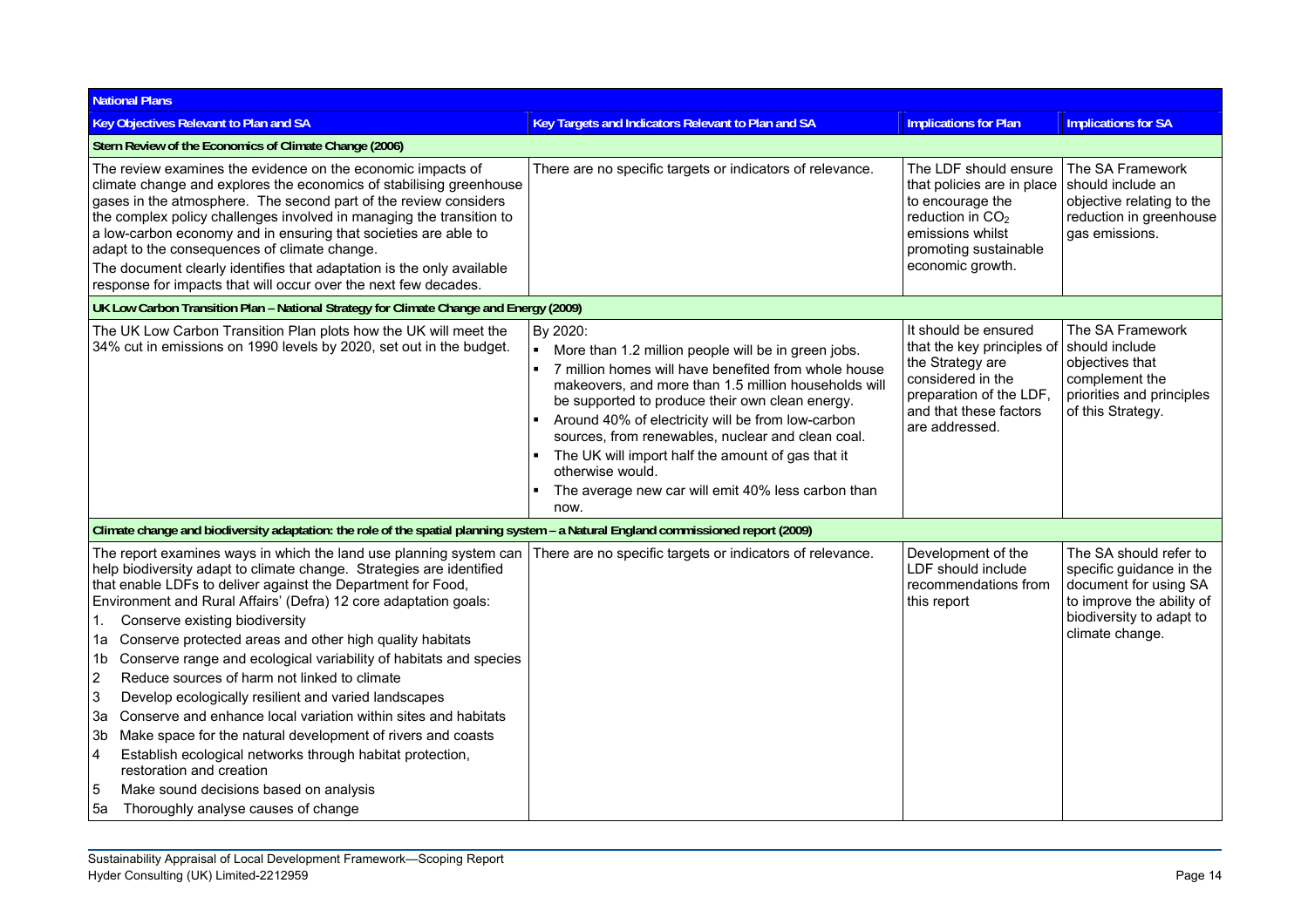| <b>National Plans</b>                                                                                                                                                                                                                                                                                                                                                                                                                                                                                                                                                                                                     |                                                                                                                                                       |                                                                                                                                                                |                                                                                                                                                                                             |  |
|---------------------------------------------------------------------------------------------------------------------------------------------------------------------------------------------------------------------------------------------------------------------------------------------------------------------------------------------------------------------------------------------------------------------------------------------------------------------------------------------------------------------------------------------------------------------------------------------------------------------------|-------------------------------------------------------------------------------------------------------------------------------------------------------|----------------------------------------------------------------------------------------------------------------------------------------------------------------|---------------------------------------------------------------------------------------------------------------------------------------------------------------------------------------------|--|
| Key Objectives Relevant to Plan and SA                                                                                                                                                                                                                                                                                                                                                                                                                                                                                                                                                                                    | Key Targets and Indicators Relevant to Plan and SA                                                                                                    | <b>Implications for Plan</b>                                                                                                                                   | <b>Implications for SA</b>                                                                                                                                                                  |  |
| Respond to changing conservation priorities<br>5 <sub>b</sub>                                                                                                                                                                                                                                                                                                                                                                                                                                                                                                                                                             |                                                                                                                                                       |                                                                                                                                                                |                                                                                                                                                                                             |  |
| Integrate adaptation and mitigation measures into conservation<br>6<br>management, planning and practice                                                                                                                                                                                                                                                                                                                                                                                                                                                                                                                  |                                                                                                                                                       |                                                                                                                                                                |                                                                                                                                                                                             |  |
| Planning for Climate Change - Guidance and Model Policies for Local Authorities (2010)                                                                                                                                                                                                                                                                                                                                                                                                                                                                                                                                    |                                                                                                                                                       |                                                                                                                                                                |                                                                                                                                                                                             |  |
| The document has been produced by the Planning and Climate<br>Change Coalition, a group of organisations seeking to ensure that the<br>planning system responds effectively to the climate challenge.<br>The guide is designed to provide clarity and guidance to local<br>authorities and Local Enterprise Partnerships on how best to plan for<br>climate change, both in terms of reducing CO <sub>2</sub> emissions, and<br>adapting to future climatic conditions.<br>Guidance is provided on developing both strategic and development<br>control policies.                                                         | There are no specific targets or indicators of relevance,<br>other than to support local authorities in mitigating and<br>adapting to climate change. | The guidance should be<br>followed when<br>developing policies<br>within the LDF that<br>address climate change<br>issues.                                     | The SA should examine<br>the likely effectiveness<br>of the LDF in mitigating<br>and adapting to climate<br>change. Such<br>judgements should be<br>made with reference to<br>the guidance. |  |
| Energy White Paper: Meeting the Energy Challenge (2007)                                                                                                                                                                                                                                                                                                                                                                                                                                                                                                                                                                   |                                                                                                                                                       |                                                                                                                                                                |                                                                                                                                                                                             |  |
| This White Paper sets out a framework for action to address the<br>following long-term energy challenges, and helps to manage the<br>risks:<br><b>Tackling climate change by reducing <math>CO2</math> emissions both within</b><br>the UK and abroad<br>• Ensuring secure, clean and affordable energy as we become<br>increasingly dependent on imported fuel<br>This paper sets out the Government's international and domestic<br>energy strategy (based upon existing policies) to address the long-<br>term energy challenges and deliver the four energy policy goals [set<br>out in the 2003 Energy White Paper]. | Targets are superseded by 2008 Climate Change Act.<br>There are therefore none of relevance.                                                          | The LDF should ensure<br>that policies are in place<br>to encourage the<br>reduction in $CO2$<br>emissions whilst<br>promoting sustainable<br>economic growth. | The SA Framework<br>should include an<br>objective relating to the<br>reduction in<br>greenhouse gas<br>emissions.                                                                          |  |
| Energy Act 2008                                                                                                                                                                                                                                                                                                                                                                                                                                                                                                                                                                                                           |                                                                                                                                                       |                                                                                                                                                                |                                                                                                                                                                                             |  |
| The Act implements the legislative aspects of the Energy White<br>Paper. It sets out new legislation to:                                                                                                                                                                                                                                                                                                                                                                                                                                                                                                                  | There are no specific targets or indicators of relevance.                                                                                             | The LDF should ensure<br>that policies are in place                                                                                                            | The SA Framework<br>should include an                                                                                                                                                       |  |
| • Reflect the availability of new technologies (such as CCS and                                                                                                                                                                                                                                                                                                                                                                                                                                                                                                                                                           |                                                                                                                                                       | to encourage the<br>reduction in $CO2$<br>emissions whilst                                                                                                     | objective relating to<br>minimising greenhouse                                                                                                                                              |  |
| emerging renewable technologies)                                                                                                                                                                                                                                                                                                                                                                                                                                                                                                                                                                                          |                                                                                                                                                       |                                                                                                                                                                | gas emissions.                                                                                                                                                                              |  |
| • Correspond with our changing requirements for security of supply<br>infrastructure (such as offshore gas storage)                                                                                                                                                                                                                                                                                                                                                                                                                                                                                                       |                                                                                                                                                       | promoting sustainable<br>economic growth.                                                                                                                      |                                                                                                                                                                                             |  |
| • Ensure adequate protection for the environment and the tax payer<br>as our energy market changes                                                                                                                                                                                                                                                                                                                                                                                                                                                                                                                        |                                                                                                                                                       |                                                                                                                                                                |                                                                                                                                                                                             |  |
| These policies are driven by the two long-term energy challenges<br>faced by the UK as identified in the White Paper.                                                                                                                                                                                                                                                                                                                                                                                                                                                                                                     |                                                                                                                                                       |                                                                                                                                                                |                                                                                                                                                                                             |  |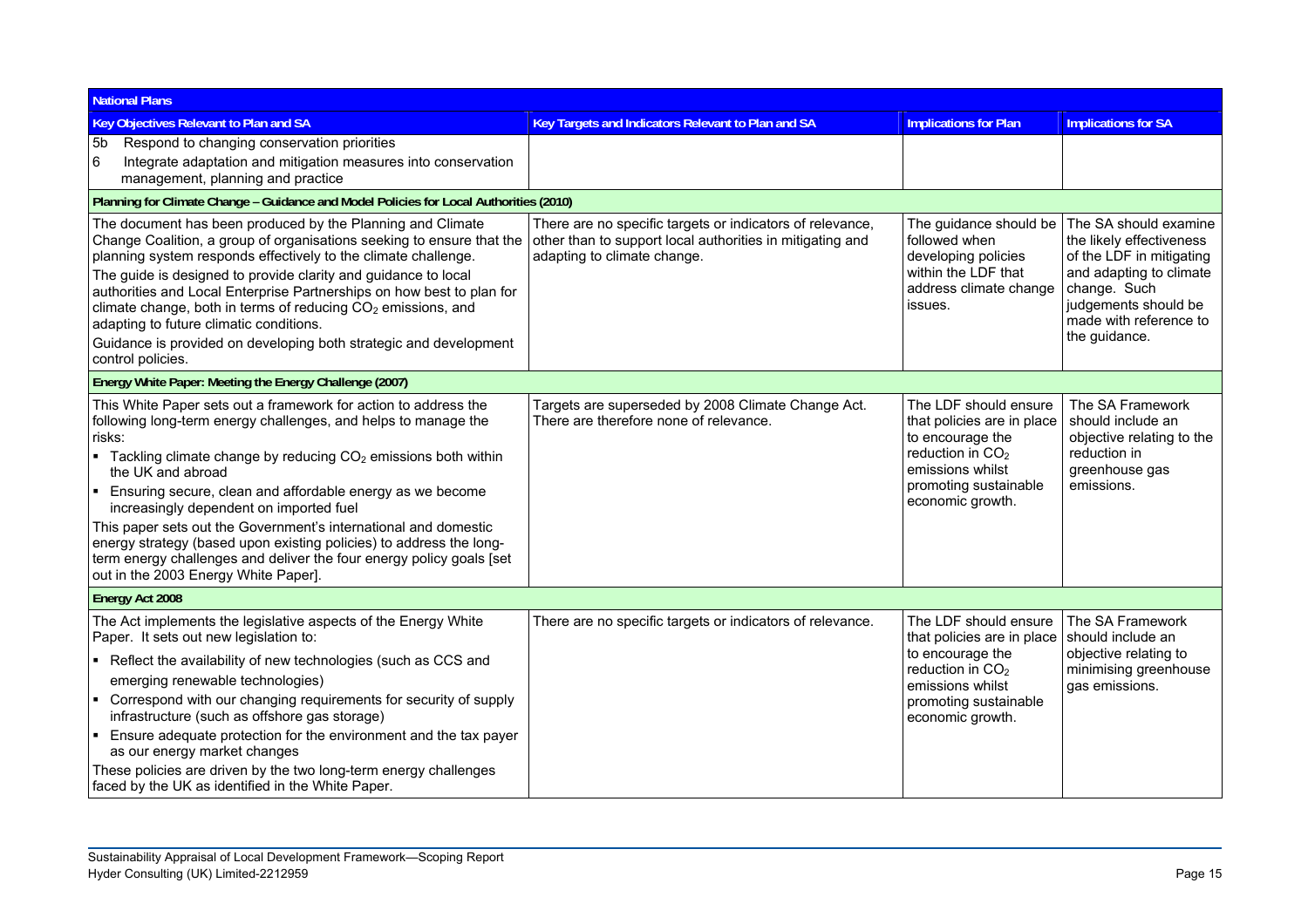| <b>National Plans</b>                                                                                                                                                                                                                                                                                                                                                                                                                                                                                                                                                                                                                                                                                                                                                                                                                                                                                                                                                                                                                                       |                                                                                                                                                                                                                                                                                                                                                                                                                                                                                                           |                                                                                                                                                                                                                                 |                                                                                                                                                                                                                                 |
|-------------------------------------------------------------------------------------------------------------------------------------------------------------------------------------------------------------------------------------------------------------------------------------------------------------------------------------------------------------------------------------------------------------------------------------------------------------------------------------------------------------------------------------------------------------------------------------------------------------------------------------------------------------------------------------------------------------------------------------------------------------------------------------------------------------------------------------------------------------------------------------------------------------------------------------------------------------------------------------------------------------------------------------------------------------|-----------------------------------------------------------------------------------------------------------------------------------------------------------------------------------------------------------------------------------------------------------------------------------------------------------------------------------------------------------------------------------------------------------------------------------------------------------------------------------------------------------|---------------------------------------------------------------------------------------------------------------------------------------------------------------------------------------------------------------------------------|---------------------------------------------------------------------------------------------------------------------------------------------------------------------------------------------------------------------------------|
| Key Objectives Relevant to Plan and SA                                                                                                                                                                                                                                                                                                                                                                                                                                                                                                                                                                                                                                                                                                                                                                                                                                                                                                                                                                                                                      | Key Targets and Indicators Relevant to Plan and SA                                                                                                                                                                                                                                                                                                                                                                                                                                                        | <b>Implications for Plan</b>                                                                                                                                                                                                    | <b>Implications for SA</b>                                                                                                                                                                                                      |
| <b>Nuclear Decommissioning Authority Strategy (2006)</b>                                                                                                                                                                                                                                                                                                                                                                                                                                                                                                                                                                                                                                                                                                                                                                                                                                                                                                                                                                                                    |                                                                                                                                                                                                                                                                                                                                                                                                                                                                                                           |                                                                                                                                                                                                                                 |                                                                                                                                                                                                                                 |
| The Strategy is relevant insofar as it sets out the high level policy<br>aims for decommissioning the Springfields nuclear fuel manufacturing<br>plant east of Kirkham and Wesham. These include environmental<br>commitments.                                                                                                                                                                                                                                                                                                                                                                                                                                                                                                                                                                                                                                                                                                                                                                                                                              | There are no specific targets or indicators of relevance.                                                                                                                                                                                                                                                                                                                                                                                                                                                 | The LDF should<br>consider the<br>implications of the<br>decommissioning of<br>Springfields in terms of<br>future use of the site<br>and impacts on<br>employment and the<br>economy.                                           | The SA should include<br>the decommissioning of<br>the plant as part of the<br>future projection of<br>baseline conditions.                                                                                                     |
| Delivering a Sustainable Transport System (2008)                                                                                                                                                                                                                                                                                                                                                                                                                                                                                                                                                                                                                                                                                                                                                                                                                                                                                                                                                                                                            |                                                                                                                                                                                                                                                                                                                                                                                                                                                                                                           |                                                                                                                                                                                                                                 |                                                                                                                                                                                                                                 |
| The document explains how the strategic aims set out in 'Towards a<br>Sustainable Transport System' (2007) will be translated into policy<br>and practical actions. It takes on recommendations contained in the<br>Eddington transport study and the Stern Review. The 5 goals are:<br>• to support national economic competitiveness and growth, by<br>delivering reliable and efficient transport networks;<br>$\bullet$ to reduce transport's emissions of $CO2$ and other greenhouse<br>gases, with the desired outcome of tackling climate change;<br>to contribute to better safety, security and health and longer life<br>expectancy by reducing the risk of death, injury or illness arising<br>from transport, and by promoting travel modes that are beneficial<br>to health;<br>• to promote greater equality of opportunity for all citizens, with the<br>desired outcome of achieving a fairer society; and<br>to improve quality of life for transport users and non-transport<br>٠<br>users, and to promote a healthy natural environment. | The document does not contain specific targets or<br>indicators, but rather sets out broad strategic priorities at a<br>national level. Nonetheless, the goals provide a<br>framework for local as well as national action.                                                                                                                                                                                                                                                                               | The LDF should<br>recognise the<br>importance of safe,<br>reliable and efficient<br>transport systems to<br>economic and social<br>wellbeing. The<br>sustainability impacts of<br>transport should also be<br>fully understood. | The SA Framework<br>should ensure inclusion<br>of objectives that<br>promote sustainable<br>transport.                                                                                                                          |
| The Future of Transport White Paper - A Network for 2030 (2004)                                                                                                                                                                                                                                                                                                                                                                                                                                                                                                                                                                                                                                                                                                                                                                                                                                                                                                                                                                                             |                                                                                                                                                                                                                                                                                                                                                                                                                                                                                                           |                                                                                                                                                                                                                                 |                                                                                                                                                                                                                                 |
| This Paper sets out the vision for a modern, efficient and sustainable<br>transport system for the next 30 years, with a funding commitment<br>until 2015.<br>The aim is for a transport network that can meet the challenges of a<br>growing economy and the increasing demand for travel, but that can<br>also achieve environmental objectives. This means coherent<br>networks with:<br>The road network providing a more reliable and freer-flowing<br>service for both personal travel and freight, with people able to<br>make informed choices about how and when they travel<br>The rail network providing a fast, reliable and efficient service,                                                                                                                                                                                                                                                                                                                                                                                                 | The document indicates a number of Public Service<br>Agreement objectives. Those of relevance include;<br>Reduce greenhouse gas emissions to 12.5% below<br>1990 levels in line with our Kyoto commitment and<br>move towards a 20% reduction in $CO2$ emissions below<br>1990 levels by 2010, through measures including<br>energy efficiency and renewables.<br>Improve air quality by meeting the Air Quality Strategy<br>targets for CO, lead, $NO2$ , $PM10$ , $SO2$ , benzene and 1,3<br>butadiene. | The LDF should contain<br>policies that relate to<br>the need for an<br>integrated and<br>sustainable transport<br>network.                                                                                                     | The SA Framework<br>should contain<br>objectives that support<br>an efficient and<br>sustainable transport<br>system, and also cover<br>issues relating to the<br>protection of air quality<br>and greenhouse gas<br>emissions. |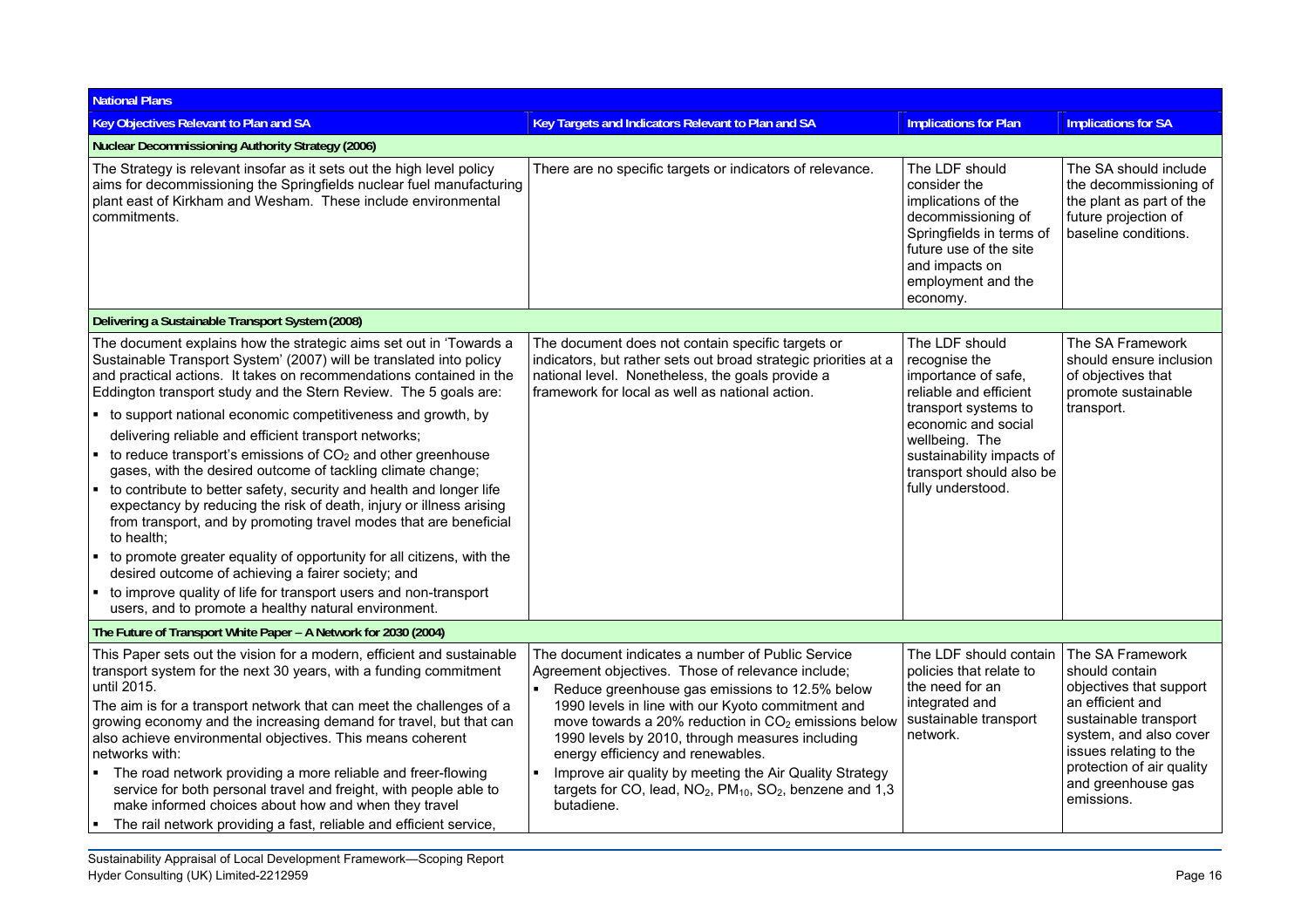| <b>National Plans</b>                                                                                                                                                                                                                                                                                                                                                                          |                                                                                                                                                                                                                                                            |                                                                                                                                                                                                                  |                                                                                                                                 |
|------------------------------------------------------------------------------------------------------------------------------------------------------------------------------------------------------------------------------------------------------------------------------------------------------------------------------------------------------------------------------------------------|------------------------------------------------------------------------------------------------------------------------------------------------------------------------------------------------------------------------------------------------------------|------------------------------------------------------------------------------------------------------------------------------------------------------------------------------------------------------------------|---------------------------------------------------------------------------------------------------------------------------------|
| Key Objectives Relevant to Plan and SA                                                                                                                                                                                                                                                                                                                                                         | Key Targets and Indicators Relevant to Plan and SA                                                                                                                                                                                                         | <b>Implications for Plan</b>                                                                                                                                                                                     | <b>Implications for SA</b>                                                                                                      |
| particularly for interurban journeys and commuting into large<br>urban areas                                                                                                                                                                                                                                                                                                                   |                                                                                                                                                                                                                                                            |                                                                                                                                                                                                                  |                                                                                                                                 |
| Reliable, flexible, convenient bus services tailored to local needs                                                                                                                                                                                                                                                                                                                            |                                                                                                                                                                                                                                                            |                                                                                                                                                                                                                  |                                                                                                                                 |
| Making walking and cycling a real alternative for local trips                                                                                                                                                                                                                                                                                                                                  |                                                                                                                                                                                                                                                            |                                                                                                                                                                                                                  |                                                                                                                                 |
| Improving international and domestic links from ports and airports                                                                                                                                                                                                                                                                                                                             |                                                                                                                                                                                                                                                            |                                                                                                                                                                                                                  |                                                                                                                                 |
| The strategy is built around three key themes:                                                                                                                                                                                                                                                                                                                                                 |                                                                                                                                                                                                                                                            |                                                                                                                                                                                                                  |                                                                                                                                 |
| Sustained investment over the long term                                                                                                                                                                                                                                                                                                                                                        |                                                                                                                                                                                                                                                            |                                                                                                                                                                                                                  |                                                                                                                                 |
| Improvements in transport management                                                                                                                                                                                                                                                                                                                                                           |                                                                                                                                                                                                                                                            |                                                                                                                                                                                                                  |                                                                                                                                 |
| Planning ahead sustained                                                                                                                                                                                                                                                                                                                                                                       |                                                                                                                                                                                                                                                            |                                                                                                                                                                                                                  |                                                                                                                                 |
| Underlining these themes is the need to balance travel demand with<br>improving quality of life. This means seeking solutions that meet long<br>term economic, social and environmental goals.                                                                                                                                                                                                 |                                                                                                                                                                                                                                                            |                                                                                                                                                                                                                  |                                                                                                                                 |
| Low Carbon Transport: A Greener Future - A Carbon Reduction Strategy for Transport (2009)                                                                                                                                                                                                                                                                                                      |                                                                                                                                                                                                                                                            |                                                                                                                                                                                                                  |                                                                                                                                 |
| The Strategy sets out how the transport sector will meet its emissions<br>reduction obligations and contribute to the Government's overall<br>policy on climate change as set out in the Climate Change Act 2008.                                                                                                                                                                              | The Strategy does not contain its own targets; rather it sets<br>out how those committed to elsewhere, notably in the<br>Climate Change Act 2008, will be met by the transport<br>sector and what actions the Government will take to see<br>they are met. | The LDF should<br>promote low-carbon<br>transport options for<br>passengers and freight.<br>This should require the<br>promotion of new and<br>emerging technology<br>and a modal shift in<br>transport choices. | The SA should seek the<br>promotion of low-carbon<br>forms of transport.                                                        |
| Wildlife and Countryside Act (1981) (as amended)                                                                                                                                                                                                                                                                                                                                               |                                                                                                                                                                                                                                                            |                                                                                                                                                                                                                  |                                                                                                                                 |
| The Act still forms the basis of conservation legislation in Great<br>Britain, although it has been much modified.<br>Schedules 5 and 8 of the Act detail lists of legally protected wild<br>animals and plants respectively. These are updated every five years.                                                                                                                              | There are no specific targets or indicators of relevance.                                                                                                                                                                                                  | The LDF must ensure<br>that the requirements of<br>the Act are complied<br>with and that<br>designated species are<br>protected.                                                                                 | The SA Framework<br>should include<br>objectives relating to the<br>protection and<br>enhancement of<br>biodiversity resources. |
| The Conservation of Habitats and Species Regulations (2010)                                                                                                                                                                                                                                                                                                                                    |                                                                                                                                                                                                                                                            |                                                                                                                                                                                                                  |                                                                                                                                 |
| These Regulations make provision for the purpose of implementing,<br>for Great Britain, Council Directive 92/43/EEC[8] on the conservation<br>of natural habitats and of wild fauna and flora.<br>They replace and update the Conservation (Natural Habitats, &c.)<br>Regulations 1994 (as amended) in England and Wales (and to a<br>limited degree, Scotland - as regards reserved matters). | There are no specific targets or indicators of relevance.                                                                                                                                                                                                  | It is essential that the<br>development of the LDF<br>should consider<br>biodiversity protection.                                                                                                                | The SA Framework<br>should include<br>objectives relating to the<br>protection and<br>enhancement of<br>biodiversity resources. |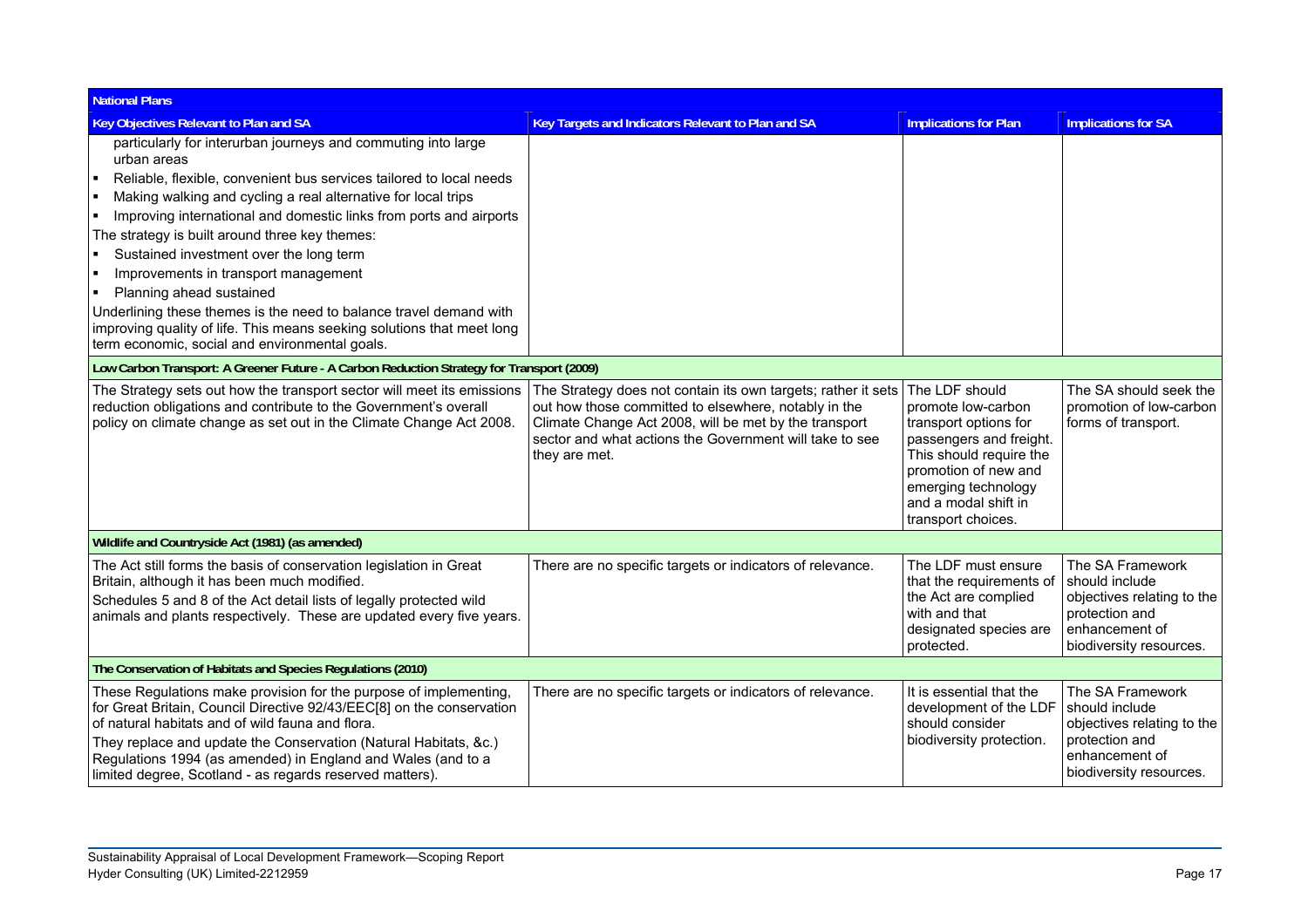| <b>National Plans</b>                                                                                                                                                                                                                                                                                                                                                                                                                                                                                                                                                                                                                                                                                                     |                                                                                                                                                                                                                                                                                                                                                                                                                                                                                                                                                                                                                                                                                    |                                                                                                             |                                                                                                                                 |
|---------------------------------------------------------------------------------------------------------------------------------------------------------------------------------------------------------------------------------------------------------------------------------------------------------------------------------------------------------------------------------------------------------------------------------------------------------------------------------------------------------------------------------------------------------------------------------------------------------------------------------------------------------------------------------------------------------------------------|------------------------------------------------------------------------------------------------------------------------------------------------------------------------------------------------------------------------------------------------------------------------------------------------------------------------------------------------------------------------------------------------------------------------------------------------------------------------------------------------------------------------------------------------------------------------------------------------------------------------------------------------------------------------------------|-------------------------------------------------------------------------------------------------------------|---------------------------------------------------------------------------------------------------------------------------------|
| Key Objectives Relevant to Plan and SA                                                                                                                                                                                                                                                                                                                                                                                                                                                                                                                                                                                                                                                                                    | Key Targets and Indicators Relevant to Plan and SA                                                                                                                                                                                                                                                                                                                                                                                                                                                                                                                                                                                                                                 | <b>Implications for Plan</b>                                                                                | <b>Implications for SA</b>                                                                                                      |
| The Countryside and Rights of Way (CRoW) Act (as amended) 2001                                                                                                                                                                                                                                                                                                                                                                                                                                                                                                                                                                                                                                                            |                                                                                                                                                                                                                                                                                                                                                                                                                                                                                                                                                                                                                                                                                    |                                                                                                             |                                                                                                                                 |
| The purpose of the Act is to create a new statutory right of access on<br>foot to certain types of open land, to modernise the public rights of<br>way system, to strengthen nature conservation legislation, and to<br>facilitate better management of Areas of Outstanding Natural Beauty<br>(AONBs).                                                                                                                                                                                                                                                                                                                                                                                                                   | There are no specific targets or indicators of relevance.                                                                                                                                                                                                                                                                                                                                                                                                                                                                                                                                                                                                                          | It is essential that the<br>development of the LDF<br>should consider<br>biodiversity protection.           | The SA Framework<br>should include<br>objectives relating to the<br>protection and<br>enhancement of<br>biodiversity resources. |
| The Natural Environment and Rural Communities Act (2006)                                                                                                                                                                                                                                                                                                                                                                                                                                                                                                                                                                                                                                                                  |                                                                                                                                                                                                                                                                                                                                                                                                                                                                                                                                                                                                                                                                                    |                                                                                                             |                                                                                                                                 |
| The act created Natural England and the Commission for Rural<br>Communities and, amongst other measures, it extended the<br>biodiversity duty set out in the CRoW Act to public bodies and<br>statutory undertakers to ensure due regard to the conservation of<br>biodiversity.<br>The Duty is set out in Section 40 of the Act, and states that every<br>public authority must, in exercising its functions, have regard to the<br>purpose of conserving biodiversity.<br>The aim of the biodiversity duty is to raise the profile of biodiversity in<br>England and Wales, so that the conservation of biodiversity becomes<br>properly embedded in all relevant policies and decisions made by<br>public authorities. | There are no specific targets or indicators of relevance.                                                                                                                                                                                                                                                                                                                                                                                                                                                                                                                                                                                                                          | It is essential that the<br>development of the LDF<br>should consider<br>biodiversity protection.           | The SA Framework<br>should include<br>objectives relating to the<br>protection and<br>enhancement of<br>biodiversity resources. |
| The Guidance for Local Authorities on Implementing the Biodiversity Duty (2007)                                                                                                                                                                                                                                                                                                                                                                                                                                                                                                                                                                                                                                           |                                                                                                                                                                                                                                                                                                                                                                                                                                                                                                                                                                                                                                                                                    |                                                                                                             |                                                                                                                                 |
| This guidance was issued by Defra and WAG to assist local<br>authorities in fulfilling their Biodiversity Duty.                                                                                                                                                                                                                                                                                                                                                                                                                                                                                                                                                                                                           | The guidance references a biodiversity indicator to<br>measure local authority performance, which is based on<br>four sub-indicators relating to:<br>The management of local authority landholdings (e.g.<br>% of landholdings managed to a plan which seeks to<br>maximise the sites' biodiversity potential).<br>The condition of local authority managed Sites of<br>Special Scientific Interest (SSSIs) (e.g. % of SSSI in<br>'favourable' or 'unfavourable recovering' condition).<br>The provision of accessible greenspace.<br>The effect of development control decisions on<br>designated sites (e.g. change in designated sites as a<br>result of planning permissions). | It is essential that the<br>development of the LDF<br>considers the provisions<br>of the biodiversity duty. | The SA Framework<br>should include<br>objectives relating to the<br>protection and<br>enhancement of<br>biodiversity resources. |
| Conserving Biodiversity - The UK Approach (2007) and Biodiversity Indicators in Your Pocket (2007)                                                                                                                                                                                                                                                                                                                                                                                                                                                                                                                                                                                                                        |                                                                                                                                                                                                                                                                                                                                                                                                                                                                                                                                                                                                                                                                                    |                                                                                                             |                                                                                                                                 |
| The document sets out an approach to biodiversity conservation that<br>is designed to meet the commitment to halt the loss of biodiversity by<br>2010 but also to guide action into the second decade of the 21 <sup>st</sup><br>Century.                                                                                                                                                                                                                                                                                                                                                                                                                                                                                 | In June 2007 the UK Biodiversity Partnership published 18<br>indicators in Biodiversity Indicators in Your Pocket that can<br>be used to monitor biodiversity progress across the UK.<br>They will be used as part of a wider evidence base to                                                                                                                                                                                                                                                                                                                                                                                                                                     | It is essential that the<br>development of the LDF<br>should consider<br>biodiversity protection.           | The SA Framework<br>should include<br>objectives relating to the<br>protection of biodiversity                                  |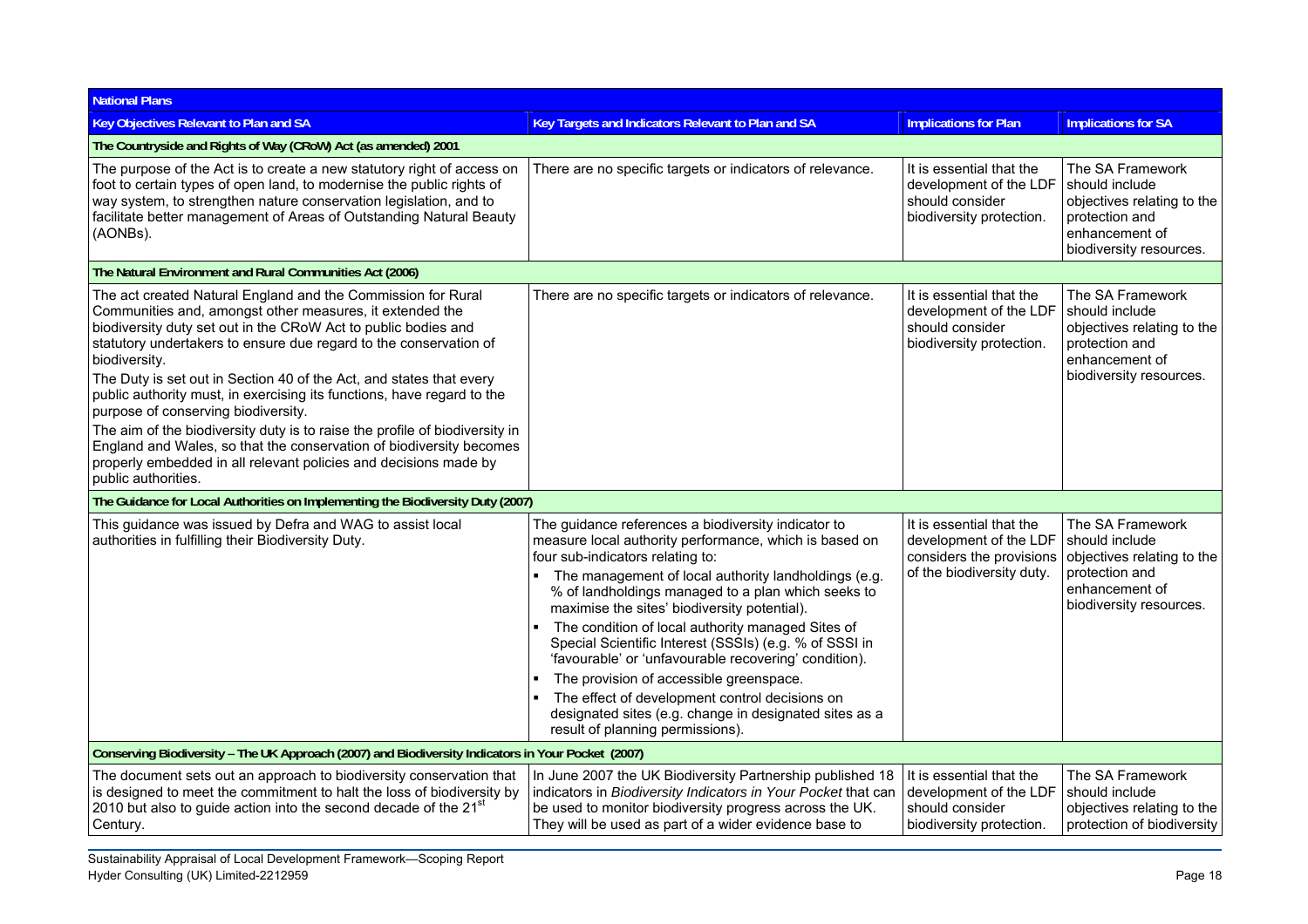| <b>National Plans</b>                                                                                                                                                                                                                                                                                                                                                                                                                                                                                                                                                                                                                                                                                                                                                                                                                                                                                                                                                                                                                                                                                                                                                                                                                                            |                                                                                                                                                                                                                                                                                                                                                                                                                                                                                                                                                                                                                                                                                                                                                                                                                                                                                                                                       |                                                                         |                                                                                                                             |
|------------------------------------------------------------------------------------------------------------------------------------------------------------------------------------------------------------------------------------------------------------------------------------------------------------------------------------------------------------------------------------------------------------------------------------------------------------------------------------------------------------------------------------------------------------------------------------------------------------------------------------------------------------------------------------------------------------------------------------------------------------------------------------------------------------------------------------------------------------------------------------------------------------------------------------------------------------------------------------------------------------------------------------------------------------------------------------------------------------------------------------------------------------------------------------------------------------------------------------------------------------------|---------------------------------------------------------------------------------------------------------------------------------------------------------------------------------------------------------------------------------------------------------------------------------------------------------------------------------------------------------------------------------------------------------------------------------------------------------------------------------------------------------------------------------------------------------------------------------------------------------------------------------------------------------------------------------------------------------------------------------------------------------------------------------------------------------------------------------------------------------------------------------------------------------------------------------------|-------------------------------------------------------------------------|-----------------------------------------------------------------------------------------------------------------------------|
| Key Objectives Relevant to Plan and SA                                                                                                                                                                                                                                                                                                                                                                                                                                                                                                                                                                                                                                                                                                                                                                                                                                                                                                                                                                                                                                                                                                                                                                                                                           | <b>Key Targets and Indicators Relevant to Plan and SA</b>                                                                                                                                                                                                                                                                                                                                                                                                                                                                                                                                                                                                                                                                                                                                                                                                                                                                             | <b>Implications for Plan</b>                                            | <b>Implications for SA</b>                                                                                                  |
| The statement emphasises an ecosystem approach. There is a close<br>relationship between ecosystems and human well-being and there is<br>a need to take action to reverse ecosystem degradation by<br>addressing the key drivers and valuing ecosystem services. There is<br>a need to maintain, create and restore functional combinations of<br>habitats.<br>The shared priorities for action are:<br>• Protecting the best sites for wildlife<br>Targeting action on priority species and habitats<br>Embedding proper consideration of biodiversity and ecosystem<br>services in all relevant sectors of policy and decision-making.<br>Engaging people and encouraging behaviour change<br>Developing and interpreting the evidence base<br>Ensuring that the UK plays a proactive role in influencing the<br>development of Multilateral Environmental Agreements and<br>contributes fully to their domestic delivery.                                                                                                                                                                                                                                                                                                                                     | determine whether the target to halt biodiversity loss is<br>being achieved. Some of the relevant indicators include:<br>Trends in populations of selected species of birds and<br>butterflies<br>• UK Biodiversity Action Plan (BAP) Priority Species &<br><b>Habitats</b><br><b>Protected areas</b><br>Sustainable woodland management<br>Area of agri-environment land<br>Sustainable fisheries<br>$\blacksquare$<br>Ecological impact of air pollution<br>п<br>Invasive species<br>п<br><b>Habitat connectivity</b><br>River quality<br>٠                                                                                                                                                                                                                                                                                                                                                                                         |                                                                         | resources.                                                                                                                  |
| Working with the Grain of Nature: a Biodiversity Strategy for England (2002)                                                                                                                                                                                                                                                                                                                                                                                                                                                                                                                                                                                                                                                                                                                                                                                                                                                                                                                                                                                                                                                                                                                                                                                     |                                                                                                                                                                                                                                                                                                                                                                                                                                                                                                                                                                                                                                                                                                                                                                                                                                                                                                                                       |                                                                         |                                                                                                                             |
| The Strategy seeks to ensure biodiversity considerations become<br>embedded in all main sectors of public policy and sets out a<br>programme to make the changes necessary to conserve, enhance<br>and work with the grain of nature and ecosystems rather than against<br>them.<br>The Strategy sets out a series of actions that will be taken by the<br>Government and its partners to make biodiversity a fundamental<br>consideration in:<br>Agriculture: encouraging the management of farming and<br>agricultural land so as to conserve and enhance biodiversity as<br>part of the Government's Sustainable Food and Farming Strategy.<br>Water: aiming for a whole catchment approach to the wise,<br>٠<br>sustainable use of water and wetlands.<br>Woodland: managing and extending woodland so as to promote<br>$\blacksquare$<br>enhanced biodiversity and quality of life.<br>Marine and coastal management: so as to achieve the<br>sustainable use and management of our coasts and seas using<br>natural processes and the ecosystem-based approach.<br>Urban areas: where biodiversity needs to become a part of the<br>$\blacksquare$<br>development of policy on sustainable communities and urban<br>green space and the built environment. | A key Defra objective is: to protect and improve the rural,<br>urban, marine and global environment and lead on the<br>integration of these with other policies across Government<br>and internationally.<br>Under this objective, key targets are:<br>• To care for natural heritage, make the countryside<br>attractive and enjoyable for all and preserve biological<br>diversity by<br>• Reversing the long-term decline in the number of<br>farmland birds by 2020<br>• Bringing into favourable condition by 2010 95% of all<br>nationally important wildlife sites<br>Of the Government's Quality of Life Counts indicators,<br>those that are particularly important for biodiversity are:<br>• The populations of wild birds<br>• The condition of SSSIs<br>• Progress with BAPs<br>Area of land under agri-environment agreement<br>• Biological quality of rivers<br>• Fish stocks around the UK fished within safe limits | The LDF should support<br>the vision of<br>emphasising<br>biodiversity. | The SA Framework<br>should include<br>sustainability objectives,<br>indicators and targets<br>that address<br>biodiversity. |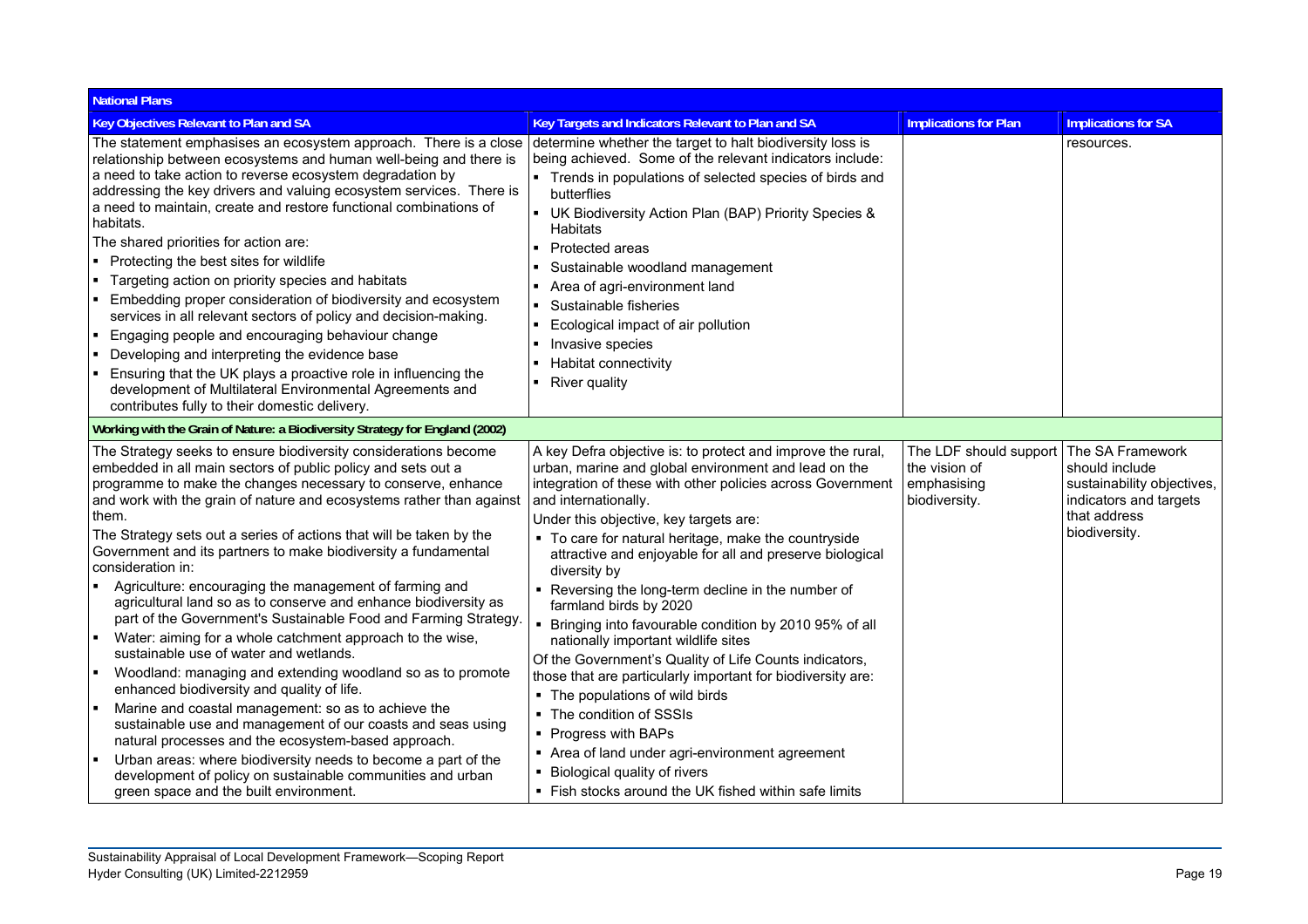| <b>National Plans</b>                                                                                                                                                                                                                                                                                                                                                                                                                                                                                                                                                                                                                                                                                                                                                                                                                                                                                                                                                                                                                                                                                                                                                                                                                                                                                                      |                                                                                                                                                                                                                                                             |                                                                                                                                        |                                                                                                                                |
|----------------------------------------------------------------------------------------------------------------------------------------------------------------------------------------------------------------------------------------------------------------------------------------------------------------------------------------------------------------------------------------------------------------------------------------------------------------------------------------------------------------------------------------------------------------------------------------------------------------------------------------------------------------------------------------------------------------------------------------------------------------------------------------------------------------------------------------------------------------------------------------------------------------------------------------------------------------------------------------------------------------------------------------------------------------------------------------------------------------------------------------------------------------------------------------------------------------------------------------------------------------------------------------------------------------------------|-------------------------------------------------------------------------------------------------------------------------------------------------------------------------------------------------------------------------------------------------------------|----------------------------------------------------------------------------------------------------------------------------------------|--------------------------------------------------------------------------------------------------------------------------------|
| Key Objectives Relevant to Plan and SA                                                                                                                                                                                                                                                                                                                                                                                                                                                                                                                                                                                                                                                                                                                                                                                                                                                                                                                                                                                                                                                                                                                                                                                                                                                                                     | Key Targets and Indicators Relevant to Plan and SA                                                                                                                                                                                                          | <b>Implications for Plan</b>                                                                                                           | <b>Implications for SA</b>                                                                                                     |
| UK Biodiversity Action Plan (1994)                                                                                                                                                                                                                                                                                                                                                                                                                                                                                                                                                                                                                                                                                                                                                                                                                                                                                                                                                                                                                                                                                                                                                                                                                                                                                         |                                                                                                                                                                                                                                                             |                                                                                                                                        |                                                                                                                                |
| The overall goal of the UK BAP is 'To conserve and enhance<br>biological diversity within the UK and to contribute to the conservation<br>of global biodiversity through all appropriate mechanisms'.<br>Its underlying principles are:<br>Sustainable use of biological resources<br>Wise use should be ensured for non-renewable resources<br>Individual and community involvement is required in the<br>conservation of biodiversity as well as Governmental processes<br>Conservation of biodiversity should be an integral part of<br>Government programmes, policy and action<br>A sound knowledge base is required<br>The precautionary principle should guide decisions<br>The objectives for conserving biodiversity are:<br>To conserve and where practicable to enhance:<br>a. the overall populations and natural ranges of native species<br>and the quality and range of wildlife habitats and ecosystems<br>b. internationally important and threatened species, habitats and<br>ecosystems<br>c. species, habitats and natural and managed ecosystems that<br>are characteristic of local areas<br>d. the biodiversity of natural and semi-natural habitats where this<br>has been diminished over recent past decades<br>To increase public awareness of, and involvement in, conserving<br>biodiversity. | The plan contains 1150 species and 65 habitats that have<br>been listed as priorities for conservation action under the<br>UK BAP.<br>Specific targets are established for each of these action<br>plans which are considered too detailed for this review. | It is essential that the<br>development of the LDF<br>should consider<br>biodiversity protection.                                      | The SA Framework<br>should include<br>objectives relating to the<br>protection of biodiversity<br>resources.                   |
| To contribute to the conservation of biodiversity on a European<br>and global scale.                                                                                                                                                                                                                                                                                                                                                                                                                                                                                                                                                                                                                                                                                                                                                                                                                                                                                                                                                                                                                                                                                                                                                                                                                                       |                                                                                                                                                                                                                                                             |                                                                                                                                        |                                                                                                                                |
| Biodiversity by Design: A Guide for Sustainable Communities (Town and Country Planning Association) (2004)                                                                                                                                                                                                                                                                                                                                                                                                                                                                                                                                                                                                                                                                                                                                                                                                                                                                                                                                                                                                                                                                                                                                                                                                                 |                                                                                                                                                                                                                                                             |                                                                                                                                        |                                                                                                                                |
| The aim of the guide is to provide guidance on how to maximise the<br>opportunities for biodiversity in the planning and design of sustainable<br>communities. The guidance is designed to apply at a variety of<br>scales from whole sub-region growth points, to neighbourhood<br>schemes.                                                                                                                                                                                                                                                                                                                                                                                                                                                                                                                                                                                                                                                                                                                                                                                                                                                                                                                                                                                                                               | This is a guidance document and therefore does not set<br>targets or suggest indicators                                                                                                                                                                     | The development of the<br>LDF should require<br>biodiversity and green<br>infrastructure design<br>principles for new<br>developments. | The SA framework<br>should include<br>objectives relating to<br>biodiversity and the<br>quality of the natural<br>environment. |
| A Strategy for England's Trees, Woodlands and Forests (2007)                                                                                                                                                                                                                                                                                                                                                                                                                                                                                                                                                                                                                                                                                                                                                                                                                                                                                                                                                                                                                                                                                                                                                                                                                                                               |                                                                                                                                                                                                                                                             |                                                                                                                                        |                                                                                                                                |
| The strategy strives to achieve sustainable forest management and<br>has five aims for Government intervention in trees, woods and forests<br>over the following 10-15 years:                                                                                                                                                                                                                                                                                                                                                                                                                                                                                                                                                                                                                                                                                                                                                                                                                                                                                                                                                                                                                                                                                                                                              | There are no specific targets or indicators of relevance.                                                                                                                                                                                                   | It is essential that the<br>development of the LDF<br>should consider                                                                  | The SA Framework<br>should include<br>objectives relating to the                                                               |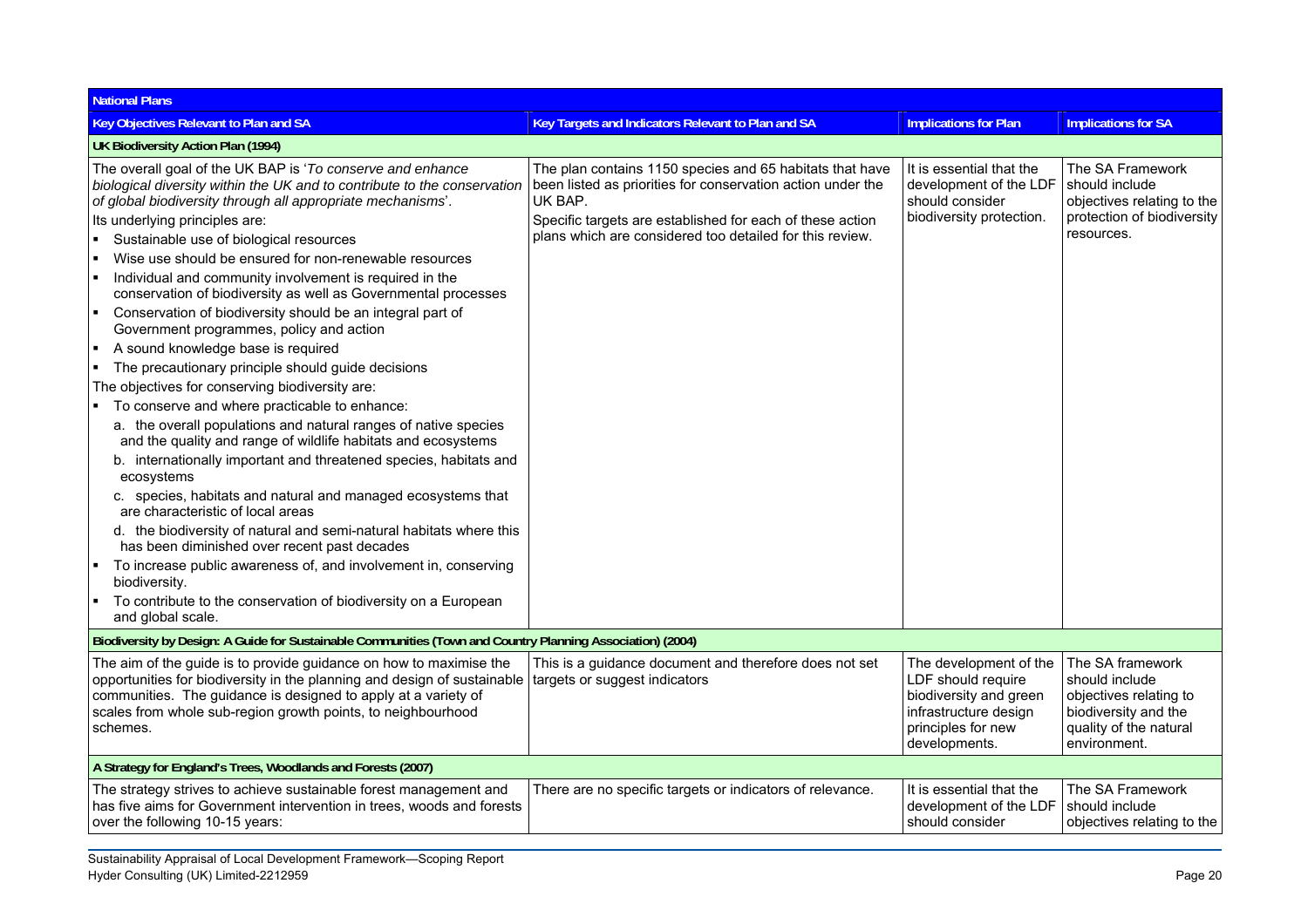| <b>National Plans</b>                                                                                                                                                                                                                                                                                                                                                              |                                                           |                                                                                                                                                |                                                                                                                 |
|------------------------------------------------------------------------------------------------------------------------------------------------------------------------------------------------------------------------------------------------------------------------------------------------------------------------------------------------------------------------------------|-----------------------------------------------------------|------------------------------------------------------------------------------------------------------------------------------------------------|-----------------------------------------------------------------------------------------------------------------|
| Key Objectives Relevant to Plan and SA                                                                                                                                                                                                                                                                                                                                             | Key Targets and Indicators Relevant to Plan and SA        | <b>Implications for Plan</b>                                                                                                                   | <b>Implications for SA</b>                                                                                      |
| • To provide a resource of trees, woods and forests where they can<br>contribute most in terms of environmental, economic and social<br>benefits now and in the future.                                                                                                                                                                                                            |                                                           | biodiversity protection.                                                                                                                       | protection of biodiversity<br>resources, which<br>includes areas of                                             |
| • To ensure that existing and newly-planted trees, woods and<br>forests are resilient to the impacts of climate change and also<br>contribute to the way in which biodiversity and natural resources<br>adjust to climate change.                                                                                                                                                  |                                                           |                                                                                                                                                | woodland, particularly<br>ancient woodland.                                                                     |
| • To protect and enhance the environmental resources of water,<br>soil, air, biodiversity and landscapes and the cultural and amenity<br>values of trees and woodland.                                                                                                                                                                                                             |                                                           |                                                                                                                                                |                                                                                                                 |
| • To increase the contribution that trees, woods and forests make to<br>the quality of life for those living, working and visiting England.                                                                                                                                                                                                                                        |                                                           |                                                                                                                                                |                                                                                                                 |
| • To improve the competitiveness of woodland businesses and to<br>promote new or improved markets for sustainable woodland<br>products.                                                                                                                                                                                                                                            |                                                           |                                                                                                                                                |                                                                                                                 |
| Landscape Character Assessment Guidance for England and Scotland (2002)                                                                                                                                                                                                                                                                                                            |                                                           |                                                                                                                                                |                                                                                                                 |
| Produced jointly by the former Countryside Agency and Scottish<br>Natural Heritage, this document comprises the accepted national<br>guidance on the practice and procedure of landscape character<br>assessment.                                                                                                                                                                  | There are no specific targets or indicators of relevance. | The LDF should<br>recognise the<br>importance of protecting<br>and enhancing<br>landscape character.                                           | The SA should include<br>an objective related to<br>landscape character.                                        |
| Open Space Strategies: Best Practice Guidance (CABE and the Greater London Authority, 2009)                                                                                                                                                                                                                                                                                        |                                                           |                                                                                                                                                |                                                                                                                 |
| This document offers clear, practical guidance to local authorities and<br>their stakeholders on how to prepare an open space strategy.                                                                                                                                                                                                                                            | There are no specific targets or indicators of relevance. | The LDF should<br>recognise the multi-<br>functional benefits of<br>open spaces. Fylde BC<br>may consider producing<br>an open space strategy. | The SA should consider<br>the potential for impacts<br>on open spaces and<br>opportunities for<br>enhancements. |
| The Geological Conservation Review (GCR) (ongoing)                                                                                                                                                                                                                                                                                                                                 |                                                           |                                                                                                                                                |                                                                                                                 |
| The GCR is designed to identify sites of national and international<br>importance needed to show all the key scientific elements of the<br>Earth heritage of Britain. They display sediments, rocks, fossils, and<br>features of the landscape that make a special contribution to our<br>understanding and appreciation of Earth science and the geological<br>history of Britain | There are no specific targets or indicators of relevance. | The LDF should<br>recognise the status of<br>Lytham and St Anne's<br>GCR site and aim to<br>protect this and other<br>geodiversity sites.      | The SA should consider<br>potential impacts on<br>geodiversity.                                                 |
| Safeguarding our Soils: A Strategy for England (Defra, 2009)                                                                                                                                                                                                                                                                                                                       |                                                           |                                                                                                                                                |                                                                                                                 |
| Vision: By 2030, all England's soils will be managed sustainably and<br>degradation threats tackled successfully. This will improve the quality<br>of England's soils and safeguard their ability to provide essential                                                                                                                                                             | There are no specific targets or indicators of relevance. | The LDF should include<br>measures to ensure that   consider the extent to<br>soils are protected in                                           | The assessment should<br>which soils may be                                                                     |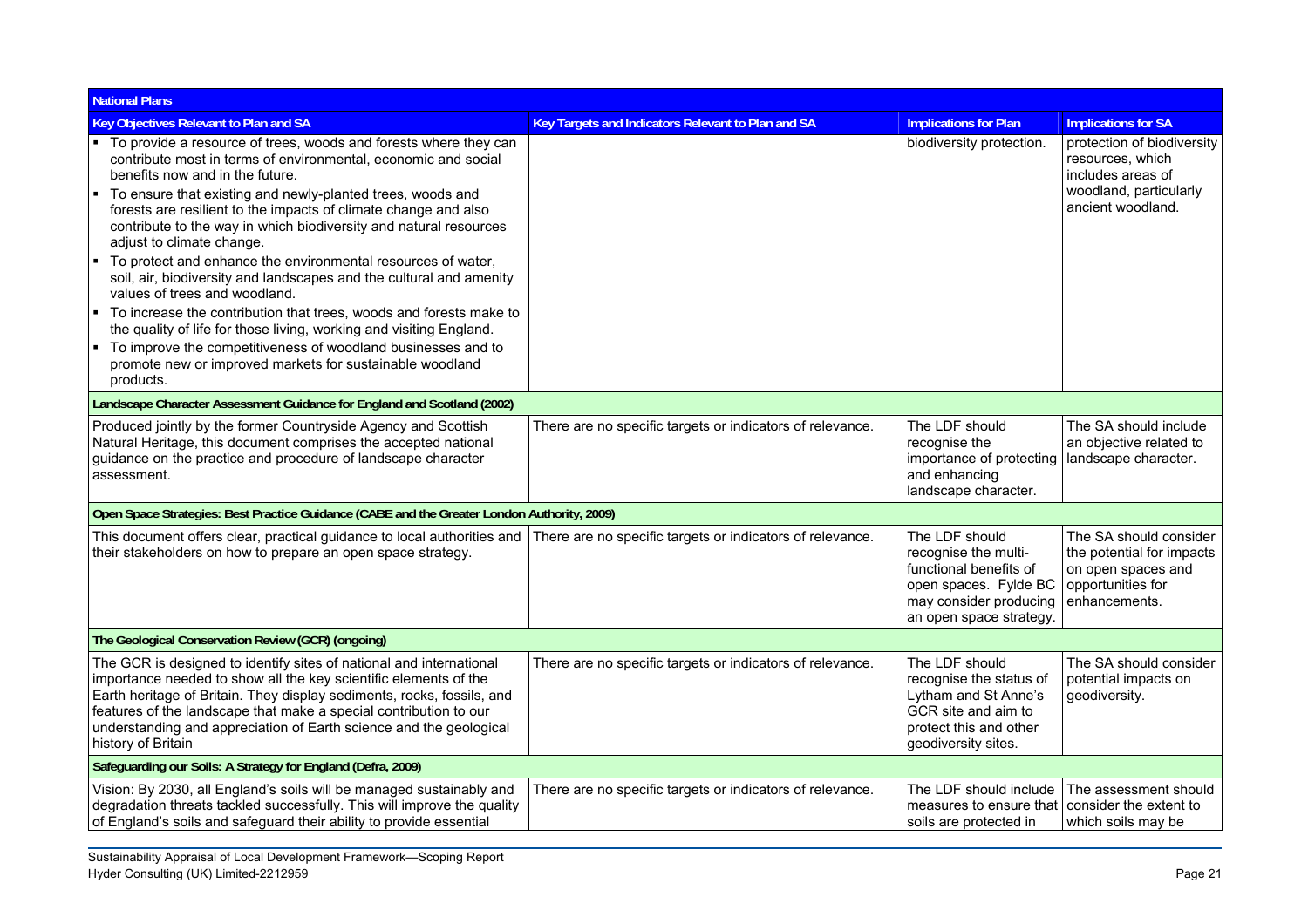| <b>National Plans</b>                                                                                                                                                                                                                                                                                                                                                                                                                                                                                                                                                                                                                                                                                                                           |                                                                                                                                                                                                                                                                                                                                                                                                                                                                                                   |                                                                                                                                                                       |                                                                                                                                                                                   |
|-------------------------------------------------------------------------------------------------------------------------------------------------------------------------------------------------------------------------------------------------------------------------------------------------------------------------------------------------------------------------------------------------------------------------------------------------------------------------------------------------------------------------------------------------------------------------------------------------------------------------------------------------------------------------------------------------------------------------------------------------|---------------------------------------------------------------------------------------------------------------------------------------------------------------------------------------------------------------------------------------------------------------------------------------------------------------------------------------------------------------------------------------------------------------------------------------------------------------------------------------------------|-----------------------------------------------------------------------------------------------------------------------------------------------------------------------|-----------------------------------------------------------------------------------------------------------------------------------------------------------------------------------|
| Key Objectives Relevant to Plan and SA                                                                                                                                                                                                                                                                                                                                                                                                                                                                                                                                                                                                                                                                                                          | Key Targets and Indicators Relevant to Plan and SA                                                                                                                                                                                                                                                                                                                                                                                                                                                | <b>Implications for Plan</b>                                                                                                                                          | <b>Implications for SA</b>                                                                                                                                                        |
| services for future generations.<br>The Strategy sets out how Government intends to improve the<br>management of soil to manage threats to its quality and integrity.                                                                                                                                                                                                                                                                                                                                                                                                                                                                                                                                                                           |                                                                                                                                                                                                                                                                                                                                                                                                                                                                                                   | line with the Strategy's<br>aims.                                                                                                                                     | impacted by proposals<br>supported within the<br>LDF.                                                                                                                             |
| Natural England's Green Infrastructure Guidance (2009)                                                                                                                                                                                                                                                                                                                                                                                                                                                                                                                                                                                                                                                                                          |                                                                                                                                                                                                                                                                                                                                                                                                                                                                                                   |                                                                                                                                                                       |                                                                                                                                                                                   |
| The guidance outlines the benefits of developing multi-functional<br>green infrastructure. It provides advice to local authorities on how to<br>deliver green infrastructure improvements through the planning<br>system, including reference to LDFs.                                                                                                                                                                                                                                                                                                                                                                                                                                                                                          | There are no specific targets or indicators of relevance.                                                                                                                                                                                                                                                                                                                                                                                                                                         | The LDF should protect<br>existing green<br>infrastructure and<br>promote new multi-<br>functional green<br>spaces. Guidance<br>should be followed<br>where possible. | The assessment should<br>consider the impact of<br>LDF on the quality and<br>quantity of green<br>infrastructure and the<br>extent to which the<br>guidance has been<br>followed. |
| Accessible Natural Green Space Standards in Towns and Cities: A Review and Toolkit for their Implementation (2003) and Nature Nearby: Accessible Green Space Guidance (2010)                                                                                                                                                                                                                                                                                                                                                                                                                                                                                                                                                                    |                                                                                                                                                                                                                                                                                                                                                                                                                                                                                                   |                                                                                                                                                                       |                                                                                                                                                                                   |
| These publications by Natural England explain and give guidance on<br>the concept of Accessible Natural Green Space Standards (ANGSt).<br>The 2010 report provides practical advice to planning authorities on<br>meeting the standards within new and existing developments.                                                                                                                                                                                                                                                                                                                                                                                                                                                                   | ANGSt recommends that everyone, wherever they live,<br>should have an accessible natural greenspace:<br>• of at least 2ha in size, no more than 300m (5 minutes<br>walk) from home;<br>at least one accessible 20ha site within 2km of home;<br>one accessible 100ha site within 5km of home; and<br>$\blacksquare$<br>one accessible 500ha site within 10km of home; plus<br>$\blacksquare$<br>a minimum of 1ha of statutory Local Nature Reserves<br>$\blacksquare$<br>per thousand population. | The LDF should attempt<br>to ensure that the<br>standards are met<br>within the Borough.                                                                              | The SA Framework<br>should contain an<br>objective relating to the<br>provision of green<br>space.                                                                                |
| Historic Environment: A Force For the Future (2001)                                                                                                                                                                                                                                                                                                                                                                                                                                                                                                                                                                                                                                                                                             |                                                                                                                                                                                                                                                                                                                                                                                                                                                                                                   |                                                                                                                                                                       |                                                                                                                                                                                   |
| The Government vision is:<br>Public interest in the historic environment is matched by effective<br>partnerships and the development of a sound base from which to<br>develop policies.<br>Maximising the full potential of the historic environment as a<br><b>I</b><br>learning resource.<br>Ensuring the historic environment is accessible to everybody and<br>is seen as a something with which the whole of society can<br>identify and engage with.<br>The historic environment is protected and sustained for the benefit<br>of our own and future generations.<br>The historic environment is an economic asset that is well<br>harnessed.<br>The document sets out actions to protect and sustain heritage for<br>future generations. | There are no specific indicators or targets of relevance.                                                                                                                                                                                                                                                                                                                                                                                                                                         | The LDF will need to<br>include policies that<br>take on board the<br>issues and themes that<br>have been identified in<br>the document.                              | The SA Framework<br>should include<br>objectives that relate to<br>the protection and<br>enhancement of the<br>historic environment.                                              |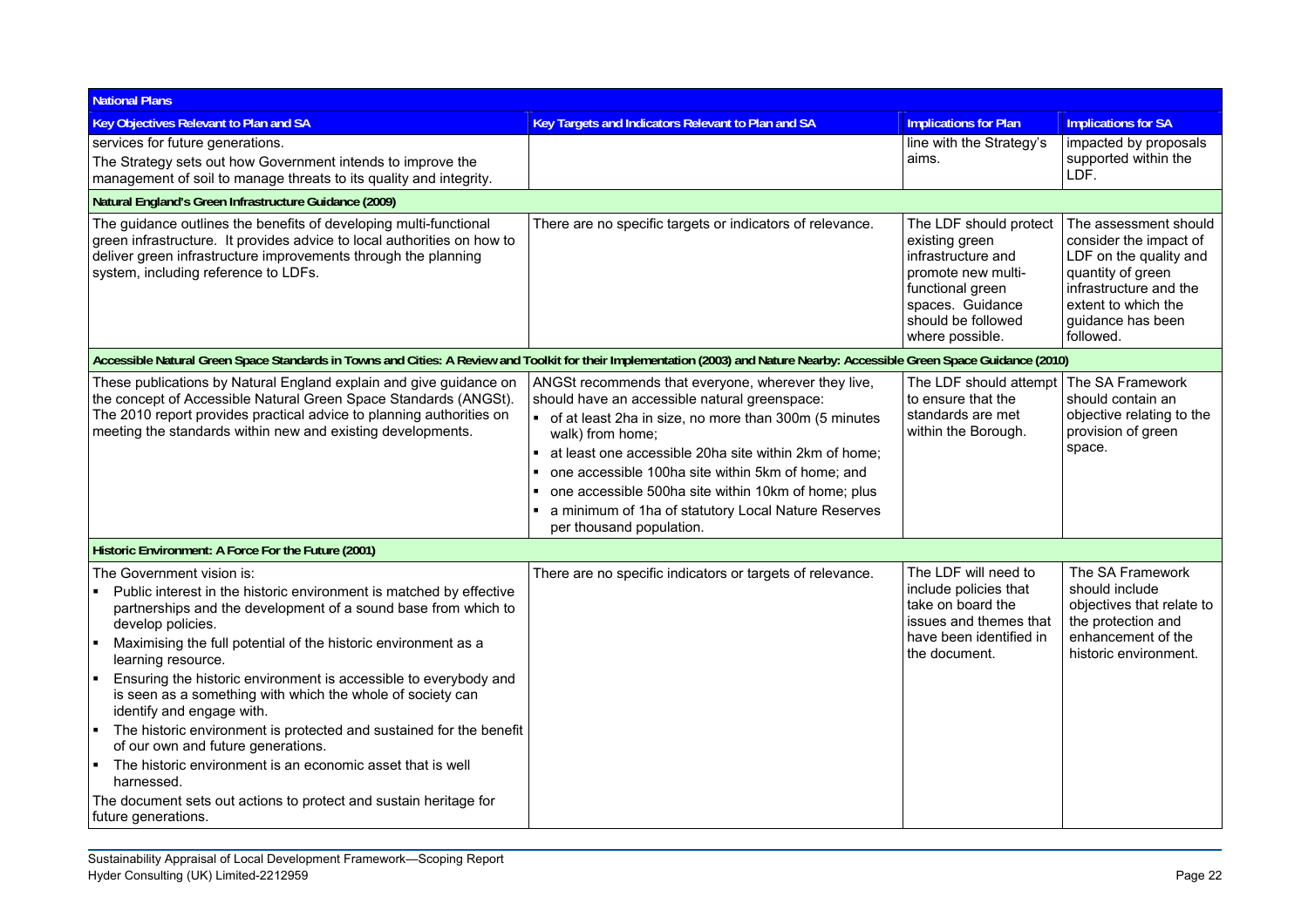| <b>National Plans</b>                                                                                                                                                                                                                                                                                                                                                                                                                                                                                                                                                                                                                                                                                                                                                                                                                                                                                                                                        |                                                                                                                                                                                                                                         |                                                                                                                              |                                                                                                                                      |
|--------------------------------------------------------------------------------------------------------------------------------------------------------------------------------------------------------------------------------------------------------------------------------------------------------------------------------------------------------------------------------------------------------------------------------------------------------------------------------------------------------------------------------------------------------------------------------------------------------------------------------------------------------------------------------------------------------------------------------------------------------------------------------------------------------------------------------------------------------------------------------------------------------------------------------------------------------------|-----------------------------------------------------------------------------------------------------------------------------------------------------------------------------------------------------------------------------------------|------------------------------------------------------------------------------------------------------------------------------|--------------------------------------------------------------------------------------------------------------------------------------|
| Key Objectives Relevant to Plan and SA                                                                                                                                                                                                                                                                                                                                                                                                                                                                                                                                                                                                                                                                                                                                                                                                                                                                                                                       | Key Targets and Indicators Relevant to Plan and SA                                                                                                                                                                                      | <b>Implications for Plan</b>                                                                                                 | <b>Implications for SA</b>                                                                                                           |
| Draft Heritage Protection Bill (2008)                                                                                                                                                                                                                                                                                                                                                                                                                                                                                                                                                                                                                                                                                                                                                                                                                                                                                                                        |                                                                                                                                                                                                                                         |                                                                                                                              |                                                                                                                                      |
| This document proposes to reform and unify the terrestrial and<br>marine heritage protection systems in England and Wales. The Bill<br>seeks to support sustainable communities by placing the historic<br>environment at the heart of an effective planning system.<br>A unified heritage protection system will be easier to understand and<br>use, more efficient, accountable and transparent and will maximise<br>opportunities for public inclusion and involvement. It will also help to<br>deliver a system that works for the whole historic environment by<br>removing unhelpful distinctions between different designation regimes<br>(i.e. listing, scheduling and registering).<br>The Draft Bill proposes to devolve terrestrial designation decisions on<br>assets in England from the Secretary of State to English Heritage. It<br>will unify consents for works to terrestrial assets, which will be<br>administered by Local Authorities. | There are no specific targets or indicators of relevance.                                                                                                                                                                               | The LDF will need to<br>consider the principles<br>of the Draft Bill.                                                        | The SA Framework<br>should include<br>objectives that relate to<br>the protection and<br>enhancement of the<br>historic environment. |
| The Air Quality Strategy for England, Scotland, Wales and Northern Ireland (2007)                                                                                                                                                                                                                                                                                                                                                                                                                                                                                                                                                                                                                                                                                                                                                                                                                                                                            |                                                                                                                                                                                                                                         |                                                                                                                              |                                                                                                                                      |
| The Strategy sets out air quality objectives and policy options to<br>further improve air quality in the UK to deliver environmental, health<br>and social benefits.<br>It examines the costs and benefits of air quality improvement<br>proposals, the impact of exceedences of the strategy's air quality<br>objectives, the effect on ecosystems and the qualitative impacts.                                                                                                                                                                                                                                                                                                                                                                                                                                                                                                                                                                             | The Strategy sets objectives and targets for each air<br>quality pollutant, e.g. to achieve and maintain 40µg/m <sup>-3</sup> of<br>annual average NO <sub>2</sub> .                                                                    | The LDF should<br>consider the<br>maintenance of good air<br>quality and the<br>measures that can be<br>taken to improve it. | The SA Framework<br>should include<br>objectives that address<br>the protection of air<br>quality.                                   |
| Water Resources Strategy for England and Wales (2009)                                                                                                                                                                                                                                                                                                                                                                                                                                                                                                                                                                                                                                                                                                                                                                                                                                                                                                        |                                                                                                                                                                                                                                         |                                                                                                                              |                                                                                                                                      |
| This document forms the EA's strategy for water resource<br>management for the next 25 years.<br>The focus of the strategy is on understanding the present state of<br>water resources and planning for the management of water resources<br>to prevent long-term environmental damage and degradation. The<br>strategy highlights where water abstractions are unsustainable and<br>where further water is needed. The issue of climate change and its<br>impact upon our water resources is also considered.<br>30 action points are identified to deliver the strategy, which include<br>developing leakage control, encouraging good practice when using<br>water and promoting the value of water.                                                                                                                                                                                                                                                      | There are no specific targets or indicators of relevance.                                                                                                                                                                               | The LDF needs to<br>consider the protection<br>and enhancement of<br>water resources.                                        | The SA Framework<br>should include<br>objectives that promote<br>the protection of the<br>water environment.                         |
| Future Water: The Government's Water Strategy for England (2008)                                                                                                                                                                                                                                                                                                                                                                                                                                                                                                                                                                                                                                                                                                                                                                                                                                                                                             |                                                                                                                                                                                                                                         |                                                                                                                              |                                                                                                                                      |
| Defra's vision for the state of the water environment in 2030 is for:<br>an improved quality of the water environment and the ecology<br>which it supports, and continued high levels of drinking water<br>quality;                                                                                                                                                                                                                                                                                                                                                                                                                                                                                                                                                                                                                                                                                                                                          | The Strategy contains few quantitative targets. It sets out<br>broad ambitions for improvements in the areas of water<br>demand, supply, quality, surface water drainage, flooding,<br>greenhouse gas emissions, water charging and the | The LDF should help to<br>support the aims of this<br>Strategy through<br>requiring high levels of                           | The SA Framework<br>should contain<br>objectives related to<br>water resources.                                                      |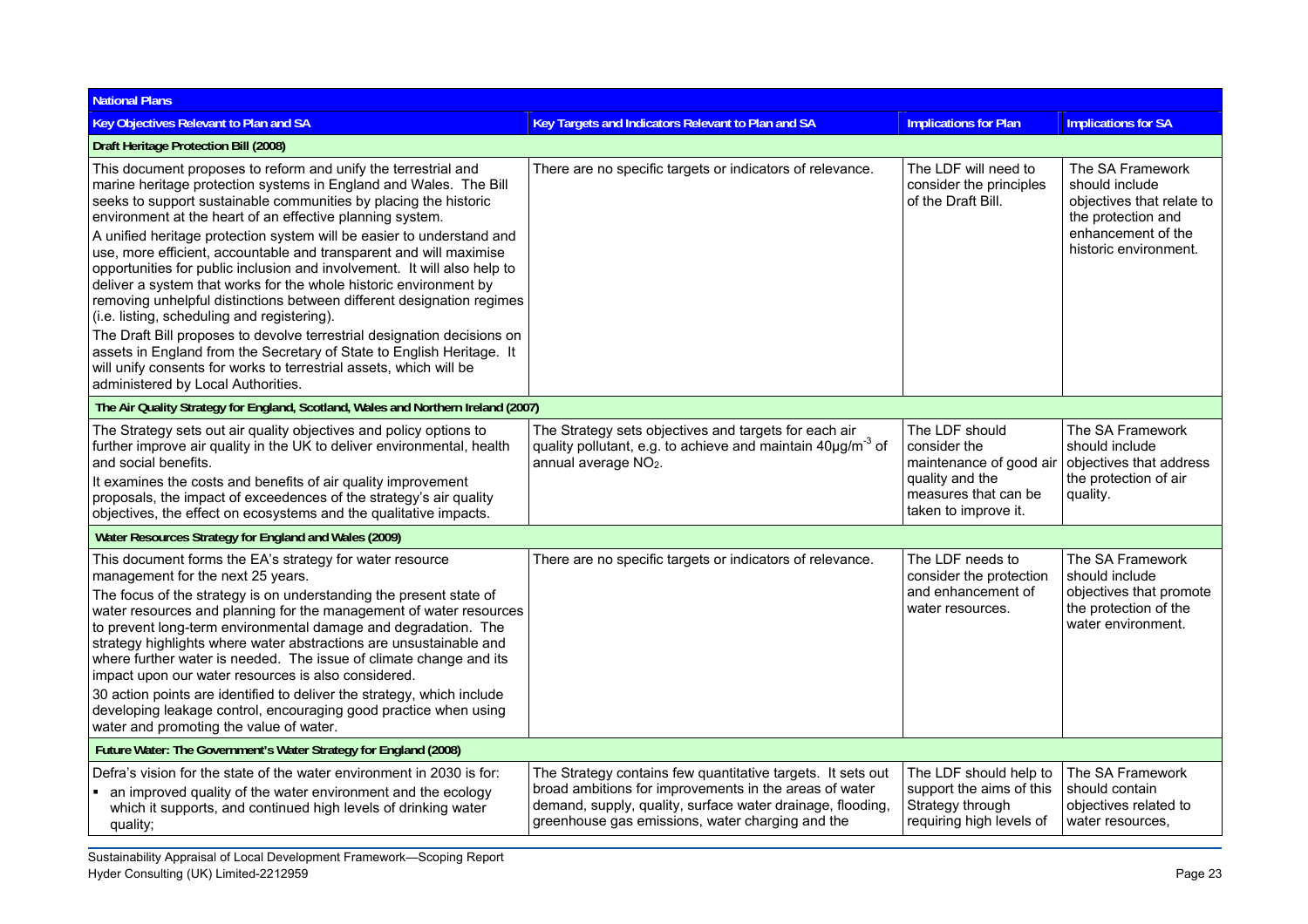| <b>National Plans</b>                                                                                                                                                                                                                                                                                                                                                                                                                                                                                                                                                                                                                                                 |                                                                                                                                                                                                                                                                                                                                                                                |                                                                                                                                                                                     |                                                                                                                                                            |
|-----------------------------------------------------------------------------------------------------------------------------------------------------------------------------------------------------------------------------------------------------------------------------------------------------------------------------------------------------------------------------------------------------------------------------------------------------------------------------------------------------------------------------------------------------------------------------------------------------------------------------------------------------------------------|--------------------------------------------------------------------------------------------------------------------------------------------------------------------------------------------------------------------------------------------------------------------------------------------------------------------------------------------------------------------------------|-------------------------------------------------------------------------------------------------------------------------------------------------------------------------------------|------------------------------------------------------------------------------------------------------------------------------------------------------------|
| Key Objectives Relevant to Plan and SA                                                                                                                                                                                                                                                                                                                                                                                                                                                                                                                                                                                                                                | Key Targets and Indicators Relevant to Plan and SA                                                                                                                                                                                                                                                                                                                             | <b>Implications for Plan</b>                                                                                                                                                        | <b>Implications for SA</b>                                                                                                                                 |
| sustainably managed risks from flooding and coastal erosion, with<br>greater understanding and more effective management of surface<br>water;<br>sustainable use of water resources, and implemented fair,<br>affordable and cost reflective water charges;<br>reduced greenhouse gas emissions; and<br>an embedded continuous adaptation to climate change and other<br>pressures across the water industry and water users.                                                                                                                                                                                                                                         | regulatory framework.<br>One headline targets is to reduce per capita consumption<br>of water to an average of 130 litres per person per day by<br>2030, or possibly even 120 litres per person per day<br>depending on new technological developments and<br>innovation.                                                                                                      | protection for the water<br>environment.                                                                                                                                            | flooding and climate<br>change.                                                                                                                            |
| Flood and Water Management Act (2010)                                                                                                                                                                                                                                                                                                                                                                                                                                                                                                                                                                                                                                 |                                                                                                                                                                                                                                                                                                                                                                                |                                                                                                                                                                                     |                                                                                                                                                            |
| The Act will provide better, more comprehensive management of<br>coastal erosion and flood risk for people, homes and businesses. It<br>also contains financial provisions related to the water industry.<br>The Act will give the EA an overview of all flood and coastal erosion<br>risk management and unitary and county councils the lead in<br>managing the risk of local floods. It will also enable better<br>management of water resources and quality, and will help to manage<br>and respond to severe weather events such as flood and drought.                                                                                                           | There are no specific targets or indicators of relevance.                                                                                                                                                                                                                                                                                                                      | The LDF should<br>consider flood risk<br>issues. It should seek<br>to avoid siting new<br>development in the<br>floodplain and ensure<br>the sustainable use of<br>water resources. | The SA Framework<br>should include<br>objectives, targets and<br>indicators that address<br>flooding risk and the<br>need to manage runoff<br>effectively. |
| Making Space for Water: Taking Forward a New Government Strategy for Flood and Coastal Erosion Risk Management (2005)                                                                                                                                                                                                                                                                                                                                                                                                                                                                                                                                                 |                                                                                                                                                                                                                                                                                                                                                                                |                                                                                                                                                                                     |                                                                                                                                                            |
| This 20-year strategy seeks to implement a more holistic strategy to<br>flood and coastal erosion risks.<br>The aim is to manage risks by employing an integrated portfolio of<br>approaches which reflect both national and local priorities to reduce<br>the threat to people and their property and to deliver the greatest<br>environmental, social and economic benefits<br>A whole catchment and whole shoreline approach will be adopted<br>and adaptation to climate change will be an inherent part of flood and<br>coastal erosion decisions.                                                                                                               | There are no specific targets or indicators of relevance.                                                                                                                                                                                                                                                                                                                      | The LDF needs to<br>ensure that<br>development in<br>floodplains is<br>discouraged.                                                                                                 | The SA Framework<br>should include<br>objectives, targets and<br>indicators that address<br>flooding risk and the<br>need to manage runoff<br>effectively. |
| Waste Strategy for England (2007)                                                                                                                                                                                                                                                                                                                                                                                                                                                                                                                                                                                                                                     |                                                                                                                                                                                                                                                                                                                                                                                |                                                                                                                                                                                     |                                                                                                                                                            |
| The aim has to be to reduce waste by making products with fewer<br>natural resources. The link between economic growth and waste<br>growth must be broken. Most products should be re-used or their<br>materials recycled. Energy should be recovered where possible.<br>Land filling of residual waste, in small amounts, may be necessary.<br>The strategy highlights that significant progress has been made since<br>the 2000 strategy. However, performance still lags behind other<br>European countries.<br>The Government's key objectives are:<br>• To decouple waste growth from economic growth and put more<br>emphasis upon waste prevention and re-use. | The strategy includes targets for reducing household<br>waste production but these are not relevant to this PPP<br>review.<br>The strategy expects a reduction of commercial and<br>industrial waste going to landfill by at least 20% by 2010<br>compared to 2004.<br>A number of indicators are used in the strategy to<br>characterise current waste management in England. | The LDF should seek to<br>ensure sustainable<br>waste management.                                                                                                                   | The SA Framework<br>should include<br>objectives, indicators<br>and targets that address<br>sustainable waste<br>management issues.                        |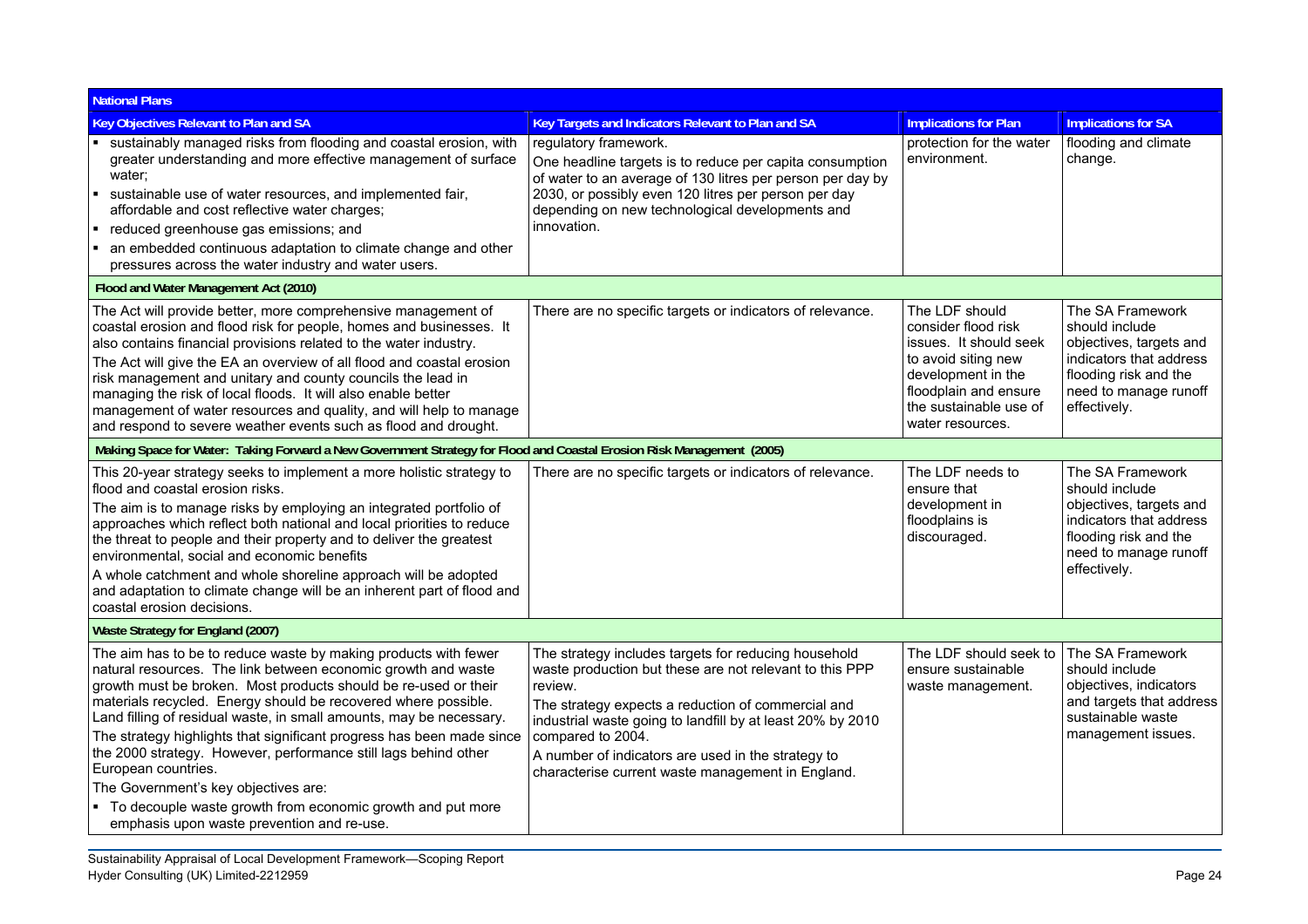| <b>National Plans</b>                                                                                                                                                                                                                                                                                                                                                                                                                                                                                                                                                                                                                                                                                                                                                                                                                                                                                                                                                                                                                                                                                               |                                                                                                                                                                                                                                                                                                                                                                                                                                                                                                                                                                                                                                                                                                                                                                                                                                                                                                                                                                                                                                                                                                                        |                                                                                                                                            |                                                                                                                                 |
|---------------------------------------------------------------------------------------------------------------------------------------------------------------------------------------------------------------------------------------------------------------------------------------------------------------------------------------------------------------------------------------------------------------------------------------------------------------------------------------------------------------------------------------------------------------------------------------------------------------------------------------------------------------------------------------------------------------------------------------------------------------------------------------------------------------------------------------------------------------------------------------------------------------------------------------------------------------------------------------------------------------------------------------------------------------------------------------------------------------------|------------------------------------------------------------------------------------------------------------------------------------------------------------------------------------------------------------------------------------------------------------------------------------------------------------------------------------------------------------------------------------------------------------------------------------------------------------------------------------------------------------------------------------------------------------------------------------------------------------------------------------------------------------------------------------------------------------------------------------------------------------------------------------------------------------------------------------------------------------------------------------------------------------------------------------------------------------------------------------------------------------------------------------------------------------------------------------------------------------------------|--------------------------------------------------------------------------------------------------------------------------------------------|---------------------------------------------------------------------------------------------------------------------------------|
| Key Objectives Relevant to Plan and SA                                                                                                                                                                                                                                                                                                                                                                                                                                                                                                                                                                                                                                                                                                                                                                                                                                                                                                                                                                                                                                                                              | Key Targets and Indicators Relevant to Plan and SA                                                                                                                                                                                                                                                                                                                                                                                                                                                                                                                                                                                                                                                                                                                                                                                                                                                                                                                                                                                                                                                                     | <b>Implications for Plan</b>                                                                                                               | <b>Implications for SA</b>                                                                                                      |
| Meet and exceed the Landfill Directive diversion targets for<br>biodegradable municipal waste in 2010, 2013 and 2020.<br>• Increase diversion from landfill of non-municipal waste and secure<br>better integration of treatment for municipal and non-municipal<br>waste.<br>Secure the investment in infrastructure needed to divert waste<br>from landfill and for the management of hazardous waste.<br>• Get the most environmental benefit from investment through<br>increased recycling of resources and recovery of energy from<br>residual waste using a mix of technologies.                                                                                                                                                                                                                                                                                                                                                                                                                                                                                                                             |                                                                                                                                                                                                                                                                                                                                                                                                                                                                                                                                                                                                                                                                                                                                                                                                                                                                                                                                                                                                                                                                                                                        |                                                                                                                                            |                                                                                                                                 |
| The Egan Review - Skills for Sustainable Communities (2004)                                                                                                                                                                                                                                                                                                                                                                                                                                                                                                                                                                                                                                                                                                                                                                                                                                                                                                                                                                                                                                                         |                                                                                                                                                                                                                                                                                                                                                                                                                                                                                                                                                                                                                                                                                                                                                                                                                                                                                                                                                                                                                                                                                                                        |                                                                                                                                            |                                                                                                                                 |
| "Sustainable communities meet the diverse needs of existing and<br>future residents, their children and other users, contribute to a high<br>quality of life and provide opportunity and choice. They achieve this<br>in ways that make effective use of natural resources, enhance the<br>environment, promote social cohesion and inclusion and strengthen<br>economic prosperity."<br>The key components of sustainable communities are:<br>• Governance – effective and inclusive participation, representation<br>and leadership.<br>• Transport and connectivity - Good transport services and<br>communications linking people to jobs, schools, health and other<br>services.<br>• Services - a full range of appropriate, accessible public, private<br>community and voluntary services.<br>Environmental – providing places for people to live in an<br>environmentally friendly way.<br>Economy - A flourishing and diverse local economy.<br>Housing and the Built Environment - a quality built and natural<br>environment<br>Social and cultural – vibrant, harmonious and inclusive<br>communities. | A series of indicators are defined for each of the key<br>components to monitor progress. These include:<br>• % of population who live in wards ranking within the<br>most deprived 10% and 25% of wards nationally.<br>• % of residents surveyed and satisfied with their<br>neighbourhoods as a place to live.<br>% of respondents surveyed who feel they 'belong' to the<br>neighbourhood (or community).<br>Domestic burglaries per 1000 households and %<br>detected.<br>% of adults surveyed who feel they can influence<br>decisions affecting their local area.<br>Household energy use (gas and electricity).<br>% people satisfied with waste recycling facilities.<br>Average no. of days where air pollution is moderate or<br>higher for $NO2$ , $SO2$ , $O3$ , CO or $PM10$ .<br>No. of unfit homes per 1,000 dwellings.<br>% of Grade I and II* listed buildings at risk of decay.<br>% of residents surveyed finding it easy to access key<br>local services.<br>% of people of working age in employment.<br>Average life expectancy.<br>No. of primary care professionals per 100,000<br>population. | The LDF should include<br>policies that support the<br>principles of the Egan<br>Review and seek to<br>develop sustainable<br>communities. | There are a number of<br>objectives and<br>indicators in the<br>document that should<br>be integrated into the<br>SA Framework. |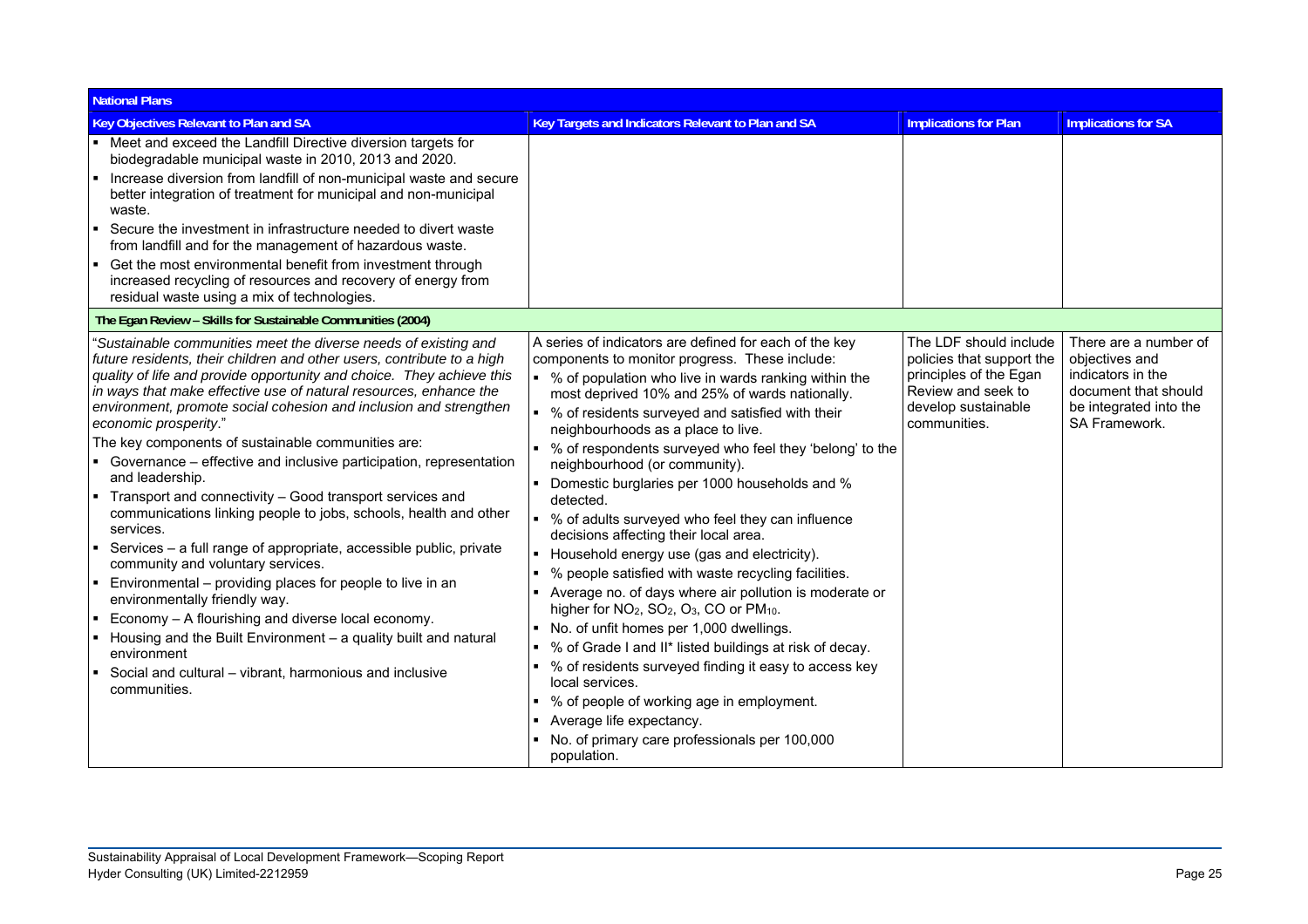| <b>National Plans</b>                                                                                                                                                                                                                                                                                                                                                                                                                                                                                                                                                                                                                                                                                                                                                                                                                                                                                                                                                                                                                                                                                                                                                                                                                                                    |                                                                                                                                                                                                                                                                                                                                                                                                                                                                                                                                                                                                                                                                                                                                                                                                                                                                                                                                                                                                                                                                                                                                                                                        |                                                                                                                                                                   |                                                                                                                                                          |
|--------------------------------------------------------------------------------------------------------------------------------------------------------------------------------------------------------------------------------------------------------------------------------------------------------------------------------------------------------------------------------------------------------------------------------------------------------------------------------------------------------------------------------------------------------------------------------------------------------------------------------------------------------------------------------------------------------------------------------------------------------------------------------------------------------------------------------------------------------------------------------------------------------------------------------------------------------------------------------------------------------------------------------------------------------------------------------------------------------------------------------------------------------------------------------------------------------------------------------------------------------------------------|----------------------------------------------------------------------------------------------------------------------------------------------------------------------------------------------------------------------------------------------------------------------------------------------------------------------------------------------------------------------------------------------------------------------------------------------------------------------------------------------------------------------------------------------------------------------------------------------------------------------------------------------------------------------------------------------------------------------------------------------------------------------------------------------------------------------------------------------------------------------------------------------------------------------------------------------------------------------------------------------------------------------------------------------------------------------------------------------------------------------------------------------------------------------------------------|-------------------------------------------------------------------------------------------------------------------------------------------------------------------|----------------------------------------------------------------------------------------------------------------------------------------------------------|
| Key Objectives Relevant to Plan and SA                                                                                                                                                                                                                                                                                                                                                                                                                                                                                                                                                                                                                                                                                                                                                                                                                                                                                                                                                                                                                                                                                                                                                                                                                                   | Key Targets and Indicators Relevant to Plan and SA                                                                                                                                                                                                                                                                                                                                                                                                                                                                                                                                                                                                                                                                                                                                                                                                                                                                                                                                                                                                                                                                                                                                     | <b>Implications for Plan</b>                                                                                                                                      | <b>Implications for SA</b>                                                                                                                               |
| Working for a Healthier Tomorrow - Dame Carol Black's Review of the health of Britain's working age population (2008)                                                                                                                                                                                                                                                                                                                                                                                                                                                                                                                                                                                                                                                                                                                                                                                                                                                                                                                                                                                                                                                                                                                                                    |                                                                                                                                                                                                                                                                                                                                                                                                                                                                                                                                                                                                                                                                                                                                                                                                                                                                                                                                                                                                                                                                                                                                                                                        |                                                                                                                                                                   |                                                                                                                                                          |
| This Review sets out the first ever baseline for the health of Britain's<br>working age population, seeking to lay the foundations for urgent and<br>comprehensive reform through a new vision for health and work in<br>Britain. Three principles lie at the heart of this vision:<br>• Prevention of illness and promotion of health and well-being<br>Early intervention for those who develop a health condition<br>• An improvement in the health of those out of work so that<br>everyone with the potential to work has the support they need to<br>do so<br>The Review recognises the human, social and economic costs of<br>impaired health and well-being in relation to working life in Britain.<br>The aim of the Review is not to offer a utopian solution for improved<br>health in working life, but more to identify the factors that stand in the<br>way of good health and to elicit interventions (including services,<br>changes in attitudes, behaviours and practices) that can help to<br>overcome them.<br>Monitoring the baseline presented in this Review will be critical,<br>together with a research programme to inform future action with a<br>comprehensive evidence base and increased cross-governmental<br>effort to ensure progress. | Although there are no relevant targets within the Review, it<br>presents a number of indicators of working age health,<br>which include:<br>• Life expectancy<br>• Mortality during working age<br>• % of the working age population being in good, fairly<br>good or poor health<br>• Proportion of people out of work due to sickness or<br>disability<br>Sickness absence per annum<br>$\blacksquare$<br>Sickness notes issued per medical condition<br>% of working time lost due to sickness<br>• % of working age population on incapacity benefits<br>Employment rate<br>Employment rate for disabled people<br>Income rates<br>$\blacksquare$<br>Economic inactivity and reasons for inactivity, split into<br>those inactive who would like to work and those seeking<br>work<br>Proportion of deviation from perfect health by social<br>class (Quality Adjusted Life Year health measure) and<br>work status<br>Proportion of adult population who smoke<br>Work related illness by industry<br>Proportion of working age population with mental health<br>conditions<br>Incapacity benefits claimants by primary medical<br>condition<br>• Costs of working age ill health | The LDF should<br>consider issues relating<br>to human health.                                                                                                    | The SA Framework<br>should include<br>objectives that seek to<br>protect human health<br>and reduce health<br>inequalities.                              |
| Health Effects of Climate Change in the UK 2008 - An update of the Department of Health Report 2001/2002                                                                                                                                                                                                                                                                                                                                                                                                                                                                                                                                                                                                                                                                                                                                                                                                                                                                                                                                                                                                                                                                                                                                                                 |                                                                                                                                                                                                                                                                                                                                                                                                                                                                                                                                                                                                                                                                                                                                                                                                                                                                                                                                                                                                                                                                                                                                                                                        |                                                                                                                                                                   |                                                                                                                                                          |
| The 2001/2 Report and its update seek to provide quantitative<br>estimates of the possible impacts of climate change on health.<br>Since the original report, the assessment of future climate change<br>has been updated. A new generation of high-resolution climate<br>models has allowed for improved estimates of future changes in the<br>frequency, intensity and duration of extreme events in the UK. Some<br>of the major areas of concern are:                                                                                                                                                                                                                                                                                                                                                                                                                                                                                                                                                                                                                                                                                                                                                                                                                | A number of indicators are presented in this Report. The<br>key ones include:<br>• Mean annual temperature<br>• Number of days per year with daily mean exceeding<br>$20^{\circ}$ C<br>• Number of days per year with daily mean below $0^{\circ}$ C                                                                                                                                                                                                                                                                                                                                                                                                                                                                                                                                                                                                                                                                                                                                                                                                                                                                                                                                   | The LDF should<br>address the issues<br>relating to climate<br>change, and the need to<br>encourage provision of<br>high quality and flexible<br>health services. | The SA Framework<br>should include<br>objectives that address<br>climate change issues<br>including flooding and<br>the need to reduce<br>greenhouse gas |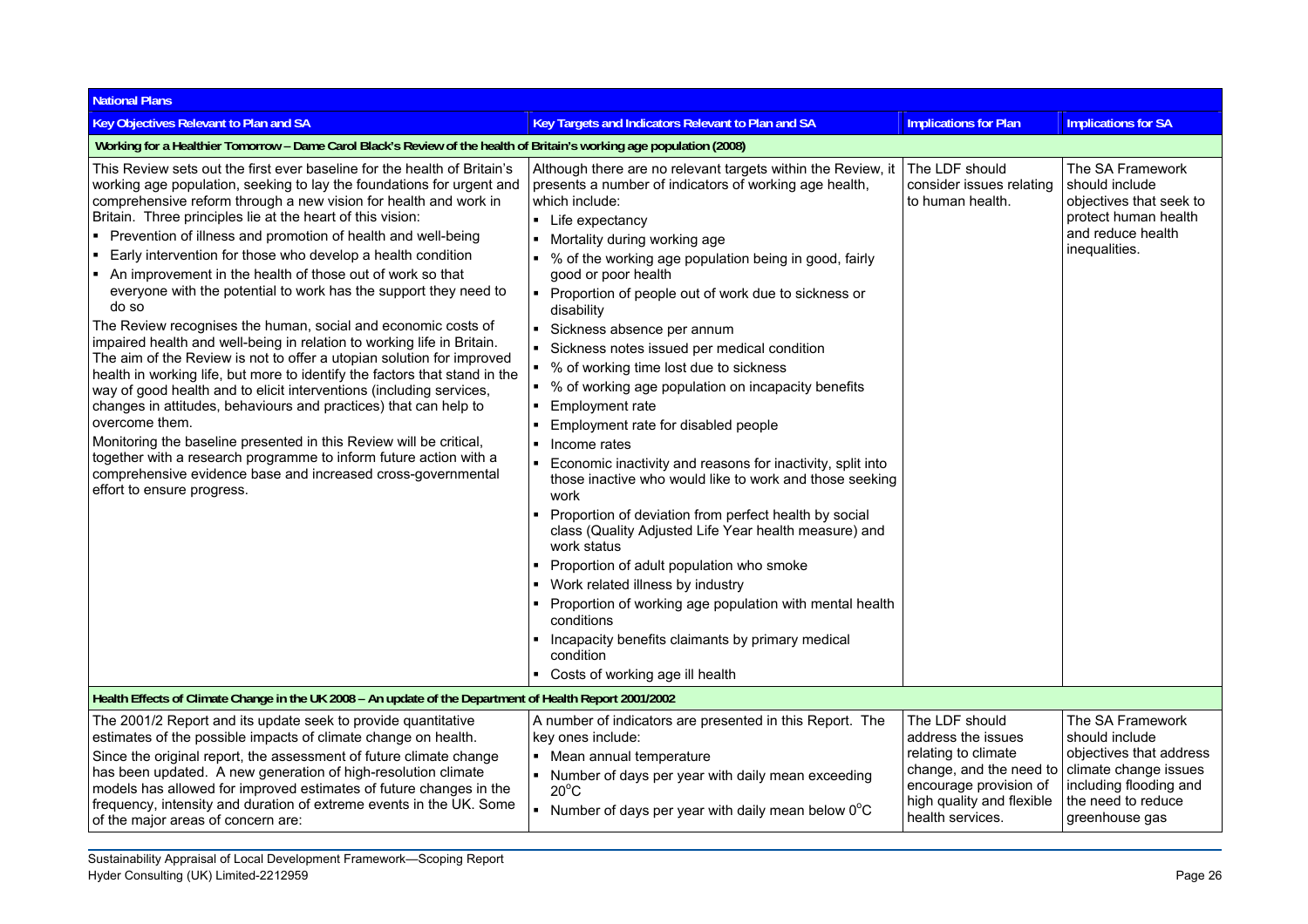| <b>National Plans</b>                                                                                                                                                                                                                                                                                                                                                                                                                                                                                                                                                                                                                                                                                                                                                                                                                                                                                                                                                                                                                                                                                                                                                                                                                                                                                                                                                                                                                                                                                                |                                                                                                                                                                                                                                                                                                                                                                                                                                                                                                                                                                                                                                                                                                                                                                                                                                                                                                                                                                                                                                                                                                                                                                                                                                                                                                                                                                          |                                              |                                                                                                         |
|----------------------------------------------------------------------------------------------------------------------------------------------------------------------------------------------------------------------------------------------------------------------------------------------------------------------------------------------------------------------------------------------------------------------------------------------------------------------------------------------------------------------------------------------------------------------------------------------------------------------------------------------------------------------------------------------------------------------------------------------------------------------------------------------------------------------------------------------------------------------------------------------------------------------------------------------------------------------------------------------------------------------------------------------------------------------------------------------------------------------------------------------------------------------------------------------------------------------------------------------------------------------------------------------------------------------------------------------------------------------------------------------------------------------------------------------------------------------------------------------------------------------|--------------------------------------------------------------------------------------------------------------------------------------------------------------------------------------------------------------------------------------------------------------------------------------------------------------------------------------------------------------------------------------------------------------------------------------------------------------------------------------------------------------------------------------------------------------------------------------------------------------------------------------------------------------------------------------------------------------------------------------------------------------------------------------------------------------------------------------------------------------------------------------------------------------------------------------------------------------------------------------------------------------------------------------------------------------------------------------------------------------------------------------------------------------------------------------------------------------------------------------------------------------------------------------------------------------------------------------------------------------------------|----------------------------------------------|---------------------------------------------------------------------------------------------------------|
| Key Objectives Relevant to Plan and SA                                                                                                                                                                                                                                                                                                                                                                                                                                                                                                                                                                                                                                                                                                                                                                                                                                                                                                                                                                                                                                                                                                                                                                                                                                                                                                                                                                                                                                                                               | Key Targets and Indicators Relevant to Plan and SA                                                                                                                                                                                                                                                                                                                                                                                                                                                                                                                                                                                                                                                                                                                                                                                                                                                                                                                                                                                                                                                                                                                                                                                                                                                                                                                       | <b>Implications for Plan</b>                 | <b>Implications for SA</b>                                                                              |
| • Flooding<br>• Vector-borne diseases<br>Food-borne diseases<br>The effects of climate change on drinking water supplies<br>The direct effects of high temperatures<br>п.<br>• The air pollution climate<br>Exposure to ultra-violet light<br>Tackling Health Inequalities - A Programme for Action (2003, including the 2007 Status Report on the Programme for Action)<br>This Programme for Action was prepared by the Department of                                                                                                                                                                                                                                                                                                                                                                                                                                                                                                                                                                                                                                                                                                                                                                                                                                                                                                                                                                                                                                                                              | Annual total rainfall<br>Seasonal rainfall<br>Maximum daily wind speed<br>٠<br>Annual highest maximum daily wind speed<br>٠<br>Annual cases of malaria<br>٠<br>The Programme for Action refers to the following National                                                                                                                                                                                                                                                                                                                                                                                                                                                                                                                                                                                                                                                                                                                                                                                                                                                                                                                                                                                                                                                                                                                                                 | The LDF should                               | emissions. It should<br>also include an<br>objective related to<br>human health.<br>The SA Framework    |
| Health, setting out plans for the following three years to tackle health<br>inequalities that are found across different geographical areas,<br>between genders and different ethnic communities and also between<br>different social and economic groups. It established the foundations<br>required to achieve the challenging national target to reduce the gap<br>in infant mortality across social groups, and raise life expectancy in<br>the most disadvantaged areas faster than elsewhere, by 2010.<br>The programme was organised around four themes:<br>• Supporting families, mothers and children - to ensure the best<br>possible start in life and break the inter-generational cycle of<br>health<br>Engaging communities and individuals - to ensure relevance,<br>responsiveness and sustainability<br>Preventing illness and providing effective treatment and care -<br>making certain that the NHS provides leadership and makes the<br>contribution to reducing inequalities that is expected of it<br>• Addressing the underlying determinants of health - dealing with<br>the long-term underlying causes of health inequalities<br>These themes are underpinned by discrete principles to guide how<br>health inequalities are tackled in practice.<br>The programme sets out an ambitious agenda including targets and<br>milestones, in order to help to reduce inequalities by progressing<br>against the 2010 national target and also tackling the underlying<br>causes in the future. | target:<br>• By 2010 to reduce inequalities in health outcomes by<br>10% as measured by infant mortality and life<br>expectancy at birth<br>This target is underpinned by two more detailed objectives:<br>• Starting with children under one year, by 2010 to reduce<br>by at least 1% the gap in mortality between routine and<br>manual groups and the population as a whole<br>By 2010, to reduce by at least 10% the gap between the<br>fifth of local authority areas with the lowest life<br>expectancy at birth and the population as a whole<br>The Programme for Action presents a number of national<br>headline indicators that can be attributed to health<br>inequality, including the following:<br>Primary care professionals per 100,000 population<br>Road casualties in disadvantaged communities<br>п<br>Proportion of children living in low-income households<br>Proportion of those aged 16 who get qualifications<br>equivalent to 5 GCSEs at grades A* to C<br>Proportion of households living in non-decent housing<br>Prevalence of smoking among people in manual social<br>٠<br>groups, and among pregnant women<br>Age-standardised death rates per 100,000 population<br>for the major killer diseases (cancer, circulatory<br>diseases), ages under 75 (for the 20% of areas with the<br>highest rates compared to the national average) | consider issues relating<br>to human health. | should include<br>objectives that seek to<br>protect human health<br>and reduce health<br>inequalities. |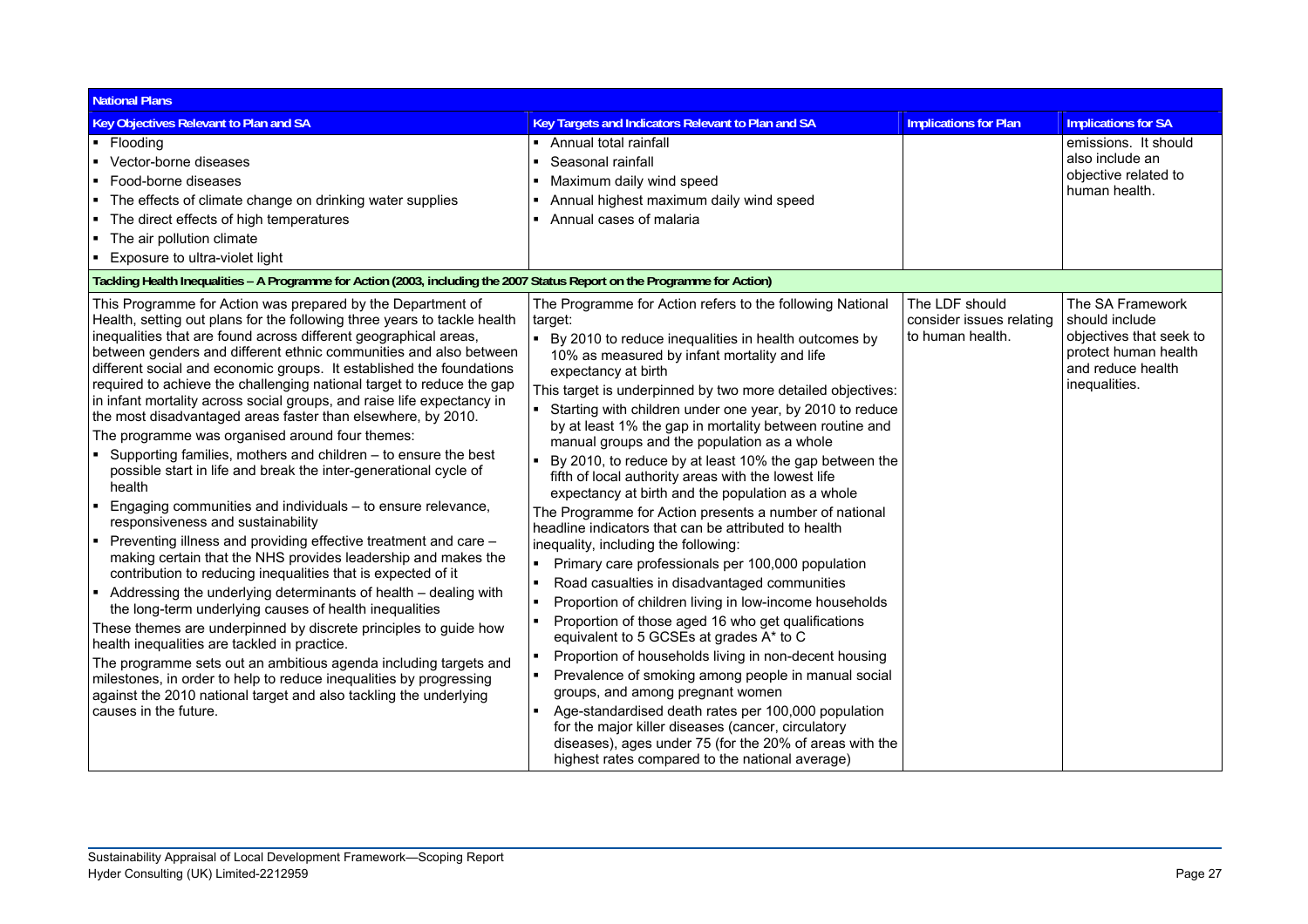| <b>National Plans</b>                                                                                                                                                                                                                                                                                                                                                                                                                                                                                                                                                                                                                                                                                                                                                                                                                                                                                                  |                                                                                                                                                                                                                                                                                             |                                                                                                                                                                                                                                                                                                                        |                                                                                                                                                                                                                                                                                                                        |  |
|------------------------------------------------------------------------------------------------------------------------------------------------------------------------------------------------------------------------------------------------------------------------------------------------------------------------------------------------------------------------------------------------------------------------------------------------------------------------------------------------------------------------------------------------------------------------------------------------------------------------------------------------------------------------------------------------------------------------------------------------------------------------------------------------------------------------------------------------------------------------------------------------------------------------|---------------------------------------------------------------------------------------------------------------------------------------------------------------------------------------------------------------------------------------------------------------------------------------------|------------------------------------------------------------------------------------------------------------------------------------------------------------------------------------------------------------------------------------------------------------------------------------------------------------------------|------------------------------------------------------------------------------------------------------------------------------------------------------------------------------------------------------------------------------------------------------------------------------------------------------------------------|--|
| Key Objectives Relevant to Plan and SA                                                                                                                                                                                                                                                                                                                                                                                                                                                                                                                                                                                                                                                                                                                                                                                                                                                                                 | Key Targets and Indicators Relevant to Plan and SA                                                                                                                                                                                                                                          | <b>Implications for Plan</b>                                                                                                                                                                                                                                                                                           | <b>Implications for SA</b>                                                                                                                                                                                                                                                                                             |  |
|                                                                                                                                                                                                                                                                                                                                                                                                                                                                                                                                                                                                                                                                                                                                                                                                                                                                                                                        | By All Reasonable Means: Inclusive Access To The Outdoors For Disabled People (Countryside Agency, 2005)                                                                                                                                                                                    |                                                                                                                                                                                                                                                                                                                        |                                                                                                                                                                                                                                                                                                                        |  |
| This guide is designed to help countryside and urban greenspace<br>managers and landowners improve accessibility of their sites, routes<br>and facilities.                                                                                                                                                                                                                                                                                                                                                                                                                                                                                                                                                                                                                                                                                                                                                             | The guide does not contain targets or indicators.                                                                                                                                                                                                                                           | The LDF should support<br>inclusive access to the<br>outdoors.                                                                                                                                                                                                                                                         | The SA should consider<br>issues of access for all<br>groups.                                                                                                                                                                                                                                                          |  |
| Guidance Notes for the Reduction of Light Pollution (2000)                                                                                                                                                                                                                                                                                                                                                                                                                                                                                                                                                                                                                                                                                                                                                                                                                                                             |                                                                                                                                                                                                                                                                                             |                                                                                                                                                                                                                                                                                                                        |                                                                                                                                                                                                                                                                                                                        |  |
| Published by the Institute of Lighting Engineers, this document<br>provides guidance on reducing obtrusive light from poorly sited or<br>designed lighting installations.<br>Light pollution can adversely affect human and ecological receptors<br>and is a key component of tranquillity.                                                                                                                                                                                                                                                                                                                                                                                                                                                                                                                                                                                                                            | Published by the Institute of Lighting Engineers, this<br>document provides guidance on reducing obtrusive light<br>from poorly sited or designed lighting installations.<br>Light pollution can adversely affect human and ecological<br>receptors and is a key component of tranquillity. | Published by the<br>Institute of Lighting<br>Engineers, this<br>document provides<br>guidance on reducing<br>obtrusive light from<br>poorly sited or designed<br>lighting installations.<br>Light pollution can<br>adversely affect human<br>and ecological<br>receptors and is a key<br>component of<br>tranquillity. | Published by the<br>Institute of Lighting<br>Engineers, this<br>document provides<br>guidance on reducing<br>obtrusive light from<br>poorly sited or designed<br>lighting installations.<br>Light pollution can<br>adversely affect human<br>and ecological<br>receptors and is a key<br>component of<br>tranquillity. |  |
| Relevant Planning Policy Statements (PPS) and Planning Policy Guidance Notes (PPG)                                                                                                                                                                                                                                                                                                                                                                                                                                                                                                                                                                                                                                                                                                                                                                                                                                     |                                                                                                                                                                                                                                                                                             |                                                                                                                                                                                                                                                                                                                        |                                                                                                                                                                                                                                                                                                                        |  |
| PPS1: Delivering Sustainable Development (2005)                                                                                                                                                                                                                                                                                                                                                                                                                                                                                                                                                                                                                                                                                                                                                                                                                                                                        |                                                                                                                                                                                                                                                                                             |                                                                                                                                                                                                                                                                                                                        |                                                                                                                                                                                                                                                                                                                        |  |
| PPS1 sets out the Government's overarching planning policies on the<br>delivery of sustainable development through the planning system.<br>Guidance is given within five policy objectives that represent the<br>breadth of sustainable development with regard to planning policy:<br>• Social cohesion and inclusion<br>Protection and enhancement of the natural environment<br>$\blacksquare$<br>• Prudent use of natural resources<br>• Sustainable economic development<br>• Integrating sustainable development tin development plans<br>These aims should be pursued in an integrated way through a<br>sustainable, innovative and productive economy that delivers high<br>levels of employment, and a just society that promotes social<br>inclusion, sustainable communities and personal well being, in ways<br>that protect and enhance the physical environment and optimise<br>resource and energy use. | There are no specific targets or indicators of relevance.<br>However, the PPS establishes requirements to ensure that<br>local authorities take full account of sustainable<br>development principles in the development of their LDFs.                                                     | The LDF should<br>encompass the broad<br>goals and aims of the<br>PPS, and should also<br>keep the key principles<br>in mind.                                                                                                                                                                                          | By undertaking SA of<br>the LDF, sustainability<br>issues will be<br>considered throughout<br>the process and should<br>ensure that the<br>recommendations in<br>PPS1 are followed.                                                                                                                                    |  |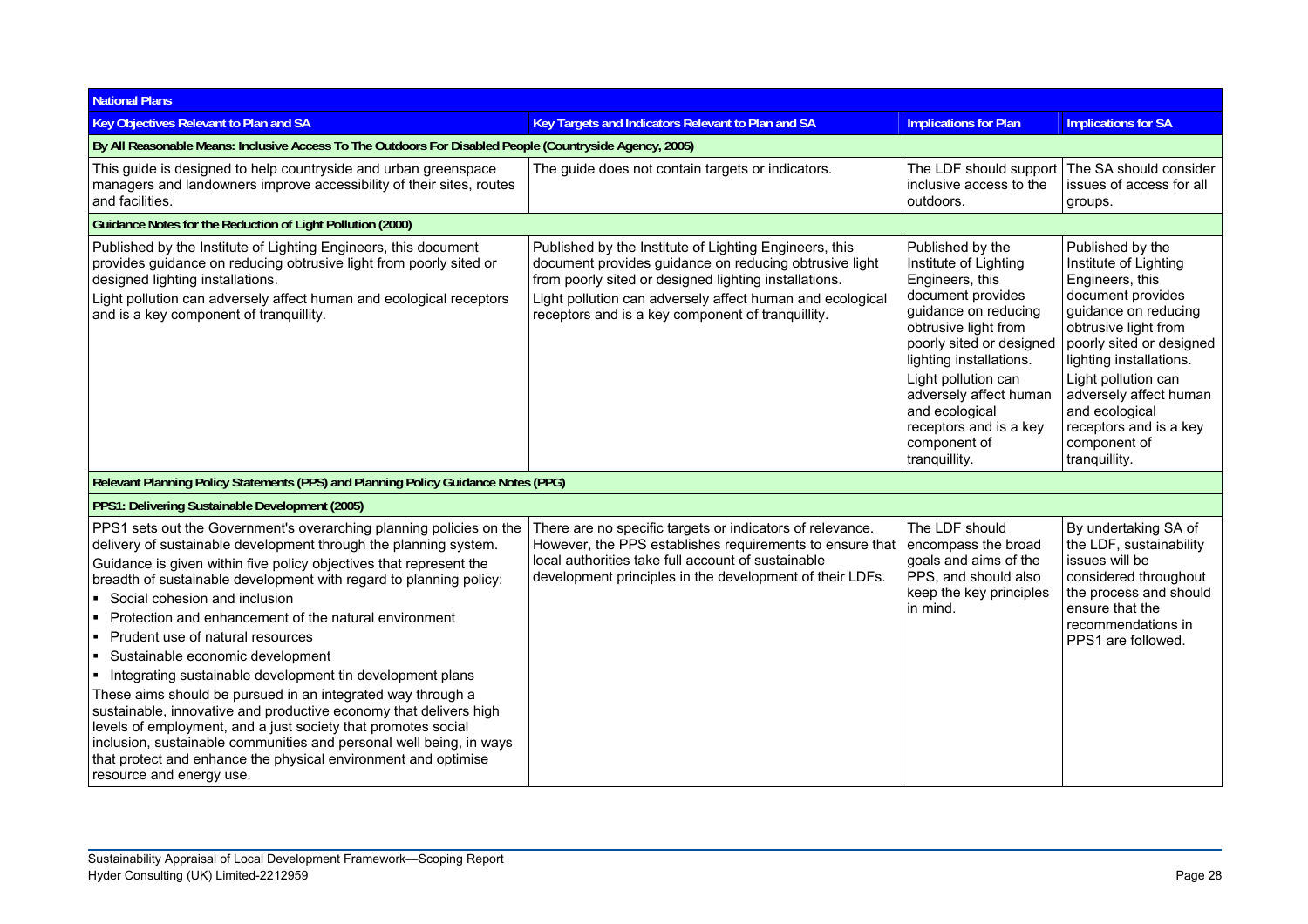| <b>National Plans</b>                                                                                                                                                                                                                                                                                                                                                                                                                                                                                                                                                                                                                          |                                                                                                                                                                                                                                                                                                                                                                                                              |                                                                                                                                                                                                                                                        |                                                                                                                                                      |
|------------------------------------------------------------------------------------------------------------------------------------------------------------------------------------------------------------------------------------------------------------------------------------------------------------------------------------------------------------------------------------------------------------------------------------------------------------------------------------------------------------------------------------------------------------------------------------------------------------------------------------------------|--------------------------------------------------------------------------------------------------------------------------------------------------------------------------------------------------------------------------------------------------------------------------------------------------------------------------------------------------------------------------------------------------------------|--------------------------------------------------------------------------------------------------------------------------------------------------------------------------------------------------------------------------------------------------------|------------------------------------------------------------------------------------------------------------------------------------------------------|
| Key Objectives Relevant to Plan and SA                                                                                                                                                                                                                                                                                                                                                                                                                                                                                                                                                                                                         | Key Targets and Indicators Relevant to Plan and SA                                                                                                                                                                                                                                                                                                                                                           | <b>Implications for Plan</b>                                                                                                                                                                                                                           | <b>Implications for SA</b>                                                                                                                           |
| Planning Policy Statement: Planning and Climate Change - Supplement to PPS1 (2007)                                                                                                                                                                                                                                                                                                                                                                                                                                                                                                                                                             |                                                                                                                                                                                                                                                                                                                                                                                                              |                                                                                                                                                                                                                                                        |                                                                                                                                                      |
| This PPS sets out how spatial planning (in providing for new homes,<br>jobs and infrastructure needed by communities) should contribute to<br>reducing emissions and stabilising climate change (mitigation) and<br>take into account the unavoidable consequences (adaptation).                                                                                                                                                                                                                                                                                                                                                               | There are no specific targets or indicators of relevance.                                                                                                                                                                                                                                                                                                                                                    | The LDF should be<br>mindful of the key<br>principles of this PPS.                                                                                                                                                                                     | The SA Framework<br>should include<br>objectives that address<br>climate change.                                                                     |
| Planning Policy Statement: Eco-Towns - Supplement to PPS1 (2009)                                                                                                                                                                                                                                                                                                                                                                                                                                                                                                                                                                               |                                                                                                                                                                                                                                                                                                                                                                                                              |                                                                                                                                                                                                                                                        |                                                                                                                                                      |
| This PPS provides the standards that any eco-town will have to<br>adhere to and the list of locations identified with the potential for an<br>eco-town                                                                                                                                                                                                                                                                                                                                                                                                                                                                                         | There are no targets or indicators of relevance. However,<br>guidance is provided on the following topic areas: Zero<br>carbon, Climate change adaptation, Homes, Employment,<br>Transport, Healthy lifestyles, Local services, Green<br>infrastructure, Landscape and historic environment,<br>Biodiversity, Water, Flood risk management, Waste,<br>Master planning, Transition, Community and governance. | The document indicates<br>standards that can be<br>used by LPAs when<br>deciding whether to<br>pursue eco-towns as an<br>option in their LDFs.                                                                                                         | The SA Framework<br>should reflect the topics<br>identified in the PPS<br>Supplement.                                                                |
| PPG2: Green Belts (1995, amended 2001)                                                                                                                                                                                                                                                                                                                                                                                                                                                                                                                                                                                                         |                                                                                                                                                                                                                                                                                                                                                                                                              |                                                                                                                                                                                                                                                        |                                                                                                                                                      |
| The fundamental aim of Green Belt policy is to prevent urban<br>sprawl by keeping land permanently open. The PPG<br>reinforces the intentions and purposes of Green Belt policy.<br>The objectives of the policy are to<br>• Provide opportunities for access to the open countryside<br>Provide opportunities for outdoor sport and outdoor recreation<br>. .<br>near urban areas<br>• Retain attractive landscapes, and enhance landscapes near to<br>where people live<br>Improve damaged and derelict land around towns<br>Secure nature conservation interest<br>۰.<br>• Retain land in agricultural forestry and related uses            | There are no specific targets or indicators of relevance.                                                                                                                                                                                                                                                                                                                                                    | The LDF should seek to<br>maintain existing Green<br>Belt. Any releases must<br>be based upon<br>sustainable<br>considerations, and<br>opportunities should be<br>sought to use<br>brownfield land rather<br>than greenfield sites,<br>where possible. | The SA should<br>recognise the<br>importance of protecting<br>Green Belt and other<br>greenfield sites.                                              |
| PPS3: Housing (2010)                                                                                                                                                                                                                                                                                                                                                                                                                                                                                                                                                                                                                           |                                                                                                                                                                                                                                                                                                                                                                                                              |                                                                                                                                                                                                                                                        |                                                                                                                                                      |
| This PPS underpins the delivery of the Government's strategic<br>housing policy objectives. Its goal is to ensure that everyone has the<br>opportunity to live in a decent home which they can afford, in a<br>community where they want to live.<br>PPS3 reflects the Government's commitment to improving the<br>affordability and supply of housing in all communities, including rural<br>areas. It aims to meet the housing requirements of the whole<br>community, including those in need of affordable and special needs<br>housing. It aims to provide a better choice and a better mix in the<br>size, type and location of housing. | National target of 60% new housing on previously<br>developed land or through conversions.                                                                                                                                                                                                                                                                                                                   | The plan target for<br>delivery of housing<br>development on<br>previously developed<br>land should be<br>compared with national<br>targets. The LDF should<br>promote a better mix in<br>the size, type and<br>location of the<br>residential offer.  | The SA Framework<br>should include<br>objectives that promote<br>a balanced mix of<br>housing that meets the<br>needs of all sections of<br>society. |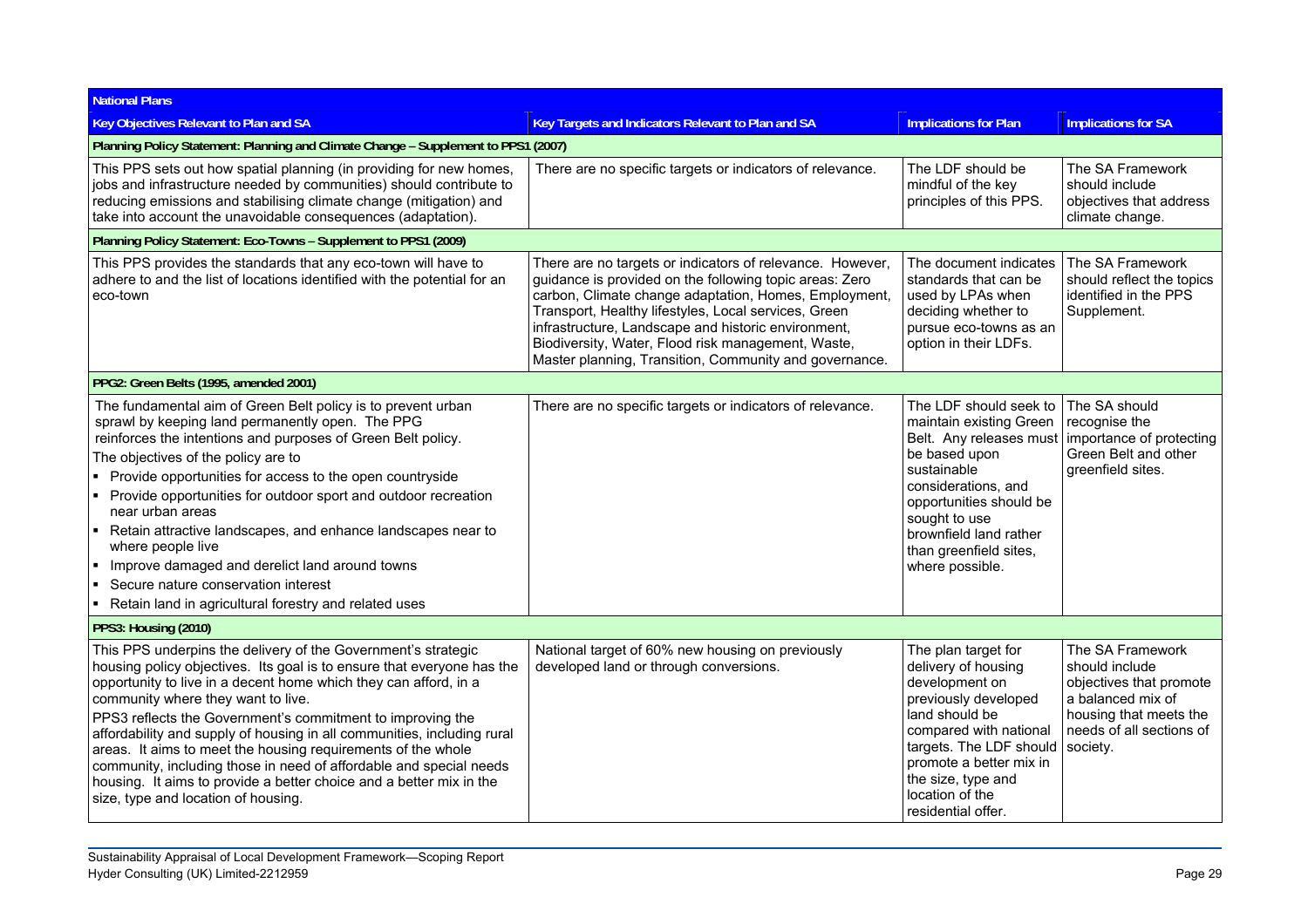| <b>National Plans</b>                                                                                                                                                                                                                                                                                                                                                                                                                                                                                                                                                                                                                                                                                                    |                                                           |                                                                                                                             |                                                                                                                                                       |
|--------------------------------------------------------------------------------------------------------------------------------------------------------------------------------------------------------------------------------------------------------------------------------------------------------------------------------------------------------------------------------------------------------------------------------------------------------------------------------------------------------------------------------------------------------------------------------------------------------------------------------------------------------------------------------------------------------------------------|-----------------------------------------------------------|-----------------------------------------------------------------------------------------------------------------------------|-------------------------------------------------------------------------------------------------------------------------------------------------------|
| Key Objectives Relevant to Plan and SA                                                                                                                                                                                                                                                                                                                                                                                                                                                                                                                                                                                                                                                                                   | Key Targets and Indicators Relevant to Plan and SA        | <b>Implications for Plan</b>                                                                                                | <b>Implications for SA</b>                                                                                                                            |
| PPS4: Planning for Sustainable Economic Growth (2009)                                                                                                                                                                                                                                                                                                                                                                                                                                                                                                                                                                                                                                                                    |                                                           |                                                                                                                             |                                                                                                                                                       |
| PPS4 brings together all planning policy relating to economic<br>development formerly set out in several PPGs.                                                                                                                                                                                                                                                                                                                                                                                                                                                                                                                                                                                                           | There are no specific targets or indicators of relevance. | The LDF should reflect<br>the objectives and                                                                                | The SA should contain<br>objectives that promote<br>sustainable economic                                                                              |
| The overarching objective of Government policy is sustainable<br>economic growth. More specific objectives are to:                                                                                                                                                                                                                                                                                                                                                                                                                                                                                                                                                                                                       |                                                           | policies contained within<br>PPS4.                                                                                          | development, in<br>particular related to                                                                                                              |
| • Build prosperous communities by improving economic<br>performance                                                                                                                                                                                                                                                                                                                                                                                                                                                                                                                                                                                                                                                      |                                                           |                                                                                                                             | regeneration and town<br>centre vitality.                                                                                                             |
| Reduce economic inequality, promote regeneration and tackle<br>deprivation                                                                                                                                                                                                                                                                                                                                                                                                                                                                                                                                                                                                                                               |                                                           |                                                                                                                             |                                                                                                                                                       |
| • Deliver more sustainable patterns of economic development and<br>reduce the need to travel                                                                                                                                                                                                                                                                                                                                                                                                                                                                                                                                                                                                                             |                                                           |                                                                                                                             |                                                                                                                                                       |
| • Promote the vitality and viability of town and other centres                                                                                                                                                                                                                                                                                                                                                                                                                                                                                                                                                                                                                                                           |                                                           |                                                                                                                             |                                                                                                                                                       |
| Raise the quality of life and the environment in rural areas                                                                                                                                                                                                                                                                                                                                                                                                                                                                                                                                                                                                                                                             |                                                           |                                                                                                                             |                                                                                                                                                       |
| PPS5: Planning for the Historic Environment (2010)                                                                                                                                                                                                                                                                                                                                                                                                                                                                                                                                                                                                                                                                       |                                                           |                                                                                                                             |                                                                                                                                                       |
| PPS5 combines several former PPGs and sets out the planning<br>policies on the conservation of the historic environment. The policies<br>in this PPS must be taken into account by Local Planning Authorities<br>(LPAs) in the preparation of Local Development Documents (LDDs).<br>It comprises policies that will enable the Government's vision for the<br>historic environment to be implemented through the planning system,<br>where appropriate. The Government's overarching aim is that the<br>historic environment and its heritage assets should be conserved and<br>enjoyed for the quality of life they bring to this and future generations.                                                              | There are no specific targets or indicators of relevance. | The LDF needs to<br>include policies that<br>promote the<br>preservation and<br>enhancement of the<br>historic environment. | The SA objectives,<br>indicators and targets<br>should cover the historic<br>environment including<br>archaeological and built<br>heritage resources. |
| PPS7: Sustainable Development in Rural Areas (2004)                                                                                                                                                                                                                                                                                                                                                                                                                                                                                                                                                                                                                                                                      |                                                           |                                                                                                                             |                                                                                                                                                       |
| This PPS sets out the Government's planning policies for rural areas,<br>including country towns and villages and the wider, largely<br>undeveloped countryside up to the fringes of larger urban areas.<br>The Government's objectives for rural areas include:<br>Increase the quality of life and the environment in rural areas.<br>Promotion of sustainable patterns of development.<br>Promotion of the development of the English regions by improving<br>their economic performance.<br>Promotion of sustainable, diverse and adaptable agriculture<br>л.<br>sectors.<br>The PPS also states that sustainable development is the core<br>principle underpinning land use planning, and sustainability principles | There are no specific targets or indicators of relevance. | The LDF must consider<br>rural development<br>issues and issues<br>relating to the urban-<br>rural interface.               | The SA should consider<br>potential the effects of<br>the LDF in the rural<br>parts of Fylde.                                                         |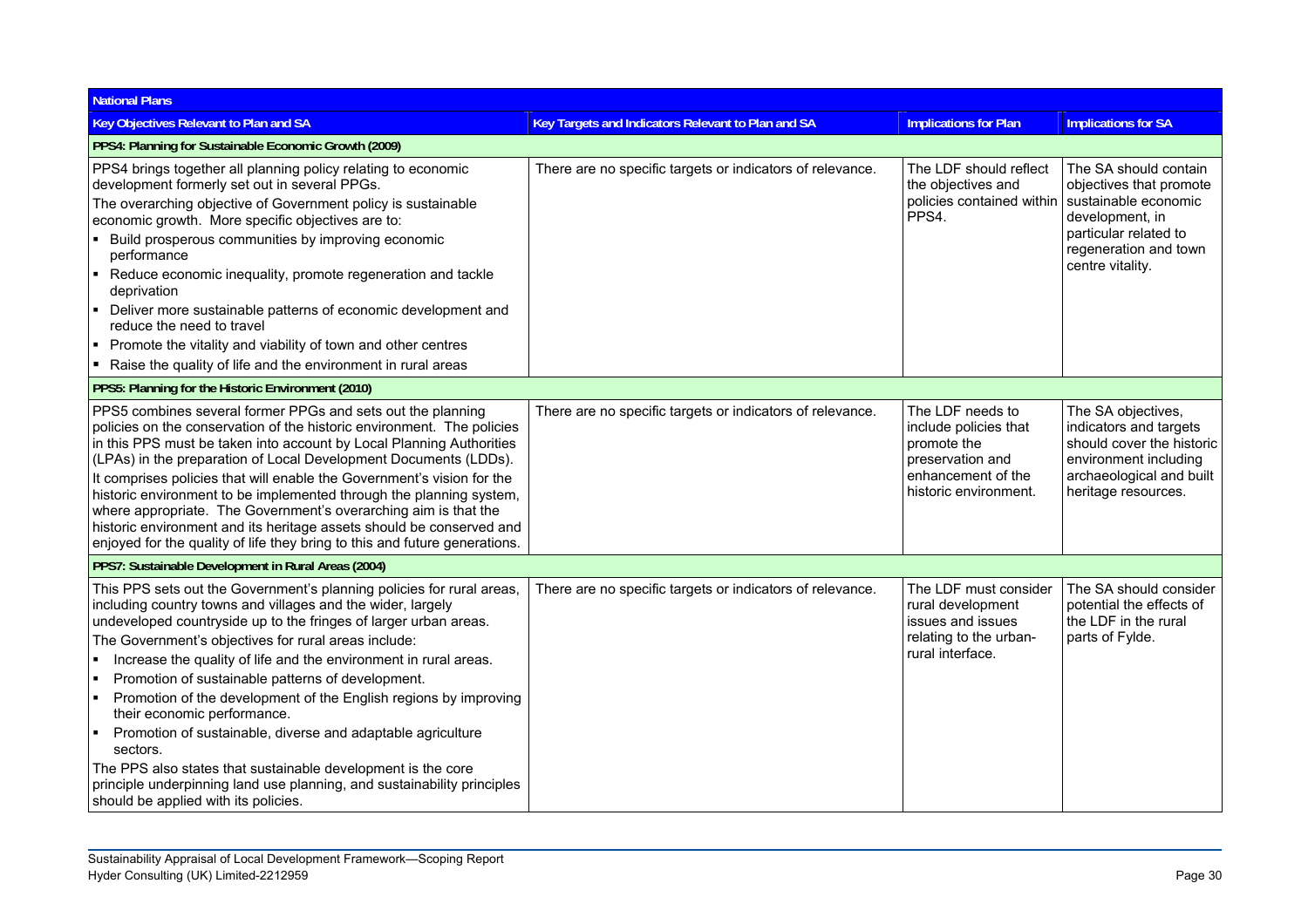| <b>National Plans</b>                                                                                                                                                                                                                                                                                                                                                                                                                                                                                                                                                                                                                                                                                                                                                                                                                                                                                                                                                                                                                                                                                                                                                                                                                                          |                                                           |                                                                                                                                                                                                                                                  |                                                                                                                                                                 |
|----------------------------------------------------------------------------------------------------------------------------------------------------------------------------------------------------------------------------------------------------------------------------------------------------------------------------------------------------------------------------------------------------------------------------------------------------------------------------------------------------------------------------------------------------------------------------------------------------------------------------------------------------------------------------------------------------------------------------------------------------------------------------------------------------------------------------------------------------------------------------------------------------------------------------------------------------------------------------------------------------------------------------------------------------------------------------------------------------------------------------------------------------------------------------------------------------------------------------------------------------------------|-----------------------------------------------------------|--------------------------------------------------------------------------------------------------------------------------------------------------------------------------------------------------------------------------------------------------|-----------------------------------------------------------------------------------------------------------------------------------------------------------------|
| Key Objectives Relevant to Plan and SA                                                                                                                                                                                                                                                                                                                                                                                                                                                                                                                                                                                                                                                                                                                                                                                                                                                                                                                                                                                                                                                                                                                                                                                                                         | Key Targets and Indicators Relevant to Plan and SA        | <b>Implications for Plan</b>                                                                                                                                                                                                                     | <b>Implications for SA</b>                                                                                                                                      |
| PPS9: Biodiversity and Geological Conservation and Planning for Biodiversity and Geological Conservation: A Guide to Good Practice (2006)                                                                                                                                                                                                                                                                                                                                                                                                                                                                                                                                                                                                                                                                                                                                                                                                                                                                                                                                                                                                                                                                                                                      |                                                           |                                                                                                                                                                                                                                                  |                                                                                                                                                                 |
| This PPS sets out the Government's objectives for moving towards a<br>vision for conserving and enhancing biological diversity. These are:<br>• To promote sustainable development - by ensuring that<br>biodiversity is conserved and enhanced as an integral part of<br>economic, social and environmental development.<br>To conserve, enhance and restore the diversity of England's<br>wildlife and geology by sustaining, and where possible improving,<br>the quality and extent of natural habitat and geological and<br>geomorphological sites; the natural physical processes on which<br>they depend; and the populations of naturally occurring species<br>which they support.<br>To contribute to an urban renaissance - by enhancing<br>biodiversity in green spaces and among developments in urban<br>areas so that they are used by wildlife and valued by people.<br>To contribute to rural renewal - by ensuring that developments in<br>rural areas take account of the role and value of biodiversity in<br>supporting economic diversification and contributing to a high<br>quality environment.<br>The accompanying Good Practice Guide sets out recommendations<br>for local authorities on implementing the requirements of the PPS. | There are no specific targets or indicators of relevance. | The LDF should ensure<br>that biodiversity and<br>geology are conserved<br>and enhanced.<br>The LDF needs to<br>recognise that<br>increased biodiversity<br>can contribute to urban<br>regeneration and an<br>improvement in quality<br>of life. | The SA Framework<br>should include<br>objectives, indicators<br>and targets that aim to<br>conserve and enhance<br>the biodiversity and<br>geology of the area. |
| PPS10: Planning for Sustainable Waste Management (2005) and A Companion Guide to PPS10 (2006)                                                                                                                                                                                                                                                                                                                                                                                                                                                                                                                                                                                                                                                                                                                                                                                                                                                                                                                                                                                                                                                                                                                                                                  |                                                           |                                                                                                                                                                                                                                                  |                                                                                                                                                                 |
| Positive planning has an important role in delivering sustainable<br>waste management through the development of appropriate<br>strategies for growth, regeneration and the prudent use of resources,<br>and by providing sufficient opportunities for new waste management<br>facilities of the right type, in the right place and at the right time.<br>The PPS and the accompanying guidance sets out Government<br>advice to local authorities on the role they should play in supporting<br>national waste planning and policy and ensuring that greater local<br>responsibility is taken for minimising waste and promoting sustainable<br>waste management. The concerns of local groups should be<br>considered when siting sensitive waste management facilities.                                                                                                                                                                                                                                                                                                                                                                                                                                                                                     | There are no specific targets or indicators of relevance. | Any waste policy<br>elements of the LDF<br>need to be developed in<br>accordance with<br>national policy.                                                                                                                                        | The SA Framework<br>should include<br>objectives that promote<br>sustainable waste<br>management.                                                               |
| PPS12: Local Spatial Planning (2008)                                                                                                                                                                                                                                                                                                                                                                                                                                                                                                                                                                                                                                                                                                                                                                                                                                                                                                                                                                                                                                                                                                                                                                                                                           |                                                           |                                                                                                                                                                                                                                                  |                                                                                                                                                                 |
| This PPS explains local spatial planning and how it benefits<br>communities. It also sets outs the key contents of LDFs and the key<br>Government policies on how they should be prepared. The PPS<br>should be taken into account by LPAs when preparing development<br>plan documents (DPDs) and other LDDs.                                                                                                                                                                                                                                                                                                                                                                                                                                                                                                                                                                                                                                                                                                                                                                                                                                                                                                                                                 | There are no specific targets or indicators of relevance. | It should be ensured<br>that the LDF fully<br>adheres to the<br>recommendations and<br>guidance contained in                                                                                                                                     | The principle of this<br>PPS should be<br>considered in the SA.<br>The SA should provide<br>a sound evidence base<br>for the plan, and form                     |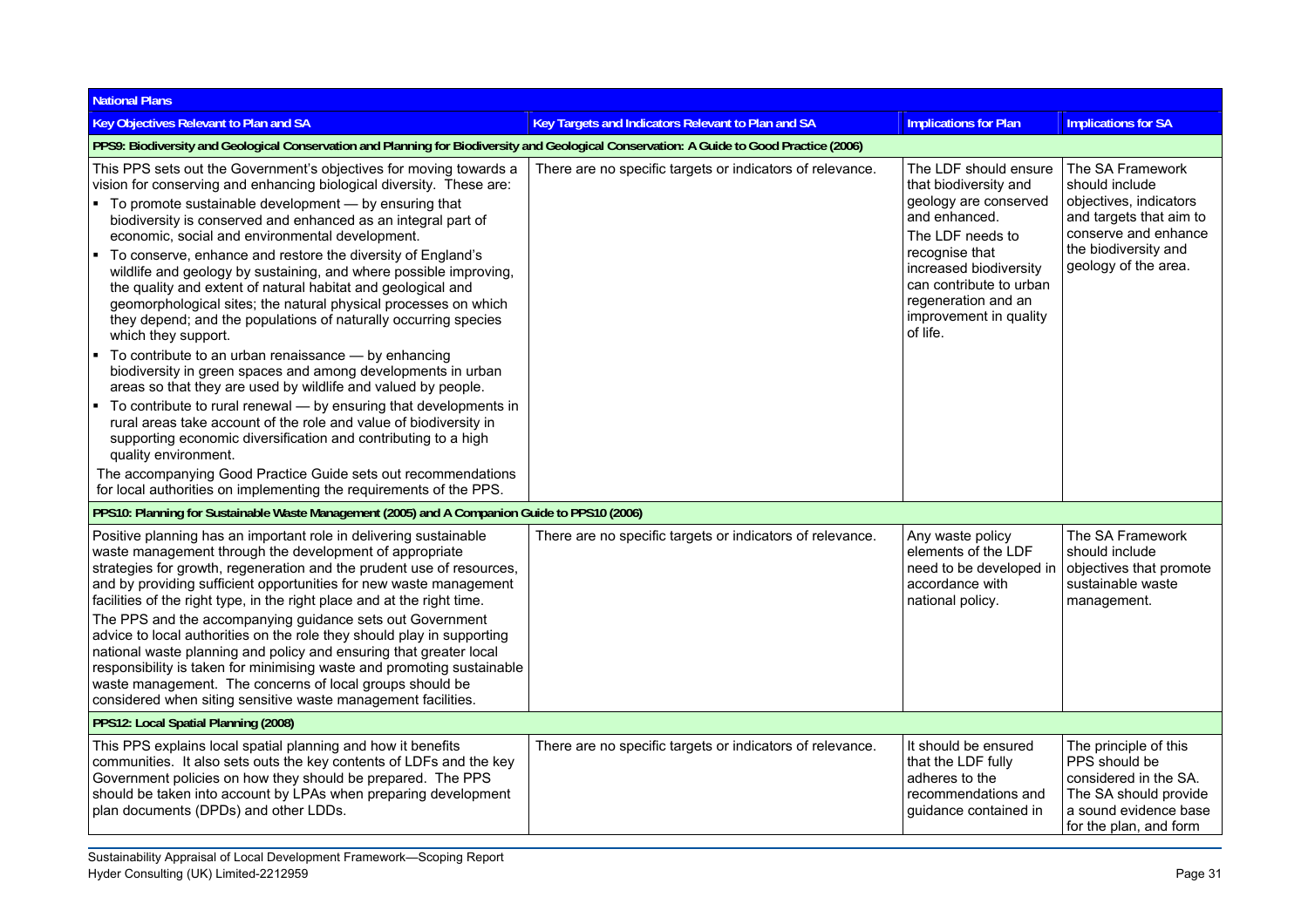| <b>National Plans</b>                                                                                                                                                                                                                                                                                                                                                                                                                                                                                                                                                                                                                                                                                                                                                                                                                                                                                                                                                                                      |                                                                                                                                                                                                                                                                                                                                                                                                                                                                                                                                                                                                                                                                                                                                                                                                                      |                                                                                                                                                                                                                                                                                                             |                                                                                                                                                                                                          |
|------------------------------------------------------------------------------------------------------------------------------------------------------------------------------------------------------------------------------------------------------------------------------------------------------------------------------------------------------------------------------------------------------------------------------------------------------------------------------------------------------------------------------------------------------------------------------------------------------------------------------------------------------------------------------------------------------------------------------------------------------------------------------------------------------------------------------------------------------------------------------------------------------------------------------------------------------------------------------------------------------------|----------------------------------------------------------------------------------------------------------------------------------------------------------------------------------------------------------------------------------------------------------------------------------------------------------------------------------------------------------------------------------------------------------------------------------------------------------------------------------------------------------------------------------------------------------------------------------------------------------------------------------------------------------------------------------------------------------------------------------------------------------------------------------------------------------------------|-------------------------------------------------------------------------------------------------------------------------------------------------------------------------------------------------------------------------------------------------------------------------------------------------------------|----------------------------------------------------------------------------------------------------------------------------------------------------------------------------------------------------------|
| Key Objectives Relevant to Plan and SA                                                                                                                                                                                                                                                                                                                                                                                                                                                                                                                                                                                                                                                                                                                                                                                                                                                                                                                                                                     | Key Targets and Indicators Relevant to Plan and SA                                                                                                                                                                                                                                                                                                                                                                                                                                                                                                                                                                                                                                                                                                                                                                   | <b>Implications for Plan</b>                                                                                                                                                                                                                                                                                | <b>Implications for SA</b>                                                                                                                                                                               |
|                                                                                                                                                                                                                                                                                                                                                                                                                                                                                                                                                                                                                                                                                                                                                                                                                                                                                                                                                                                                            |                                                                                                                                                                                                                                                                                                                                                                                                                                                                                                                                                                                                                                                                                                                                                                                                                      | this PPS.<br>SA should be fully<br>integrated within the<br>development of the<br>LDF.                                                                                                                                                                                                                      | an integrated part of the<br>plan preparation.                                                                                                                                                           |
| PPG13: Transport (2001)                                                                                                                                                                                                                                                                                                                                                                                                                                                                                                                                                                                                                                                                                                                                                                                                                                                                                                                                                                                    |                                                                                                                                                                                                                                                                                                                                                                                                                                                                                                                                                                                                                                                                                                                                                                                                                      |                                                                                                                                                                                                                                                                                                             |                                                                                                                                                                                                          |
| The objectives of this guidance are to integrate planning and<br>transport in order to:<br>• Promote more sustainable transport choices for both people and<br>for moving freight<br>• Promote accessibility to jobs, shopping, leisure facilities and<br>services by public transport, walking and cycling<br>• Reduce the need to travel, especially by car<br>This guidance sets out the circumstances where it is appropriate to<br>change the emphasis and priorities in provision between different<br>transport modes, in pursuit of wider Government objectives.                                                                                                                                                                                                                                                                                                                                                                                                                                   | There are no specific targets or indicators of relevance.                                                                                                                                                                                                                                                                                                                                                                                                                                                                                                                                                                                                                                                                                                                                                            | The LDF should<br>promote sustainable<br>transport through<br>reductions in the need<br>to travel by car.<br>It should also consider<br>appropriate levels at<br>which maximum parking<br>standards should be<br>set.                                                                                       | The SA Framework<br>should contain<br>objectives that aim to<br>promote sustainable<br>transport choices<br>particularly a reduction<br>in the need to travel,<br>especially by car.                     |
| PPG17: Planning for open space, sport and recreation (2002) and Assessing Needs and Opportunities: a Companion Guide to PPG17                                                                                                                                                                                                                                                                                                                                                                                                                                                                                                                                                                                                                                                                                                                                                                                                                                                                              |                                                                                                                                                                                                                                                                                                                                                                                                                                                                                                                                                                                                                                                                                                                                                                                                                      |                                                                                                                                                                                                                                                                                                             |                                                                                                                                                                                                          |
| This PPG describes the role of the planning system in assessing<br>opportunities and needs for sport and recreation provision and<br>safeguarding open space which has recreational value. It states that<br>the planning system should ensure that adequate land and water<br>resources are allocated for organised sport and informal recreation.<br>LPAs should take account of the community's need for recreational<br>space, having regard to current levels of provision and deficiencies<br>and resisting pressures for development of open space which conflict<br>with the wider public interest.<br>Open spaces, sport and recreation all underpin people's quality of life.<br>Well designed and implemented planning policies for open space,<br>sport and recreation are therefore fundamental to delivering broader<br>Government objectives related to urban renaissance, rural renewal,<br>social inclusion and community cohesion, health and wellbeing, and<br>sustainable development. | There are no specific targets or indicators. However, the<br>PPG states that the Government believes that local<br>authorities should set locally-derived standards for the<br>provision of open space, sports and recreational facilities.<br>These should include:<br>• The quantity of provision that may be needed<br>• A qualitative component (against which to measure the<br>need for enhancement of existing facilities)<br>• Accessibility (including distance thresholds and<br>consideration of the cost of using a facility)<br>Setting robust local standards based on assessments of<br>need and audits of existing facilities will form the basis for<br>redressing quantitative and qualitative deficiencies through<br>the planning process. Standards should be included in<br>development plans. | The LDF should<br>consider how it can<br>contribute to urban<br>renaissance and<br>community wellbeing<br>through the provision<br>and management of<br>open space, possibly<br>including sport and<br>recreation facilities.<br>Plan standards should<br>be based upon an audit<br>of existing facilities. | The SA Framework<br>should include<br>objectives that aim to<br>encourage urban<br>renaissance and<br>community wellbeing<br>through the provision of<br>open space, sport and<br>recreation facilities. |
| PPG20: Coastal Planning (1992) and PPS25 Supplement: Development and Coastal Change (2010)                                                                                                                                                                                                                                                                                                                                                                                                                                                                                                                                                                                                                                                                                                                                                                                                                                                                                                                 |                                                                                                                                                                                                                                                                                                                                                                                                                                                                                                                                                                                                                                                                                                                                                                                                                      |                                                                                                                                                                                                                                                                                                             |                                                                                                                                                                                                          |
| The PPG discusses types of coasts, policies for their conservation<br>and development and policies covering risks of flooding, erosion and<br>land instability, as well as coastal protection and defence. It outlines<br>policies for developments which may specifically require a coastal<br>location, including tourism, recreation, mineral extraction, energy<br>generation and waste water and sewage treatment plants. It will be                                                                                                                                                                                                                                                                                                                                                                                                                                                                                                                                                                  | According to the supplement to PPS25, planning should:<br>Ensure that policies and decisions in coastal areas are<br>based on an understanding of coastal change over time<br>Prevent new development from being put at risk from<br>coastal change by:                                                                                                                                                                                                                                                                                                                                                                                                                                                                                                                                                              | The LDF should be<br>mindful of the objectives<br>and policies outlined in<br>the PPG and the PPS<br>supplement.                                                                                                                                                                                            | The SA Framework<br>should include<br>objectives, targets and<br>indicators that address<br>flood risk and the need<br>to manage runoff                                                                  |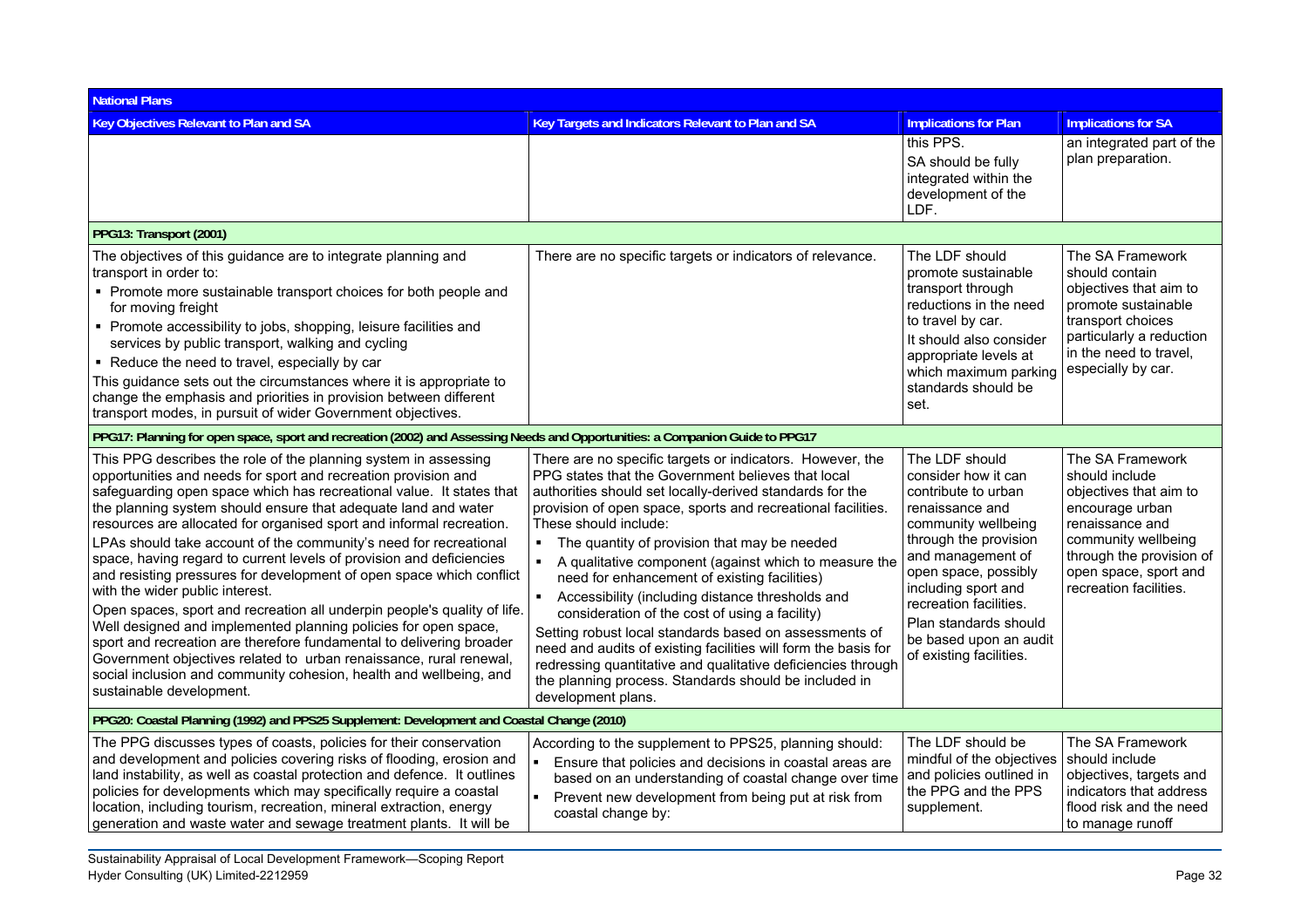| <b>National Plans</b>                                                                                                                                                                                                                                                                                                                                                                                                                                                                                                                                                                                                                                                                                                                                                                      |                                                                                                                                                                                                                                                                                                                                                                                                                                                                                                                                                                                                                                       |                                                                                                                                                                                                                                                                        |                                                                                                                                                                        |
|--------------------------------------------------------------------------------------------------------------------------------------------------------------------------------------------------------------------------------------------------------------------------------------------------------------------------------------------------------------------------------------------------------------------------------------------------------------------------------------------------------------------------------------------------------------------------------------------------------------------------------------------------------------------------------------------------------------------------------------------------------------------------------------------|---------------------------------------------------------------------------------------------------------------------------------------------------------------------------------------------------------------------------------------------------------------------------------------------------------------------------------------------------------------------------------------------------------------------------------------------------------------------------------------------------------------------------------------------------------------------------------------------------------------------------------------|------------------------------------------------------------------------------------------------------------------------------------------------------------------------------------------------------------------------------------------------------------------------|------------------------------------------------------------------------------------------------------------------------------------------------------------------------|
| <b>Key Objectives Relevant to Plan and SA</b>                                                                                                                                                                                                                                                                                                                                                                                                                                                                                                                                                                                                                                                                                                                                              | Key Targets and Indicators Relevant to Plan and SA                                                                                                                                                                                                                                                                                                                                                                                                                                                                                                                                                                                    | <b>Implications for Plan</b>                                                                                                                                                                                                                                           | <b>Implications for SA</b>                                                                                                                                             |
| replaced by PPS: Planning for a Natural and Healthy Environment,<br>currently in development.<br>The supplement to PPS25 replaces parts of PPG20 in relation to<br>managing coastal erosion. It outlines the definition of coastal change,<br>government objectives and plan making policies.<br>The Government's aim is to ensure that coastal communities<br>continue to prosper and adapt to coastal change.                                                                                                                                                                                                                                                                                                                                                                            | Avoiding inappropriate development in areas that<br>$\blacksquare$<br>are vulnerable to coastal change or any<br>development that adds to the impacts of physical<br>changes to the coast<br>Directing development away from areas vulnerable<br>to coastal change<br>Ensure that the risk to development which is,<br>exceptionally, necessary in coastal change areas<br>because it requires a coastal location and provides<br>substantial economic and social benefits to<br>communities, is managed over its planned lifetime, and<br>Ensure that plans are in place to secure the long term<br>sustainability of coastal areas. |                                                                                                                                                                                                                                                                        | effectively.<br>The SA should also<br>consider the impact of<br>the LDF on the coastal<br>environment, in light of<br>national planning<br>policies.                   |
| Good Practice Guide on Planning for Tourism (2006)                                                                                                                                                                                                                                                                                                                                                                                                                                                                                                                                                                                                                                                                                                                                         |                                                                                                                                                                                                                                                                                                                                                                                                                                                                                                                                                                                                                                       |                                                                                                                                                                                                                                                                        |                                                                                                                                                                        |
| This Good Practice Guide replaces PPG21: Tourism. The document<br>is intended to:<br>Ensure that planners understand the importance of tourism when<br>$\blacksquare$<br>preparing development plans and taking planning decisions.<br>Ensure that those involved in the tourism industry understand the<br>$\blacksquare$<br>principles of national planning policy as they apply to tourism.<br>Ensure that planners and the tourism industry work together<br>$\blacksquare$<br>effectively to facilitate, promote and deliver new tourism<br>developments in a sustainable way.<br>The guide highlights the strong link between tourism and the quality<br>of the environment.                                                                                                         | There are no specific targets or indicators of relevance.                                                                                                                                                                                                                                                                                                                                                                                                                                                                                                                                                                             | The LDF needs to<br>recognise the potential<br>benefits offered by<br>tourism and seek to<br>identify areas where<br>further development<br>could occur. However,<br>the full environmental<br>implications of such<br>development must be<br>appropriately mitigated. | The SA should include<br>objectives relating to<br>economic development<br>including tourism and<br>also the protection of<br>the environment.                         |
| PPS22: Renewable Energy (2004) and A Companion Guide to PPS22 (2004)                                                                                                                                                                                                                                                                                                                                                                                                                                                                                                                                                                                                                                                                                                                       |                                                                                                                                                                                                                                                                                                                                                                                                                                                                                                                                                                                                                                       |                                                                                                                                                                                                                                                                        |                                                                                                                                                                        |
| PPS22 sets out the Government's planning policies for renewable<br>energy, which planning authorities should have regard to when<br>preparing LDDs and when taking planning decisions.<br>The PPS emphasises the importance of renewable energy in<br>contributing to the aims of national energy policy. Its objectives are:<br>• Social progress which recognises the needs of everyone - by<br>contributing to the nation's energy needs, ensuring all homes are<br>adequately and affordably heated; and providing new sources of<br>energy in remote areas<br>• Effective protection of the environment - by reductions in<br>emissions of greenhouse gases<br>• Prudent use of natural resources - by reducing the nation's<br>reliance on ever diminishing supplies of fossil fuels | There are no specific targets or indicators of relevance.                                                                                                                                                                                                                                                                                                                                                                                                                                                                                                                                                                             | The policies set out in<br>this statement need to<br>be taken into<br>consideration in the<br>preparation of the LDF.                                                                                                                                                  | The SA Framework<br>should include<br>objectives relating to<br>energy conservation,<br>e.g. by encouraging<br>renewable energy and<br>improving energy<br>efficiency. |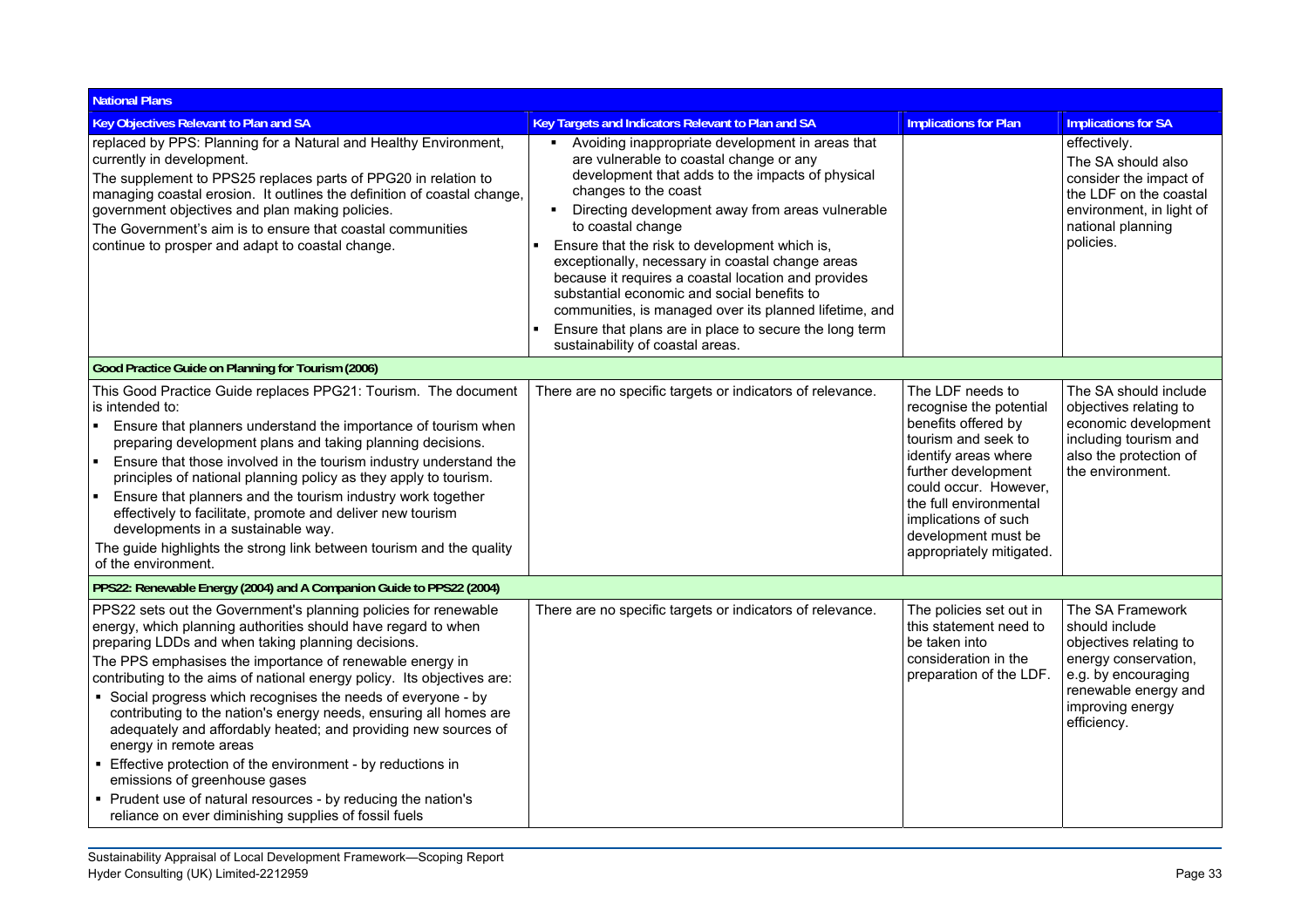| <b>National Plans</b>                                                                                                                                                                                                                                                                                                                                                                                                                                                                                                                                                                                                                                                                |                                                                                                                                                                                                                                                                                                                                                                                                                                                                                                                                                                                               |                                                                                                                                                                                                                                                      |                                                                                                                                                            |
|--------------------------------------------------------------------------------------------------------------------------------------------------------------------------------------------------------------------------------------------------------------------------------------------------------------------------------------------------------------------------------------------------------------------------------------------------------------------------------------------------------------------------------------------------------------------------------------------------------------------------------------------------------------------------------------|-----------------------------------------------------------------------------------------------------------------------------------------------------------------------------------------------------------------------------------------------------------------------------------------------------------------------------------------------------------------------------------------------------------------------------------------------------------------------------------------------------------------------------------------------------------------------------------------------|------------------------------------------------------------------------------------------------------------------------------------------------------------------------------------------------------------------------------------------------------|------------------------------------------------------------------------------------------------------------------------------------------------------------|
| Key Objectives Relevant to Plan and SA                                                                                                                                                                                                                                                                                                                                                                                                                                                                                                                                                                                                                                               | Key Targets and Indicators Relevant to Plan and SA                                                                                                                                                                                                                                                                                                                                                                                                                                                                                                                                            | <b>Implications for Plan</b>                                                                                                                                                                                                                         | <b>Implications for SA</b>                                                                                                                                 |
| • Maintenance of high and stable levels of economic growth and<br>employment - through the creation of jobs directly related to<br>renewable energy developments, and in the development of new<br>technologies. In rural areas, renewable energy projects have the<br>potential to play an increasingly important role in the diversification<br>of rural economies.                                                                                                                                                                                                                                                                                                                |                                                                                                                                                                                                                                                                                                                                                                                                                                                                                                                                                                                               |                                                                                                                                                                                                                                                      |                                                                                                                                                            |
| PPS23: Planning and Pollution Control (2004)                                                                                                                                                                                                                                                                                                                                                                                                                                                                                                                                                                                                                                         |                                                                                                                                                                                                                                                                                                                                                                                                                                                                                                                                                                                               |                                                                                                                                                                                                                                                      |                                                                                                                                                            |
| The PPS requires that international environmental and pollution<br>control obligations are met, whilst at the same time meeting<br>sustainable development objectives and applying the precautionary<br>principle in considering development documents. LDDs should<br>include appropriate policies and proposals for dealing with the<br>potential for contamination and the remediation of land so that it is<br>suitable for the proposed development/use.                                                                                                                                                                                                                        | There are no specific targets or indicators of relevance.                                                                                                                                                                                                                                                                                                                                                                                                                                                                                                                                     | The policies in this PPS<br>and the advice in the<br>accompanying Annexes<br>should be taken into<br>account in preparing the<br>LDF. The Council needs<br>to recognise the<br>requirement to identify<br>and remediate areas of<br>brownfield land. | The SA Framework<br>should include<br>objectives, indicators<br>and targets that relate<br>to pollution control.                                           |
| PPG24: Planning and Noise (1994)                                                                                                                                                                                                                                                                                                                                                                                                                                                                                                                                                                                                                                                     |                                                                                                                                                                                                                                                                                                                                                                                                                                                                                                                                                                                               |                                                                                                                                                                                                                                                      |                                                                                                                                                            |
| This PPG gives guidance to local authorities in England on the use of<br>their planning powers to minimise the adverse impact of noise. It:<br>• Outlines the considerations to be taken into account in determining<br>planning applications both for noise-sensitive developments and<br>for those activities which will generate noise<br>• Introduces the concept of noise exposure categories for residential<br>development, encourages their use and recommends appropriate<br>levels for exposure to different sources of noise<br>Advises on the use of conditions to minimise the impact of noise                                                                          | There are no specific targets or indicators of relevance.                                                                                                                                                                                                                                                                                                                                                                                                                                                                                                                                     | The LDF should seek to<br>protect general<br>environmental quality<br>and amenity from noise<br>pollution.                                                                                                                                           | The SA Framework<br>should take into<br>consideration the<br>detrimental effects of<br>noise.                                                              |
| PPS25: Development and Flood Risk (2010)                                                                                                                                                                                                                                                                                                                                                                                                                                                                                                                                                                                                                                             |                                                                                                                                                                                                                                                                                                                                                                                                                                                                                                                                                                                               |                                                                                                                                                                                                                                                      |                                                                                                                                                            |
| The aims of PPS25 are to ensure that flood risk is taken into account<br>at all stages in the planning process to avoid inappropriate<br>development in areas at risk of flooding, and to direct development<br>away from areas of highest risk. Where new development is,<br>exceptionally, necessary in such areas, policy aims to make it safe,<br>without increasing flood risk elsewhere, and, where possible,<br>reducing flood risk overall. This document advocates a risk based<br>approach.<br>PPS25 also promotes the use of SuDS for mitigating flood risk.<br>LPAs should prepare and implement planning strategies that help to<br>deliver sustainable development by: | There are no specific targets or indicators of relevance.<br>Effective monitoring and review is essential to managing<br>flood risk. The EA monitors planning decisions regarding<br>flood risk and produces the results in the Agency's High<br>Level Target 5 Report.<br>Key indicator of relevance to the SA is:<br>The number of planning applications permitted by LPAs<br>where the outcome is known against a sustained<br>objection from the EA on flood risk grounds, as a % of<br>the total number of applications to which the EA<br>sustained an objection on flood risk grounds. | The PPS requires the<br>preparation of strategic<br>flood risk assessments<br>as part of the plan<br>making process.<br>The LDF also needs to<br>ensure that<br>development in the<br>floodplain is<br>discouraged.<br>SuDS should be                | The SA Framework<br>should include<br>objectives, targets and<br>indicators that address<br>flooding risk and the<br>need to manage runoff<br>effectively. |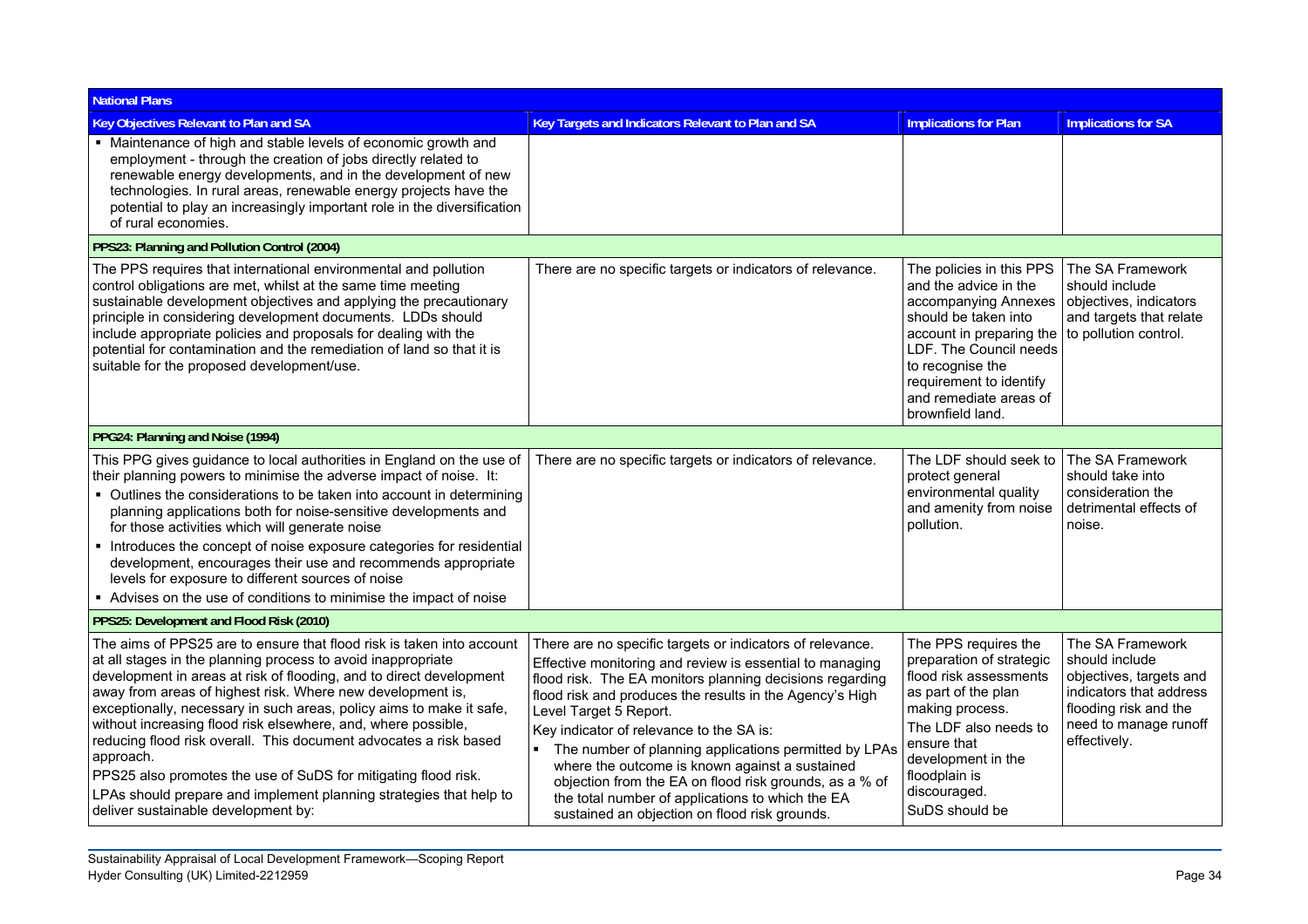| <b>National Plans</b>                                                                                                                                                                                   |                                                    |                              |                            |  |
|---------------------------------------------------------------------------------------------------------------------------------------------------------------------------------------------------------|----------------------------------------------------|------------------------------|----------------------------|--|
| Key Objectives Relevant to Plan and SA                                                                                                                                                                  | Key Targets and Indicators Relevant to Plan and SA | <b>Implications for Plan</b> | <b>Implications for SA</b> |  |
| Identifying land at risk and the degree of risk of flooding                                                                                                                                             |                                                    | promoted.                    |                            |  |
| Preparing strategic flood risk assessments as appropriate                                                                                                                                               |                                                    |                              |                            |  |
| Framing policies for the location of development which avoid flood<br>risk to people and property where possible and manage any<br>residual risk, taking account of the impacts of climate change       |                                                    |                              |                            |  |
| Reducing flood risk to and from new development through<br>location, layout and design                                                                                                                  |                                                    |                              |                            |  |
| Using opportunities offered by new development to reduce flood<br>risk to communities                                                                                                                   |                                                    |                              |                            |  |
| Only permitting development in areas of flood risk when there are<br>no suitable alternative sites in areas of lower flood risk and the<br>benefits of development outweigh the risks from flooding     |                                                    |                              |                            |  |
| Working effectively with the EA and other stakeholders to ensure<br>that best use is made of their expertise and information so that<br>decisions on planning applications can be delivered expediously |                                                    |                              |                            |  |
| Ensuring spatial planning supports flood risk management and<br>emergency planning                                                                                                                      |                                                    |                              |                            |  |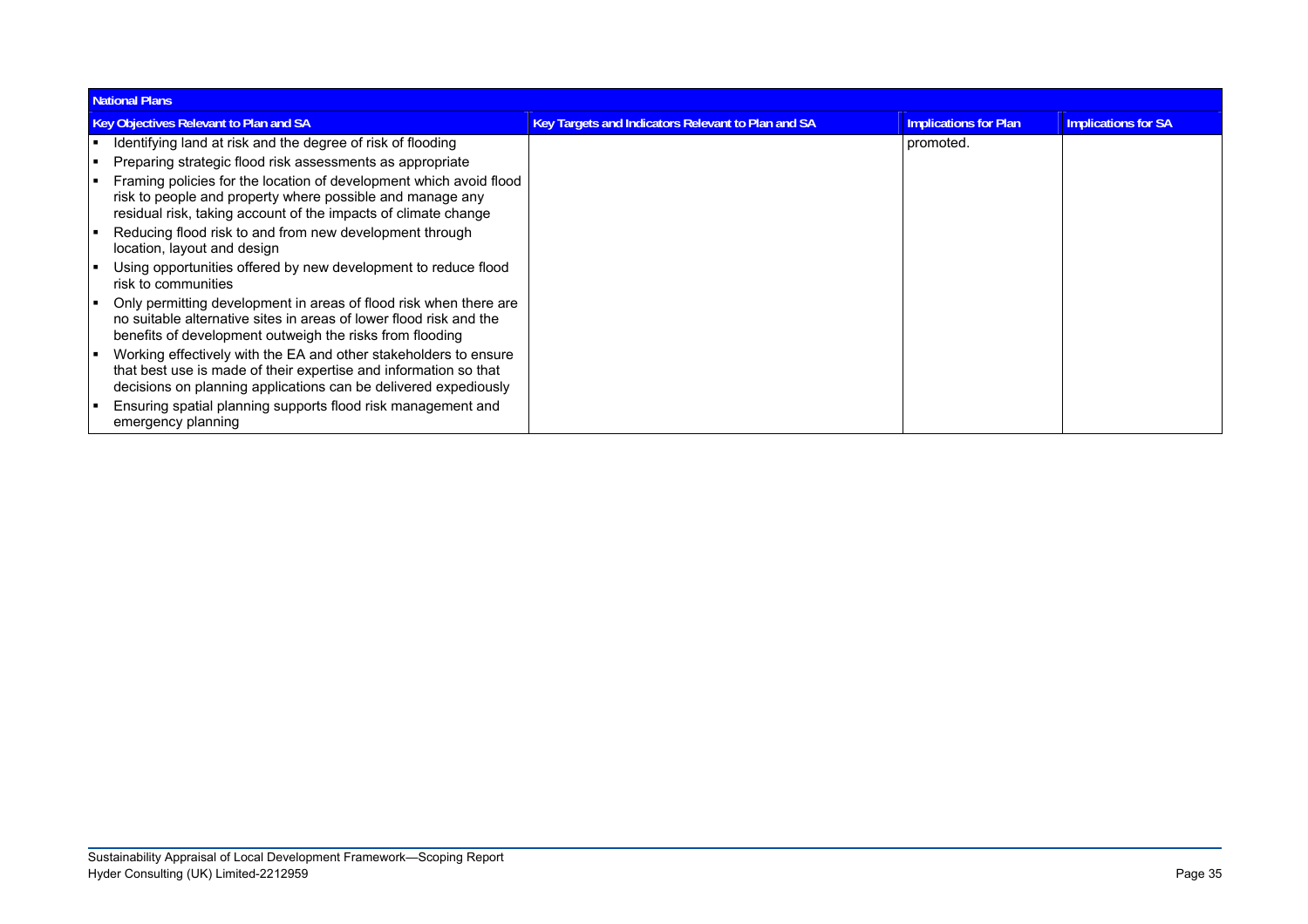## **Summary of Regional and Sub-Regional Plans**

| <b>Regional and Sub-Regional Plans</b>                                                                                                                                                                                                                                                                                                                                                                                                                                                                                                                                                                                               |                                                                                                                                                                                                                                                                                                                                                                                                                                                                                                                                                                                                                                                                                                                                                                                                                                                                                                                                                                                                                                                                                                                                                                      |                                                                                                               |                                                                                                                                                                                                                                                                          |
|--------------------------------------------------------------------------------------------------------------------------------------------------------------------------------------------------------------------------------------------------------------------------------------------------------------------------------------------------------------------------------------------------------------------------------------------------------------------------------------------------------------------------------------------------------------------------------------------------------------------------------------|----------------------------------------------------------------------------------------------------------------------------------------------------------------------------------------------------------------------------------------------------------------------------------------------------------------------------------------------------------------------------------------------------------------------------------------------------------------------------------------------------------------------------------------------------------------------------------------------------------------------------------------------------------------------------------------------------------------------------------------------------------------------------------------------------------------------------------------------------------------------------------------------------------------------------------------------------------------------------------------------------------------------------------------------------------------------------------------------------------------------------------------------------------------------|---------------------------------------------------------------------------------------------------------------|--------------------------------------------------------------------------------------------------------------------------------------------------------------------------------------------------------------------------------------------------------------------------|
| Key Objectives Relevant to Plan and SA                                                                                                                                                                                                                                                                                                                                                                                                                                                                                                                                                                                               | Key Targets and Indicators Relevant to Plan and SA                                                                                                                                                                                                                                                                                                                                                                                                                                                                                                                                                                                                                                                                                                                                                                                                                                                                                                                                                                                                                                                                                                                   | <b>Implications for Plan</b>                                                                                  | <b>Implications for SA</b>                                                                                                                                                                                                                                               |
| Future North-West: Our Shared Priorities (2010)                                                                                                                                                                                                                                                                                                                                                                                                                                                                                                                                                                                      |                                                                                                                                                                                                                                                                                                                                                                                                                                                                                                                                                                                                                                                                                                                                                                                                                                                                                                                                                                                                                                                                                                                                                                      |                                                                                                               |                                                                                                                                                                                                                                                                          |
| This document, by 4NW, the North-West Regional Leaders' Board,<br>sets out a course of action for the region over the 20 years from<br>2010. It replaces former statutory regional planning strategies.<br>There are four themes for improving the region:<br>1. Capitalise on the opportunities of moving to a low carbon economy<br>and society, and address climate change and resource efficiency<br>2. Build on our sources of international competitive advantage and<br>distinctiveness<br>3. Release the potential of our people and tackle poverty<br>4. Ensure the right housing and infrastructure for sustainable growth | There are no specific targets or indicators. The strategy<br>contains 12 priorities for action, of which the following are<br>relevant to the LDF:<br>1. Develop the enterprise capabilities of our people<br>through education and skills.<br>2. Develop our world-leading advanced manufacturing,<br>biomedical and digital and creative industries.<br>3. Develop our world-class research, science and<br>innovation capability<br>4. Develop our low carbon energy offer, especially in<br>nuclear and marine renewables, for example through the<br>Energy Coast initiative.<br>5. Develop Next Generation Access digital connectivity.<br>6. Improve rail connectivity across the North West and<br>tackle transport pinch points<br>8. Reduce levels of ill-health, health inequalities, poverty<br>and worklessness.<br>9. Increase the number, and quality, of private and third<br>sector jobs and social enterprises.<br>11. Enhance our natural environment and resolve<br>emerging pinch points in our critical (utilities) and green<br>infrastructure<br>12. Ensure high-quality, energy efficient and affordable<br>housing in the right locations. | The LDF should ensure<br>that it is broadly in<br>conformance with the<br>strategic aims of this<br>document. | The SA should consider<br>the extent to which the<br>LDF contributes to the<br>achievement of these<br>region-wide aspirations.<br>The document also<br>provides indicators that<br>can be used to inform<br>the development of SA<br>Objectives and guide<br>questions. |
| Action for Sustainability - North West Regional Sustainable Development Framework (RSDF) (2005)                                                                                                                                                                                                                                                                                                                                                                                                                                                                                                                                      |                                                                                                                                                                                                                                                                                                                                                                                                                                                                                                                                                                                                                                                                                                                                                                                                                                                                                                                                                                                                                                                                                                                                                                      |                                                                                                               |                                                                                                                                                                                                                                                                          |
| The document provides ten priorities and long term goals:<br>Sustainable transport and access<br>Sustainable production and consumption<br>Social equity<br>Biodiversity and landscapes that are valued in themselves and for<br>their contribution to the region's economy and quality of life<br>• Active citizenship that empowers people and enables them to<br>contribute to issues that affect the wider community<br>A culture of Lifelong Learning<br>Cultural distinctiveness and celebrating diversity                                                                                                                     | There are no specific targets or indicators of relevance.                                                                                                                                                                                                                                                                                                                                                                                                                                                                                                                                                                                                                                                                                                                                                                                                                                                                                                                                                                                                                                                                                                            | The LDF needs to be<br>compatible with the<br>priorities and long term<br>goals of the RSDF.                  | The SA Framework<br>should be compatible<br>with RSDF. Detailed<br>objectives should be<br>consistent with the<br>overarching RSDF<br>objectives, and include<br>issues covering<br>transport, biodiversity<br>and cultural<br>distinctiveness etc.                      |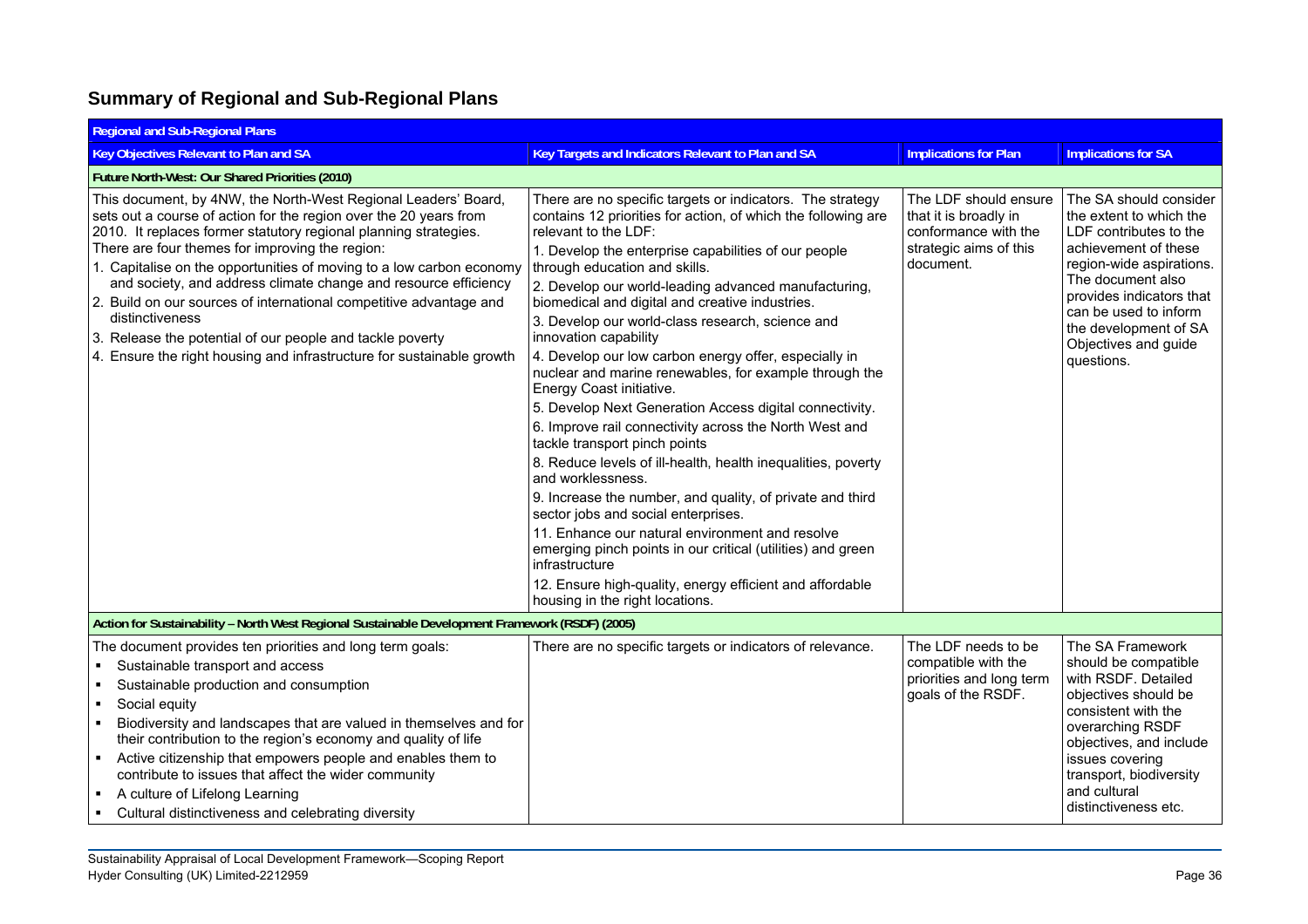| <b>Regional and Sub-Regional Plans</b>                                                                                                                                                                                                                                                                                                                                                                                                                                                                                                                                                                                                                                                                                                                                                                                                                                                                                                                                                                                                                                                                                                                                                               |                                                                                                                                                                                                                                                                                                                                                                                                                                                                                                                                                                                                 |                                                                                                                                                                                                                  |                                                                                                                                                                                                                                                        |
|------------------------------------------------------------------------------------------------------------------------------------------------------------------------------------------------------------------------------------------------------------------------------------------------------------------------------------------------------------------------------------------------------------------------------------------------------------------------------------------------------------------------------------------------------------------------------------------------------------------------------------------------------------------------------------------------------------------------------------------------------------------------------------------------------------------------------------------------------------------------------------------------------------------------------------------------------------------------------------------------------------------------------------------------------------------------------------------------------------------------------------------------------------------------------------------------------|-------------------------------------------------------------------------------------------------------------------------------------------------------------------------------------------------------------------------------------------------------------------------------------------------------------------------------------------------------------------------------------------------------------------------------------------------------------------------------------------------------------------------------------------------------------------------------------------------|------------------------------------------------------------------------------------------------------------------------------------------------------------------------------------------------------------------|--------------------------------------------------------------------------------------------------------------------------------------------------------------------------------------------------------------------------------------------------------|
| Key Objectives Relevant to Plan and SA                                                                                                                                                                                                                                                                                                                                                                                                                                                                                                                                                                                                                                                                                                                                                                                                                                                                                                                                                                                                                                                                                                                                                               | Key Targets and Indicators Relevant to Plan and SA                                                                                                                                                                                                                                                                                                                                                                                                                                                                                                                                              | <b>Implications for Plan</b>                                                                                                                                                                                     | <b>Implications for SA</b>                                                                                                                                                                                                                             |
| An active approach to reducing our contribution to climate change<br>$\bullet$<br>whilst preparing for potential impacts<br>Healthy communities<br>Enterprise and innovation                                                                                                                                                                                                                                                                                                                                                                                                                                                                                                                                                                                                                                                                                                                                                                                                                                                                                                                                                                                                                         |                                                                                                                                                                                                                                                                                                                                                                                                                                                                                                                                                                                                 |                                                                                                                                                                                                                  |                                                                                                                                                                                                                                                        |
| Moving Forward: The Northern Way (2004)                                                                                                                                                                                                                                                                                                                                                                                                                                                                                                                                                                                                                                                                                                                                                                                                                                                                                                                                                                                                                                                                                                                                                              |                                                                                                                                                                                                                                                                                                                                                                                                                                                                                                                                                                                                 |                                                                                                                                                                                                                  |                                                                                                                                                                                                                                                        |
| The Northern Way is a unique initiative, bringing together the cities<br>and regions of the North of England to work together to improve the<br>sustainable economic development of the North towards the level of<br>more prosperous regions.<br>The document proposes a simple vision for the North: "To establish<br>the North of England as an area of exceptional opportunity,<br>combining a world-class economy with a superb quality of life."                                                                                                                                                                                                                                                                                                                                                                                                                                                                                                                                                                                                                                                                                                                                               | The main indicators of the success of the Growth Strategy<br>will be whether implementation increases private<br>investment across the North, increases employment and<br>increases Gross Value Added (GVA). Economic growth<br>will deliver long-term benefits to the quality of life that<br>people enjoy in the North. It is proposed to monitor<br>various social and environmental indicators (on health,<br>crime, inclusion, air quality, greenhouse gas emissions and<br>biodiversity) to ensure that sustainable development is<br>achieved that benefits this and future generations. | The LDF needs to<br>include policies that<br>complement the<br>overarching goals and<br>aims of the Northern<br>Way and should strive<br>to help deliver improved<br>economic performance<br>across the Borough. | The SA Framework<br>should include<br>objectives, indicators<br>and targets that address<br>social, economic and<br>environmental issues.                                                                                                              |
| North West of England Regional Spatial Strategy to 2021 (Due to be revoked as part of the Localism Bill)                                                                                                                                                                                                                                                                                                                                                                                                                                                                                                                                                                                                                                                                                                                                                                                                                                                                                                                                                                                                                                                                                             |                                                                                                                                                                                                                                                                                                                                                                                                                                                                                                                                                                                                 |                                                                                                                                                                                                                  |                                                                                                                                                                                                                                                        |
| Vision:<br>By 2021 we will see a region that has acted to deliver sustainable<br>development, leading to a higher quality of life for all, and reduced<br>social, economic and environmental disparities. Development will be<br>seen in a global context, and the region will contribute to the<br>reduction of carbon dioxide and other greenhouse gas emissions.<br>The RSS provides a framework for physical development of the<br>region over the next 15 - 20 years. It includes the Regional Transport<br>Strategy and addresses the scale and distribution of future housing<br>development and sets priorities for dealing with environmental<br>issues, transport, infrastructure, economic development, agriculture,<br>minerals and the treatment and disposal of waste.<br>The RSS is part of the statutory development plan for every authority<br>in the North West.<br>By 2021, the RSS aims to achieve the following through the range of<br>RSS policies and proposals:<br>Improved sustainable economic growth, closing the gap with<br>$\bullet$<br>parts of the country that have the highest economic<br>performance:<br>A more competitive, productive and inclusive regional | The effectiveness of the RSS will be monitored and a<br>Annual Monitoring Report produced. This will comprise a<br>series of headline indicators that will be reviewed on an<br>annual basis to provide an early indication of any<br>emerging trends that need to be addressed and a further<br>set of indicators that will be measured on a yearly or three<br>yearly basis to demonstrate the overall progress made<br>towards specific RSS policies.                                                                                                                                        | The LDF must be<br>developed in<br>accordance with the<br>policies and proposals<br>of the RSS.                                                                                                                  | The SA Framework<br>should take into<br>consideration the<br>objectives of the RSS<br>and where possible,<br>opportunities should be<br>sought to integrate the<br>monitoring indicators<br>into the SA framework<br>and the monitoring of<br>the LDF. |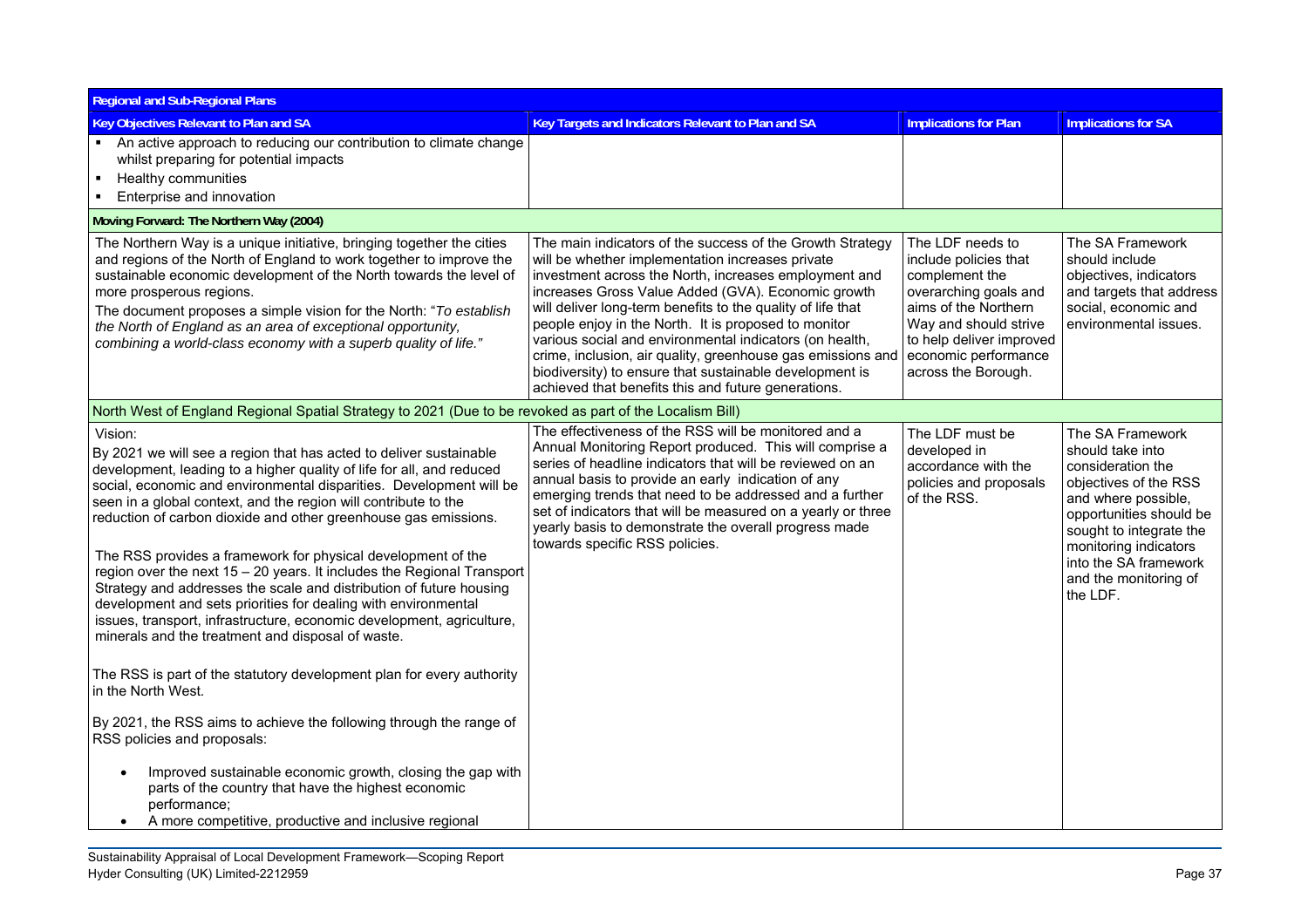| <b>Regional and Sub-Regional Plans</b>                                                                                                                                                                                                                                                                                                                                                                                                                                                                                                                                                                                                                                                                                                                                                                                                                                                                   |                                                    |                              |                            |  |
|----------------------------------------------------------------------------------------------------------------------------------------------------------------------------------------------------------------------------------------------------------------------------------------------------------------------------------------------------------------------------------------------------------------------------------------------------------------------------------------------------------------------------------------------------------------------------------------------------------------------------------------------------------------------------------------------------------------------------------------------------------------------------------------------------------------------------------------------------------------------------------------------------------|----------------------------------------------------|------------------------------|----------------------------|--|
| Key Objectives Relevant to Plan and SA                                                                                                                                                                                                                                                                                                                                                                                                                                                                                                                                                                                                                                                                                                                                                                                                                                                                   | Key Targets and Indicators Relevant to Plan and SA | <b>Implications for Plan</b> | <b>Implications for SA</b> |  |
| economy, with more people in employment that uses and<br>develops their knowledge and skills;<br>The development of urban, rural and coastal communities as<br>safe, sustainable, attractive and distinctive places to live,<br>work and visit<br>The reduction of economic environmental, health and other<br>social inequalities between North West communities;<br>The protection and enhancement of the region's built and<br>natural environmental assets, its coastal areas and unique<br>culture and heritage;<br>The active management and prudent use of our natural and<br>man made resources, with fewer emissions of key<br>greenhouse gases and the most efficient use of<br>infrastructure;<br>The introduction of a safe, reliable and effective integrated<br>transport network that supports opportunities for sustainable<br>growth and provides between links with jobs and services. |                                                    |                              |                            |  |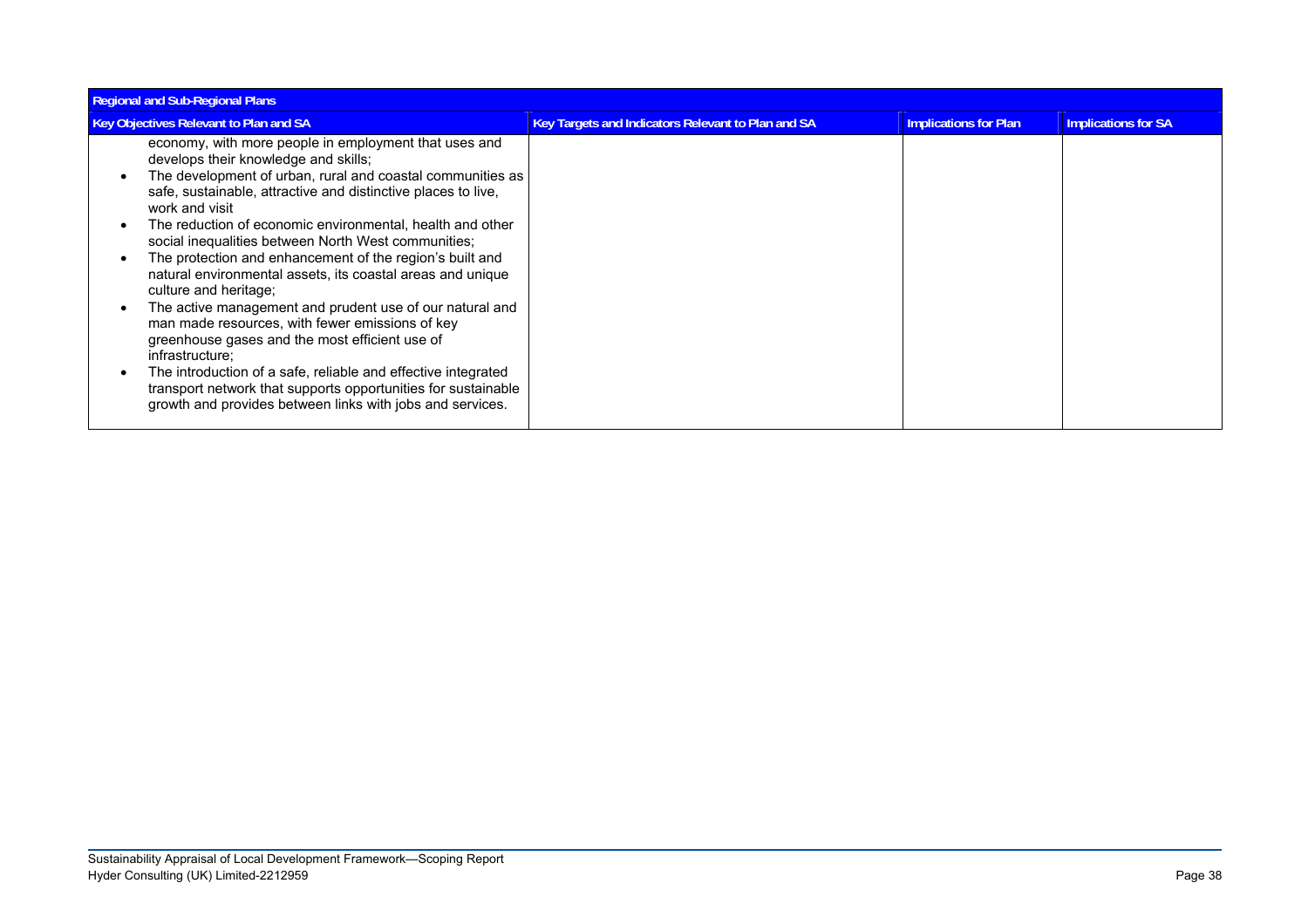| <b>Regional and Sub-Regional Plans</b>                                                                                                                                                                                                                                                                                                                                                                                                                                                                                                                                                                                                                                                                                                                                                                                                                                                                                                                                                                                                                                                                                                                                                                                                                                           |                                                                                                                                                                                                                                                                                                                                                                                                                                                                                                                                                                                                                                                                                                                                                                                                                                                                         |                                                                                                                                                                  |                                                                                                             |  |
|----------------------------------------------------------------------------------------------------------------------------------------------------------------------------------------------------------------------------------------------------------------------------------------------------------------------------------------------------------------------------------------------------------------------------------------------------------------------------------------------------------------------------------------------------------------------------------------------------------------------------------------------------------------------------------------------------------------------------------------------------------------------------------------------------------------------------------------------------------------------------------------------------------------------------------------------------------------------------------------------------------------------------------------------------------------------------------------------------------------------------------------------------------------------------------------------------------------------------------------------------------------------------------|-------------------------------------------------------------------------------------------------------------------------------------------------------------------------------------------------------------------------------------------------------------------------------------------------------------------------------------------------------------------------------------------------------------------------------------------------------------------------------------------------------------------------------------------------------------------------------------------------------------------------------------------------------------------------------------------------------------------------------------------------------------------------------------------------------------------------------------------------------------------------|------------------------------------------------------------------------------------------------------------------------------------------------------------------|-------------------------------------------------------------------------------------------------------------|--|
| Key Objectives Relevant to Plan and SA                                                                                                                                                                                                                                                                                                                                                                                                                                                                                                                                                                                                                                                                                                                                                                                                                                                                                                                                                                                                                                                                                                                                                                                                                                           | Key Targets and Indicators Relevant to Plan and SA                                                                                                                                                                                                                                                                                                                                                                                                                                                                                                                                                                                                                                                                                                                                                                                                                      | <b>Implications for Plan</b>                                                                                                                                     | <b>Implications for SA</b>                                                                                  |  |
| North West Objective 2 Single Programme Document 2000-2006                                                                                                                                                                                                                                                                                                                                                                                                                                                                                                                                                                                                                                                                                                                                                                                                                                                                                                                                                                                                                                                                                                                                                                                                                       |                                                                                                                                                                                                                                                                                                                                                                                                                                                                                                                                                                                                                                                                                                                                                                                                                                                                         |                                                                                                                                                                  |                                                                                                             |  |
| The programme was responsible for the allocation of EU Structural<br>Funds. This round of funding has ceased, though initiatives<br>supported by the programme continue. Objective 2 contained three<br>priorities:<br>Priority 1. Business and Ideas - providing support to improve the<br>competitiveness of existing business and develop new and higher<br>growth sectors,<br>Priority 2. People and Communities - providing comprehensive<br>support to communities and individuals 'most in need to ensure<br>access to training and employment opportunities.<br>Priority 3 Strategic Regional Investment - creating infrastructure to<br>allow the region to benefit from new investment and to ensure that<br>benefits are made available to disadvantaged communities and the<br>wider SME business base.                                                                                                                                                                                                                                                                                                                                                                                                                                                              | P1. Creation and Establishment of Entrepreneurial<br>Business Starts. Targets include 'New companies<br>assisted' (7450).<br>P1. Investment In Premises for New and Expanding SMEs.<br>Targets relate to Premises constructed (204,130 m <sup>3</sup> ).<br>P2. Developing Enterprise and Employment Opportunities<br>- targets relate to 'community enterprises<br>established/assisted' (194/1 94).<br>P3. Maximising the Economic Potential of the North West's<br>Natural, Cultural and other Heritage Assets. Targets relate<br>to 'premises constructed' $(49,700 \text{ m}^2)$ new jobs<br>created/safeguarded (30 273/22516).                                                                                                                                                                                                                                   | The LDF should<br>consider the themes of<br>this document.                                                                                                       | The SA Framework<br>should include<br>objectives, indicators<br>and targets relating to<br>economic issues. |  |
| North West Objective 3 Regional Development Plan 2000-2006                                                                                                                                                                                                                                                                                                                                                                                                                                                                                                                                                                                                                                                                                                                                                                                                                                                                                                                                                                                                                                                                                                                                                                                                                       |                                                                                                                                                                                                                                                                                                                                                                                                                                                                                                                                                                                                                                                                                                                                                                                                                                                                         |                                                                                                                                                                  |                                                                                                             |  |
| The programme was responsible for the allocation of EU Structural<br>Funds. This round of funding has ceased, though initiatives<br>supported by the programme continue. Objective 3 contained five<br>priorities:<br>Priority 1. Active Labour Market Policies<br>Measure 1: advice, guidance, and support<br>Measure 2: improving employability<br>Priority 2 Equal Opportunities & Social Inclusion<br>Measure 1: widen access to basic skills provision<br>Measure 2: To provide help to improve the employability and<br>combat discrimination in the labour market<br>Priority 3: Lifelong Learning<br>Measure 1 Promoting wider access and participation in LLL<br>$\blacksquare$<br>Measure 2: Improving employability<br>$\blacksquare$<br>Priority 4: Adaptability and Entrepreneurship<br>Measure 1: update and upgrade employees' vocational skills<br>Measure 2: identify and meet emerging skill shortages<br>п<br>Measure 3: encourage entrepreneurship and competitiveness<br>Priority 5: Improving Women's Participation in the Labour Market.<br>Measure 1: improve access to learning and remove barriers, and<br>research into gender discrimination issues<br>Ambition Lancashire 2005 - 2025 Strategic Vision for the Future of Lancashire (2008 revision) | There are no specific targets or indicators of relevance.<br>The plan is the focus of monitoring and evaluation. An<br>Evaluation Steering Group has been established to co-<br>ordinate common evaluation activity across all European<br>Social Fund activities in the UK.<br>The ESG has been tasked to:<br>Agree the broad approach to the development of core<br>indicators for the Community Support Framework<br>which will also be adopted within all Operational<br>Programmes and added to any specific measures<br>agreed through relevant monitoring committees;<br>Discuss emerging findings from various evaluations to<br>share knowledge and experience of programme<br>performance and the approach to evaluation; and<br>Make recommendations to Monitoring Committees on<br>common areas of interest on evaluation and future<br>policy development. | The overarching theme<br>and priorities of this<br>document should be<br>reviewed and objectives<br>and policies<br>incorporated into the<br>LDF as appropriate. | The SA Framework<br>should include<br>objectives, indicators<br>and targets relating to<br>economic issues. |  |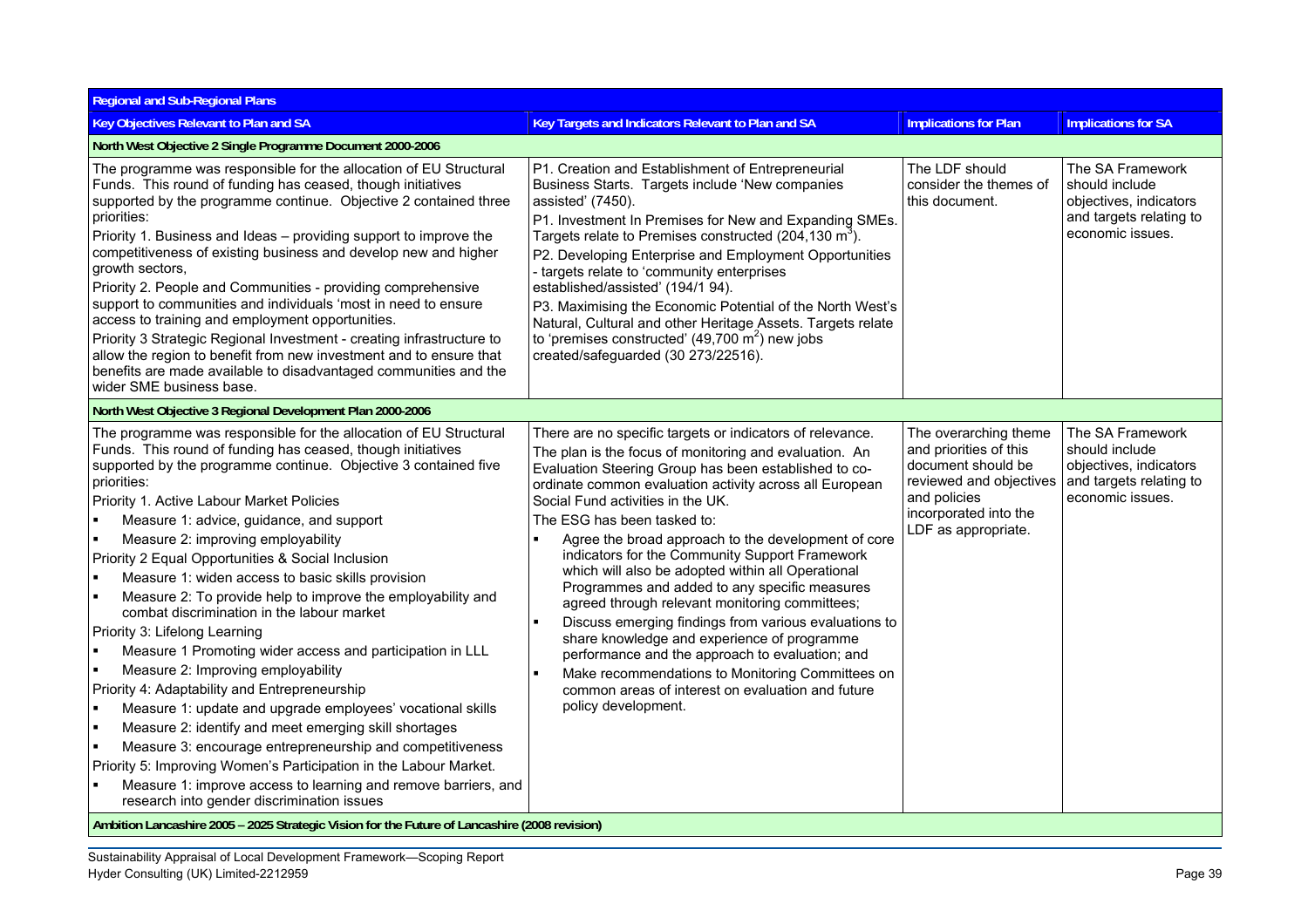| <b>Regional and Sub-Regional Plans</b>                                                                                                                                                                                                                                                                                                                                                                                                                                                                                                                                                                                                                                                                                                                                                                                                                                                                                                                                                                                                                                                                                                                                                                                                                                                                                                                                                                                                                                                                                                                                                                                                                                                                                                                                                                                                                                      |                                                                                                                                                                                                                                                                                                                                                                                                                                                                                                                                                                                                                                                                                                                                                                                                                                                                                                                                                                                                                                                                                                                                                                                                                                                                                                                                                                                                                                 |                                                                                                                                                                                                                                                                                                                                                                                                                                                                                       |                                                                                                                                                                                                                                                                                                                                                                                  |
|-----------------------------------------------------------------------------------------------------------------------------------------------------------------------------------------------------------------------------------------------------------------------------------------------------------------------------------------------------------------------------------------------------------------------------------------------------------------------------------------------------------------------------------------------------------------------------------------------------------------------------------------------------------------------------------------------------------------------------------------------------------------------------------------------------------------------------------------------------------------------------------------------------------------------------------------------------------------------------------------------------------------------------------------------------------------------------------------------------------------------------------------------------------------------------------------------------------------------------------------------------------------------------------------------------------------------------------------------------------------------------------------------------------------------------------------------------------------------------------------------------------------------------------------------------------------------------------------------------------------------------------------------------------------------------------------------------------------------------------------------------------------------------------------------------------------------------------------------------------------------------|---------------------------------------------------------------------------------------------------------------------------------------------------------------------------------------------------------------------------------------------------------------------------------------------------------------------------------------------------------------------------------------------------------------------------------------------------------------------------------------------------------------------------------------------------------------------------------------------------------------------------------------------------------------------------------------------------------------------------------------------------------------------------------------------------------------------------------------------------------------------------------------------------------------------------------------------------------------------------------------------------------------------------------------------------------------------------------------------------------------------------------------------------------------------------------------------------------------------------------------------------------------------------------------------------------------------------------------------------------------------------------------------------------------------------------|---------------------------------------------------------------------------------------------------------------------------------------------------------------------------------------------------------------------------------------------------------------------------------------------------------------------------------------------------------------------------------------------------------------------------------------------------------------------------------------|----------------------------------------------------------------------------------------------------------------------------------------------------------------------------------------------------------------------------------------------------------------------------------------------------------------------------------------------------------------------------------|
| Key Objectives Relevant to Plan and SA                                                                                                                                                                                                                                                                                                                                                                                                                                                                                                                                                                                                                                                                                                                                                                                                                                                                                                                                                                                                                                                                                                                                                                                                                                                                                                                                                                                                                                                                                                                                                                                                                                                                                                                                                                                                                                      | Key Targets and Indicators Relevant to Plan and SA                                                                                                                                                                                                                                                                                                                                                                                                                                                                                                                                                                                                                                                                                                                                                                                                                                                                                                                                                                                                                                                                                                                                                                                                                                                                                                                                                                              | <b>Implications for Plan</b>                                                                                                                                                                                                                                                                                                                                                                                                                                                          | <b>Implications for SA</b>                                                                                                                                                                                                                                                                                                                                                       |
| The document is produced by the regional Local Strategic<br>Partnership (LSP) and is the Sustainable Community Strategy (SCS)<br>for Lancashire. It focuses on the future looking forward to the next 20<br>years.<br>The document is based around a series of ambitions and for each<br>there are a number of objectives. Examples are provided below:<br>Prosperous Lancashire<br>To improve business performance and address skills shortages<br>to secure Lancashire's economic growth<br>To provide the infrastructure to deliver a renaissance of<br>$\blacksquare$<br>Lancashire's towns, cities and rural areas<br>To reduce levels of worklessness amongst Lancashire residents<br>$\blacksquare$<br>Accessible Lancashire<br>To have a highly effective and efficient transport and<br>communications system<br>To invest in Lancashire's strategic transport infrastructure<br>$\blacksquare$<br>Dynamic Rural Lancashire<br>To broaden Lancashire's rural economic base and assist in the<br>support and diversification of agriculture<br>To deliver social regeneration, including the delivery of central<br>$\blacksquare$<br>government services at local level in Lancashire<br>Image of Lancashire<br>For Lancashire to have a reputation as a successful place to live,<br>work and enjoy life<br>Learning Lancashire<br>To ensure opportunities are provided for all to benefit from<br>learning and development<br>To enable individuals to participate fully in the opportunities on<br>$\blacksquare$<br>offer in order to maximise their potential<br>Every Child Matters in Lancashire<br>To ensure that children and young people have the key skills<br>required for adult life<br>To improve the (emotional) health and wellbeing of children and<br>٠<br>young people<br>To enable young people to make a positive contribution to their<br>٠ | The revised (2008) version of Ambition Lancashire no<br>longer contains specific targets. Instead, suggested<br>indicators are provided against which progress may be<br>assessed against each ambition. These are provided<br>below:<br>Prosperous Lancashire<br>GVA per head of the population compared with the<br>UK average.<br>The growth in VAT-registered business stock.<br>The number of people in jobs, based on age,<br>disability, gender and race.<br>The reduction in economically inactive residents.<br>Accessible Lancashire<br>The percentage of areas in Lancashire that are within<br>15 to 30 minutes by public transport of at least four<br>key services<br>Dynamic Rural Lancashire<br>Sectoral change within rural businesses to higher-<br>value activities and increased wage levels (average<br>by place of work and place of residence).<br>Improved performance against the Department for<br>Transport's thresholds for essential services<br>Increased number of community projects developed<br>and delivered locally.<br>Increased area of land under environmental<br>management - for example, stewardship.<br>Image of Lancashire<br>Internal and external surveys to establish opinions of<br>Lancashire.<br>Visitor numbers and spending.<br>Business investment and relocation to the county.<br>Learning Lancashire<br>Increased numbers of adults gaining NVQs at levels 2<br>and 3. | A number of the key<br>ambitions outlined in the<br>document need to be<br>considered when<br>developing the LDF.<br>The LDF needs to<br>include policies and<br>proposals that<br>complement the core<br>principles and<br>objectives of Ambition<br>Lancashire.<br>It is important to note<br>that the regional LSP<br>has been dissolved<br>since the publication of<br>Ambition Lancashire.<br>The document and<br>information that<br>informed it should still<br>be considered. | The SA Framework<br>should include<br>objectives, indicators<br>and targets that address<br>the core principles and<br>objectives of Ambition<br>Lancashire.<br>It is important to note<br>that the regional LSP<br>has been dissolved<br>since the publication of<br>Ambition Lancashire.<br>The document and<br>information that<br>informed it should still<br>be considered. |
| community                                                                                                                                                                                                                                                                                                                                                                                                                                                                                                                                                                                                                                                                                                                                                                                                                                                                                                                                                                                                                                                                                                                                                                                                                                                                                                                                                                                                                                                                                                                                                                                                                                                                                                                                                                                                                                                                   | Increase in the percentage of people going into further<br>and higher education.                                                                                                                                                                                                                                                                                                                                                                                                                                                                                                                                                                                                                                                                                                                                                                                                                                                                                                                                                                                                                                                                                                                                                                                                                                                                                                                                                |                                                                                                                                                                                                                                                                                                                                                                                                                                                                                       |                                                                                                                                                                                                                                                                                                                                                                                  |
| Caring and Healthy Lancashire                                                                                                                                                                                                                                                                                                                                                                                                                                                                                                                                                                                                                                                                                                                                                                                                                                                                                                                                                                                                                                                                                                                                                                                                                                                                                                                                                                                                                                                                                                                                                                                                                                                                                                                                                                                                                                               | Increased numbers of degrees awarded.                                                                                                                                                                                                                                                                                                                                                                                                                                                                                                                                                                                                                                                                                                                                                                                                                                                                                                                                                                                                                                                                                                                                                                                                                                                                                                                                                                                           |                                                                                                                                                                                                                                                                                                                                                                                                                                                                                       |                                                                                                                                                                                                                                                                                                                                                                                  |
| To reduce health inequalities and provide opportunities for                                                                                                                                                                                                                                                                                                                                                                                                                                                                                                                                                                                                                                                                                                                                                                                                                                                                                                                                                                                                                                                                                                                                                                                                                                                                                                                                                                                                                                                                                                                                                                                                                                                                                                                                                                                                                 | Every Child Matters in Lancashire                                                                                                                                                                                                                                                                                                                                                                                                                                                                                                                                                                                                                                                                                                                                                                                                                                                                                                                                                                                                                                                                                                                                                                                                                                                                                                                                                                                               |                                                                                                                                                                                                                                                                                                                                                                                                                                                                                       |                                                                                                                                                                                                                                                                                                                                                                                  |
| Lancashire people to live healthy lives                                                                                                                                                                                                                                                                                                                                                                                                                                                                                                                                                                                                                                                                                                                                                                                                                                                                                                                                                                                                                                                                                                                                                                                                                                                                                                                                                                                                                                                                                                                                                                                                                                                                                                                                                                                                                                     |                                                                                                                                                                                                                                                                                                                                                                                                                                                                                                                                                                                                                                                                                                                                                                                                                                                                                                                                                                                                                                                                                                                                                                                                                                                                                                                                                                                                                                 |                                                                                                                                                                                                                                                                                                                                                                                                                                                                                       |                                                                                                                                                                                                                                                                                                                                                                                  |
| To invest in and strengthen access to high quality health<br>services to support improvements in public health                                                                                                                                                                                                                                                                                                                                                                                                                                                                                                                                                                                                                                                                                                                                                                                                                                                                                                                                                                                                                                                                                                                                                                                                                                                                                                                                                                                                                                                                                                                                                                                                                                                                                                                                                              | A narrowing gap in attainment in targeted areas.<br>Reduced numbers of 16- to 18-year-olds not in                                                                                                                                                                                                                                                                                                                                                                                                                                                                                                                                                                                                                                                                                                                                                                                                                                                                                                                                                                                                                                                                                                                                                                                                                                                                                                                               |                                                                                                                                                                                                                                                                                                                                                                                                                                                                                       |                                                                                                                                                                                                                                                                                                                                                                                  |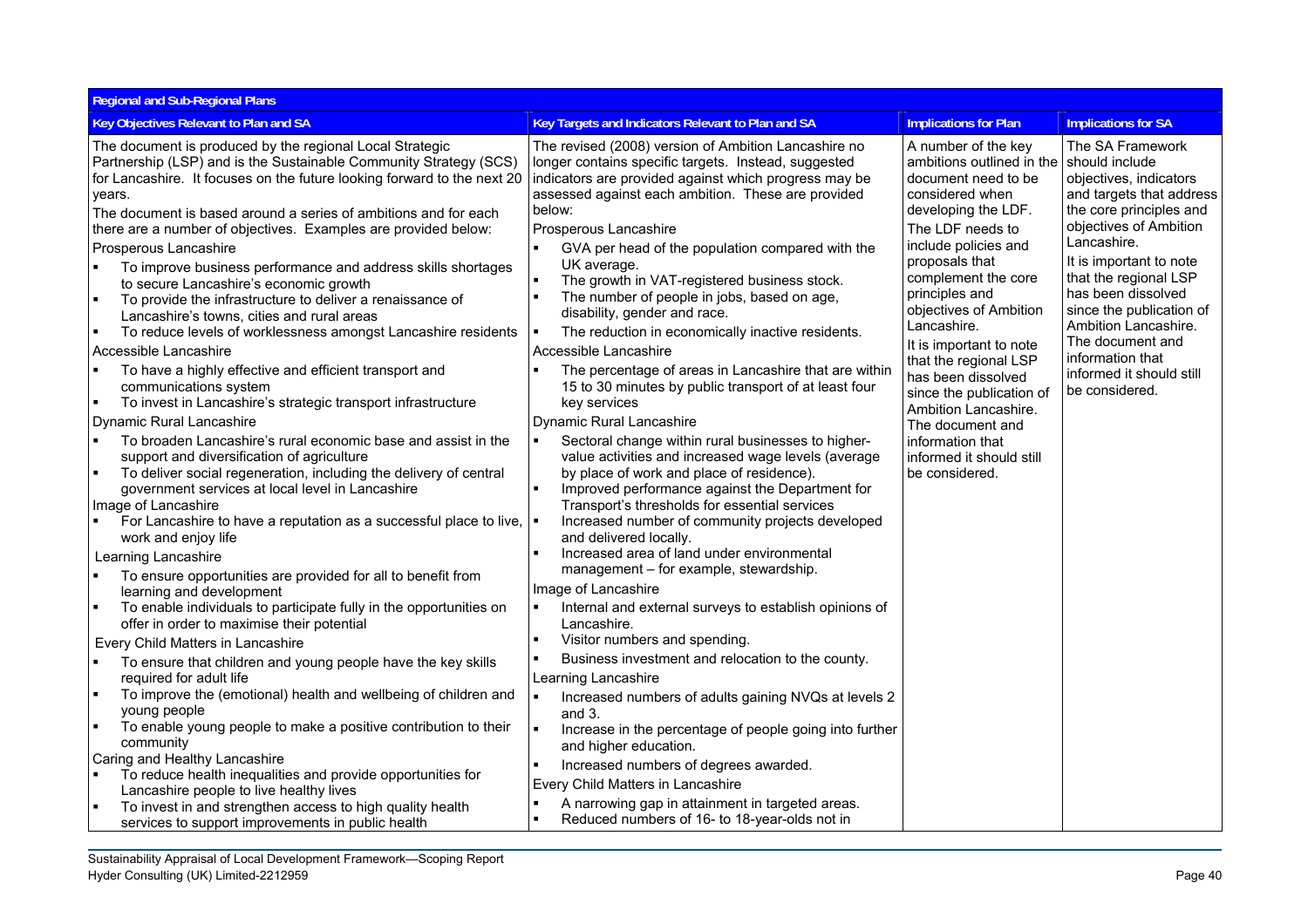| <b>Regional and Sub-Regional Plans</b>                                                                                                                                                                                                                                                                                                                                                                                                                                                                                                                                                                                                                                                                                                                                                                                                                                                                                                                                                                                                                                                                                                                                                                    |                                                                                                                                                                                                                                                                                                                                                                                                                                                                                                                                                                                                                                                                                                                                                                                                                                                                                                                                                                                                                                                                                                                                                                                                                                                                                                     |                              |                            |
|-----------------------------------------------------------------------------------------------------------------------------------------------------------------------------------------------------------------------------------------------------------------------------------------------------------------------------------------------------------------------------------------------------------------------------------------------------------------------------------------------------------------------------------------------------------------------------------------------------------------------------------------------------------------------------------------------------------------------------------------------------------------------------------------------------------------------------------------------------------------------------------------------------------------------------------------------------------------------------------------------------------------------------------------------------------------------------------------------------------------------------------------------------------------------------------------------------------|-----------------------------------------------------------------------------------------------------------------------------------------------------------------------------------------------------------------------------------------------------------------------------------------------------------------------------------------------------------------------------------------------------------------------------------------------------------------------------------------------------------------------------------------------------------------------------------------------------------------------------------------------------------------------------------------------------------------------------------------------------------------------------------------------------------------------------------------------------------------------------------------------------------------------------------------------------------------------------------------------------------------------------------------------------------------------------------------------------------------------------------------------------------------------------------------------------------------------------------------------------------------------------------------------------|------------------------------|----------------------------|
| Key Objectives Relevant to Plan and SA                                                                                                                                                                                                                                                                                                                                                                                                                                                                                                                                                                                                                                                                                                                                                                                                                                                                                                                                                                                                                                                                                                                                                                    | Key Targets and Indicators Relevant to Plan and SA                                                                                                                                                                                                                                                                                                                                                                                                                                                                                                                                                                                                                                                                                                                                                                                                                                                                                                                                                                                                                                                                                                                                                                                                                                                  | <b>Implications for Plan</b> | <b>Implications for SA</b> |
| To support all vulnerable adults to lead more independent lives<br>Welcoming and Harmonious Lancashire<br>To promote awareness and understanding.<br>To reinvigorate local democracy and support the voluntary,<br>community and faith sector.<br>Safer Lancashire<br>To reduce crime levels and the fear of crime.<br>To reduce the risk factors associated with criminality.<br>To make living, working and travelling in Lancashire safer.<br>To make Lancashire a safer place for vulnerable people.<br>Older People's Lancashire<br>To make the most of life opportunities for older people.<br>To promote older people's health, safety and independence.<br>Living in Lancashire<br>To invest in neighbourhoods and replace obsolete housing.<br>To provide affordable, specialist and supported housing.<br><b>Cultural Lancashire</b><br>To increase investment in culture and develop cultural activity.<br>To develop welcoming and harmonious communities<br><b>Greener Lancashire</b><br>To mitigate and adapt to climate change.<br>To protect and improve air, water and land quality, and use<br>resources wisely.<br>To conserve and promote Lancashire's natural and built<br>heritage. | employment, education or training.<br>Reduced conception rates in young people.<br>Caring and Healthy Lancashire<br>Reduced health inequalities in relation to increasing<br>life expectancy.<br>Reduced health inequalities in relation to a healthy<br>life, free from disability.<br>Welcoming and Harmonious Lancashire<br>The percentage of people from different backgrounds<br>that get on well together.<br>Do you agree or disagree that you can influence<br>decisions affecting your local area?<br>Awareness of other cultures and attendance at multi-<br>cultural events.<br>Safer Lancashire<br>Reduce crime by an agreed percentage over an<br>agreed period of time.<br>Reduce fear of crime.<br>Reduce the number of fires and associated deaths<br>and injuries.<br>Older People's Lancashire<br>Number of older people in employment.<br>Number of people aged over 65 receiving the support<br>they need to live independently at home.<br>Healthy life expectancy at age 65.<br>Living in Lancashire<br>Relative house prices between housing market<br>renewal areas compared with the Lancashire average.<br>Increased number of affordable homes built.<br>Reduced number of unfit homes.<br>Ratio of median house prices to median incomes.<br><b>Cultural Lancashire</b> |                              |                            |
|                                                                                                                                                                                                                                                                                                                                                                                                                                                                                                                                                                                                                                                                                                                                                                                                                                                                                                                                                                                                                                                                                                                                                                                                           | Percentage of people agreeing that there is a good<br>range of arts and cultural activities in Lancashire.                                                                                                                                                                                                                                                                                                                                                                                                                                                                                                                                                                                                                                                                                                                                                                                                                                                                                                                                                                                                                                                                                                                                                                                          |                              |                            |
|                                                                                                                                                                                                                                                                                                                                                                                                                                                                                                                                                                                                                                                                                                                                                                                                                                                                                                                                                                                                                                                                                                                                                                                                           | Increased use of leisure and cultural facilities.<br>Greener Lancashire<br>Lower carbon emissions for each Lancashire resident.<br>The percentage of people who say that access to<br>nature is important in making somewhere a good                                                                                                                                                                                                                                                                                                                                                                                                                                                                                                                                                                                                                                                                                                                                                                                                                                                                                                                                                                                                                                                                |                              |                            |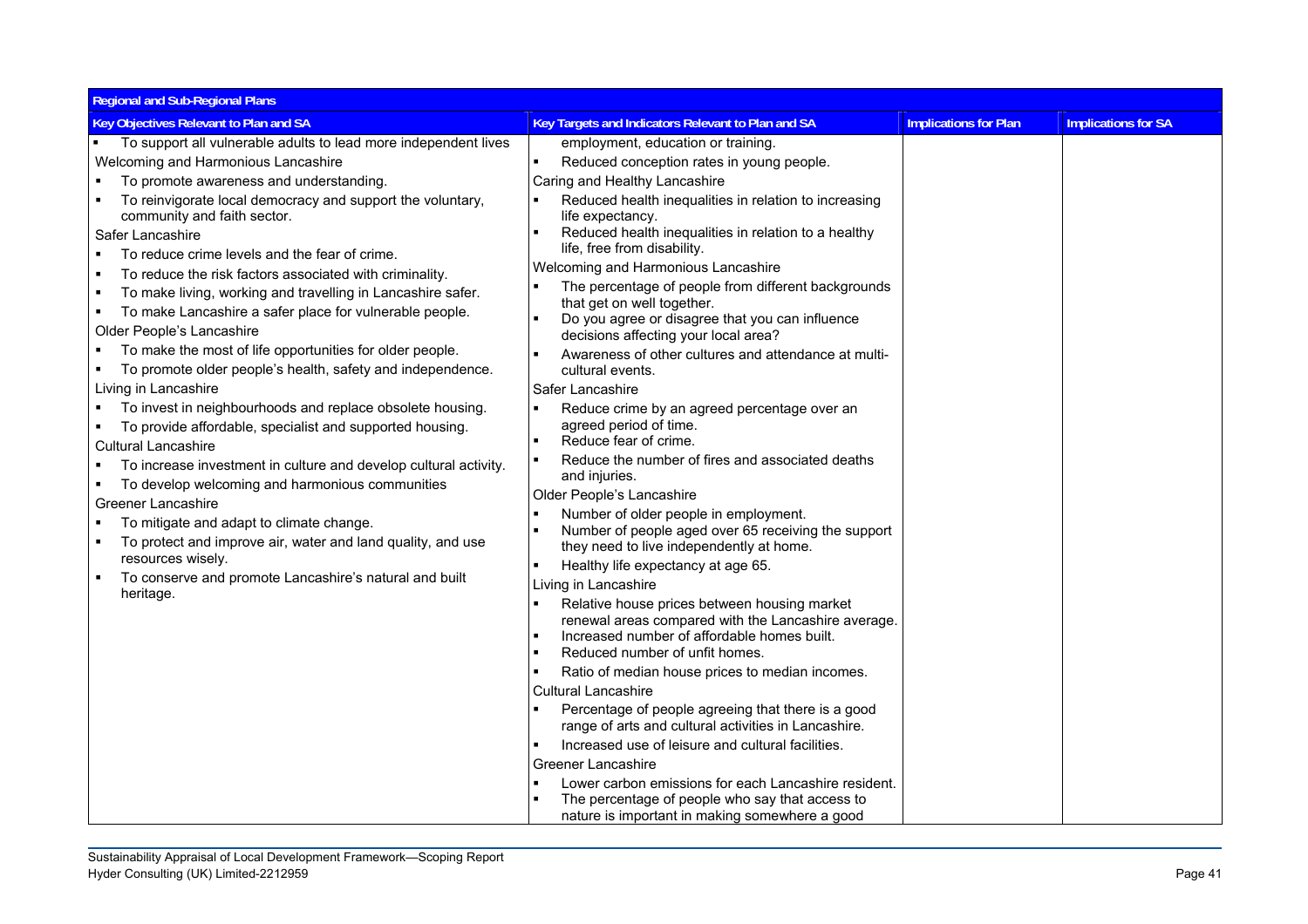| <b>Regional and Sub-Regional Plans</b>                                                                                                                                                                                                                                                                                                                                                                                                                                                                                                                                                                                                                                                                                                                                                                                                                                                                                                                                                                                                                                                                                                                                                                                                                                                                            |                                                                                                                                                                                                                                                                                                                                                                                                                                                                                                                                                                                                                                                                                                                                                                                                                                                                                                                                                                                                                                                                                                                                                                                                                                |                                                                                                                                                                                                   |                                                                                                                                                                |
|-------------------------------------------------------------------------------------------------------------------------------------------------------------------------------------------------------------------------------------------------------------------------------------------------------------------------------------------------------------------------------------------------------------------------------------------------------------------------------------------------------------------------------------------------------------------------------------------------------------------------------------------------------------------------------------------------------------------------------------------------------------------------------------------------------------------------------------------------------------------------------------------------------------------------------------------------------------------------------------------------------------------------------------------------------------------------------------------------------------------------------------------------------------------------------------------------------------------------------------------------------------------------------------------------------------------|--------------------------------------------------------------------------------------------------------------------------------------------------------------------------------------------------------------------------------------------------------------------------------------------------------------------------------------------------------------------------------------------------------------------------------------------------------------------------------------------------------------------------------------------------------------------------------------------------------------------------------------------------------------------------------------------------------------------------------------------------------------------------------------------------------------------------------------------------------------------------------------------------------------------------------------------------------------------------------------------------------------------------------------------------------------------------------------------------------------------------------------------------------------------------------------------------------------------------------|---------------------------------------------------------------------------------------------------------------------------------------------------------------------------------------------------|----------------------------------------------------------------------------------------------------------------------------------------------------------------|
| Key Objectives Relevant to Plan and SA                                                                                                                                                                                                                                                                                                                                                                                                                                                                                                                                                                                                                                                                                                                                                                                                                                                                                                                                                                                                                                                                                                                                                                                                                                                                            | Key Targets and Indicators Relevant to Plan and SA                                                                                                                                                                                                                                                                                                                                                                                                                                                                                                                                                                                                                                                                                                                                                                                                                                                                                                                                                                                                                                                                                                                                                                             | <b>Implications for Plan</b>                                                                                                                                                                      | <b>Implications for SA</b>                                                                                                                                     |
|                                                                                                                                                                                                                                                                                                                                                                                                                                                                                                                                                                                                                                                                                                                                                                                                                                                                                                                                                                                                                                                                                                                                                                                                                                                                                                                   | place to live.<br>The number of heritage sites.                                                                                                                                                                                                                                                                                                                                                                                                                                                                                                                                                                                                                                                                                                                                                                                                                                                                                                                                                                                                                                                                                                                                                                                |                                                                                                                                                                                                   |                                                                                                                                                                |
| Lancashire Local Area Agreement (LAA) 2008-2011                                                                                                                                                                                                                                                                                                                                                                                                                                                                                                                                                                                                                                                                                                                                                                                                                                                                                                                                                                                                                                                                                                                                                                                                                                                                   |                                                                                                                                                                                                                                                                                                                                                                                                                                                                                                                                                                                                                                                                                                                                                                                                                                                                                                                                                                                                                                                                                                                                                                                                                                |                                                                                                                                                                                                   |                                                                                                                                                                |
| The LAA is an agreement between Lancashire County Council and its<br>partners and central government about how priorities for Lancashire<br>will be measured and about how much improvement will be made<br>between 2008 and 2011. The LAA is an important mechanism for<br>achieving improvements in the quality of life for Lancashire's<br>residents. Fylde BC is a member of the LAA.                                                                                                                                                                                                                                                                                                                                                                                                                                                                                                                                                                                                                                                                                                                                                                                                                                                                                                                         | The LAA comprises a range of indicators and targets.                                                                                                                                                                                                                                                                                                                                                                                                                                                                                                                                                                                                                                                                                                                                                                                                                                                                                                                                                                                                                                                                                                                                                                           | The actions, indicators<br>and targets of the LAA<br>should be considered in<br>the development of the<br>LDF.                                                                                    | The SA Framework<br>should incorporate<br>indicators and targets<br>as appropriate.                                                                            |
| (North-West) Regional Economic Strategy (RES) 2006 [Note that the RES may be abolished as a result of recent changes to the statutory basis for regional planning introduced by the coalition Government]                                                                                                                                                                                                                                                                                                                                                                                                                                                                                                                                                                                                                                                                                                                                                                                                                                                                                                                                                                                                                                                                                                         |                                                                                                                                                                                                                                                                                                                                                                                                                                                                                                                                                                                                                                                                                                                                                                                                                                                                                                                                                                                                                                                                                                                                                                                                                                |                                                                                                                                                                                                   |                                                                                                                                                                |
| 25 strategic objectives have been identified.<br><b>Business</b><br>• Develop new enterprise and growing existing companies<br>Develop higher added-value activity in regional sectors<br>• Innovation to improve productivity in all companies and exploit the<br><b>Higher Education base</b><br>Exploit the Science/Research and Development base<br>$\blacksquare$<br>Improve international competitiveness<br>$\blacksquare$<br>• Use Information and Communications Technology (ICT) more<br>effectively and efficiently<br>• Focus on sustainable consumption and production<br><b>Skills and Education</b><br>Tackle the lack of basic skills and qualifications<br>Meet the skills needs of sectors and growth opportunities<br>Invest in workforce development<br>$\blacksquare$<br>Develop leadership, management and enterprise skills<br>$\blacksquare$<br>Develop the educational infrastructure and skills of the future<br>$\blacksquare$<br>workforce<br><b>People and Jobs</b><br>• Develop job linkages<br>• Growth of local employment<br>• Improve the health of the current and potential workforce<br>• Respond to population change<br><b>Infrastructure</b><br>Develop transport infrastructure to connect the region internally<br>and internationally<br>• Ensure appropriate land use | For each key activity (target) the lead partners responsible<br>for implementation are specified. Details of the key<br>supporting partners, links to national and regional policy<br>documents and targets to help drive delivery and monitor<br>performance are also included in the Strategy.<br>Targets have been set for 2009 (now out of date) and<br>longer-term ambitions have been set for 2026 or earlier.<br>Targets include:<br><b>GVA growth</b><br>To be above the England average<br><b>Job Creation</b><br>150,000 net new jobs, 80,000 in 'knowledge occupations<br><b>Firm Formation</b><br>Raise to 21,000 per annum<br><b>No Qualifications</b><br>Reduce number of people of working age with no<br>qualifications by 80,000 and ensure no district has higher<br>than 29% with no qualifications<br><b>Graduate Qualifications</b><br>Increase number of people with graduate qualifications in<br>the workforce by 120,000<br><b>Employment rate</b><br>In order to match England average, increase number of<br>people in the workforce by 83,000<br><b>Deprivation</b><br>Reduce number of areas in the 5% nationally deprived<br>$CO2$ emissions<br>Reduce CO <sub>2</sub> emissions per unit of GVA | The LDF should align<br>with the 25 strategic<br>objectives identified in<br>the RES, and should<br>provide a suitable<br>spatial framework for<br>promoting and<br>enhancing economic<br>growth. | The SA Framework<br>should include<br>economic objectives,<br>indicators and targets<br>that complement the<br>twenty-five strategic<br>objectives of the RES. |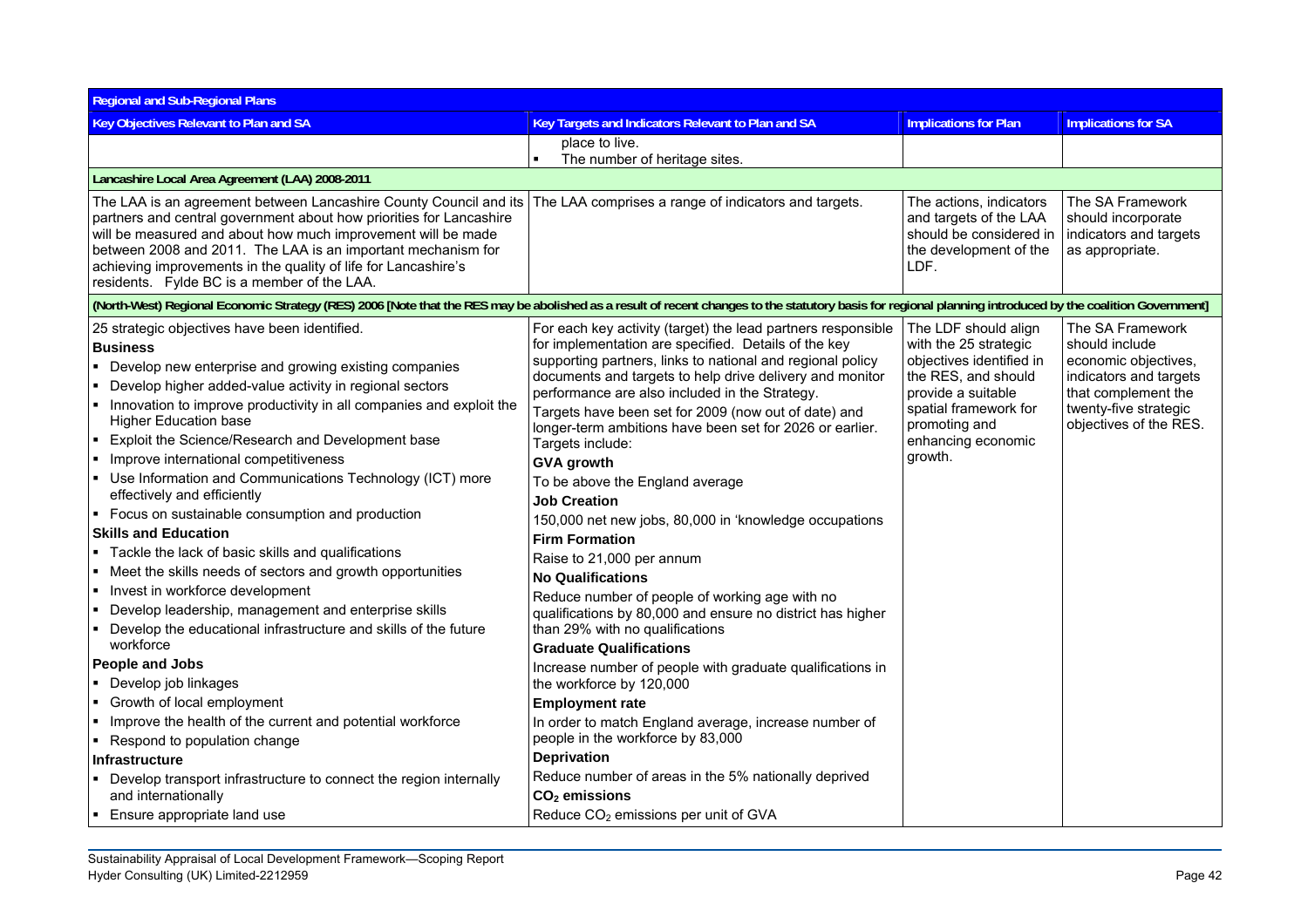| <b>Regional and Sub-Regional Plans</b>                                                                                                                                                                                                                                                                                                                                                                                                                                                                                                                                                                                                                                                                                                                                                                              |                                                                                                                                                                                                                                   |                                                                                                                           |                                                                                                                                                                                                                                                     |  |
|---------------------------------------------------------------------------------------------------------------------------------------------------------------------------------------------------------------------------------------------------------------------------------------------------------------------------------------------------------------------------------------------------------------------------------------------------------------------------------------------------------------------------------------------------------------------------------------------------------------------------------------------------------------------------------------------------------------------------------------------------------------------------------------------------------------------|-----------------------------------------------------------------------------------------------------------------------------------------------------------------------------------------------------------------------------------|---------------------------------------------------------------------------------------------------------------------------|-----------------------------------------------------------------------------------------------------------------------------------------------------------------------------------------------------------------------------------------------------|--|
| Key Objectives Relevant to Plan and SA                                                                                                                                                                                                                                                                                                                                                                                                                                                                                                                                                                                                                                                                                                                                                                              | Key Targets and Indicators Relevant to Plan and SA                                                                                                                                                                                | <b>Implications for Plan</b>                                                                                              | <b>Implications for SA</b>                                                                                                                                                                                                                          |  |
| $\blacksquare$<br>Develop housing to facilitate growth<br>Ensure planning supports sustainable growth<br>Develop appropriate use and supply of energy<br>٠<br>Ensure public and private investment<br>٠.<br><b>Quality of Life</b><br>• Develop culture and image<br>Develop sense of community and cohesion<br>• Improve the environment<br>North West Business Plan 2009-2010                                                                                                                                                                                                                                                                                                                                                                                                                                     |                                                                                                                                                                                                                                   |                                                                                                                           |                                                                                                                                                                                                                                                     |  |
| The Business Plan sets out the Northwest RDA's strategic priorities,<br>planned activities and available resources for 2009 - 10. All of the<br>priority activities are focused around the key challenge of helping the<br>Northwest economy to remain resilient and to emerge out of the<br>economic downturn even stronger than before.                                                                                                                                                                                                                                                                                                                                                                                                                                                                           | There are no specific targets or indicators of relevance.                                                                                                                                                                         | The LDF should<br>consider international<br>development<br>opportunities and<br>develop a strong<br>economy.              | The SA Framework<br>should include<br>objectives that relate to<br>economic development<br>and diversification.                                                                                                                                     |  |
| North West Enterprise Strategy (2008)                                                                                                                                                                                                                                                                                                                                                                                                                                                                                                                                                                                                                                                                                                                                                                               |                                                                                                                                                                                                                                   |                                                                                                                           |                                                                                                                                                                                                                                                     |  |
| The main aims of the Strategy are to:<br>• develop and ensure that individuals have the right attitudes<br>and skills to be enterprising<br>• improve individuals' and businesses' access to enterprise<br>support, as well as simplifying that business support and<br>tailoring it to their needs<br>prioritise the types of business that need to be supported by<br>the public sector<br>provide a clear rationale for the allocation of public sector<br>resources to support the growth of enterprise<br>provide a framework for co-ordinated action and delivery,<br>and provide measures to monitor performance<br>• increase the understanding of the region's challenges and<br>opportunities when it comes to enterprise<br>influence national government policies to overcome barriers<br>to enterprise | The following indicators are considered relevant to the<br>LDF:<br>• VAT registered start-ups/survival rates<br><b>Business density</b><br>$\blacksquare$<br>Self-employment rates<br>Total entrepreneurial activity (GEM survey) | The LDF should seek to<br>support business<br>growth and enterprise.                                                      | The SA Framework<br>should include<br>objectives that<br>encourage enterprise<br>and business<br>development in the<br>Borough. However, any<br>new business<br>development that does<br>occur in the Borough<br>must be undertaken<br>sustainably. |  |
| The Strategy for Tourism in England's Northwest 2003-2010 (revised 2007)                                                                                                                                                                                                                                                                                                                                                                                                                                                                                                                                                                                                                                                                                                                                            |                                                                                                                                                                                                                                   |                                                                                                                           |                                                                                                                                                                                                                                                     |  |
| This strategy updates the original Tourism Strategy for England's<br>Northwest that was published in June 2003.<br>This revised strategy is designed to:<br>• Strengthen the region's focus on offering some of the best visitor                                                                                                                                                                                                                                                                                                                                                                                                                                                                                                                                                                                    | There are no specific targets or indicators of relevance.                                                                                                                                                                         | The role of tourism in<br>Fylde needs to be<br>reviewed and policies to<br>develop sustainable<br>tourism incorporated as | Although tourism can be<br>a very important source<br>of revenue, any new<br>development which<br>occurs needs to be as                                                                                                                             |  |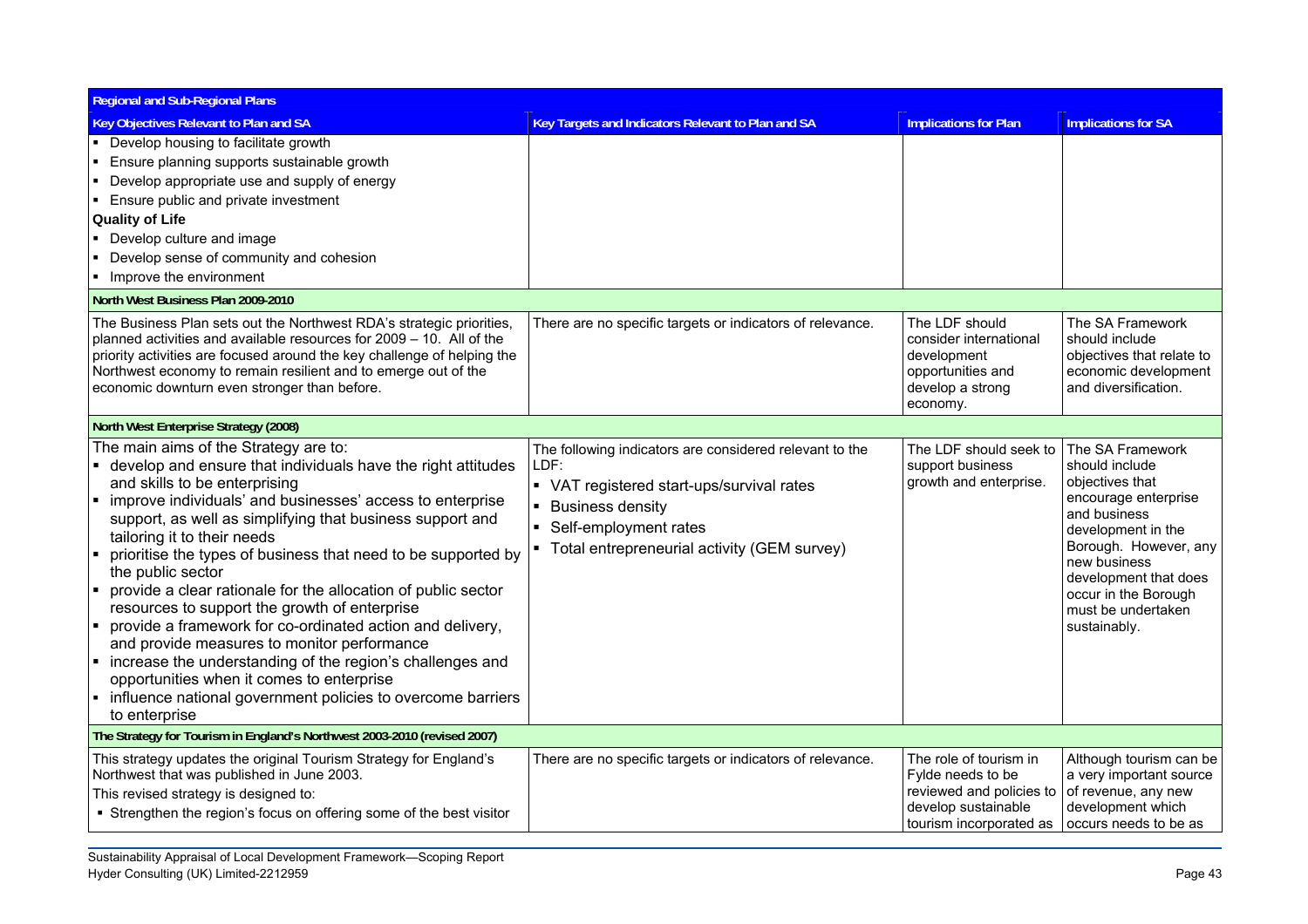| <b>Regional and Sub-Regional Plans</b>                                                                                                                                                                                                                                                                                                                                                                                                                                                                                                                                                                     |                                                                                                                                                                                                                                                                     |                                                                                                                                                                                                  |                                                                                                                                                                                                                                                       |  |
|------------------------------------------------------------------------------------------------------------------------------------------------------------------------------------------------------------------------------------------------------------------------------------------------------------------------------------------------------------------------------------------------------------------------------------------------------------------------------------------------------------------------------------------------------------------------------------------------------------|---------------------------------------------------------------------------------------------------------------------------------------------------------------------------------------------------------------------------------------------------------------------|--------------------------------------------------------------------------------------------------------------------------------------------------------------------------------------------------|-------------------------------------------------------------------------------------------------------------------------------------------------------------------------------------------------------------------------------------------------------|--|
| Key Objectives Relevant to Plan and SA                                                                                                                                                                                                                                                                                                                                                                                                                                                                                                                                                                     | Key Targets and Indicators Relevant to Plan and SA                                                                                                                                                                                                                  | <b>Implications for Plan</b>                                                                                                                                                                     | <b>Implications for SA</b>                                                                                                                                                                                                                            |  |
| destinations in the UK<br>• Connect with the growing importance being attached to the role of<br>local authorities in place-shaping<br>. Ensure that work is aligned with both the new national thinking on<br>tourism, and with the RES<br>• To give priority to the principles of sustainable development<br>The tourism vision for England's Northwest is that within ten years, it<br>offers our visitors real excellence and superb experiences, wherever<br>they go, and has a thriving visitor economy that is second to none.                                                                      |                                                                                                                                                                                                                                                                     | appropriate.                                                                                                                                                                                     | sustainable as possible<br>and this should be<br>considered further as<br>part of the SA process.                                                                                                                                                     |  |
| The ICT Strategy for England's Northwest (2005)                                                                                                                                                                                                                                                                                                                                                                                                                                                                                                                                                            |                                                                                                                                                                                                                                                                     |                                                                                                                                                                                                  |                                                                                                                                                                                                                                                       |  |
| This Strategy updates the 'England's North West Connected ICT<br>Strategy', committing the Northwest to become an engaged and<br>connected community of business and individuals, supporting the<br>development of new and existing skills, enabling more opportunities<br>for wealth creation and delivering improved quality of life (by 2008).<br>Three main themes are highlighted in the Strategy:<br>Raising awareness of the benefits of ICT to both businesses and<br>individuals<br>• Developing the skills needed to allow these benefits to be<br>harnessed<br>■ Harnessing the benefits of ICT | There are number of indicators within the Strategy. The<br>most relevant include:<br>• % of growing businesses in the Northwest that use ICT<br>• % of adults using a computer in the home for work or<br>learning<br>• % of households with access to the internet | The LDF should<br>recognise that ICT<br>provision can help<br>businesses and improve<br>access to services and<br>facilities. It may also<br>help to reduce isolation<br>amongst the population. | The SA Framework<br>should consider<br>increased ICT as a<br>means by which the<br>Borough can become<br>more productive, whilst<br>reducing the need to<br>travel. Furthermore ICT<br>can improve community<br>access to facilities and<br>services. |  |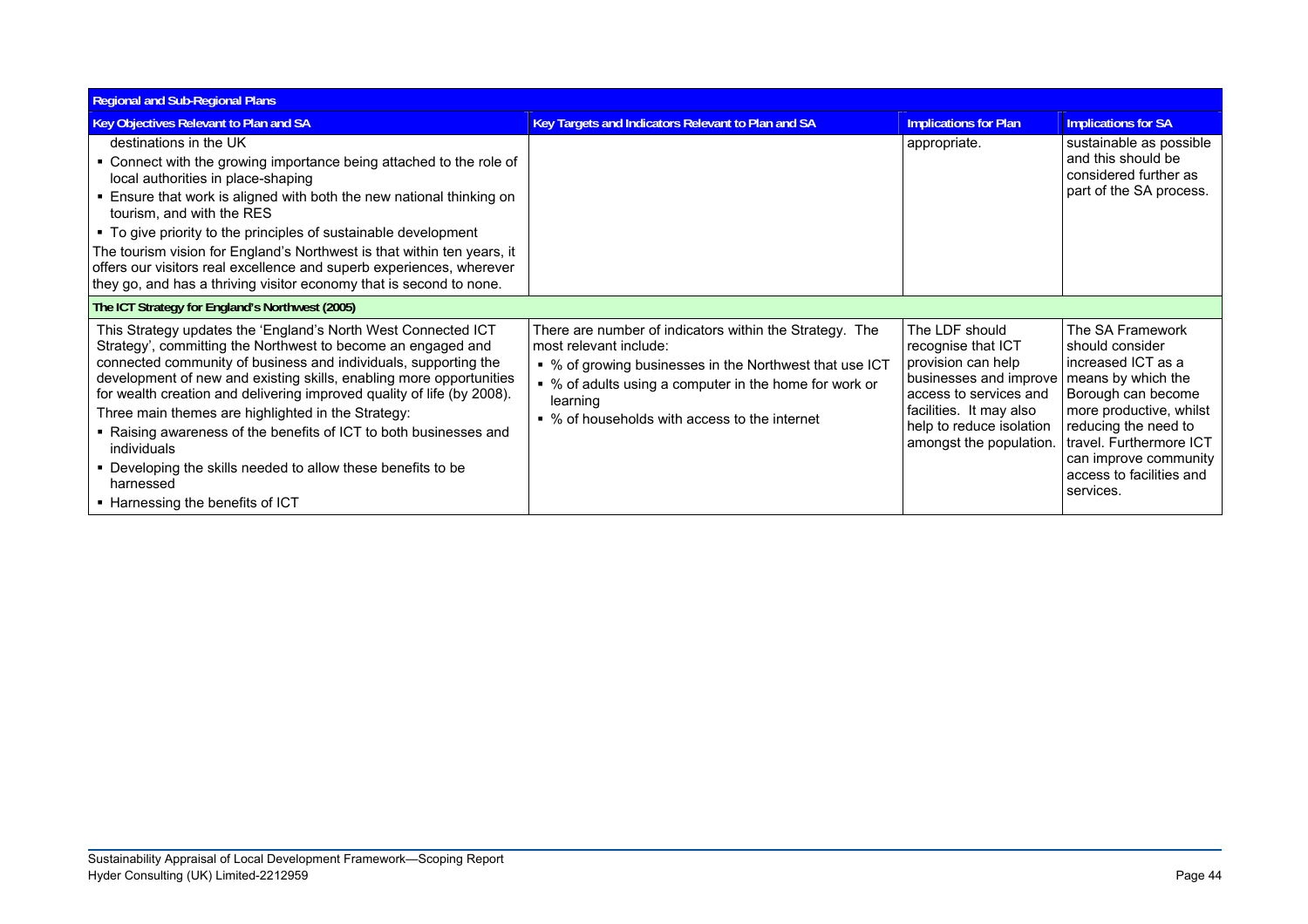| <b>Regional and Sub-Regional Plans</b>                                                                                                                                                                                                                                                                                                                                                                                                                                                                                                                                                                                                                                                                                                                                                                                                                                                                                       |                                                           |                                                                                                                                                                    |                                                                                                                             |  |  |
|------------------------------------------------------------------------------------------------------------------------------------------------------------------------------------------------------------------------------------------------------------------------------------------------------------------------------------------------------------------------------------------------------------------------------------------------------------------------------------------------------------------------------------------------------------------------------------------------------------------------------------------------------------------------------------------------------------------------------------------------------------------------------------------------------------------------------------------------------------------------------------------------------------------------------|-----------------------------------------------------------|--------------------------------------------------------------------------------------------------------------------------------------------------------------------|-----------------------------------------------------------------------------------------------------------------------------|--|--|
| Key Objectives Relevant to Plan and SA                                                                                                                                                                                                                                                                                                                                                                                                                                                                                                                                                                                                                                                                                                                                                                                                                                                                                       | Key Targets and Indicators Relevant to Plan and SA        | <b>Implications for Plan</b>                                                                                                                                       | <b>Implications for SA</b>                                                                                                  |  |  |
| North West Science Strategy 2007 to 2010                                                                                                                                                                                                                                                                                                                                                                                                                                                                                                                                                                                                                                                                                                                                                                                                                                                                                     |                                                           |                                                                                                                                                                    |                                                                                                                             |  |  |
| The new Science Strategy for the region builds on progress made by<br>the UK's first ever regional science strategy of 2002.<br>The vision underpinning the Science Strategy is unchanged from<br>2002: 'England's Northwest to be renowned as an area of world class<br>scientific achievement, creating a magnet for talent and science<br>investment, a powerful driver for innovation and enterprise, and an<br>effective force for delivering benefits to health, the environment and<br>society.'<br>Three foundations: 1. International excellence; 2. Exploitation of<br>science; 3. Skills<br>Six pillars: The strategic pillars reflect the industries that are critical to<br>the success of the Northwest economy, in which science has a major<br>impact. - 1. Aerospace; 2. BioHealth; 3. Chemicals; 4. Nuclear; 5.<br>Emerging Opportunities; 6. Strategic Science and Technology Sites<br>Promotion          | There are no specific targets or indicators of relevance. | The LDF should<br>recognise the<br>importance of promoting<br>science and innovation<br>and the benefits of<br>establishing links with<br>North West Universities. | The SA Framework<br>should consider<br>innovation and science<br>base of the region.                                        |  |  |
| Shaping the Future of Lancashire - Lancashire Economic Strategy and Sub-regional Action Plan 2006-2009                                                                                                                                                                                                                                                                                                                                                                                                                                                                                                                                                                                                                                                                                                                                                                                                                       |                                                           |                                                                                                                                                                    |                                                                                                                             |  |  |
| The purpose of the Strategy is to provide a co-ordinated approach to<br>the development of the sub-regional economy as a whole, identifying<br>those programmes and projects that are of at least sub-regional<br>significance and hence form the agreed Partnership priorities.<br>The Lancashire Economic Partnership has established a set of six<br>strategic headline economic priorities for the sub-region, three spatial<br>and three 'thematic'. These are:<br>• Blackpool World Class Resort Destination<br>• Preston City Vision<br>• Pennine Lancashire Transformational Agenda<br>Aerospace and other Advanced Manufacturing<br>• Skills<br>• Tourism and Rural Development<br>The Strategy is designed to improve economic competitiveness and<br>performance by developing key economic assets and opportunities<br>within a clearly defined spatial framework based on complementary<br>roles and functions. | There are no specific targets or indicators of relevance. | The LDF needs to<br>include policies that will<br>encourage sustainable<br>economic development.                                                                   | The SA Framework<br>should include<br>objectives relating to<br>sustainable economic<br>development and<br>diversification. |  |  |
| Rising to the Challenge: A Climate Change Action Plan for England's Northwest 2010-12                                                                                                                                                                                                                                                                                                                                                                                                                                                                                                                                                                                                                                                                                                                                                                                                                                        |                                                           |                                                                                                                                                                    |                                                                                                                             |  |  |
| The updated Action Plan describes how the Northwest will rise to the<br>challenge of achieving sustainable growth within a carbon reduction<br>of 80% by 2050. Its vision is: A low carbon and well adapting                                                                                                                                                                                                                                                                                                                                                                                                                                                                                                                                                                                                                                                                                                                 | There are no specific targets or indicators of relevance. | The LDF must<br>recognise the need to<br>reduce carbon and                                                                                                         | The SA Framework<br>should echo the vision<br>and objectives of the                                                         |  |  |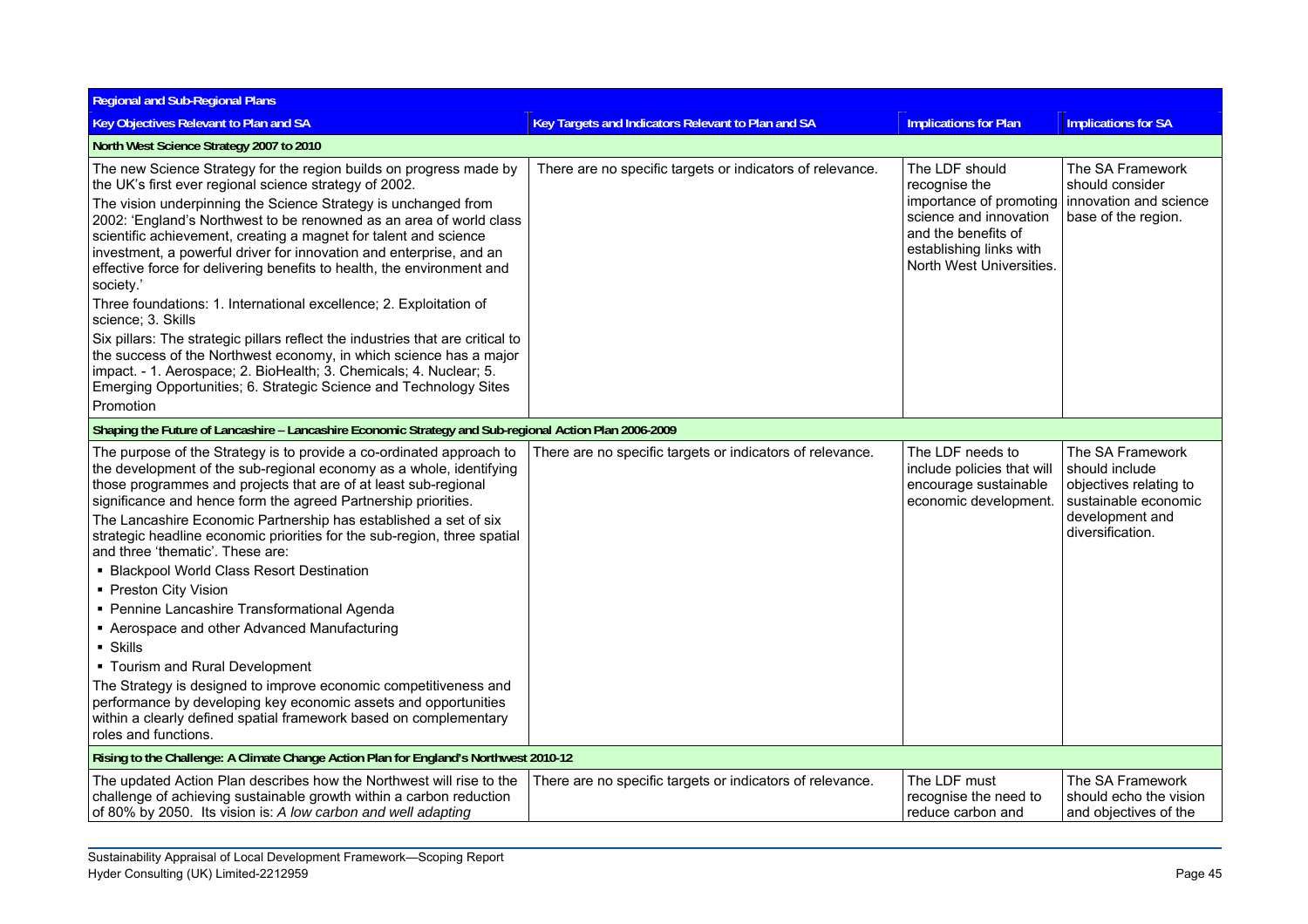| <b>Regional and Sub-Regional Plans</b>                                                                                                                                                                                                                                                                                                                                                                                                                                                                                                                                                                                                                                                                                                                                                                                                                                                                                                                                                                                                                                           |                                                                                                                                                                                                                                                                                                                                                                                                                                                                                                                                                   |                                                                                                                                                                                                                                    |                                                                                                                                 |
|----------------------------------------------------------------------------------------------------------------------------------------------------------------------------------------------------------------------------------------------------------------------------------------------------------------------------------------------------------------------------------------------------------------------------------------------------------------------------------------------------------------------------------------------------------------------------------------------------------------------------------------------------------------------------------------------------------------------------------------------------------------------------------------------------------------------------------------------------------------------------------------------------------------------------------------------------------------------------------------------------------------------------------------------------------------------------------|---------------------------------------------------------------------------------------------------------------------------------------------------------------------------------------------------------------------------------------------------------------------------------------------------------------------------------------------------------------------------------------------------------------------------------------------------------------------------------------------------------------------------------------------------|------------------------------------------------------------------------------------------------------------------------------------------------------------------------------------------------------------------------------------|---------------------------------------------------------------------------------------------------------------------------------|
| Key Objectives Relevant to Plan and SA                                                                                                                                                                                                                                                                                                                                                                                                                                                                                                                                                                                                                                                                                                                                                                                                                                                                                                                                                                                                                                           | Key Targets and Indicators Relevant to Plan and SA                                                                                                                                                                                                                                                                                                                                                                                                                                                                                                | <b>Implications for Plan</b>                                                                                                                                                                                                       | <b>Implications for SA</b>                                                                                                      |
| Northwest by 2020.<br>The objectives of the plan are to:<br>• Reduce greenhouse gas emissions<br>Adapt to unavoidable climate change<br>• Capitalise on opportunities for economic growth<br>The Action Plan focuses on the ability of regional organisations to<br>enable, encourage and engage individuals, groups, communities,<br>partnerships and businesses in the move towards a low carbon and<br>well adapted region, recognising that regional organisations must<br>exemplify good practice and catalyse action.                                                                                                                                                                                                                                                                                                                                                                                                                                                                                                                                                      |                                                                                                                                                                                                                                                                                                                                                                                                                                                                                                                                                   | greenhouse gas<br>emissions through the<br>methods explained in<br>the plan.                                                                                                                                                       | plan. It should include<br>an objective to reduce<br>greenhouse gas<br>emissions and adapt to<br>unavoidable climate<br>change. |
| North West Sustainable Energy Strategy (2006)                                                                                                                                                                                                                                                                                                                                                                                                                                                                                                                                                                                                                                                                                                                                                                                                                                                                                                                                                                                                                                    |                                                                                                                                                                                                                                                                                                                                                                                                                                                                                                                                                   |                                                                                                                                                                                                                                    |                                                                                                                                 |
| The key objectives of the Strategy are:<br>• Improving energy efficiency and eliminating energy wastage in all<br>areas of activity across the region (target of 10% of the region's<br>electricity supply to be from renewable energy sources by 2010).<br>• Accelerating the transition to sustainable forms of energy and<br>achieving regional renewable energy deployment targets.<br>• Setting the region on a course to reduce greenhouse gas<br>emissions by at least 60% by 2050.<br>. Eliminating fuel poverty by ensuring that all householders have<br>access to affordable warmth and decent housing.<br>• Contributing to the region's economy by harnessing business<br>innovation and employment opportunities arising from sustainable<br>energy practices.<br>• Communicating views, experiences and examples from the region<br>to improve national and international policy frameworks<br>The overarching objectives are supported by a series of more<br>detailed objectives that provide more detail about key deliverables<br>and targets for the region. | Key targets in the strategy are:<br>. In the domestic sector there is an aim to ensure that<br>fuel poverty is eliminated across the North West by<br>$2016 - 2018$ .<br>• Regional target to ensure that 8.5% of the region's<br>electricity generation to come from renewable sources<br>by 2010.<br>• An increase in the uptake and deployment of Combined<br>Heat and Power technologies across the region -<br>1.5GW by 2010.<br>A number of very specific targets are cited for each of the<br>different types of renewable energy sources. | The LDF will need to<br>incorporate objectives<br>that address renewable<br>energy development in<br>the Borough. These will<br>need to be in<br>accordance with the<br>recommendations of<br>PPS22 and this regional<br>strategy. | The SA Framework<br>should incorporate key<br>objectives, indicators<br>and targets addressing<br>renewable energy.             |
| Making It Happen: The Sustainable Consumption and Production Action Plan for England's Northwest 2010-2012                                                                                                                                                                                                                                                                                                                                                                                                                                                                                                                                                                                                                                                                                                                                                                                                                                                                                                                                                                       |                                                                                                                                                                                                                                                                                                                                                                                                                                                                                                                                                   |                                                                                                                                                                                                                                    |                                                                                                                                 |
| Produced by the NWDA, the Plan has the vision of achieving:<br>"a more productive, resource efficient, low carbon Northwest by<br>2020 through continuous economic and social progress that makes<br>best use of resources to meet the needs and aspirations of the<br>Northwest for a better quality of life."<br>A total of 14 actions have been developed to direct progress towards<br>more sustainable patterns of production and consumption across the<br>region.                                                                                                                                                                                                                                                                                                                                                                                                                                                                                                                                                                                                         | There are no specific targets or indicators of relevance.                                                                                                                                                                                                                                                                                                                                                                                                                                                                                         | The LDF should seek to<br>promote more<br>sustainable patterns of<br>production and<br>consumption, for<br>example by promoting<br>rates of commercial<br>recycling.                                                               | The SA Framework<br>should include targets<br>related to waste<br>minimisation                                                  |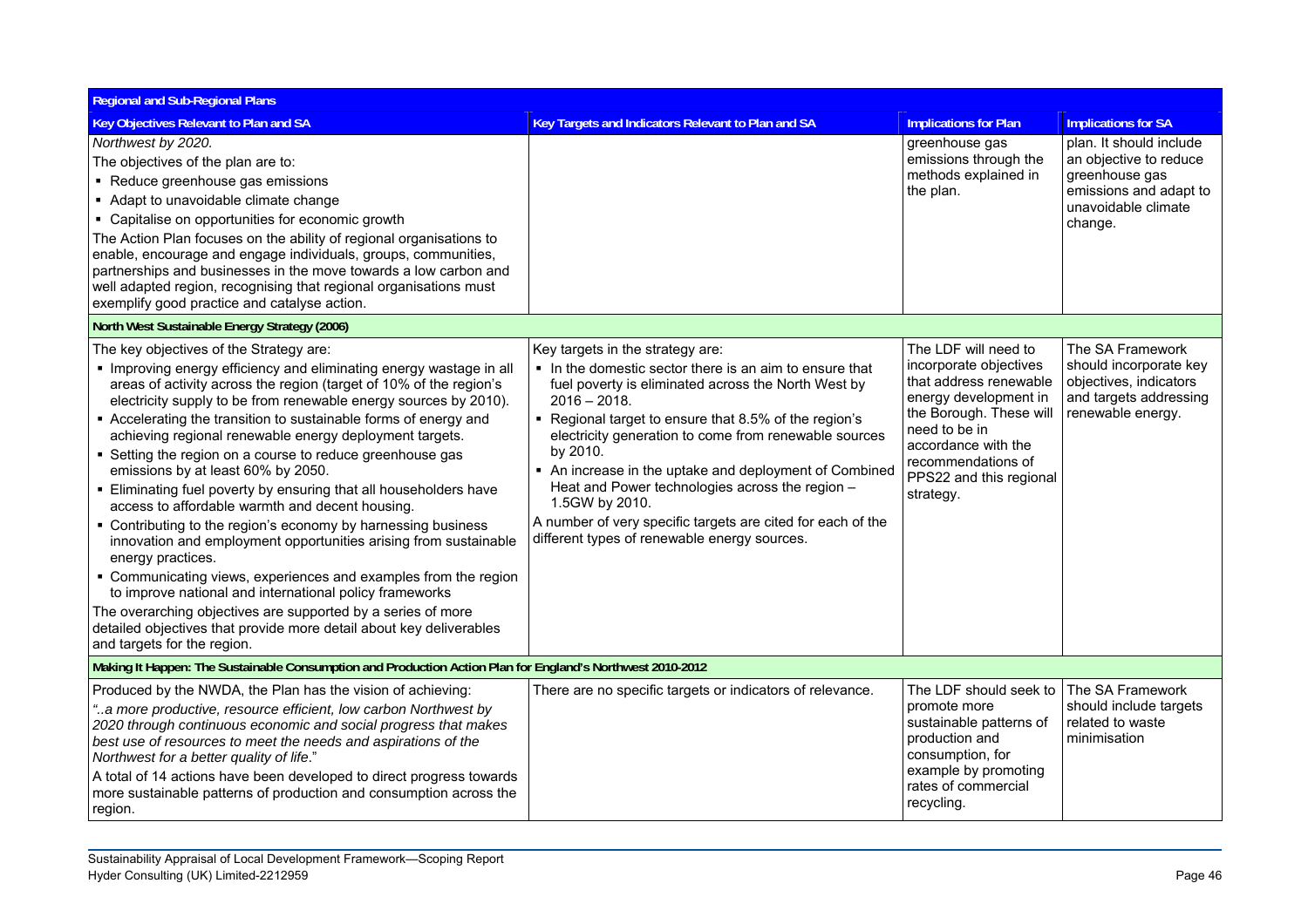| <b>Regional and Sub-Regional Plans</b>                                                                                                                                                                                                                                                                                                                                                                                                                                                                                                                                                                                                                                                                                                                   |                                                                                                                                                                                                                                                                                                                                                                                                                                                    |                                                                                                                                                                                    |                                                                                                                                                                                                                                                                                                                                                                                         |  |
|----------------------------------------------------------------------------------------------------------------------------------------------------------------------------------------------------------------------------------------------------------------------------------------------------------------------------------------------------------------------------------------------------------------------------------------------------------------------------------------------------------------------------------------------------------------------------------------------------------------------------------------------------------------------------------------------------------------------------------------------------------|----------------------------------------------------------------------------------------------------------------------------------------------------------------------------------------------------------------------------------------------------------------------------------------------------------------------------------------------------------------------------------------------------------------------------------------------------|------------------------------------------------------------------------------------------------------------------------------------------------------------------------------------|-----------------------------------------------------------------------------------------------------------------------------------------------------------------------------------------------------------------------------------------------------------------------------------------------------------------------------------------------------------------------------------------|--|
| <b>Key Objectives Relevant to Plan and SA</b>                                                                                                                                                                                                                                                                                                                                                                                                                                                                                                                                                                                                                                                                                                            | Key Targets and Indicators Relevant to Plan and SA                                                                                                                                                                                                                                                                                                                                                                                                 | <b>Implications for Plan</b>                                                                                                                                                       | <b>Implications for SA</b>                                                                                                                                                                                                                                                                                                                                                              |  |
| Landscape Sensitivity to Wind Energy Development in Lancashire (2005)                                                                                                                                                                                                                                                                                                                                                                                                                                                                                                                                                                                                                                                                                    |                                                                                                                                                                                                                                                                                                                                                                                                                                                    |                                                                                                                                                                                    |                                                                                                                                                                                                                                                                                                                                                                                         |  |
| This is a broad scale study which provides strategic guidance on the<br>landscape impact of wind turbines in Lancashire. The study uses<br>Lancashire County Councils Landscape Character Assessment which<br>defines 21 no. Landscape Character Types sub-divided into 102no.<br>Landscape Character Areas. The sensitivity assessment is applied to<br>each Landscape Character Area types<br>The study identifies the appropriate scale of wind energy<br>developments that may be appropriate within each Landscape<br>Character Area.                                                                                                                                                                                                               | There are no specific targets or indicators of relevance.<br>However, it will important for the SA to take into<br>consideration the recommendations for each of the<br>relevant landscape character types in relation to wind<br>energy development.                                                                                                                                                                                              | The LDF should include<br>objectives and policies<br>that seek to protect and<br>enhance landscape and<br>townscape character<br>and quality.                                      | The SA Framework<br>should include<br>objectives, indicators<br>and targets relating the<br>preservation and<br>enhancement of<br>landscape and<br>townscape quality.                                                                                                                                                                                                                   |  |
| Lancashire Local Transport Plan (LTP) 2006/07 - 2010/11                                                                                                                                                                                                                                                                                                                                                                                                                                                                                                                                                                                                                                                                                                  |                                                                                                                                                                                                                                                                                                                                                                                                                                                    |                                                                                                                                                                                    |                                                                                                                                                                                                                                                                                                                                                                                         |  |
| There are seven key objectives for the plan which will enable the<br>shared transport priorities and the wider social and economic<br>objectives of the County Council to be met. They are to:<br>Reduce road casualties<br>$\blacksquare$<br>Improve access to jobs and services<br>٠<br>Improve air quality<br>$\blacksquare$<br>Improve the condition of transport infrastructure<br>٠<br>Reduce delays on journeys<br>л.<br>Increase journeys by bus and rail<br>$\blacksquare$<br>Increase active travel.<br>The LTP identifies major scheme proposals, of which one is relevant<br>to Fylde:<br>• The Fylde Coast Sub-Regional Strategy is a partnership study to<br>investigate options for improvements to the road network north of<br>the M55. | Progress of the plan will be measures using a series of<br>national and local performance indicators.<br>The document also includes baseline information which is<br>focused around a series of indicators including:<br>• Access to secondary school<br>• Access to further education<br>• Access to employment<br>Access to hospital<br>• Access to retail centres<br>• Levels of employment deprivation.<br>• Health and disability deprivation | The LDF needs to<br>encompass<br>transportation issues<br>and the LTP objectives.                                                                                                  | The baseline data<br>provided in the LTP has<br>been used to inform the<br>SA. The SA Framework<br>should include<br>objectives, indicators<br>and targets which<br>address transport and<br>accessibility, and seek<br>to ensure that any new<br>transport development<br>in the Borough is<br>sustainable and<br>encourages a modal<br>shift away from the use<br>of the private car. |  |
| Regional Waste Strategy for England's Northwest (2010)                                                                                                                                                                                                                                                                                                                                                                                                                                                                                                                                                                                                                                                                                                   |                                                                                                                                                                                                                                                                                                                                                                                                                                                    |                                                                                                                                                                                    |                                                                                                                                                                                                                                                                                                                                                                                         |  |
| This updated Regional Waste Strategy provides a framework that will<br>deliver the necessary waste infrastructure and skills to meet the<br>region's short, medium and long term needs, and support the<br>principles of sustainable consumption and production. The previous<br>strategy was produced in 2004.                                                                                                                                                                                                                                                                                                                                                                                                                                          | Relevant targets include:<br>• Year on year target for preventing growth in the<br>generation of waste streams of 0% across the region.<br>. Reuse/recycle and/or compost 40% of household waste<br>by 2010; 45% by 2015 and 55% by 2020.<br>Recycle 55% of all commercial and industrial wastes by<br>2020.<br>Recover value from 53% of municipal waste by 2010;                                                                                 | The waste policy<br>elements of the LDF<br>need to be developed in<br>accordance with the<br>waste strategy. There<br>needs to be a clear<br>commitment to the<br>waste hierarchy. | The SA Framework<br>should include<br>objectives that promote<br>sustainable waste<br>management.                                                                                                                                                                                                                                                                                       |  |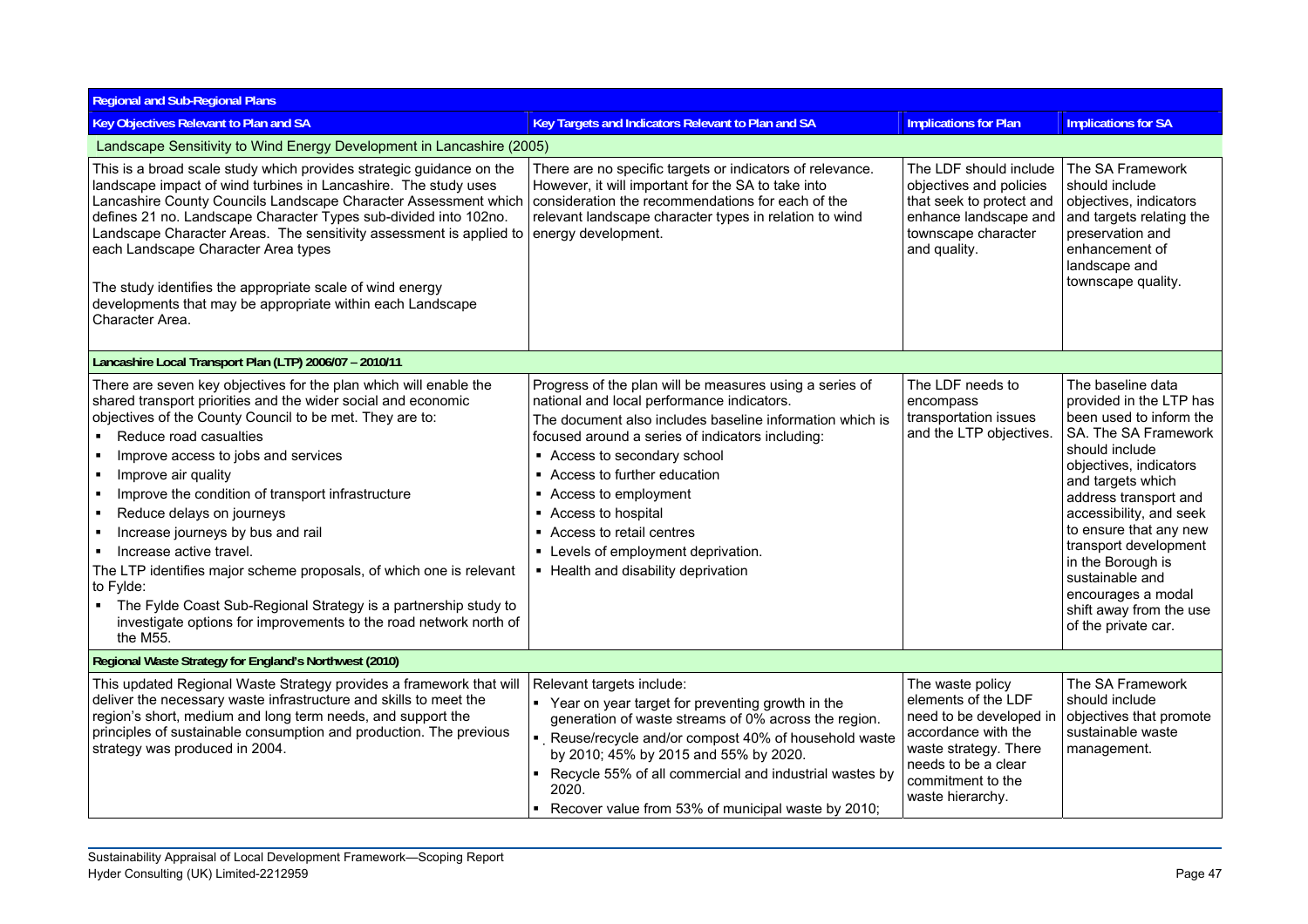| <b>Regional and Sub-Regional Plans</b>                                                                                                                                                                                                                                                                                                                                                                                                                                                                                                                                                                                                                                                                                                                                                                                                                                                                                                                                                                                                                 |                                                                                                                                                                                                                                                                                                                                                                                                                                                                                                                                                                                                                                                                                                              |                                                                                                                                                                                                  |                                                                                                                                                                    |
|--------------------------------------------------------------------------------------------------------------------------------------------------------------------------------------------------------------------------------------------------------------------------------------------------------------------------------------------------------------------------------------------------------------------------------------------------------------------------------------------------------------------------------------------------------------------------------------------------------------------------------------------------------------------------------------------------------------------------------------------------------------------------------------------------------------------------------------------------------------------------------------------------------------------------------------------------------------------------------------------------------------------------------------------------------|--------------------------------------------------------------------------------------------------------------------------------------------------------------------------------------------------------------------------------------------------------------------------------------------------------------------------------------------------------------------------------------------------------------------------------------------------------------------------------------------------------------------------------------------------------------------------------------------------------------------------------------------------------------------------------------------------------------|--------------------------------------------------------------------------------------------------------------------------------------------------------------------------------------------------|--------------------------------------------------------------------------------------------------------------------------------------------------------------------|
| Key Objectives Relevant to Plan and SA                                                                                                                                                                                                                                                                                                                                                                                                                                                                                                                                                                                                                                                                                                                                                                                                                                                                                                                                                                                                                 | Key Targets and Indicators Relevant to Plan and SA                                                                                                                                                                                                                                                                                                                                                                                                                                                                                                                                                                                                                                                           | <b>Implications for Plan</b>                                                                                                                                                                     | <b>Implications for SA</b>                                                                                                                                         |
|                                                                                                                                                                                                                                                                                                                                                                                                                                                                                                                                                                                                                                                                                                                                                                                                                                                                                                                                                                                                                                                        | 67% by 2015 and 75% by 2020.<br>• Recover value from at least 70% of all commercial and<br>industrial wastes by 2020.<br>The Strategy promotes the use of recycled construction<br>and demolition waste in construction projects and<br>encourages developers and contractors to specify these<br>materials wherever possible in the construction process.                                                                                                                                                                                                                                                                                                                                                   |                                                                                                                                                                                                  |                                                                                                                                                                    |
| Joint Lancashire Minerals and Waste Development Framework Core Strategy DPD (2009)                                                                                                                                                                                                                                                                                                                                                                                                                                                                                                                                                                                                                                                                                                                                                                                                                                                                                                                                                                     |                                                                                                                                                                                                                                                                                                                                                                                                                                                                                                                                                                                                                                                                                                              |                                                                                                                                                                                                  |                                                                                                                                                                    |
| The Core Strategy sets the vision and direction - the amounts, broad<br>locations and priorities - for future mineral extraction and waste<br>management in Lancashire, Blackburn with Darwen and Blackpool. It<br>will guide the more specific locations for any new quarries and waste<br>facilities, including sites for recycling and composting facilities,<br>treatment plants, and any possible new landfill sites in the future.<br>Its high level objectives are:<br>• Safeguarding Lancashire's mineral resources<br>Minimising the need for minerals extraction<br>Meeting the demand for new minerals<br>$\blacksquare$<br>Identifying sites and areas for minerals extraction<br>$\blacksquare$<br>Achieving sustainable minerals production<br>$\blacksquare$<br>Community involvement and partnership working<br>٠<br>Promoting waste minimisation and increasing waste awareness<br>$\blacksquare$<br>Managing our waste as a resource<br>٠<br>Identifying capacity for managing our waste<br>• Achieving sustainable waste management | 25% of construction aggregates to be recycled or<br>secondary materials by 2021.<br>zero growth in industrial and commercial waste<br>$\blacksquare$<br>1% growth in municipal waste<br>ω.<br>1% growth in construction and demolition waste<br>recycle and compost 46% of MSW by 2010, to reach<br>56% by 2015 and 61% by 2020<br>additionally recover value from 18% of MSW by 2015<br>recycle 35% of I&C waste by 2010, 40% by 2015 and<br>45% by 2020<br>additionally recover value from 30% of I&C waste by<br>2010, falling to 25% by 2020<br>recycle 50% of C&D waste by 2010, 55% by 2015 and<br>60% by 2020<br>additionally recover value from 42 % of C&D waste by<br>2010, falling to 35% by 2020 | The LDF should take<br>account of any minerals<br>and waste issues that<br>are likely to affect the<br>Borough.                                                                                  | The SA Framework<br>should include<br>objectives, targets and<br>indicators that seek to<br>promote sustainable<br>waste management and<br>effective resource use. |
| Lancashire's Municipal Waste Strategy 2008 - 2020 Rubbish to Resources                                                                                                                                                                                                                                                                                                                                                                                                                                                                                                                                                                                                                                                                                                                                                                                                                                                                                                                                                                                 |                                                                                                                                                                                                                                                                                                                                                                                                                                                                                                                                                                                                                                                                                                              |                                                                                                                                                                                                  |                                                                                                                                                                    |
| The key Strategy Objectives are:<br>• To recognise municipal waste as a resource.<br>To minimise the amount of municipal waste produced.<br>To maximise recovery of organic and non-organic resources.<br>To deal with waste as near to where it is produced as possible.<br>٠<br>To minimise contamination of the residual waste stream.<br>$\blacksquare$<br>To minimise the amount of waste going for disposal to landfill.<br>$\blacksquare$<br>Where landfill does occur to minimise its biodegradable content.<br>To effectively manage all municipal waste within the wider waste<br>٠<br>context.<br>• To develop local markets and manufacturing for recovered                                                                                                                                                                                                                                                                                                                                                                                | Key targets of this strategy include:<br>Reduce and stabilise waste to 0% growth each year<br>Continue to provide financial support for awareness<br>raising, education campaigns and other initiatives<br>Extend the three-stream collection to all households<br>and to extend the segregated collection service to all<br>households to include the collection of food waste for<br>composting.<br>Recycle and compost 56% of all waste by 2015,<br>٠.<br>increasing to 61% by 2020<br>Recover 81% of all waste by 2015 and 88% by 2020<br>Reuse, recycle and compost 70% every year at each                                                                                                              | The key objectives in<br>the plan should be<br>carried forward into the<br>LDF. The planning<br>process should promote<br>recycling and re-use of<br>materials in preference<br>to land filling. | The SA should promote<br>sustainable waste<br>management principles.                                                                                               |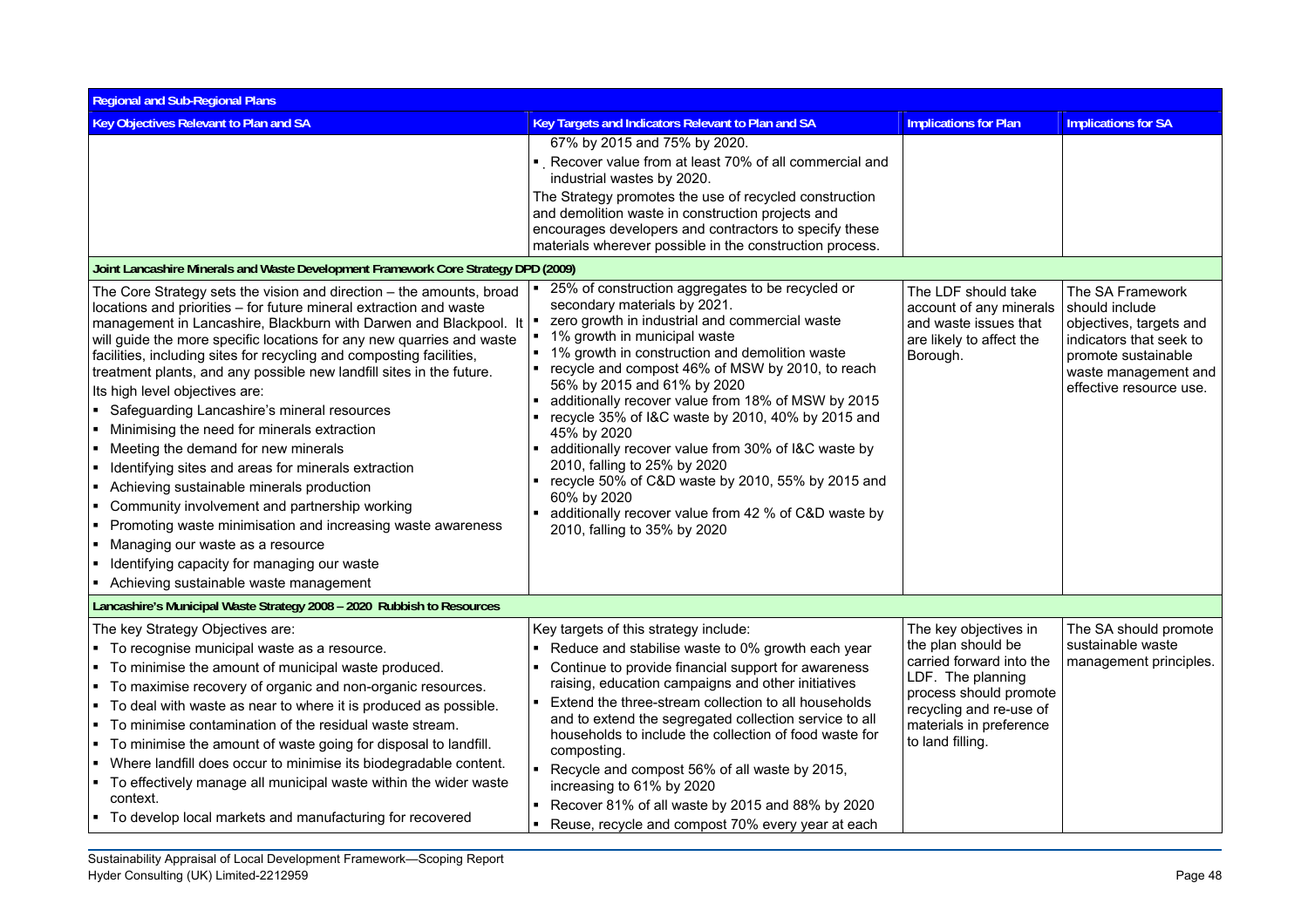| Key Targets and Indicators Relevant to Plan and SA<br>Household Waste Recycling Centre                                                                                                                                                                                                                     | <b>Implications for Plan</b>                                                                                                                                                                                                                                                                                                               | <b>Implications for SA</b>                                                                        |
|------------------------------------------------------------------------------------------------------------------------------------------------------------------------------------------------------------------------------------------------------------------------------------------------------------|--------------------------------------------------------------------------------------------------------------------------------------------------------------------------------------------------------------------------------------------------------------------------------------------------------------------------------------------|---------------------------------------------------------------------------------------------------|
|                                                                                                                                                                                                                                                                                                            |                                                                                                                                                                                                                                                                                                                                            |                                                                                                   |
| Lancashire County Council and Blackpool Council's<br>municipal waste.                                                                                                                                                                                                                                      |                                                                                                                                                                                                                                                                                                                                            |                                                                                                   |
|                                                                                                                                                                                                                                                                                                            |                                                                                                                                                                                                                                                                                                                                            |                                                                                                   |
| The Strategy provides a number of regional equality<br>priorities.<br>The Implementation Plan sets out a number of proxy<br>indicators to be used to measuring progress:<br>• Employment and unemployment rates<br>• Worklessness households<br>• Hate crime reporting<br>• Incidents of domestic violence | The LDF should seek to<br>promote equality for all<br>sections of the<br>community. At a spatial<br>level this can be<br>supported through the<br>provision of accessible<br>services, facilities and<br>economic opportunities,<br>ensuring that new<br>development supports<br>and where appropriate<br>enhances existing<br>facilities. | The SA Framework<br>should ensure that<br>community and equality<br>issues are considered.        |
|                                                                                                                                                                                                                                                                                                            |                                                                                                                                                                                                                                                                                                                                            |                                                                                                   |
| There are no specific targets or indicators of relevance.<br>However, the document does list Public Sector<br>Agreements related to health.                                                                                                                                                                | Health and health<br>inequality are important<br>issues that need to be<br>taken into consideration<br>during the development<br>of the LDF.                                                                                                                                                                                               | The SA Framework<br>should include<br>objectives, indicators<br>and targets addressing<br>health. |
|                                                                                                                                                                                                                                                                                                            | Provide a network of facilities to manage and treat<br>The objective of the plan is "to achieve significant reductions in health                                                                                                                                                                                                           |                                                                                                   |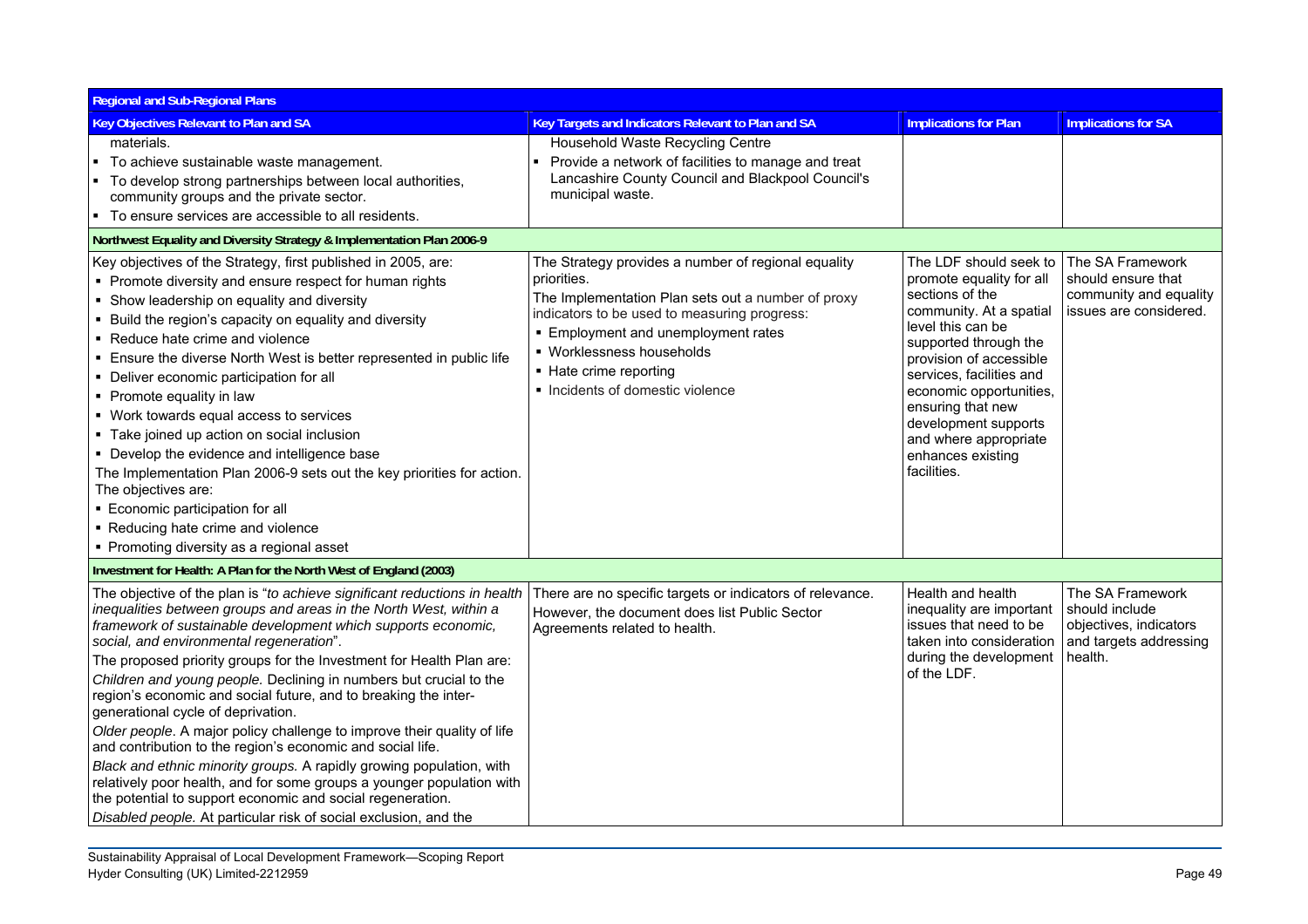| <b>Regional and Sub-Regional Plans</b>                                                                                                                                                                                                                                                                                                                                                                                                                                                                                                                                                                                                                                                                                                                                                                                                                                                                                                                                                                                                                           |                                                                                                                                                                                                                                                                                                                                                                                                                                                                                                                                                                                                                                                                                                                                                                                                                        |                                                                                                                                                                                                                                                                                                 |                                                                                                                                                                                                                                                         |
|------------------------------------------------------------------------------------------------------------------------------------------------------------------------------------------------------------------------------------------------------------------------------------------------------------------------------------------------------------------------------------------------------------------------------------------------------------------------------------------------------------------------------------------------------------------------------------------------------------------------------------------------------------------------------------------------------------------------------------------------------------------------------------------------------------------------------------------------------------------------------------------------------------------------------------------------------------------------------------------------------------------------------------------------------------------|------------------------------------------------------------------------------------------------------------------------------------------------------------------------------------------------------------------------------------------------------------------------------------------------------------------------------------------------------------------------------------------------------------------------------------------------------------------------------------------------------------------------------------------------------------------------------------------------------------------------------------------------------------------------------------------------------------------------------------------------------------------------------------------------------------------------|-------------------------------------------------------------------------------------------------------------------------------------------------------------------------------------------------------------------------------------------------------------------------------------------------|---------------------------------------------------------------------------------------------------------------------------------------------------------------------------------------------------------------------------------------------------------|
| Key Objectives Relevant to Plan and SA                                                                                                                                                                                                                                                                                                                                                                                                                                                                                                                                                                                                                                                                                                                                                                                                                                                                                                                                                                                                                           | Key Targets and Indicators Relevant to Plan and SA                                                                                                                                                                                                                                                                                                                                                                                                                                                                                                                                                                                                                                                                                                                                                                     | <b>Implications for Plan</b>                                                                                                                                                                                                                                                                    | <b>Implications for SA</b>                                                                                                                                                                                                                              |
| numbers claiming Disability Living Allowance projected to increase by<br>11%.                                                                                                                                                                                                                                                                                                                                                                                                                                                                                                                                                                                                                                                                                                                                                                                                                                                                                                                                                                                    |                                                                                                                                                                                                                                                                                                                                                                                                                                                                                                                                                                                                                                                                                                                                                                                                                        |                                                                                                                                                                                                                                                                                                 |                                                                                                                                                                                                                                                         |
| North West Regional Cultural Strategy (2002)                                                                                                                                                                                                                                                                                                                                                                                                                                                                                                                                                                                                                                                                                                                                                                                                                                                                                                                                                                                                                     |                                                                                                                                                                                                                                                                                                                                                                                                                                                                                                                                                                                                                                                                                                                                                                                                                        |                                                                                                                                                                                                                                                                                                 |                                                                                                                                                                                                                                                         |
| The key objectives of the Strategy are:<br>• Advocacy - making the case for the role of culture and creativity<br>Image - make culture central to the region's self-image and the<br>external marketing of the region<br>• Cultural Economy - develop a sustainable, innovative cultural and<br>creative economy<br>• Social Economy- develop the role of culture in sustainable healthy<br>communities that work in education and in employment<br>Environment - promote heritage and landscape, and its role in<br>٠<br>developing excellent design and planning in the public realm                                                                                                                                                                                                                                                                                                                                                                                                                                                                           | There are no specific targets or indicators of relevance.<br>However, the 'Strategic Opportunities' should:<br>Achieve 'medium- to long-term benefit and make a<br>"national and international impact"<br>Add value to existing policy priorities, as well as<br>$\blacksquare$<br>building on current strengths and commitments<br>Provide demonstrable and tangible long-term cultural<br>٠.<br>impacts on economy, society, and image<br>Acknowledge the importance of education and life-long<br>learning and seek to link with relevant initiatives such<br>as Creative Partnerships<br>Involve new partnerships and significant support from<br>the public private and voluntary sectors and have the<br>potential to open up new sources of finance<br>Deliver sustainable activities or legacies to the region | The LDF should be<br>compatible with the<br>strategy, and promote<br>the cultural and social<br>economy, particularly<br>the role of local culture.                                                                                                                                             | The SA Framework<br>should recognise the<br>importance of culture<br>and cultural heritage. It<br>should also recognise<br>the need to promote<br>local cultural<br>distinctiveness and<br>access.                                                      |
| The North West Plan for Sport and Physical Activity 2004-2008                                                                                                                                                                                                                                                                                                                                                                                                                                                                                                                                                                                                                                                                                                                                                                                                                                                                                                                                                                                                    |                                                                                                                                                                                                                                                                                                                                                                                                                                                                                                                                                                                                                                                                                                                                                                                                                        |                                                                                                                                                                                                                                                                                                 |                                                                                                                                                                                                                                                         |
| The key objectives of the Plan are:<br>Highlight priorities for sport and physical activity as identified by<br>health needs and inequalities<br>Influence future developments, policy and investment<br>Utilise sport and physical activity more widely to reach target<br>populations<br>Identify, map and understand key policies which could potentially<br>influence and increase sport and physical activity participation<br>Identify and collate evidence of best practice for dissemination to<br>inform future program site developments<br>Create successful partnership working and links<br>$\blacksquare$<br>Communicate and promote the positive contribution sport and<br>physical activity can make in terms of social, mental and physical<br>well being<br>Increase the capacity of the sport, physical activity and health<br>٠<br>sectors<br>Develop sport and physical activity policies and programmes<br>Ensure the North West Sports Board and the health sector support<br>and influence each other when developing delivery plans and | A key target of the Plan is to increase participation in 30<br>minutes of moderate activity five times per week by 1%<br>year on year, leading to 50% participation, Baseline 32.8%<br>of the north west adult population meets the target of 30<br>minutes of moderate activity five times a week (Health<br>Survey for England, 1998).<br>Headline indicators:<br>Increased participation (50% target)<br>Widening access (by demographics)<br>Increased success at all performance levels                                                                                                                                                                                                                                                                                                                           | The LDF should provide<br>a framework within<br>which increased<br>participation can occur.<br>In particular<br>opportunities to improve<br>access to existing<br>facilities, to prevent the<br>loss of existing facilities<br>and to support the<br>provision of new, should<br>be considered. | The SA Framework<br>should consider<br>objectives to increase<br>participation in sport<br>through improved<br>access and additional<br>facilities.<br>Suitable objectives<br>should also be<br>developed in relation to<br>protecting human<br>health. |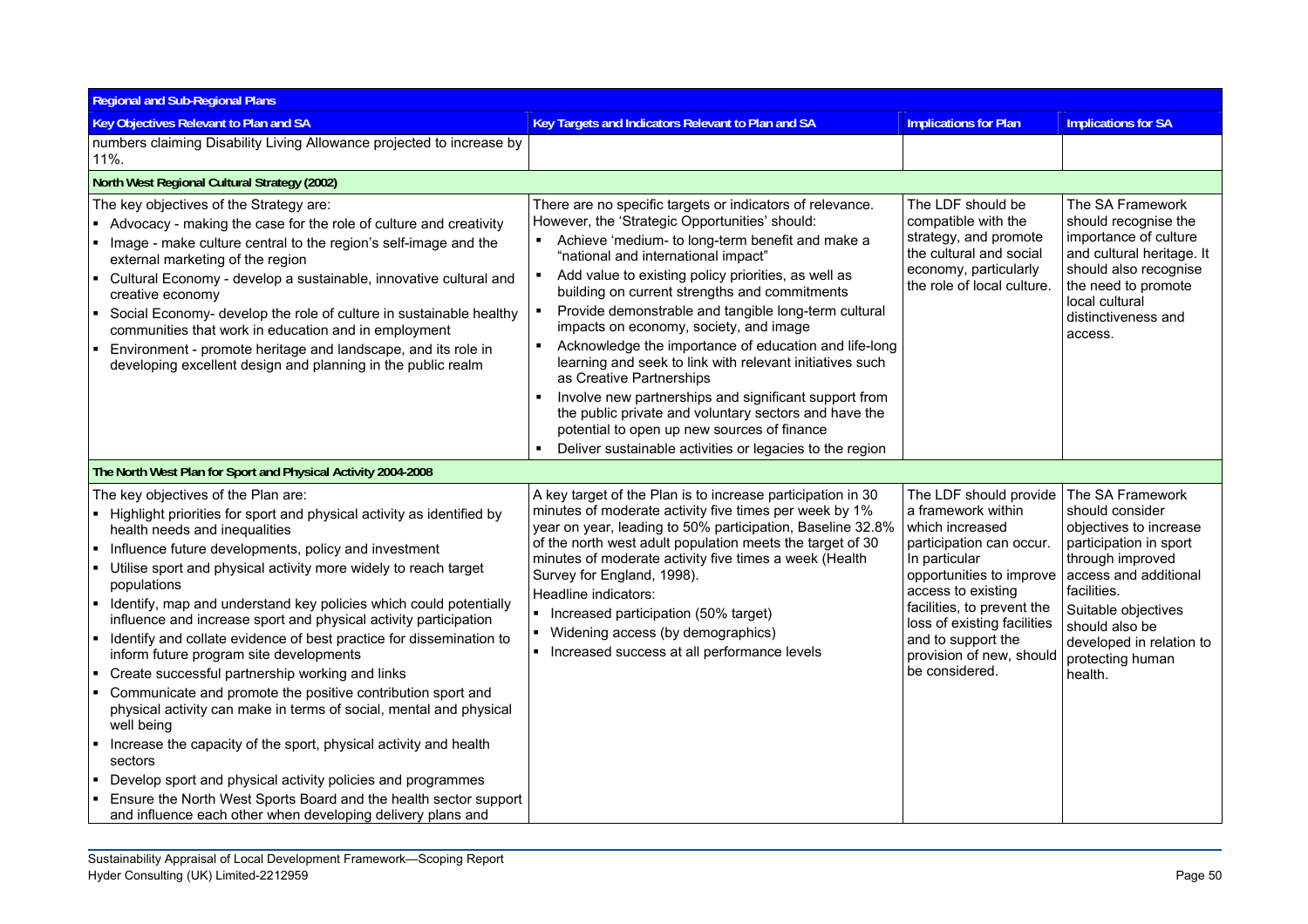| <b>Regional and Sub-Regional Plans</b>                                                                                                                                                                                                                                                                                                                                                                                                                                                                                                                                                                                                                                                                                                                                                                                                                                                                                                                                                                                     |                                                                                                                                                                                                                                                                                                                                                                                                                                                                                                                                                                                                                                                                                                                                                                                                                                                                                                                                 |                                                                                                                                                                                            |                                                                                                                                                                                                                                |
|----------------------------------------------------------------------------------------------------------------------------------------------------------------------------------------------------------------------------------------------------------------------------------------------------------------------------------------------------------------------------------------------------------------------------------------------------------------------------------------------------------------------------------------------------------------------------------------------------------------------------------------------------------------------------------------------------------------------------------------------------------------------------------------------------------------------------------------------------------------------------------------------------------------------------------------------------------------------------------------------------------------------------|---------------------------------------------------------------------------------------------------------------------------------------------------------------------------------------------------------------------------------------------------------------------------------------------------------------------------------------------------------------------------------------------------------------------------------------------------------------------------------------------------------------------------------------------------------------------------------------------------------------------------------------------------------------------------------------------------------------------------------------------------------------------------------------------------------------------------------------------------------------------------------------------------------------------------------|--------------------------------------------------------------------------------------------------------------------------------------------------------------------------------------------|--------------------------------------------------------------------------------------------------------------------------------------------------------------------------------------------------------------------------------|
| Key Objectives Relevant to Plan and SA                                                                                                                                                                                                                                                                                                                                                                                                                                                                                                                                                                                                                                                                                                                                                                                                                                                                                                                                                                                     | Key Targets and Indicators Relevant to Plan and SA                                                                                                                                                                                                                                                                                                                                                                                                                                                                                                                                                                                                                                                                                                                                                                                                                                                                              | <b>Implications for Plan</b>                                                                                                                                                               | <b>Implications for SA</b>                                                                                                                                                                                                     |
| setting targets / collection of data                                                                                                                                                                                                                                                                                                                                                                                                                                                                                                                                                                                                                                                                                                                                                                                                                                                                                                                                                                                       |                                                                                                                                                                                                                                                                                                                                                                                                                                                                                                                                                                                                                                                                                                                                                                                                                                                                                                                                 |                                                                                                                                                                                            |                                                                                                                                                                                                                                |
| The North West Green Infrastructure Guide (2007)                                                                                                                                                                                                                                                                                                                                                                                                                                                                                                                                                                                                                                                                                                                                                                                                                                                                                                                                                                           |                                                                                                                                                                                                                                                                                                                                                                                                                                                                                                                                                                                                                                                                                                                                                                                                                                                                                                                                 |                                                                                                                                                                                            |                                                                                                                                                                                                                                |
| This guide was prepared by the North West Green Infrastructure<br>Think Tank, to support the Green Infrastructure (GI) policy (EM3) in<br>the NW RSS. It provides more detailed information on the concept of<br>GI and initial guidance on producing a GI Plan.<br>The guide is particularly relevant to those involved in producing LDFs<br>as this will be a crucial delivery mechanism for any GI plans.                                                                                                                                                                                                                                                                                                                                                                                                                                                                                                                                                                                                               | There are no specific targets or indicators of relevance.                                                                                                                                                                                                                                                                                                                                                                                                                                                                                                                                                                                                                                                                                                                                                                                                                                                                       | The provisions of this<br>guide should be<br>considered in the<br>development of the<br>LDF.                                                                                               | The SA Framework<br>should contain an<br>objective relating to the<br>provision of green<br>space.                                                                                                                             |
| Green Infrastructure: How and where it can help the North-West adapt to climate change (2010)                                                                                                                                                                                                                                                                                                                                                                                                                                                                                                                                                                                                                                                                                                                                                                                                                                                                                                                              |                                                                                                                                                                                                                                                                                                                                                                                                                                                                                                                                                                                                                                                                                                                                                                                                                                                                                                                                 |                                                                                                                                                                                            |                                                                                                                                                                                                                                |
| The report analyses how the development of green infrastructure can<br>help the region mitigate and adapt to climate change. It examines the<br>services provided by green infrastructure and where these are likely<br>to have the greatest impact. It concludes that the potential for<br>impacts on mitigation are slight, whereas those on adaptation are<br>substantial.<br>Recommendations are made on targeting future action and<br>investment for the greatest impact.                                                                                                                                                                                                                                                                                                                                                                                                                                                                                                                                            | There are no specific targets or indicators of relevance.                                                                                                                                                                                                                                                                                                                                                                                                                                                                                                                                                                                                                                                                                                                                                                                                                                                                       | Development of the<br>LDF must consider the<br>role that green<br>infrastructure can play<br>in mitigating and<br>adapting to climate<br>change.                                           | The SA Framework<br>should contain<br>objectives relating to<br>climate change and<br>green infrastructure,<br>and the assessment<br>should recognise the<br>link between the two.                                             |
| Lancashire Environment Strategy 2005 - 2010                                                                                                                                                                                                                                                                                                                                                                                                                                                                                                                                                                                                                                                                                                                                                                                                                                                                                                                                                                                |                                                                                                                                                                                                                                                                                                                                                                                                                                                                                                                                                                                                                                                                                                                                                                                                                                                                                                                                 |                                                                                                                                                                                            |                                                                                                                                                                                                                                |
| The strategy is divided into four key themes and under each theme<br>there are a series of objectives. Targets are established for the<br>objectives and progress will be measured using a series of indicators.<br>The key themes and some of their associated objectives are listed<br>below:<br><b>Climate Change</b><br>To increase energy efficiency in the domestic sector<br>Encourage the development of renewable energy<br>To increase energy efficiency in the business sector<br>To increase the cover of carbon sinks<br>Reduce dependence on private car use<br>Reduce the likelihood of flooding<br><b>Health and the Environment</b><br>Bring into use brownfield sites and contaminated land<br>Ensure the secure, affordable and safe supply of water<br>$\blacksquare$<br>Provide high levels of environmental cleanliness<br>٠<br>Ensure all communities have access to environmental equity<br><b>Sustainable Resource Management</b><br>Create and develop an infrastructure that supports the waste | Some of the targets and indicators for each of the key<br>themes are summarised below:<br>Targets (by 2010 unless otherwise stated)<br>Cut domestic CO <sub>2</sub> levels by 20% below 1990 levels<br>10% of Lancashire's energy use to come from<br>renewable energy sources<br>• A 10% improvement in energy efficiency in the<br>business sector based on 2000 levels<br>To increase levels of tree cover to a minimum of 10%<br>per annum<br>Traffic growth to be kept below 5% during 2005-10<br>Ensure 70% of flood defence assets are in good<br>condition or better<br>70% of all new housing developments to be built on<br>brownfield sites<br>15% reduction in fly-tipping<br>$\blacksquare$<br>10% compliance with 25ug/l standard for lead and<br>$\blacksquare$<br>95% compliance with 10ug/l standard<br>Ensure that there is at least one 20 hectare natural<br>green space site within 2km of people's homes. | The environmental<br>objectives of the plan<br>will need to be carried<br>forward into the LDF,<br>and it should include<br>policies that<br>complement the key<br>objectives of the plan. | There are a number of<br>environmental<br>objectives, targets and<br>indicators that can be<br>used to inform the SA<br>Framework. The<br>baseline data included<br>within the strategy will<br>also inform the SA<br>process. |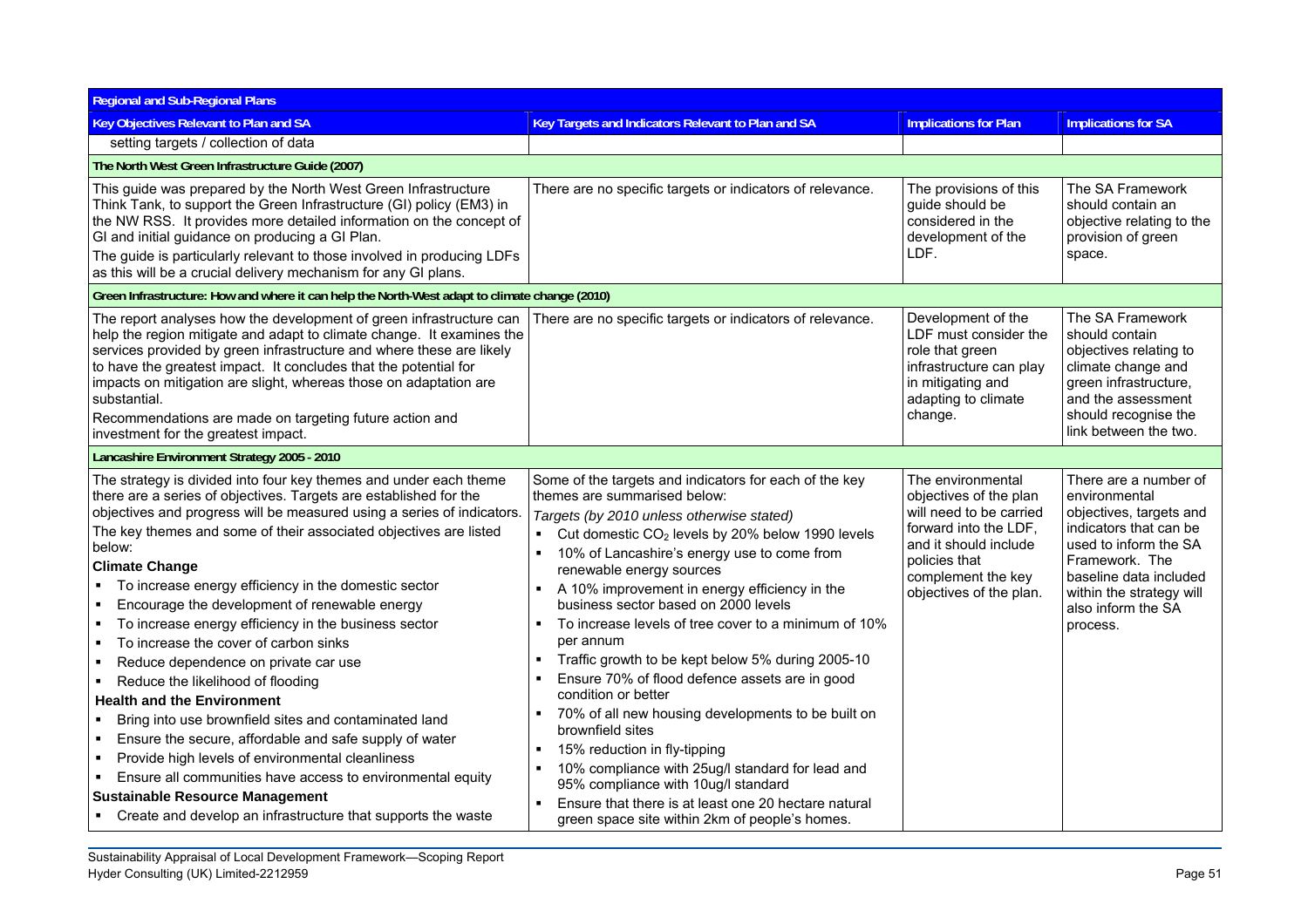| <b>Key Objectives Relevant to Plan and SA</b><br><b>Implications for Plan</b><br><b>Implications for SA</b><br>Key Targets and Indicators Relevant to Plan and SA<br>Recycle and compost 36% of household waste by<br>hierarchy<br>2005, and 56% by 2015<br>Promote the development of the environmental economy<br>A 20% increase in the number of businesses in the<br>Ensure sustainable resource planning is integrated within wider<br>environmental economy sector<br>policies and strategies<br>A 10% increase in the number of businesses with<br>$\blacksquare$<br>Conserve good quality water resources<br>environmental management systems set up<br>Landscape, Heritage and Wildlife<br>95% of all SSSIs in Lancashire in favourable condition<br>Conserve, restore and re-establish habitat quality and species<br>Increase the areas of woodland by 10%<br>$\blacksquare$<br>diversity<br>Increase the area of native woodland by 5%<br>Conserve, enhance and restore landscape character and quality<br>20% of Lancashire's farmland to be covered by a<br>Encourage and promote sustainable rural land management<br>higher level environmental stewardship scheme<br>Manage and enhance the coast of Lancashire<br>No Grade I or II* buildings to be lost<br>Protect and enhance the townscape and the historic environment<br><i><u><b>Indicators</b></u></i><br><b>Education and Awareness Raising</b><br>• Total CO <sub>2</sub> emissions (kg) per household per year<br>Promote the teaching of education for sustainable development<br>% of energy produced from renewable sources<br>within the national curriculum<br>Electricity/gas consumption in the commercial/<br>business sector per year<br>Change in traffic flows<br>% of flood defence assets in good condition<br>Hectares of derelict, underused and vacant land.<br>% of land classified as grade A for local street<br>environmental cleanliness<br>% of drinking water failing to comply with 25ug/l<br>standard for lead<br>Amount of household waste recycled/composted<br>% of people who regularly buy environmentally friendly<br>goods<br>Number of businesses with environmental<br>management systems<br>% of river water in the good or fair water quality<br>classification<br>% of total area of SSSIs classified as favourable or<br>л.<br>unfavourable condition with sustainable management<br>plans in place<br>Woodland area by district<br>Native woodland area |
|----------------------------------------------------------------------------------------------------------------------------------------------------------------------------------------------------------------------------------------------------------------------------------------------------------------------------------------------------------------------------------------------------------------------------------------------------------------------------------------------------------------------------------------------------------------------------------------------------------------------------------------------------------------------------------------------------------------------------------------------------------------------------------------------------------------------------------------------------------------------------------------------------------------------------------------------------------------------------------------------------------------------------------------------------------------------------------------------------------------------------------------------------------------------------------------------------------------------------------------------------------------------------------------------------------------------------------------------------------------------------------------------------------------------------------------------------------------------------------------------------------------------------------------------------------------------------------------------------------------------------------------------------------------------------------------------------------------------------------------------------------------------------------------------------------------------------------------------------------------------------------------------------------------------------------------------------------------------------------------------------------------------------------------------------------------------------------------------------------------------------------------------------------------------------------------------------------------------------------------------------------------------------------------------------------------------------------------------------------------------------------------------------------------------------------------------------------------------------|
|                                                                                                                                                                                                                                                                                                                                                                                                                                                                                                                                                                                                                                                                                                                                                                                                                                                                                                                                                                                                                                                                                                                                                                                                                                                                                                                                                                                                                                                                                                                                                                                                                                                                                                                                                                                                                                                                                                                                                                                                                                                                                                                                                                                                                                                                                                                                                                                                                                                                            |
|                                                                                                                                                                                                                                                                                                                                                                                                                                                                                                                                                                                                                                                                                                                                                                                                                                                                                                                                                                                                                                                                                                                                                                                                                                                                                                                                                                                                                                                                                                                                                                                                                                                                                                                                                                                                                                                                                                                                                                                                                                                                                                                                                                                                                                                                                                                                                                                                                                                                            |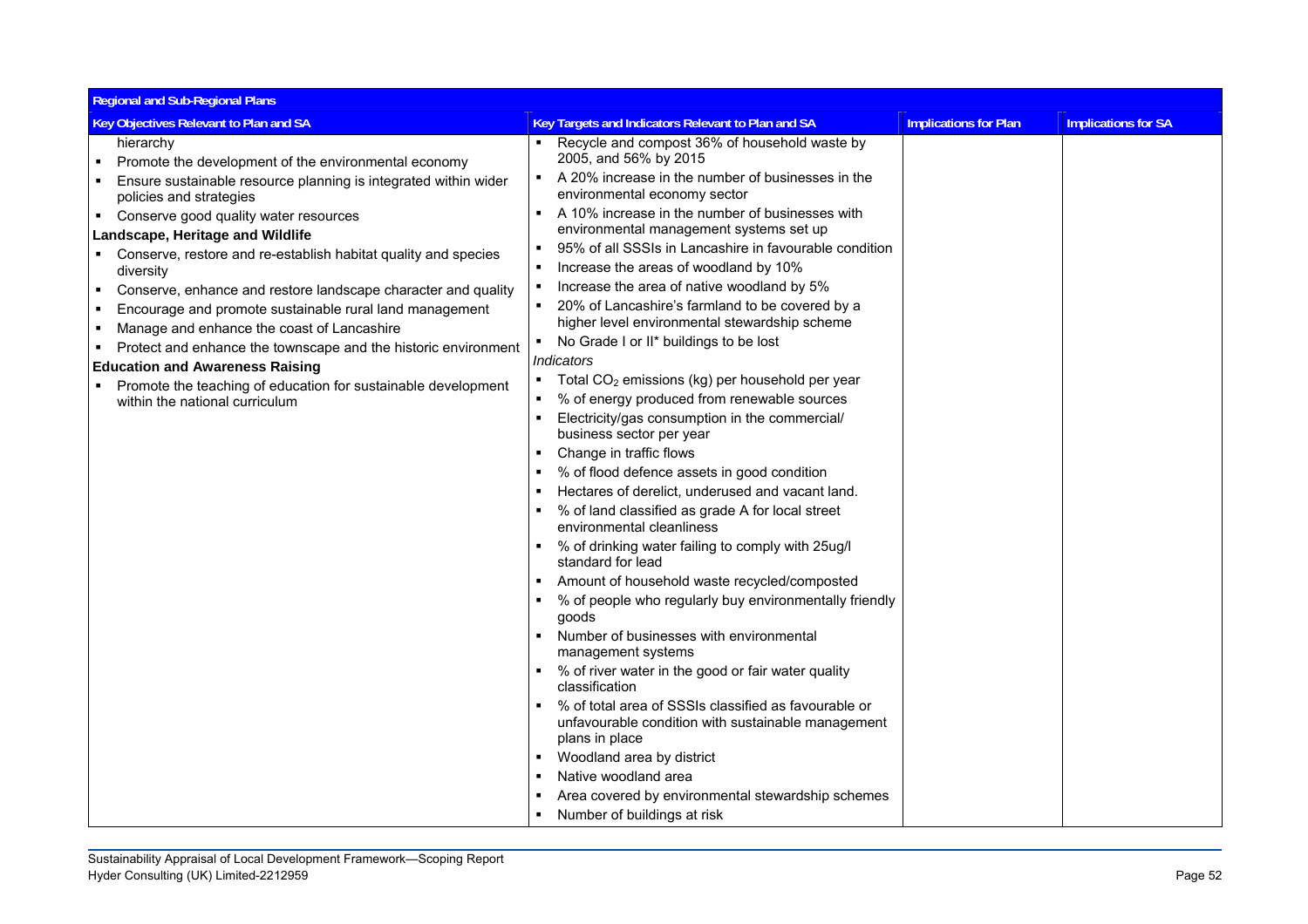| <b>Regional and Sub-Regional Plans</b>                                                                                                                                                                                                                                                                                                                                                                                                                                                                                                                                                                                                                                                                                                                                                                                                                                                                                                                                                                                                                     |                                                                                                                                                                                                             |                                                                                                                                                           |                                                                                                                                                                                                                                                                            |
|------------------------------------------------------------------------------------------------------------------------------------------------------------------------------------------------------------------------------------------------------------------------------------------------------------------------------------------------------------------------------------------------------------------------------------------------------------------------------------------------------------------------------------------------------------------------------------------------------------------------------------------------------------------------------------------------------------------------------------------------------------------------------------------------------------------------------------------------------------------------------------------------------------------------------------------------------------------------------------------------------------------------------------------------------------|-------------------------------------------------------------------------------------------------------------------------------------------------------------------------------------------------------------|-----------------------------------------------------------------------------------------------------------------------------------------------------------|----------------------------------------------------------------------------------------------------------------------------------------------------------------------------------------------------------------------------------------------------------------------------|
| Key Objectives Relevant to Plan and SA                                                                                                                                                                                                                                                                                                                                                                                                                                                                                                                                                                                                                                                                                                                                                                                                                                                                                                                                                                                                                     | Key Targets and Indicators Relevant to Plan and SA                                                                                                                                                          | <b>Implications for Plan</b>                                                                                                                              | <b>Implications for SA</b>                                                                                                                                                                                                                                                 |
|                                                                                                                                                                                                                                                                                                                                                                                                                                                                                                                                                                                                                                                                                                                                                                                                                                                                                                                                                                                                                                                            | • Number of schools with an Eco Schools award                                                                                                                                                               |                                                                                                                                                           |                                                                                                                                                                                                                                                                            |
| Countryside Character Volume 2: North-West                                                                                                                                                                                                                                                                                                                                                                                                                                                                                                                                                                                                                                                                                                                                                                                                                                                                                                                                                                                                                 |                                                                                                                                                                                                             |                                                                                                                                                           |                                                                                                                                                                                                                                                                            |
| This document presents the results of Natural England's survey of<br>the countryside character and landscape of the North-West. It<br>reflects the guidance issued by the Countryside Agency and Scottish<br>Natural Heritage (2002), referred to in the National Plans and<br>Policies section above.                                                                                                                                                                                                                                                                                                                                                                                                                                                                                                                                                                                                                                                                                                                                                     | The document contains no targets or indicators.                                                                                                                                                             | Landscape character<br>should form a<br>component of the LDF<br>baseline and should be<br>considered when<br>proposing new<br>development.                | The SA Framework<br>should include an<br>objective on landscape<br>quality.                                                                                                                                                                                                |
| North-West Landscape Character Framework Project (ongoing)                                                                                                                                                                                                                                                                                                                                                                                                                                                                                                                                                                                                                                                                                                                                                                                                                                                                                                                                                                                                 |                                                                                                                                                                                                             |                                                                                                                                                           |                                                                                                                                                                                                                                                                            |
| This Natural England project aims to:<br>Map and describe our diverse landscapes at a regional scale,<br>seamlessly from upland to city centre to sea<br>• Develop the idea of landscape as a' framework' to help joined-up<br>thinking about the environment<br>Be a focus for promoting the principles of the European<br>Landscape Convention                                                                                                                                                                                                                                                                                                                                                                                                                                                                                                                                                                                                                                                                                                           | There are no targets or indicators.                                                                                                                                                                         | Landscape character<br>should form a<br>component of the LDF<br>baseline and should be<br>considered when<br>proposing new<br>development.                | The SA Framework<br>should include an<br>objective on landscape<br>quality.                                                                                                                                                                                                |
| Lancashire Landscape Character Assessment and Landscape Strategy (2000)                                                                                                                                                                                                                                                                                                                                                                                                                                                                                                                                                                                                                                                                                                                                                                                                                                                                                                                                                                                    |                                                                                                                                                                                                             |                                                                                                                                                           |                                                                                                                                                                                                                                                                            |
| The four main objectives of the landscape character assessment are:<br>• To outline how the landscape of Lancashire has evolved in terms<br>of physical forces and human influences.<br>• To classify the landscape into distinct landscape types identifying<br>key characteristics and sensitivities and providing principles to<br>guide landscape change.<br>To describe the current appearance of the landscape, classifying it<br>into distinct zones of homogenous character, summarising the key<br>features of each landscape character area.<br>• To describe the principal urban landscape types across the<br>County, highlighting their historical development.<br>The document outlines the characteristics of the Lancashire<br>landscape and divides the landscape into character areas.<br>The strategy objectives are:<br>To review the forces for change that are affecting the landscape,<br>highlighting key issues and implications of different forms of<br>development and land use change for landscape character and<br>quality. | There are no specific targets or indicators of relevance.<br>However, it will important for the SA to take into<br>consideration the recommendations for each of the<br>relevant landscape character types. | The LDF should include<br>objectives and policies<br>that seek to restore,<br>protect and enhance<br>landscape and<br>townscape character<br>and quality. | The landscape<br>character assessment<br>has been used to<br>identify the baseline<br>conditions and the SA<br>Framework should<br>include objectives,<br>indicators and targets<br>relating the preservation<br>and enhancement of<br>landscape and<br>townscape quality. |
| • For each landscape character type, to identify key environmental<br>features and the specific implications of change, as well as                                                                                                                                                                                                                                                                                                                                                                                                                                                                                                                                                                                                                                                                                                                                                                                                                                                                                                                         |                                                                                                                                                                                                             |                                                                                                                                                           |                                                                                                                                                                                                                                                                            |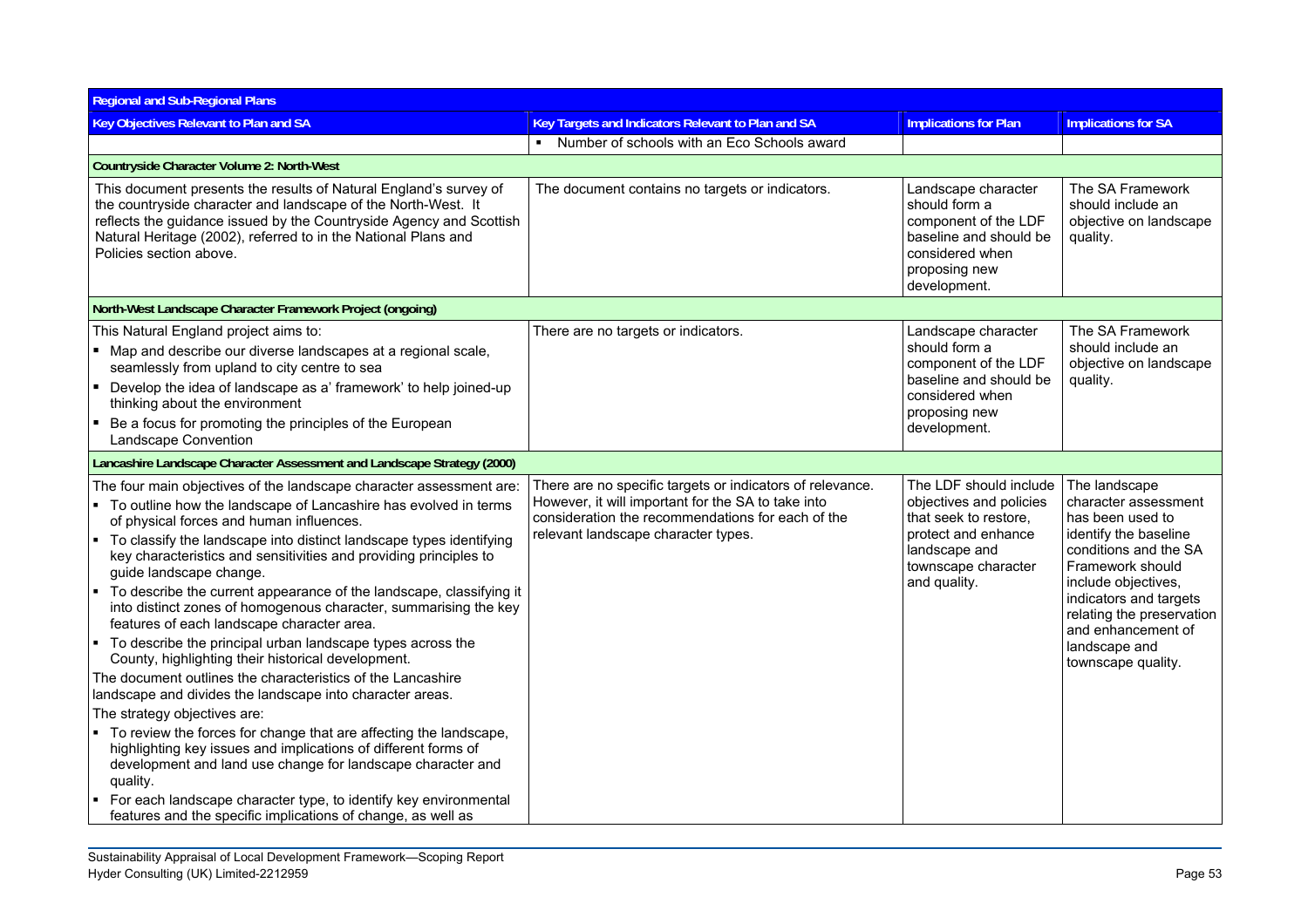| <b>Regional and Sub-Regional Plans</b>                                                                                                                                                                                                                                                                                                                                                                                                                                                                                                                                                                                                                                                                                                                                                                                |                                                                                                                                                                                                                                                                                                      |                                                                                                                                             |                                                                                                              |  |
|-----------------------------------------------------------------------------------------------------------------------------------------------------------------------------------------------------------------------------------------------------------------------------------------------------------------------------------------------------------------------------------------------------------------------------------------------------------------------------------------------------------------------------------------------------------------------------------------------------------------------------------------------------------------------------------------------------------------------------------------------------------------------------------------------------------------------|------------------------------------------------------------------------------------------------------------------------------------------------------------------------------------------------------------------------------------------------------------------------------------------------------|---------------------------------------------------------------------------------------------------------------------------------------------|--------------------------------------------------------------------------------------------------------------|--|
| <b>Key Objectives Relevant to Plan and SA</b>                                                                                                                                                                                                                                                                                                                                                                                                                                                                                                                                                                                                                                                                                                                                                                         | Key Targets and Indicators Relevant to Plan and SA                                                                                                                                                                                                                                                   | <b>Implications for Plan</b>                                                                                                                | <b>Implications for SA</b>                                                                                   |  |
| appropriate strategies and actions to manage and guide the<br>landscape change in a positive way.<br>To produce an overview of strategic issues for Lancashire,<br>identifying the key actions that need to be taken to bring about<br>positive landscape change, including the development of<br>landscape indicators and targets.<br>For each of the landscape character types a series of<br>recommendations are outlined to protect, restore and enhance<br>various landscape elements.                                                                                                                                                                                                                                                                                                                           |                                                                                                                                                                                                                                                                                                      |                                                                                                                                             |                                                                                                              |  |
| <b>Biodiversity Action Plan for Lancashire (various dates)</b>                                                                                                                                                                                                                                                                                                                                                                                                                                                                                                                                                                                                                                                                                                                                                        |                                                                                                                                                                                                                                                                                                      |                                                                                                                                             |                                                                                                              |  |
| The plan comprises a series of action plans for habitats and species<br>in Lancashire.<br>For each of the habitats and species information is provided about<br>current national, regional and local status.                                                                                                                                                                                                                                                                                                                                                                                                                                                                                                                                                                                                          | For each habitat type/species a series of objectives,<br>actions and timescales for implementation are identified.<br>The actions are also assigned a priority for implementation<br>i.e. low, medium and high.                                                                                      | The LDF needs to<br>incorporate policies<br>which support and<br>promote the<br>enhancement of<br>biodiversity.                             | The relevant objectives,<br>targets and indicators<br>should be integrated<br>into the SA Framework.         |  |
| Lancashire Woodland Vision 2006-2015                                                                                                                                                                                                                                                                                                                                                                                                                                                                                                                                                                                                                                                                                                                                                                                  |                                                                                                                                                                                                                                                                                                      |                                                                                                                                             |                                                                                                              |  |
| The document seeks to guide new planting and woodland<br>management in the context of the Lancashire landscape strategy.<br>Main objectives are to:<br>• Formulate a strategy or vision to guide the development of<br>woodlands and associated businesses in Lancashire.<br>Produce local woodland vision statements for the 21 landscape<br>character types and urban landscape types of Lancashire.<br>Identify priorities for woodland planting and management action.<br>Assist in formulating advice and targeting resources through<br>existing and proposed grant aid schemes.<br>Inform the public at large of woodlands and their management in<br>the context of Lancashire landscapes.<br>There is a specific vision and objective for the woodland resource in<br>each of the landscape character types. | There are no specific targets or indicators of relevance.                                                                                                                                                                                                                                            | The LDF should take<br>opportunities to promote<br>urban forestry and<br>street trees and to<br>protect the wider<br>biodiversity resource. | The SA Framework<br>should include<br>objectives that seek to<br>protect biodiversity<br>including woodland. |  |
| A Geodiversity Action Plan for Lancashire (2004)                                                                                                                                                                                                                                                                                                                                                                                                                                                                                                                                                                                                                                                                                                                                                                      |                                                                                                                                                                                                                                                                                                      |                                                                                                                                             |                                                                                                              |  |
| Six objectives are identified which reflect the wide range of interests'<br>involved in conserving the county's geology and landforms:<br>• To establish and make accessible a wide range of field based<br>geodiversity information.<br>To understand what physical landscape and geodiversity sites<br>existing in Lancashire.                                                                                                                                                                                                                                                                                                                                                                                                                                                                                      | The targets in the Strategy include:<br>• Get geoconservation strategies written into local plans.<br>• Actively involve local communities and business in<br>geoconservation policies.<br>• Produce a database of geodiversity resources.<br>These targets relate primarily to gathering sufficient | The LDF should include<br>policies which relate to<br>geoconservation<br>interests.                                                         | The SA should seek to<br>protect and enhance<br>geodiversity in Fylde.                                       |  |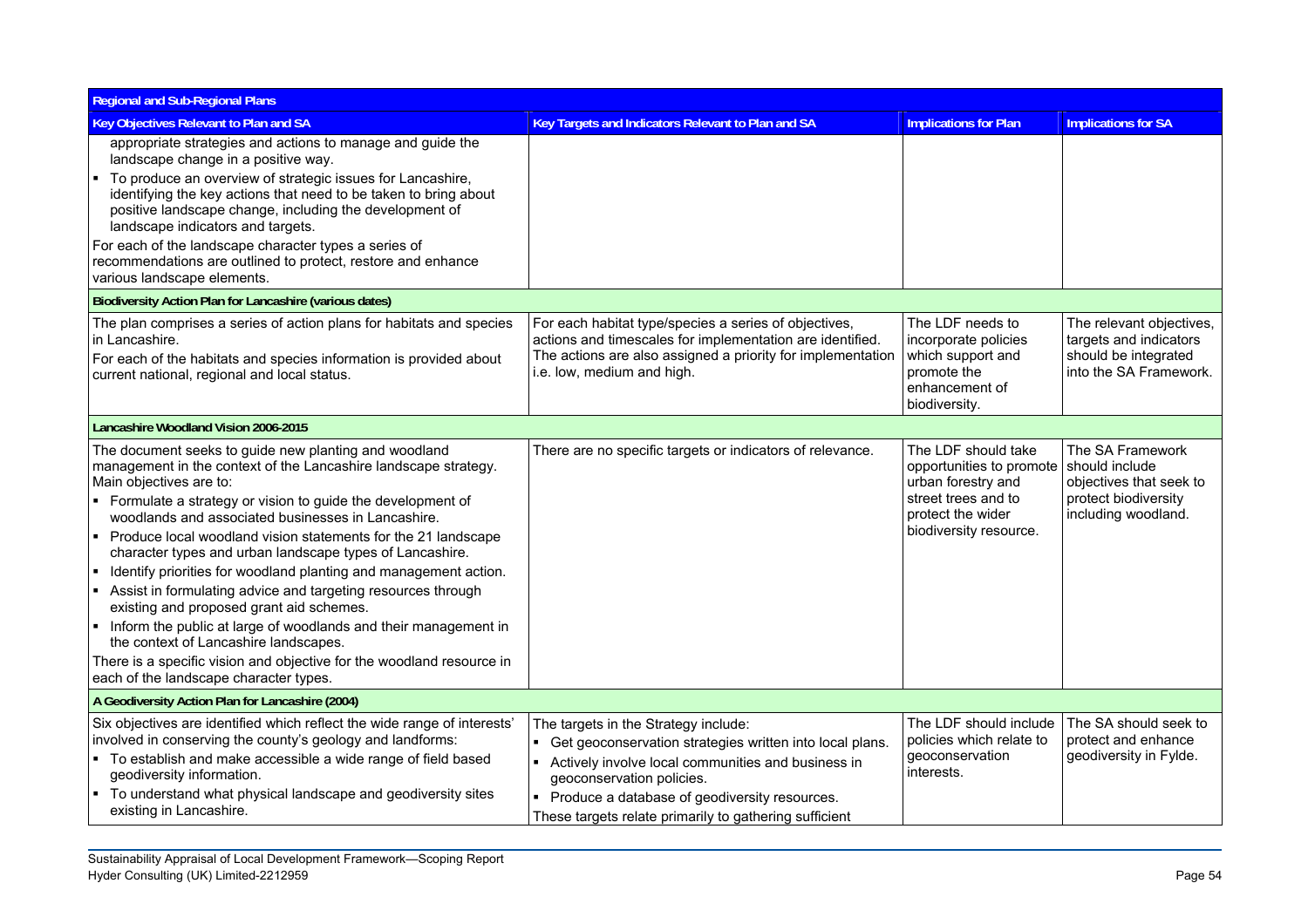| <b>Regional and Sub-Regional Plans</b>                                                                                                                                                                                                                                                                                                                                                                |                                                                                                                                                                     |                                                                                                                                                                                                         |                                                                                                                |  |
|-------------------------------------------------------------------------------------------------------------------------------------------------------------------------------------------------------------------------------------------------------------------------------------------------------------------------------------------------------------------------------------------------------|---------------------------------------------------------------------------------------------------------------------------------------------------------------------|---------------------------------------------------------------------------------------------------------------------------------------------------------------------------------------------------------|----------------------------------------------------------------------------------------------------------------|--|
| Key Objectives Relevant to Plan and SA                                                                                                                                                                                                                                                                                                                                                                | Key Targets and Indicators Relevant to Plan and SA                                                                                                                  | <b>Implications for Plan</b>                                                                                                                                                                            | <b>Implications for SA</b>                                                                                     |  |
| To establish what skills and knowledge are available in the<br>community to assist in the implementation of the Local<br>Geodiversity Action Plan.                                                                                                                                                                                                                                                    | information to ensure that geoconservation interests are<br>adequately addressed in relevant plans and strategies.                                                  |                                                                                                                                                                                                         |                                                                                                                |  |
| To have geoconservation policies adopted by local and other<br>relevant bodies.                                                                                                                                                                                                                                                                                                                       |                                                                                                                                                                     |                                                                                                                                                                                                         |                                                                                                                |  |
| To raise awareness and appreciation of geoconservation amongst<br>professional groups and the general public.                                                                                                                                                                                                                                                                                         |                                                                                                                                                                     |                                                                                                                                                                                                         |                                                                                                                |  |
| To increase community and business activity in geoconservation.                                                                                                                                                                                                                                                                                                                                       |                                                                                                                                                                     |                                                                                                                                                                                                         |                                                                                                                |  |
| Wyre Catchment Abstraction Management Strategy (CAMS) (2009)                                                                                                                                                                                                                                                                                                                                          |                                                                                                                                                                     |                                                                                                                                                                                                         |                                                                                                                |  |
| CAMS explain how the EA will allocate and manage water resources<br>within defined geographic catchment areas.<br>Fylde Borough lies within two catchments - the Wyre basin covers the<br>north, whilst coastal areas lie within the Ribble basin. The CAMS for<br>the Wyre catchment has been produced; that for the Ribble is under<br>development.                                                 | The CAMS indicates where water resources are under<br>pressure. The sub-unit of the catchment in which part of<br>Fylde Borough lies currently has water available. | The LDF should<br>consider water<br>availability, as set out in<br>the Wyre CAMS and the<br>forthcoming Ribble<br>CAMS, when allocating<br>sites and considering<br>levels of potential<br>development. | The SA Framework<br>should consider impacts<br>upon water supply.                                              |  |
|                                                                                                                                                                                                                                                                                                                                                                                                       | Ribble Catchment Flood Management Plan (2009) and Wyre Catchment Flood Management Plan (2009)                                                                       |                                                                                                                                                                                                         |                                                                                                                |  |
| The Plans are high level strategic planning tools which will be used to<br>explore and define long term sustainable policies for flood risk<br>management. It is essential to enable a strategic, proactive and risk-<br>based approach to flood risk management.<br>Fylde Borough lies within two catchments - the Wyre basin covers the<br>north, whilst coastal areas lie within the Ribble basin. | The Plans do not contain specific targets or indicators.                                                                                                            | The LDF should<br>consider potential flood<br>risk, and prevent<br>development within the<br>floodplain.                                                                                                | The SA Framework<br>should include<br>objectives that promote<br>reduction and<br>management of flood<br>risk. |  |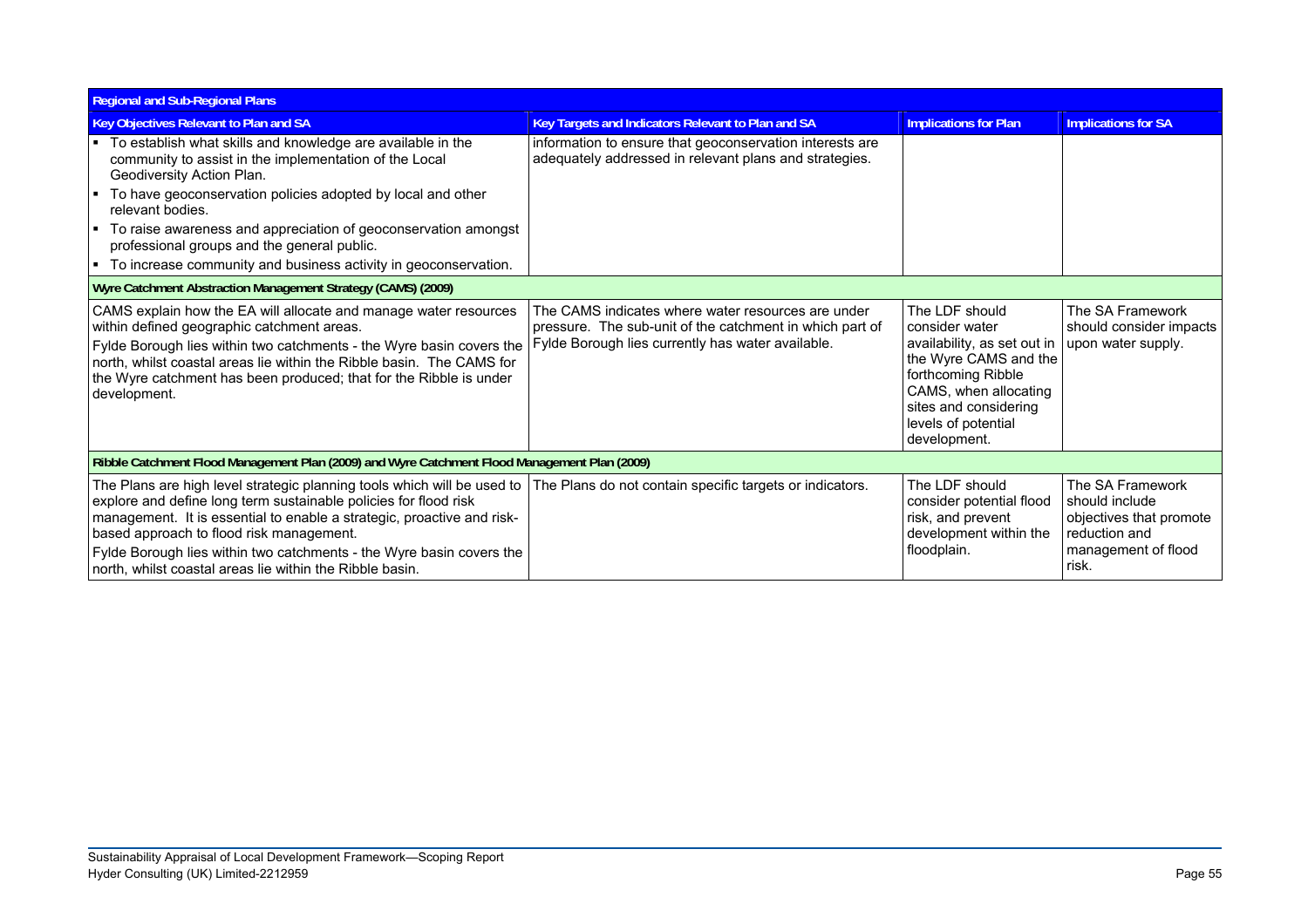| <b>Regional and Sub-Regional Plans</b>                                                                                                                                                                                                                                                                                                                                                                                                                                                                                                                                                                                                            |                                                                                                                                                                                                                                                                                                                                                                                                                      |                                                                                                                          |                                                                                                                                                                              |
|---------------------------------------------------------------------------------------------------------------------------------------------------------------------------------------------------------------------------------------------------------------------------------------------------------------------------------------------------------------------------------------------------------------------------------------------------------------------------------------------------------------------------------------------------------------------------------------------------------------------------------------------------|----------------------------------------------------------------------------------------------------------------------------------------------------------------------------------------------------------------------------------------------------------------------------------------------------------------------------------------------------------------------------------------------------------------------|--------------------------------------------------------------------------------------------------------------------------|------------------------------------------------------------------------------------------------------------------------------------------------------------------------------|
| Key Objectives Relevant to Plan and SA                                                                                                                                                                                                                                                                                                                                                                                                                                                                                                                                                                                                            | Key Targets and Indicators Relevant to Plan and SA                                                                                                                                                                                                                                                                                                                                                                   | <b>Implications for Plan</b>                                                                                             | <b>Implications for SA</b>                                                                                                                                                   |
| River Basin Management Plan for the North West River Basin District (2009)                                                                                                                                                                                                                                                                                                                                                                                                                                                                                                                                                                        |                                                                                                                                                                                                                                                                                                                                                                                                                      |                                                                                                                          |                                                                                                                                                                              |
| River Basin Management Plans aim to protect and improve the water<br>environment and have been developed in consultation with<br>organisations and individuals. They address the main issues for the<br>water environment and the actions needed to deal with them.                                                                                                                                                                                                                                                                                                                                                                               | The Plan does not contain specific targets or indicators.                                                                                                                                                                                                                                                                                                                                                            | The LDF should<br>consider how the water<br>environment can be<br>protected and<br>enhanced.                             | The SA Framework<br>should include<br>objectives that consider<br>effects upon water<br>quality and resource.                                                                |
| LCC, Blackpool BC, Blackburn with Darwen BC Rights of Way Improvement Plan (2005)                                                                                                                                                                                                                                                                                                                                                                                                                                                                                                                                                                 |                                                                                                                                                                                                                                                                                                                                                                                                                      |                                                                                                                          |                                                                                                                                                                              |
| The plan has been developed with the following visions:<br>to use the plan preparation process as an opportunity to undertake<br>a strategic overview of the access opportunities available within<br>Lancashire's countryside<br>to improve the network of local rights of way, within the powers<br>available to us, to better meet the needs of local people (including<br>those with impaired vision and reduced mobility) and our visitors<br>to increase the public's enjoyment and the benefits it derives from<br>the Lancashire countryside<br>to monitor the improvements against clear targets during the 10-<br>year life of the plan | Activities are focussed around seven inter-related themes:<br>definitive map<br>inspection and improvement<br>providing information<br>community to countryside links<br>bridleway and off-road cycling circuits and routes<br>reduced mobility and visual impairments<br>higher rights and other provisions<br>Under each theme, a series of actions is proposed which<br>links to targets and progress indicators. | The implications on<br>rights of way, access<br>and recreation should<br>be considered in the<br>preparation of the LDF. | Baseline information,<br>issues and opportunities<br>are identified within the<br>Improvement Plan.<br>These should be<br>considered when<br>developing the SA<br>Framework. |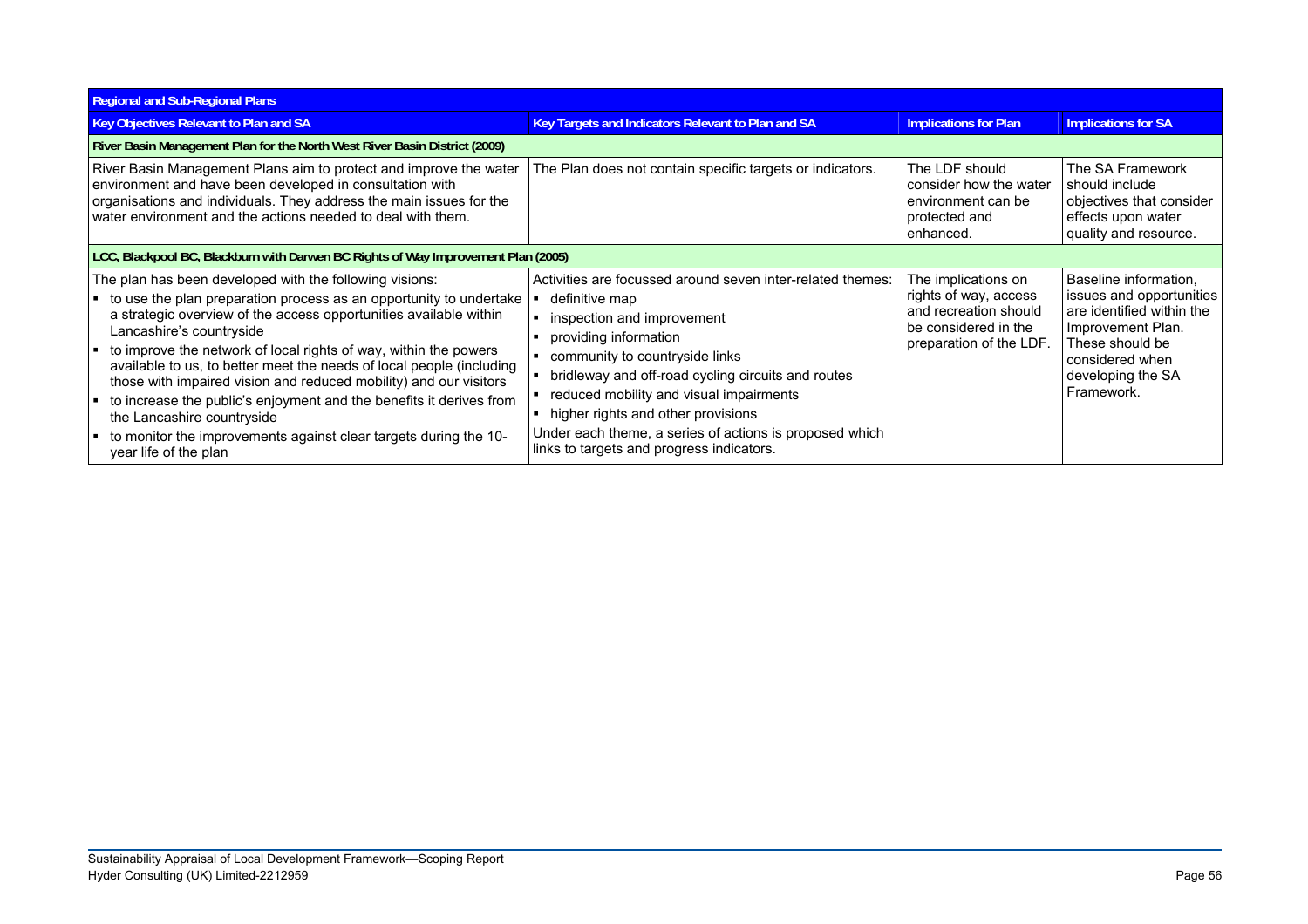## **Summary of Local Plans**

| <b>Local Plans</b>                                                                                                                                                                                                                                                                                                                                                                                                                                                                                                                                                                                                                                                                                                            |                                                                                                                                                                                                                                                                                                                                                                                                                                                                                                                                                                                                                                                                                                                                                                                                                                                                                                                                                                                                                                                                                                                                                                                                                                                                                                                                                                                                                                                                                                                                                                                                                                 |                                                                                                                                                                                                                                                   |                                                                                                                                                                                                                   |
|-------------------------------------------------------------------------------------------------------------------------------------------------------------------------------------------------------------------------------------------------------------------------------------------------------------------------------------------------------------------------------------------------------------------------------------------------------------------------------------------------------------------------------------------------------------------------------------------------------------------------------------------------------------------------------------------------------------------------------|---------------------------------------------------------------------------------------------------------------------------------------------------------------------------------------------------------------------------------------------------------------------------------------------------------------------------------------------------------------------------------------------------------------------------------------------------------------------------------------------------------------------------------------------------------------------------------------------------------------------------------------------------------------------------------------------------------------------------------------------------------------------------------------------------------------------------------------------------------------------------------------------------------------------------------------------------------------------------------------------------------------------------------------------------------------------------------------------------------------------------------------------------------------------------------------------------------------------------------------------------------------------------------------------------------------------------------------------------------------------------------------------------------------------------------------------------------------------------------------------------------------------------------------------------------------------------------------------------------------------------------|---------------------------------------------------------------------------------------------------------------------------------------------------------------------------------------------------------------------------------------------------|-------------------------------------------------------------------------------------------------------------------------------------------------------------------------------------------------------------------|
| Key Objectives Relevant to Plan and SA                                                                                                                                                                                                                                                                                                                                                                                                                                                                                                                                                                                                                                                                                        | Key Targets and Indicators Relevant to Plan and SA                                                                                                                                                                                                                                                                                                                                                                                                                                                                                                                                                                                                                                                                                                                                                                                                                                                                                                                                                                                                                                                                                                                                                                                                                                                                                                                                                                                                                                                                                                                                                                              | <b>Implications for Plan</b>                                                                                                                                                                                                                      | <b>Implications for SA</b>                                                                                                                                                                                        |
| Fylde Sustainable Community Strategy 2008-2018                                                                                                                                                                                                                                                                                                                                                                                                                                                                                                                                                                                                                                                                                |                                                                                                                                                                                                                                                                                                                                                                                                                                                                                                                                                                                                                                                                                                                                                                                                                                                                                                                                                                                                                                                                                                                                                                                                                                                                                                                                                                                                                                                                                                                                                                                                                                 |                                                                                                                                                                                                                                                   |                                                                                                                                                                                                                   |
| This Strategy replaces the previous Community Plan (2003-2008)<br>and has been developed by the Local Strategic Partnership.<br>The Vision for Fylde is that: "Fylde will be a welcoming place with<br>energetic, high-skilled, healthy people in flourishing communities.<br>There will be diverse and prosperous culture and an economy that<br>encourages everyone to contribute. "<br>Its eight themes are as follows:<br>1. Increasing Community Safety and Reducing Fear of Crime<br>2. Securing the Future of our Environment<br>3. Economic Prosperity<br>4. Health & Wellbeing<br>5. Stimulating Personal Growth through Learning<br>6. Valuing Older People<br>7. Thriving Neighbourhoods<br>8. Every Child Matters | Specific targets are not provided, but the following indicate<br>how progress against the eight themes will be made:<br>Developing a model of partnership and integrated working<br>to tackle the issues that affect the quality of lives of those<br>that live, work and visit Fylde, in particular related to crime<br>and anti-social behaviour.<br>Conserving and enhancing the built and natural<br>environment.<br>Supporting an environment for business and developing a<br>vibrant and varied economy.<br>Promoting healthy lifestyle choices and providing the right<br>health care facilities to meet the community's needs.<br>The continuous development of Fylde as a Learning<br>Community which offers access for all to relevant learning<br>and training opportunities.<br>Making Fylde a place where every older person is treated<br>with dignity, is listened to and has as much opportunity to<br>lead an active and fulfilling life as the rest of the<br>population.<br>Ensuring that children and young people stay safe, enjoy<br>learning and achieve their full potential, remain healthy and<br>contribute to their community.<br>Carrying out equality impact assessments on policies and<br>action plans.<br>Developing opportunities for bringing people from different<br>backgrounds and ages together in order to maintain<br>cohesive communities.<br>Supporting and encouraging thriving neighbourhoods in<br>sustainable and mixed communities where people live out<br>of choice.<br>Developing cultural opportunities to contribute to the<br>wellbeing and social independence of all. | The LDF should be a<br>key component in the<br>delivery of the SCS,<br>setting out its spatial<br>aspects where<br>appropriate. LDDs<br>should express those<br>elements of the SCS<br>that relate to the<br>development and use of SCS.<br>land. | The SCS outlines a<br>number of sustainability<br>issues and opportunities<br>that have been<br>acknowledged in the<br>SA. The SA framework<br>should take on board<br>these issues and the<br>main themes of the |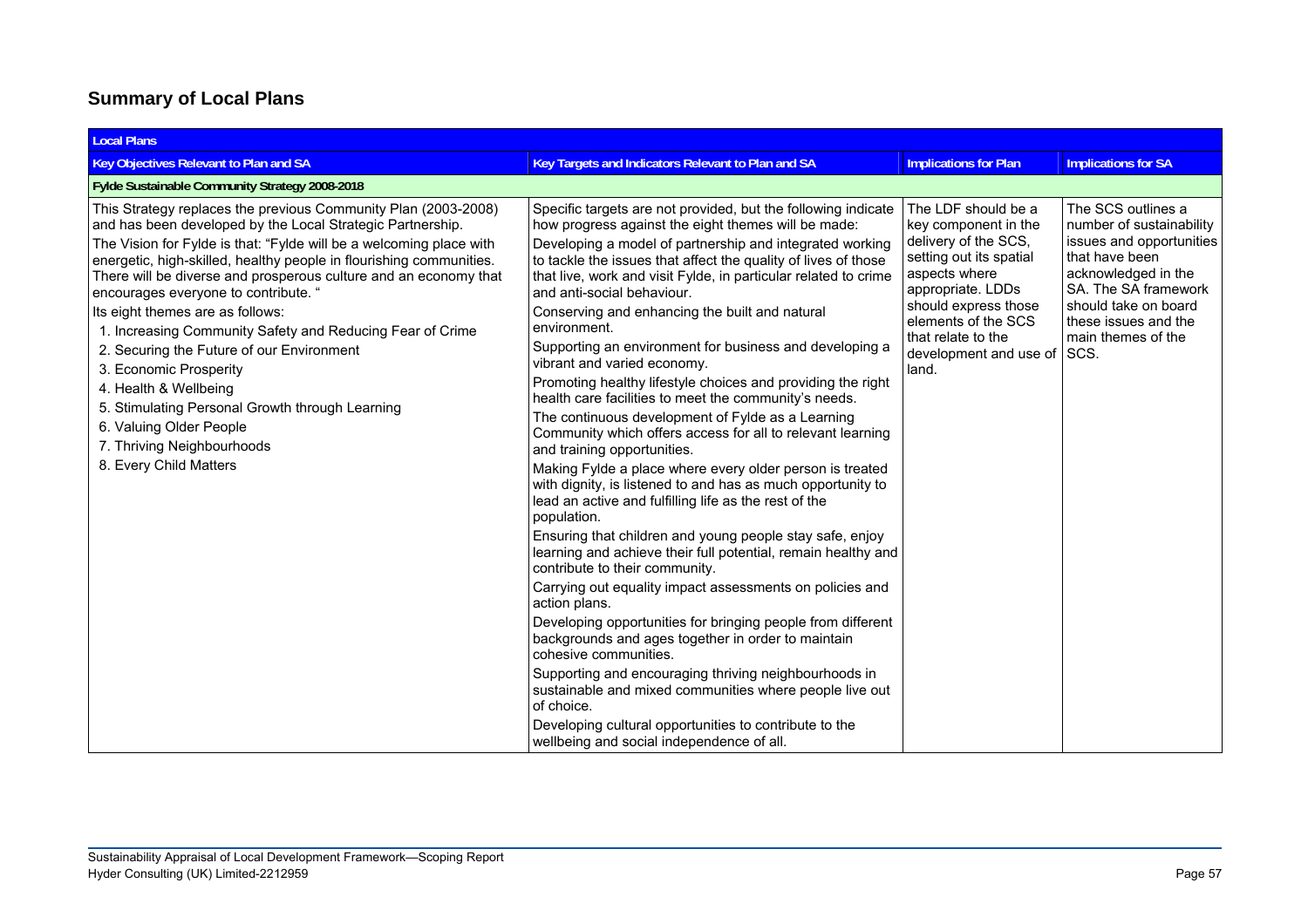| <b>Local Plans</b>                                                                                                                                                                                                                                                                                                                                                                                                                                                            |                                                                                                                                                                                                                                                                                                                                                                                                                                                                                                                                                                                                                                                                                                                                                                                                                                                                                                                                                                                                                                                                                                                                                                                                                                                                                                                                                                                                                                                                                                                                                                                                                                                                                                                                                                                |                                                                                                                                                                                                                                      |                                                                                             |
|-------------------------------------------------------------------------------------------------------------------------------------------------------------------------------------------------------------------------------------------------------------------------------------------------------------------------------------------------------------------------------------------------------------------------------------------------------------------------------|--------------------------------------------------------------------------------------------------------------------------------------------------------------------------------------------------------------------------------------------------------------------------------------------------------------------------------------------------------------------------------------------------------------------------------------------------------------------------------------------------------------------------------------------------------------------------------------------------------------------------------------------------------------------------------------------------------------------------------------------------------------------------------------------------------------------------------------------------------------------------------------------------------------------------------------------------------------------------------------------------------------------------------------------------------------------------------------------------------------------------------------------------------------------------------------------------------------------------------------------------------------------------------------------------------------------------------------------------------------------------------------------------------------------------------------------------------------------------------------------------------------------------------------------------------------------------------------------------------------------------------------------------------------------------------------------------------------------------------------------------------------------------------|--------------------------------------------------------------------------------------------------------------------------------------------------------------------------------------------------------------------------------------|---------------------------------------------------------------------------------------------|
| Key Objectives Relevant to Plan and SA                                                                                                                                                                                                                                                                                                                                                                                                                                        | Key Targets and Indicators Relevant to Plan and SA                                                                                                                                                                                                                                                                                                                                                                                                                                                                                                                                                                                                                                                                                                                                                                                                                                                                                                                                                                                                                                                                                                                                                                                                                                                                                                                                                                                                                                                                                                                                                                                                                                                                                                                             | <b>Implications for Plan</b>                                                                                                                                                                                                         | <b>Implications for SA</b>                                                                  |
| The Corporate Plan 2010 - 2013                                                                                                                                                                                                                                                                                                                                                                                                                                                |                                                                                                                                                                                                                                                                                                                                                                                                                                                                                                                                                                                                                                                                                                                                                                                                                                                                                                                                                                                                                                                                                                                                                                                                                                                                                                                                                                                                                                                                                                                                                                                                                                                                                                                                                                                |                                                                                                                                                                                                                                      |                                                                                             |
| The plan outlines the key corporate objectives that the Council is<br>trying to achieve along with the key priority actions necessary to<br>achieve them.<br>Its key objectives are:<br>Places: To promote the enhancement of the natural & built<br>environment<br>People: To promote cohesive communities<br>Prosperity: To promote a thriving economy<br>Performance: To meet the expectations of our customers<br>Key outcomes are identified for each of the objectives. | <b>Places</b><br>1. Maintain at least a 5-year supply of land for housing<br>development.<br>2. Completion of the Core Strategy component of the LDF<br>3. Achieve <6% unclean streets sampled in accordance<br>with national standard<br>4. Achieve 'Green Flag' status for Ashton Gardens &<br><b>Promenade Gardens</b><br>5. Reduce per capita CO <sub>2</sub> emissions to below 2005 levels.<br>People<br>1. Attain 'achieving' status in the Equality Framework.<br>2. Reduce the perception of anti social behaviour as a<br>problem to below 11.3%.<br>3. Achieve 70% of residents feeling safe when out at night.<br>4. Address fuel poverty and thermal comfort by working<br>with partners and improving 350 dwellings occupied by<br>vulnerable households to meet the decent homes standard<br>5. Work through the Community Safety Partnership to<br>reduce the 2008 levels of all types of crime.<br>6. Deliver 175 additional affordable housing units.<br><b>Prosperity</b><br>1. Increase new business registrations by 1.8% on 2008<br>levels.<br>2. Increase working age people qualified to NVQ level 4 to<br>32%.<br>3. Achieve >75% satisfaction with shopping facilities.<br>4. Achieve 95% satisfaction with Fylde as a place to visit.<br>5. Reduce the 2008 level of working age people claiming<br>out of work benefits to 8.5%.<br>Performance<br>1. Secure satisfaction level above national average (33%)<br>that the council provides value for money.<br>2. Increase satisfaction with the way the council runs<br>things to above the national average (45%).<br>3. Achieve 75% satisfaction with the planning service.<br>4. Achieve >75% satisfaction with parks & open spaces.<br>5. Achieve 75% satisfaction with the cleanliness of the | The corporate strategy<br>outlines a number of<br>key cross-cutting issues<br>and objectives. The<br>LDF should have regard<br>to the objectives of the<br>Plan and be the spatial<br>expression of objectives<br>where appropriate. | The SA can draw from a<br>number of cross-cutting<br>objectives, indicators<br>and targets. |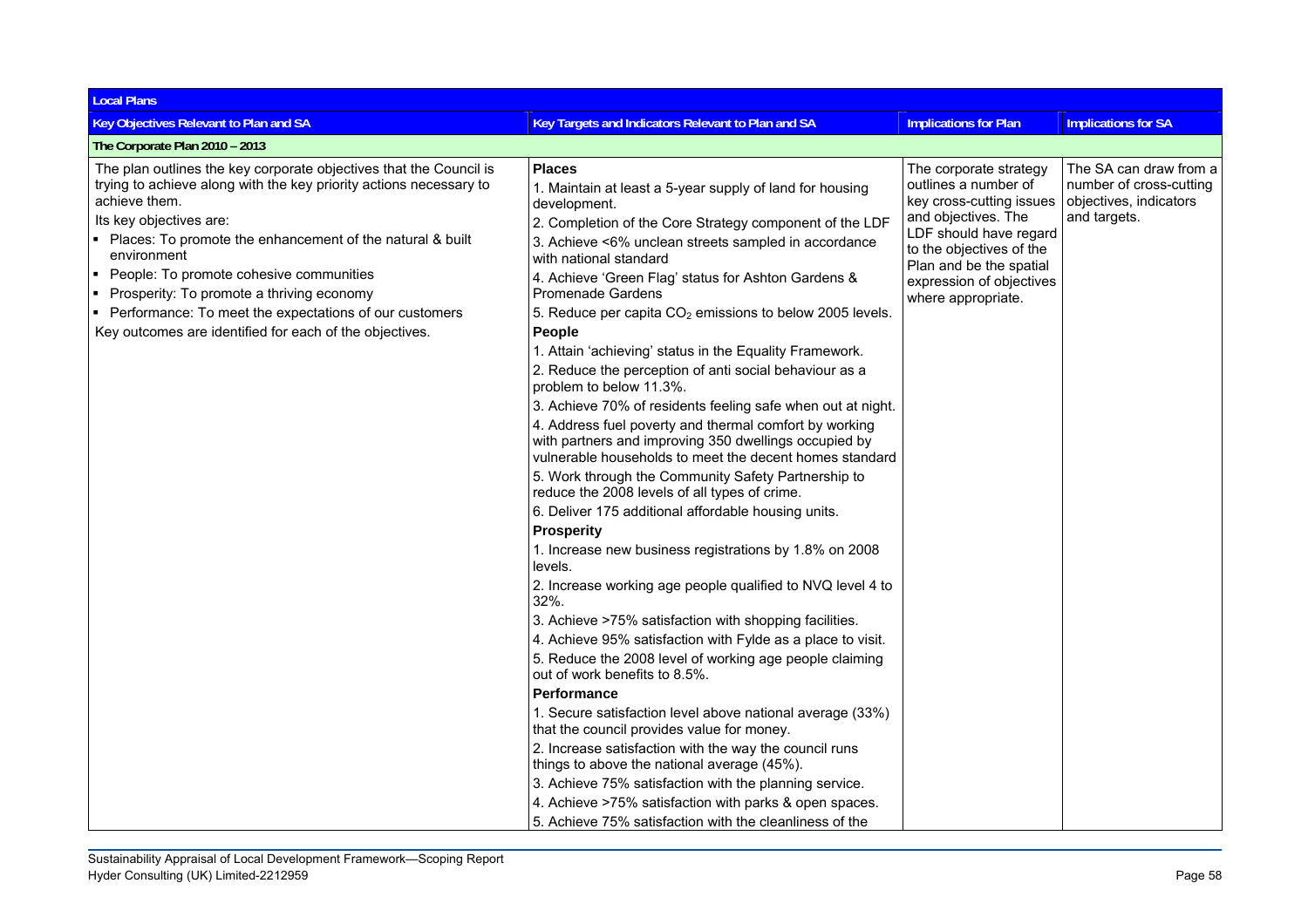| <b>Local Plans</b>                                                                                                                                                                                                                                                                                                                                                      |                                                                                                                                                                                                                                                                                                                     |                                                                                                                                     |                                                                                                                                                                       |
|-------------------------------------------------------------------------------------------------------------------------------------------------------------------------------------------------------------------------------------------------------------------------------------------------------------------------------------------------------------------------|---------------------------------------------------------------------------------------------------------------------------------------------------------------------------------------------------------------------------------------------------------------------------------------------------------------------|-------------------------------------------------------------------------------------------------------------------------------------|-----------------------------------------------------------------------------------------------------------------------------------------------------------------------|
| <b>Key Objectives Relevant to Plan and SA</b>                                                                                                                                                                                                                                                                                                                           | Key Targets and Indicators Relevant to Plan and SA                                                                                                                                                                                                                                                                  | <b>Implications for Plan</b>                                                                                                        | <b>Implications for SA</b>                                                                                                                                            |
|                                                                                                                                                                                                                                                                                                                                                                         | Borough.<br>6. Increase satisfaction with sport/leisure facilities to >40%.                                                                                                                                                                                                                                         |                                                                                                                                     |                                                                                                                                                                       |
| The Fylde Coast Multi-Area Agreement (MAA) (2009)                                                                                                                                                                                                                                                                                                                       |                                                                                                                                                                                                                                                                                                                     |                                                                                                                                     |                                                                                                                                                                       |
| The MAA sets out how Fylde BC, together with Lancashire County<br>Council, Blackpool BC and Wyre BC, will address the specific<br>challenges facing the Fylde Coast area. It proposes a partnership<br>approach with central Government and its agencies to deliver the<br>investment required to meet the needs identified in the document.                            | Eleven performance indicators are included covering GVA,<br>employment rate, congestion, benefit dependency, new<br>business registrations, skills at level 2, 3 and 4, benefit<br>claimants in worst performing neighbourhoods, net<br>additional homes provided, and net additional affordable<br>homes provided. | The LDF should support<br>the aims of the MAA<br>through suitable spatial<br>policies.                                              | The SA Framework<br>should contain<br>objectives that support<br>economic growth. The<br>assessment should<br>refer to the importance<br>of partnership working.      |
| Adopted Fylde Local Plan As Altered 2005                                                                                                                                                                                                                                                                                                                                |                                                                                                                                                                                                                                                                                                                     |                                                                                                                                     |                                                                                                                                                                       |
| This is an amalgamation of two documents: the Local Plan 1996 -<br>2006 and the Local Plan Alteration Review 2004-2016. It sets the<br>Borough's development framework for the period 1996-2006 in the<br>form of policies and allocations and forms the current development<br>plan to be superseded by the emerging LDF. It has the following goal<br>and broad aims: | No specific targets or indicators included in the plan.                                                                                                                                                                                                                                                             | It will be necessary for<br>the existing planning<br>policies to be thoroughly<br>reviewed during the<br>development of the<br>LDF. | The local plan provides<br>a great deal of<br>contextual information<br>about the Borough and<br>sets a basis for<br>identifying existing<br>issues and objectives to |
| "To provide for the necessary growth and development of the<br>Borough in ways which are sustainable and which seek to preserve<br>and enhance the quality of environment for those living and/or<br>working in the Borough and for visitors"                                                                                                                           |                                                                                                                                                                                                                                                                                                                     |                                                                                                                                     | be taken forward.                                                                                                                                                     |
| • To maintain and improve the quality of the environment throughout<br>the Borough having primary regard to sustainability objectives                                                                                                                                                                                                                                   |                                                                                                                                                                                                                                                                                                                     |                                                                                                                                     |                                                                                                                                                                       |
| • To maintain and improve opportunities for employment and to<br>maintain, improve and diversity the economic base in the Borough                                                                                                                                                                                                                                       |                                                                                                                                                                                                                                                                                                                     |                                                                                                                                     |                                                                                                                                                                       |
| To meet the requirement for housing in a way that will best serve<br>all sections of the community                                                                                                                                                                                                                                                                      |                                                                                                                                                                                                                                                                                                                     |                                                                                                                                     |                                                                                                                                                                       |
| • To maintain and improve the transport system in ways which are<br>sustainable and which will reduce the overall environmental impact<br>of transport                                                                                                                                                                                                                  |                                                                                                                                                                                                                                                                                                                     |                                                                                                                                     |                                                                                                                                                                       |
| To maintain and improve opportunities for shopping and related<br>service throughout the Borough                                                                                                                                                                                                                                                                        |                                                                                                                                                                                                                                                                                                                     |                                                                                                                                     |                                                                                                                                                                       |
| • To facilitate the development of social and community facilities                                                                                                                                                                                                                                                                                                      |                                                                                                                                                                                                                                                                                                                     |                                                                                                                                     |                                                                                                                                                                       |
| Spatial Portrait of Fylde Borough (2010)                                                                                                                                                                                                                                                                                                                                |                                                                                                                                                                                                                                                                                                                     |                                                                                                                                     |                                                                                                                                                                       |
| This document forms part of the evidence base for the Core Strategy.<br>It consists of a collation of spatial data from various sources and<br>previous studies to 'paint a picture' of the Borough in statistical terms.                                                                                                                                               | There are no targets. The document consists of a series<br>of indicators reflecting the following topic areas:<br>Age Structure<br>• General Health                                                                                                                                                                 | The report provides<br>data to inform the<br>development of the<br>LDF.                                                             | Data contained in the<br>report should be used<br>as part of the SA<br>baseline.                                                                                      |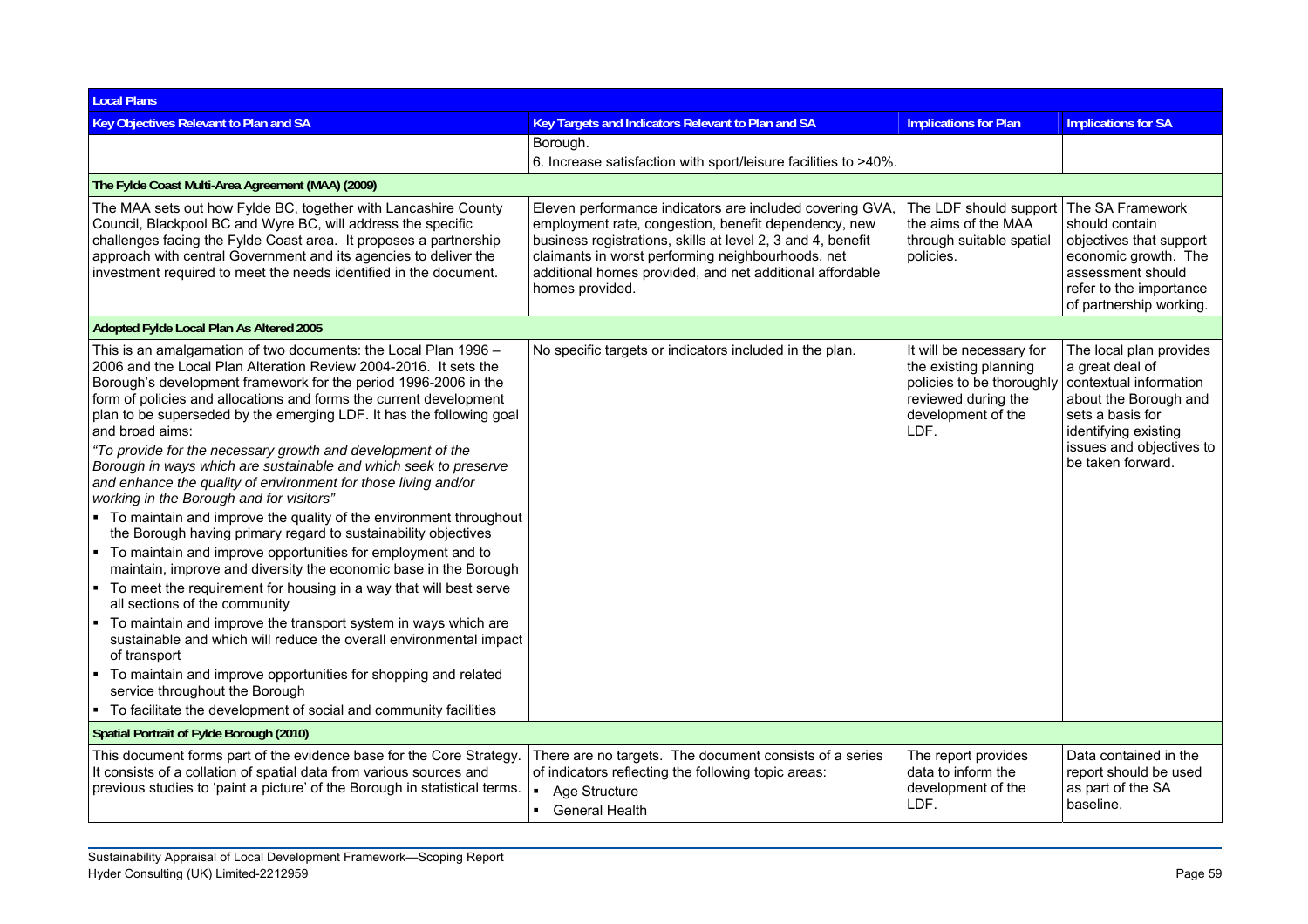| <b>Local Plans</b>                                                                                                                                                                                                                                                                                                                                                                                                                                                                                                                                                                                                                                                                                                                                                                                                    |                                                                                                                                                                                                                                                                                                                                                               |                                                                                                                                              |                                                                                                                                                                                                                                                           |
|-----------------------------------------------------------------------------------------------------------------------------------------------------------------------------------------------------------------------------------------------------------------------------------------------------------------------------------------------------------------------------------------------------------------------------------------------------------------------------------------------------------------------------------------------------------------------------------------------------------------------------------------------------------------------------------------------------------------------------------------------------------------------------------------------------------------------|---------------------------------------------------------------------------------------------------------------------------------------------------------------------------------------------------------------------------------------------------------------------------------------------------------------------------------------------------------------|----------------------------------------------------------------------------------------------------------------------------------------------|-----------------------------------------------------------------------------------------------------------------------------------------------------------------------------------------------------------------------------------------------------------|
| Key Objectives Relevant to Plan and SA                                                                                                                                                                                                                                                                                                                                                                                                                                                                                                                                                                                                                                                                                                                                                                                | <b>Key Targets and Indicators Relevant to Plan and SA</b>                                                                                                                                                                                                                                                                                                     | <b>Implications for Plan</b>                                                                                                                 | <b>Implications for SA</b>                                                                                                                                                                                                                                |
|                                                                                                                                                                                                                                                                                                                                                                                                                                                                                                                                                                                                                                                                                                                                                                                                                       | <b>Economic Activity</b><br>Social Grade / Skills<br><b>Educational Qualifications</b><br>Household Incomes<br><b>House Prices</b><br>Dwelling Type - Spaces<br>Dwelling Type - People<br>Dwelling Stock by Council Tax Band<br><b>Housing Tenure</b><br><b>Vacant Dwellings</b><br>Car Ownership<br>Travel to Work Mode<br>Affordable Housing<br>Deprivation |                                                                                                                                              |                                                                                                                                                                                                                                                           |
| Fylde Employment Land and Economic Development Strategy & Action Plan 2008-2021                                                                                                                                                                                                                                                                                                                                                                                                                                                                                                                                                                                                                                                                                                                                       |                                                                                                                                                                                                                                                                                                                                                               |                                                                                                                                              |                                                                                                                                                                                                                                                           |
| The strategy characterises Fylde's economic and employment status<br>in the context of the UK and the region, and identifies its key<br>challenges and opportunities.<br>It sets out a strategy for delivering economic growth and greater<br>diversification in the local economy.<br>The following strands have been developed in response to the<br>economic constraints and opportunities identified:<br>1: Strong and Vibrant Town Centres<br>2: Room to Grow - the Business Portfolio (availability of employment<br>land)<br>3: High Value Tourism<br>4: Knowledge Intensive Industry (building on strengths in aerospace<br>and the nuclear industry)<br>5: Connected for Business (transport - Blackpool International<br>Airport, South Fylde Rail Line, M55-Heyhouses Link Road)<br>6: Skills for Business | There are no specific targets or indicators. The first Action<br>Plan describes a series of activities to be carried out<br>between 2008 and 2012 in support of the six strands.                                                                                                                                                                              | The development of the<br>LDF must have regard<br>to the strategy and<br>support its aims with<br>appropriate land use<br>planning policies. | The strategy provides a<br>clear indication of<br>economic issues and<br>opportunities to be<br>considered through the<br>SA. It also identifies<br>some key objectives<br>which should be given<br>consideration when<br>developing the SA<br>framework. |
| <b>Fylde Coast Retail Study (2008)</b>                                                                                                                                                                                                                                                                                                                                                                                                                                                                                                                                                                                                                                                                                                                                                                                |                                                                                                                                                                                                                                                                                                                                                               |                                                                                                                                              |                                                                                                                                                                                                                                                           |
| The study comprises an assessment of current patterns of retailing<br>across Blackpool, Fylde and Wyre boroughs. It examines the<br>availability of convenience and comparison goods and the capacity<br>for additional provision across the sub-region.                                                                                                                                                                                                                                                                                                                                                                                                                                                                                                                                                              | In relation to Fylde, the study makes a number of<br>recommendations:<br>It is important for the Council to identify appropriate<br>$\blacksquare$<br>opportunities to improve the retail offer of St. Anne's.<br>However, it is important that any new development is                                                                                        | The LDF should<br>consider the findings of<br>the Retail Study when<br>developing policies on<br>town centres and                            | The SA framework<br>should include<br>objectives related to<br>service provision and<br>economic growth.                                                                                                                                                  |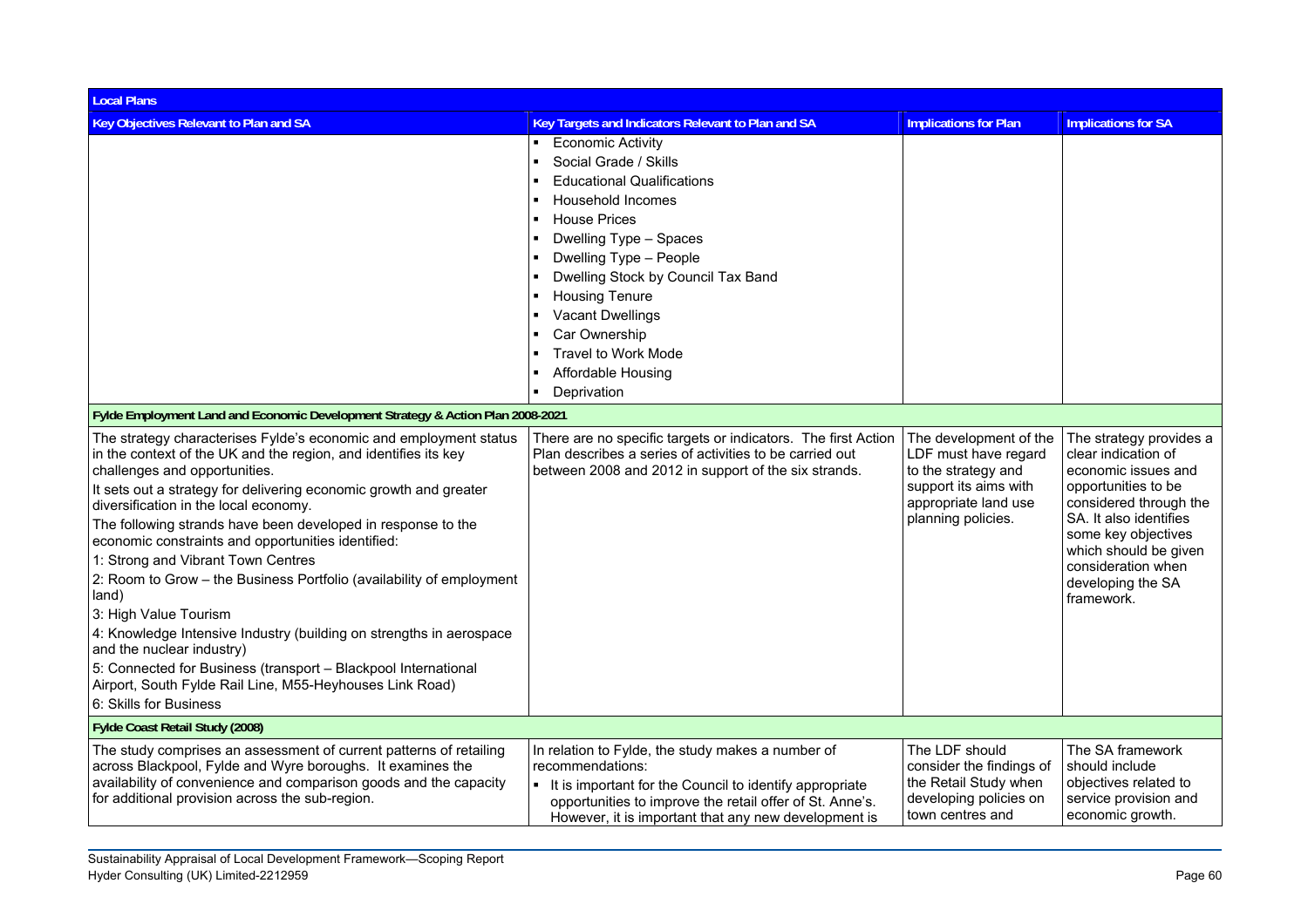| <b>Local Plans</b>                                                                                                                                                                                                                                                                                                                                                                                                                                                                                                                                                                                                                                                                                                                                                                                                                                                                                                                                                                                                                                                                                            |                                                                                                                                                                                                                                                                                                                                                                                                                                                                                                                                                                                                  |                                                                                                                                                                                                                                                                         |                                                                                                                                                                                                                                  |  |
|---------------------------------------------------------------------------------------------------------------------------------------------------------------------------------------------------------------------------------------------------------------------------------------------------------------------------------------------------------------------------------------------------------------------------------------------------------------------------------------------------------------------------------------------------------------------------------------------------------------------------------------------------------------------------------------------------------------------------------------------------------------------------------------------------------------------------------------------------------------------------------------------------------------------------------------------------------------------------------------------------------------------------------------------------------------------------------------------------------------|--------------------------------------------------------------------------------------------------------------------------------------------------------------------------------------------------------------------------------------------------------------------------------------------------------------------------------------------------------------------------------------------------------------------------------------------------------------------------------------------------------------------------------------------------------------------------------------------------|-------------------------------------------------------------------------------------------------------------------------------------------------------------------------------------------------------------------------------------------------------------------------|----------------------------------------------------------------------------------------------------------------------------------------------------------------------------------------------------------------------------------|--|
| Key Objectives Relevant to Plan and SA                                                                                                                                                                                                                                                                                                                                                                                                                                                                                                                                                                                                                                                                                                                                                                                                                                                                                                                                                                                                                                                                        | Key Targets and Indicators Relevant to Plan and SA                                                                                                                                                                                                                                                                                                                                                                                                                                                                                                                                               | <b>Implications for Plan</b>                                                                                                                                                                                                                                            | <b>Implications for SA</b>                                                                                                                                                                                                       |  |
|                                                                                                                                                                                                                                                                                                                                                                                                                                                                                                                                                                                                                                                                                                                                                                                                                                                                                                                                                                                                                                                                                                               | appropriate in scale and contributes to the vitality and<br>viability of the centre.<br>Further work will be necessary to identify potential<br>opportunities within the town centre that could<br>accommodate additional retail floorspace.<br>There is an opportunity to enhance St. Anne's as a<br>'Classic Resort'. Further improvements to create a<br>vibrant town centre will help strengthen the visitor<br>economy in the region.<br>There is only limited scope for additional convenience<br>retail floorspace in both Lytham and Kirkham.                                            | retailing.                                                                                                                                                                                                                                                              |                                                                                                                                                                                                                                  |  |
| St Anne's Seafront Masterplan (2008)                                                                                                                                                                                                                                                                                                                                                                                                                                                                                                                                                                                                                                                                                                                                                                                                                                                                                                                                                                                                                                                                          |                                                                                                                                                                                                                                                                                                                                                                                                                                                                                                                                                                                                  |                                                                                                                                                                                                                                                                         |                                                                                                                                                                                                                                  |  |
| The Masterplan sets out to begin the process of reversing the decline<br>the St Anne's seafront. It analyses the existing character of the area;<br>identifies constraints and opportunities; and proposes a range of<br>possible solutions.                                                                                                                                                                                                                                                                                                                                                                                                                                                                                                                                                                                                                                                                                                                                                                                                                                                                  | There are no specific targets or indicators.                                                                                                                                                                                                                                                                                                                                                                                                                                                                                                                                                     | The LDF should reflect<br>the ambition to<br>regenerate the St<br>Anne's waterfront and<br>refer to the masterplan.                                                                                                                                                     | The assessment of the<br>LDF should refer to the<br>value of regeneration<br>against a range of<br>sustainability objectives.                                                                                                    |  |
| Fylde Coast Housing Strategy (2009)                                                                                                                                                                                                                                                                                                                                                                                                                                                                                                                                                                                                                                                                                                                                                                                                                                                                                                                                                                                                                                                                           |                                                                                                                                                                                                                                                                                                                                                                                                                                                                                                                                                                                                  |                                                                                                                                                                                                                                                                         |                                                                                                                                                                                                                                  |  |
| This document is jointly produced by Blackpool, Wyre and Fylde<br>Councils because there is a high level of integration in the local<br>economy and housing market of the Fylde Coast. It has the following<br>objectives:<br>Quantity - Providing appropriate numbers of the right kinds of<br>high quality new homes<br>• support the local economy and meet long term demand for<br>housing by increasing rates of new building<br>provide more of the affordable homes that are in the highest<br>demand<br>maintain a sustainable community life in rural settlements by<br>$\blacksquare$<br>providing affordable housing for local residents and workers who<br>would otherwise be priced out<br>Quality - Raising the quality of the overall housing offer to<br>support growth in the Fylde Coast economy<br>" reduce in-migration of people with chaotic life styles by reducing<br>the numbers of poor quality private rented homes in inner<br>Blackpool<br>• enhance the residential offer in inner Blackpool and Fleetwood,<br>with a wider range of house types and increased owner occupation | Targets relevant to each objective are provided within the<br>Strategy. Targets are set for both three years (2012) and<br>ten years (2019) where appropriate. Key relevant targets<br>are presented below. The full list is provided in the<br>Strategy document.<br>• Provide 306 net additional homes per annum by 2019<br>Deliver 70 (gross) affordable homes per year by 2012<br>and 2019<br>It is important to note that the Strategy contains targets<br>taken from the North-West Regional Spatial Strategy, and<br>was published prior to the intention to revoke the RSS was<br>known. | The housing needs and<br>requirements for Fylde<br>outlined in this Strategy<br>place a number of<br>demands upon the need<br>to develop appropriate<br>planning policies. For<br>example planning<br>policies will need to<br>encourage the correct<br>mix of housing. | There are a number of<br>issues and opportunities<br>identified in the Strategy<br>that must be considered<br>in the SA. The Strategy<br>must also inform the<br>development of the SA<br>objectives, targets and<br>indicators. |  |
| • reduce concentrations of deprivation on large social housing<br>estates by improving the neighbourhood environments, re-                                                                                                                                                                                                                                                                                                                                                                                                                                                                                                                                                                                                                                                                                                                                                                                                                                                                                                                                                                                    |                                                                                                                                                                                                                                                                                                                                                                                                                                                                                                                                                                                                  |                                                                                                                                                                                                                                                                         |                                                                                                                                                                                                                                  |  |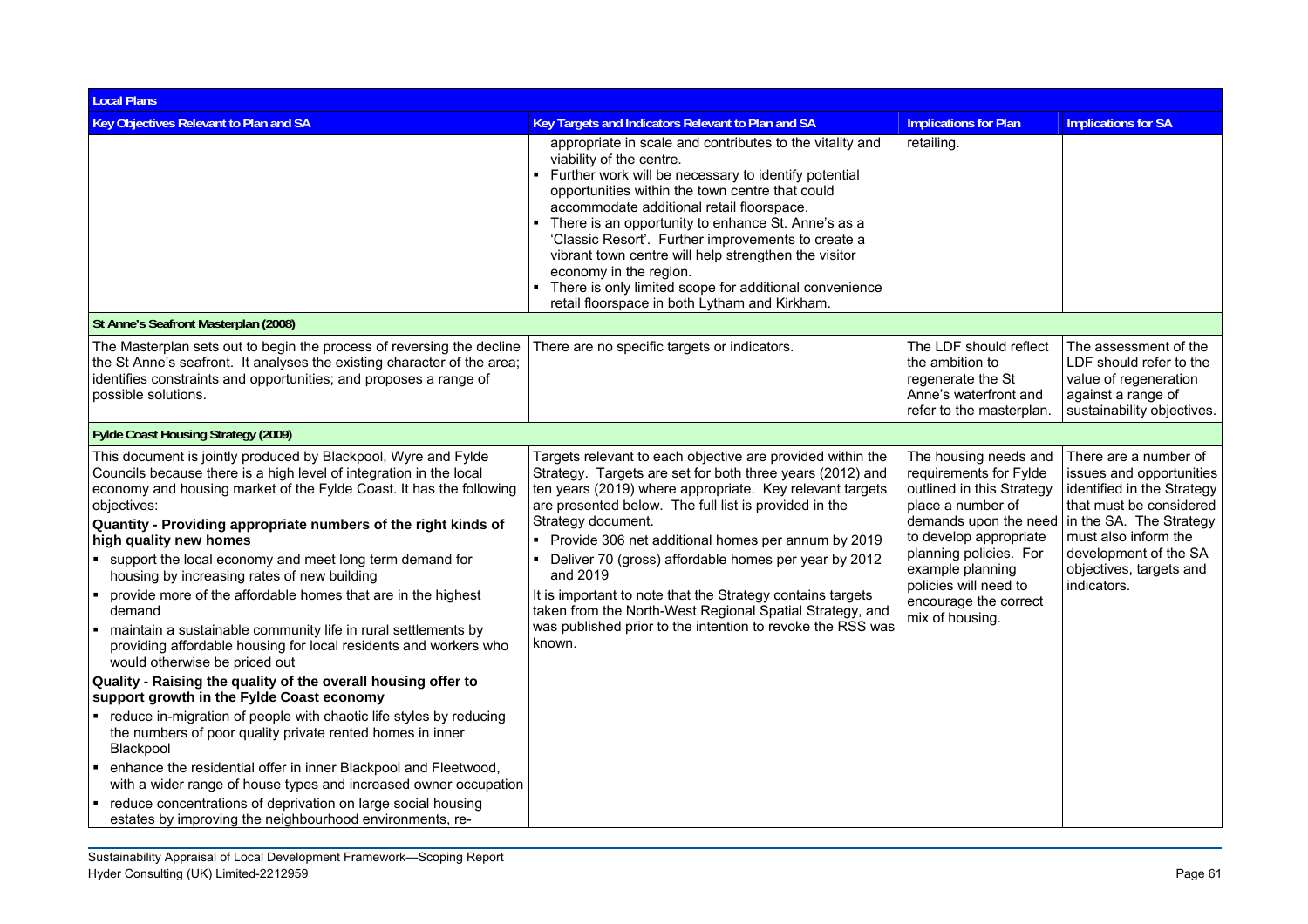| <b>Local Plans</b>                                                                                                                                                                                                                                                                                                                                                                                                                                                                                                                                                                                                                                                                                           |                                                                                                                                                                                                                                                                                                                                                                                                                                                                                                                                                                                                                                                                                                                                                                                                                                                                                                                                                                                                                                                                                                                                                                                                                                                                                                                            |                                                                           |                                                                                                                                                                                 |
|--------------------------------------------------------------------------------------------------------------------------------------------------------------------------------------------------------------------------------------------------------------------------------------------------------------------------------------------------------------------------------------------------------------------------------------------------------------------------------------------------------------------------------------------------------------------------------------------------------------------------------------------------------------------------------------------------------------|----------------------------------------------------------------------------------------------------------------------------------------------------------------------------------------------------------------------------------------------------------------------------------------------------------------------------------------------------------------------------------------------------------------------------------------------------------------------------------------------------------------------------------------------------------------------------------------------------------------------------------------------------------------------------------------------------------------------------------------------------------------------------------------------------------------------------------------------------------------------------------------------------------------------------------------------------------------------------------------------------------------------------------------------------------------------------------------------------------------------------------------------------------------------------------------------------------------------------------------------------------------------------------------------------------------------------|---------------------------------------------------------------------------|---------------------------------------------------------------------------------------------------------------------------------------------------------------------------------|
| Key Objectives Relevant to Plan and SA                                                                                                                                                                                                                                                                                                                                                                                                                                                                                                                                                                                                                                                                       | Key Targets and Indicators Relevant to Plan and SA                                                                                                                                                                                                                                                                                                                                                                                                                                                                                                                                                                                                                                                                                                                                                                                                                                                                                                                                                                                                                                                                                                                                                                                                                                                                         | <b>Implications for Plan</b>                                              | <b>Implications for SA</b>                                                                                                                                                      |
| developing unpopular housing stock, and diversifying tenures<br>• raise the quality of the private rented sector<br>• improve housing conditions for people who are vulnerable<br>because they are older or on low incomes, tackle fuel poverty and<br>reduce domestic carbon emissions<br>People - Helping people to access the accommodation and<br>support that they need to lead stable and prosperous lives<br>• provide new opportunities for people at risk of homelessness, and<br>those without work, to make a positive contribution to the local<br>community<br>• meet the changing requirements of older people and those<br>requiring long term care through the provision of the right mix of |                                                                                                                                                                                                                                                                                                                                                                                                                                                                                                                                                                                                                                                                                                                                                                                                                                                                                                                                                                                                                                                                                                                                                                                                                                                                                                                            |                                                                           |                                                                                                                                                                                 |
| specialist accommodation, adaptations, and support                                                                                                                                                                                                                                                                                                                                                                                                                                                                                                                                                                                                                                                           |                                                                                                                                                                                                                                                                                                                                                                                                                                                                                                                                                                                                                                                                                                                                                                                                                                                                                                                                                                                                                                                                                                                                                                                                                                                                                                                            |                                                                           |                                                                                                                                                                                 |
| Fylde Coast Strategic Housing Market Assessment (2008)                                                                                                                                                                                                                                                                                                                                                                                                                                                                                                                                                                                                                                                       |                                                                                                                                                                                                                                                                                                                                                                                                                                                                                                                                                                                                                                                                                                                                                                                                                                                                                                                                                                                                                                                                                                                                                                                                                                                                                                                            |                                                                           |                                                                                                                                                                                 |
| The assessment has been undertaken to help the local authorities of<br>Blackpool, Fylde and Wyre and English Partnerships to understand<br>the dynamics and factors driving the sub-regional housing market. It<br>also contributes to the evidence base for the LDFs within all three<br>authorities.                                                                                                                                                                                                                                                                                                                                                                                                       | The assessment makes a number of recommendations, of<br>which the most relevant are:<br>• Develop complementary affordable housing policies for<br>the Fylde Coast<br>• Determine a complementary approach to Intermediate<br>Affordable Housing to ensure the products available suit<br>the needs of the local market and are understood and<br>clearly communicated to developers and prospective<br>purchasers<br>Agree an approach to responding to the ageing<br>population including making better use of existing stock<br>through adaptations, delivering more specialist<br>accommodation to meet growing need, increasing<br>awareness of housing options for the elderly and<br>ensuring the delivery of appropriate health and social<br>services<br>Determine housing policy and site allocations in rural<br>areas to ensure mixed and balanced communities with<br>an appropriate level of services and prevent settlements<br>becoming dominated by older or wealthier migrants<br>Adopt proactive strategies to intervene in the housing<br>market to support the economy and overcome<br>imbalances in the type and tenure of housing. For<br>example, ensuring a supply of attractive family housing<br>to attract and retain skilled workers.<br>• Develop of new ways of working with private sector | The LDF should seek to<br>address the<br>recommendations of the<br>study. | The SA framework<br>should include an<br>objective related to<br>meeting identified<br>housing needs. The<br>assessment should be<br>informed by the findings<br>of the report. |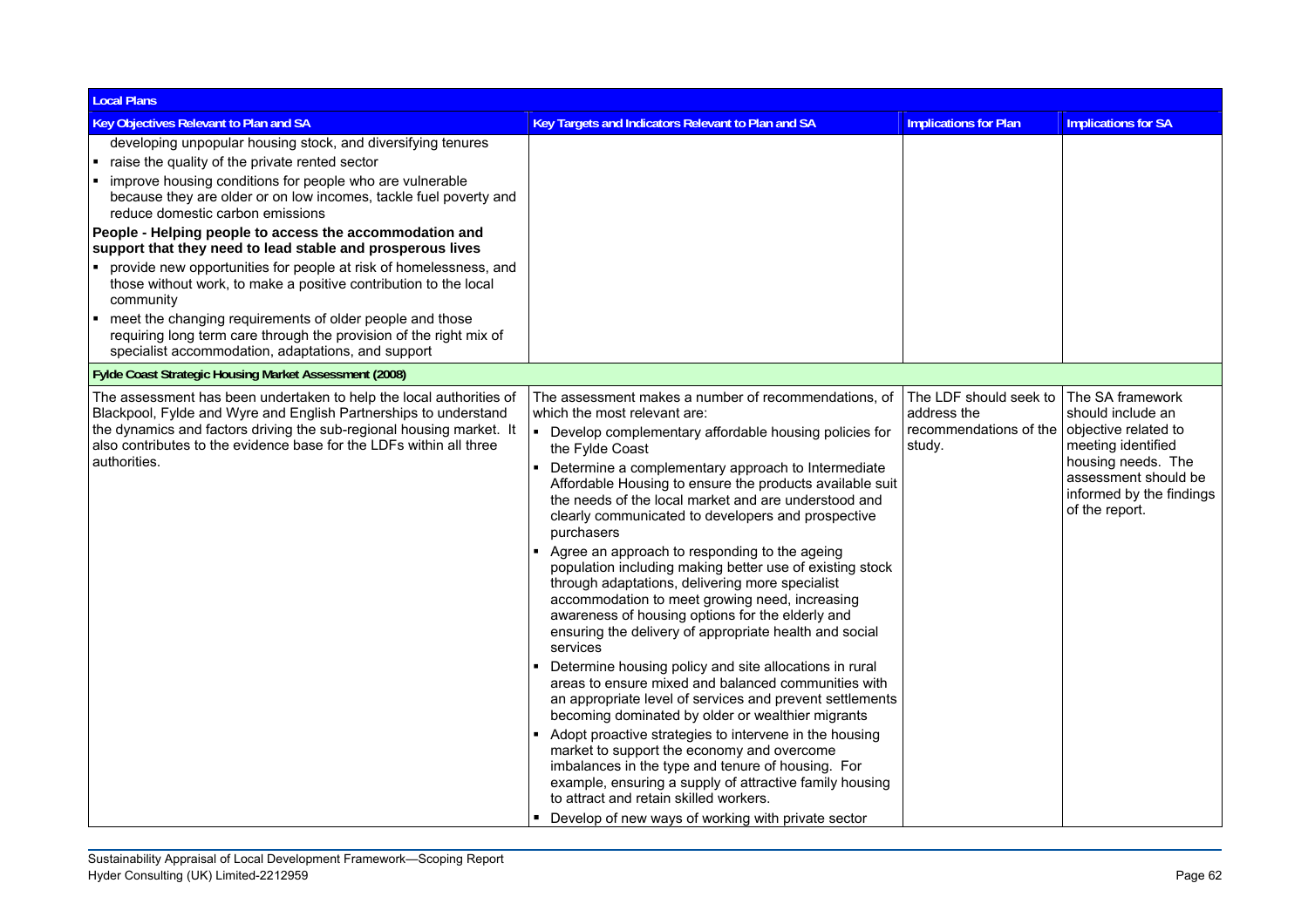| <b>Local Plans</b>                                                                                                                                                                                                                                                                                                                                                                                                                                                                                                                                                          |                                                                                                                                                                                                                                                                                                                                                                                                                                                                                                                                                                                                                                                                                                                                                                                                                        |                                                                                                                                                                                                                |                                                                                                                                                                               |
|-----------------------------------------------------------------------------------------------------------------------------------------------------------------------------------------------------------------------------------------------------------------------------------------------------------------------------------------------------------------------------------------------------------------------------------------------------------------------------------------------------------------------------------------------------------------------------|------------------------------------------------------------------------------------------------------------------------------------------------------------------------------------------------------------------------------------------------------------------------------------------------------------------------------------------------------------------------------------------------------------------------------------------------------------------------------------------------------------------------------------------------------------------------------------------------------------------------------------------------------------------------------------------------------------------------------------------------------------------------------------------------------------------------|----------------------------------------------------------------------------------------------------------------------------------------------------------------------------------------------------------------|-------------------------------------------------------------------------------------------------------------------------------------------------------------------------------|
| Key Objectives Relevant to Plan and SA                                                                                                                                                                                                                                                                                                                                                                                                                                                                                                                                      | Key Targets and Indicators Relevant to Plan and SA                                                                                                                                                                                                                                                                                                                                                                                                                                                                                                                                                                                                                                                                                                                                                                     | <b>Implications for Plan</b>                                                                                                                                                                                   | <b>Implications for SA</b>                                                                                                                                                    |
|                                                                                                                                                                                                                                                                                                                                                                                                                                                                                                                                                                             | partners to ensure delivery of a more balanced housing<br>market.                                                                                                                                                                                                                                                                                                                                                                                                                                                                                                                                                                                                                                                                                                                                                      |                                                                                                                                                                                                                |                                                                                                                                                                               |
| <b>Fylde Housing Needs and Demand Study (2007)</b>                                                                                                                                                                                                                                                                                                                                                                                                                                                                                                                          |                                                                                                                                                                                                                                                                                                                                                                                                                                                                                                                                                                                                                                                                                                                                                                                                                        |                                                                                                                                                                                                                |                                                                                                                                                                               |
| The study is an update of the 2004 study which presented the results<br>of a survey of households undertaken in 2002. These results have<br>been re-weighted to reflect changes in the interim period. The aim of<br>the study was to examine the housing requirements for communities<br>and households of Fylde Borough.<br>The assessment addresses a range of housing issues such as:<br>• Housing stock and tenure<br>• Financial information including house prices<br>• Analysis of housing sub-markets<br>• Factors influencing migration<br>• Housing requirements | The survey identified a total need for 667 new housing<br>units per annum. The need arises primarily from existing<br>households falling into need, with some additional<br>requirement from new household formation.<br>The net annual affordable housing need for Fylde is<br>calculated as 568 additional affordable units per annum.                                                                                                                                                                                                                                                                                                                                                                                                                                                                               | Housing is a key issue<br>for Fylde and has major<br>land-use planning<br>implications.<br>The information collated<br>during the housing<br>survey needs to inform<br>housing policies<br>throughout the LDF. | Some of the data<br>collated in the survey<br>has been used to inform<br>the SA. Housing<br>objectives, targets and<br>indicators will be<br>included in the SA<br>Framework. |
| <b>Fylde Borough Council Homelessness Strategy</b>                                                                                                                                                                                                                                                                                                                                                                                                                                                                                                                          |                                                                                                                                                                                                                                                                                                                                                                                                                                                                                                                                                                                                                                                                                                                                                                                                                        |                                                                                                                                                                                                                |                                                                                                                                                                               |
| The strategy places the emphasis on preventing homelessness.<br>Its vision is that "We will work in partnership to prevent<br>homelessness, provide timely support and advice to work through<br>housing issues, and ensure access to appropriate accommodation for<br>all residents in Fylde."                                                                                                                                                                                                                                                                             | By 2013 Fylde BC and partner agencies aim to:<br>1. Halve the number of households in temporary<br>accommodation by 2010 (baseline 2004) and continue<br>to maintain this level,<br>2. End the use of bed and breakfast accommodation as a<br>form of temporary accommodation for all by 2010; with<br>particular emphasis on access to appropriate temporary<br>accommodation for homeless 16-17 year olds and<br>families with children<br>3. Sustain low levels of homeless presentations and<br>acceptances<br>4. Ensure that homelessness is prevented where possible<br>5. Provide accessible support and advice for all client<br>groups<br>6. Promote and adopt multi agency working where<br>appropriate<br>7. Improve communication between all agencies<br>8. Seek and listen to the views of service users | The LDF should draw<br>on the data collected for<br>the strategy, and<br>include policies that<br>support the aims of<br>preventing<br>homelessness and<br>supporting vulnerable<br>people.                    | The SA should include<br>an objective related to<br>meeting the demand for<br>housing for all groups.                                                                         |
| <b>Strategic Land Availability Assessment (SHLAA) (2010)</b>                                                                                                                                                                                                                                                                                                                                                                                                                                                                                                                |                                                                                                                                                                                                                                                                                                                                                                                                                                                                                                                                                                                                                                                                                                                                                                                                                        |                                                                                                                                                                                                                |                                                                                                                                                                               |
| The Council's SHLAA examines the amount and location of land<br>which is potentially suitable for housing development over the next 15<br>years. There are two main objectives of the Study:<br>• To demonstrate the number of dwellings which could come                                                                                                                                                                                                                                                                                                                   | The assessment does not set targets, but rather identifies<br>the potential for new housing.<br>For the 15 year period to 2026 (the anticipated duration of                                                                                                                                                                                                                                                                                                                                                                                                                                                                                                                                                                                                                                                            | When identifying sites<br>for new housing<br>allocations, the LDF<br>should be informed by                                                                                                                     | There are no specific<br>implications for the SA.                                                                                                                             |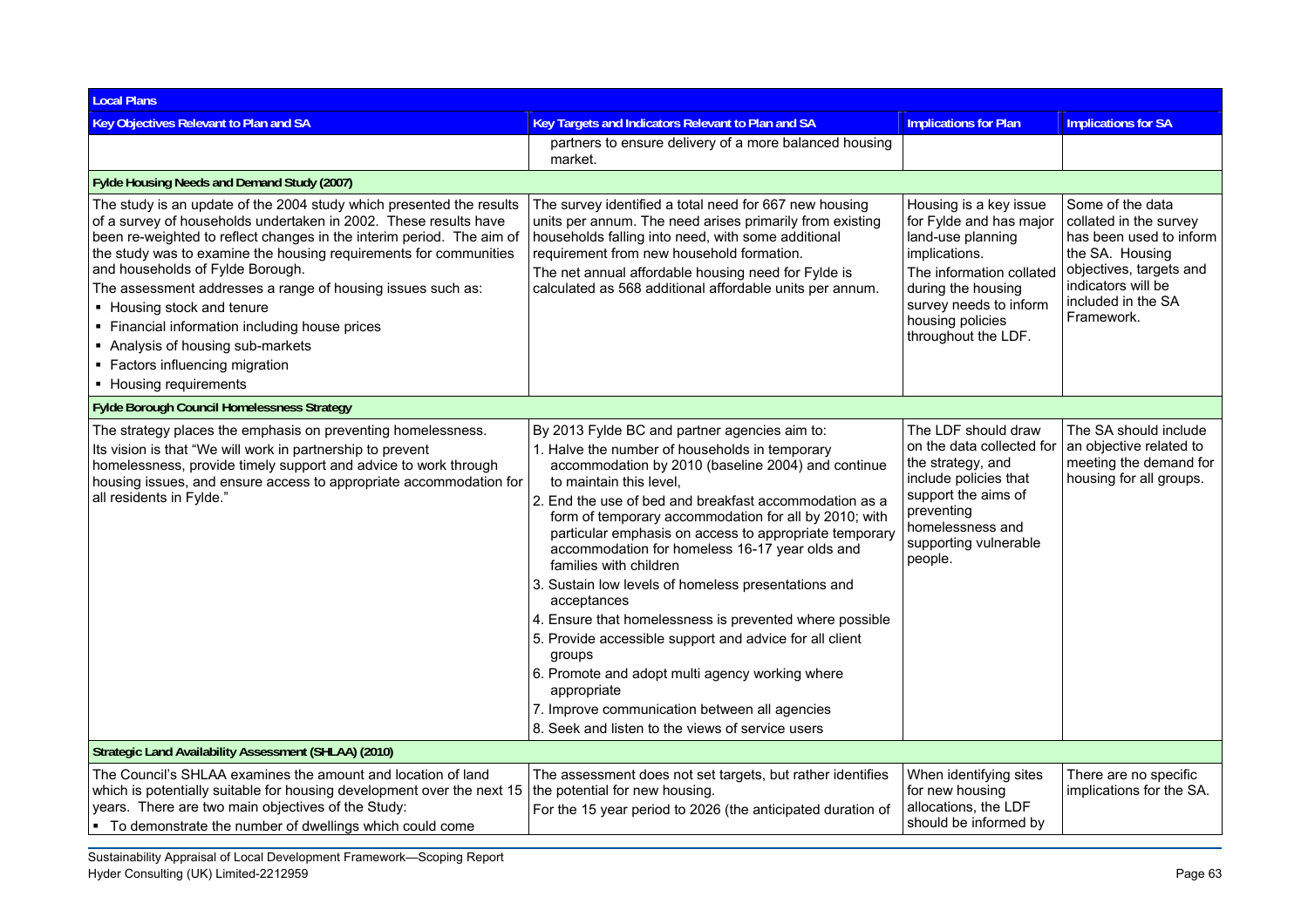| <b>Local Plans</b>                                                                                                                                                                                                                                                                                                                                                                                                                                                                                                                                                                                                                                                                                                                                                                                                                                                                                    |                                                                                                                                                                                            |                                                                                                                                                                                 |                                                                                                              |  |
|-------------------------------------------------------------------------------------------------------------------------------------------------------------------------------------------------------------------------------------------------------------------------------------------------------------------------------------------------------------------------------------------------------------------------------------------------------------------------------------------------------------------------------------------------------------------------------------------------------------------------------------------------------------------------------------------------------------------------------------------------------------------------------------------------------------------------------------------------------------------------------------------------------|--------------------------------------------------------------------------------------------------------------------------------------------------------------------------------------------|---------------------------------------------------------------------------------------------------------------------------------------------------------------------------------|--------------------------------------------------------------------------------------------------------------|--|
| Key Objectives Relevant to Plan and SA                                                                                                                                                                                                                                                                                                                                                                                                                                                                                                                                                                                                                                                                                                                                                                                                                                                                | Key Targets and Indicators Relevant to Plan and SA                                                                                                                                         | <b>Implications for Plan</b>                                                                                                                                                    | <b>Implications for SA</b>                                                                                   |  |
| forward on specific and developable sites within existing<br>settlements over the next 15 years<br>• If in the future housing allocations are found to be necessary<br>outside settlement boundaries, to identify the main options for<br>residential settlement extensions.                                                                                                                                                                                                                                                                                                                                                                                                                                                                                                                                                                                                                          | the Core Strategy), it has identified the potential for:<br>• 2,511 new dwellings within existing settlement<br>boundaries<br>• 12,516 new dwellings on new settlement extension sites     | the results of the study.                                                                                                                                                       |                                                                                                              |  |
| Fylde Waste Management Strategy (2002-2010)                                                                                                                                                                                                                                                                                                                                                                                                                                                                                                                                                                                                                                                                                                                                                                                                                                                           |                                                                                                                                                                                            |                                                                                                                                                                                 |                                                                                                              |  |
| The Strategy sets out the policies and principles for the sustainable<br>operation of the council's Street Scene management unit. Note that<br>overall responsibility for waste management within Fylde falls with<br>Lancashire CC. This strategy therefore falls under the wider<br>Lancashire Municipal Waste Management Strategy (LMWMS) 2001 -<br>2020.<br>Its 5 objectives are:<br>1. Implementation of the LMWMS targets up to 2010<br>2. Change the refuse collection and recycling service delivery method<br>to achieve statutory and LMWMS targets<br>3. Market test waste services based on the new service delivery<br>method<br>4. Review street and beach cleansing services to incorporate new<br>enforcement regimes<br>5. Proactively inform customers and stakeholders of any new<br>initiatives or legislation that may impact on service delivery or the<br>council's objectives | The completion dates for all actions and the achievement<br>of all targets within the strategy have expired. There are<br>therefore no outstanding targets that could apply to the<br>LDF. | The LDF should<br>promote sustainable<br>waste management in<br>line with the objectives<br>of the strategy and the<br>wider LMWMS.                                             | The SA Framework<br>should include an<br>objective related to<br>sustainable waste<br>management.            |  |
| Fylde Crime and Disorder Reduction Partnership Strategy 2007/8 and Action Plan 2009/10                                                                                                                                                                                                                                                                                                                                                                                                                                                                                                                                                                                                                                                                                                                                                                                                                |                                                                                                                                                                                            |                                                                                                                                                                                 |                                                                                                              |  |
| The Strategy provides an overview of the crime and disorder<br>environment within Fylde and makes recommendations for future<br>activities.<br>The key priority areas are:<br>• Anti-social behaviour<br>Quality of Life in Central Ward<br>$\bullet$<br><b>Illicit Substances and Alcohol</b><br>Young People's Issues<br>• Domestic Violence                                                                                                                                                                                                                                                                                                                                                                                                                                                                                                                                                        | The Action Plan contains specific targets for different<br>categories of crime and reports on progress.                                                                                    | The LDF should seek to<br>support the Strategy by<br>ensuring that the land-<br>use planning framework<br>considers issues of<br>crime, disorder and anti-<br>social behaviour. | The SA should include<br>objectives, indicators<br>and targets that relate<br>to crime and fear of<br>crime. |  |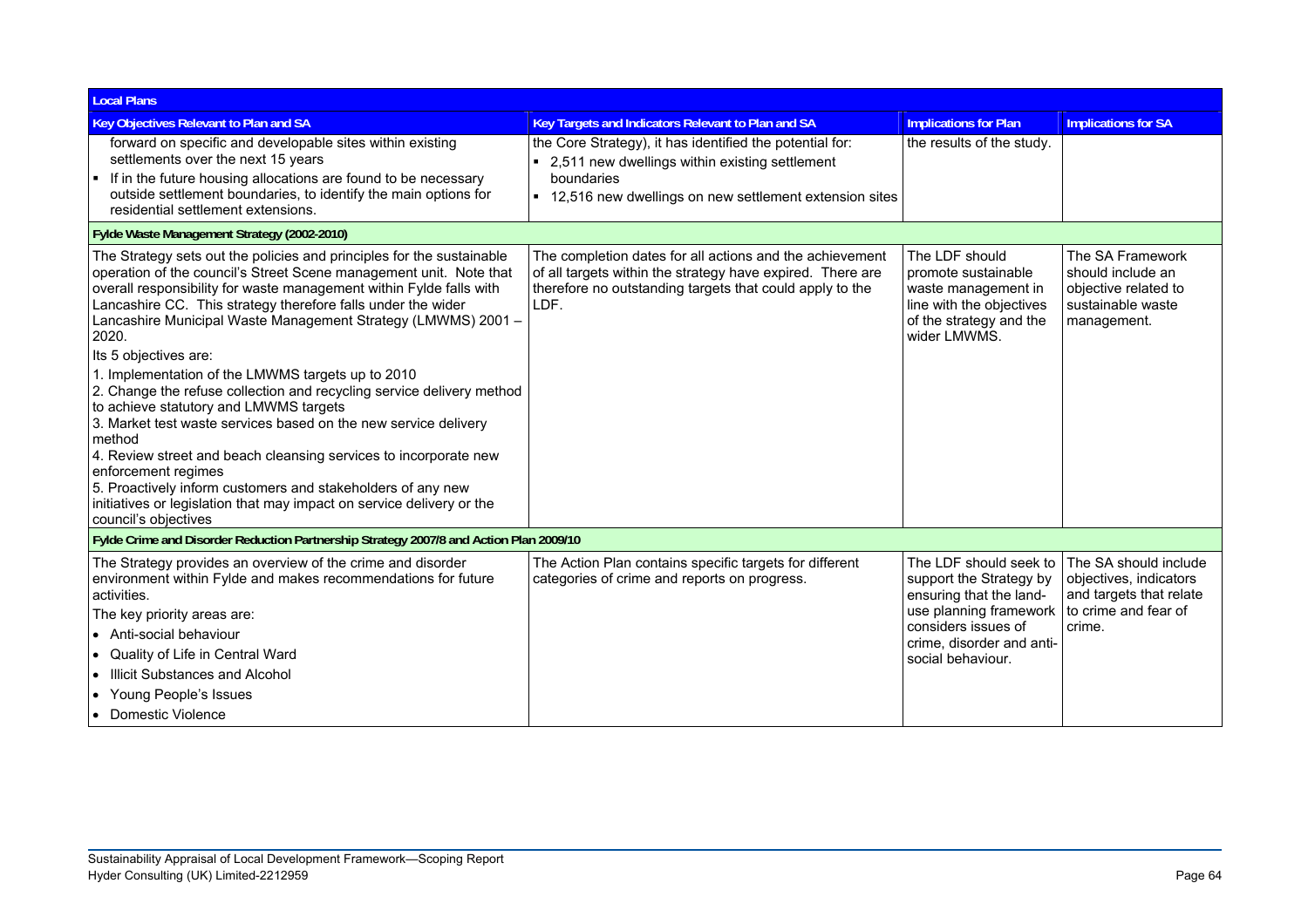| <b>Local Plans</b>                                                                                                                                                                                                                                                                                                                                                                                                                                                                                                                                                                                                                                                                                                                                                                                                                                                                                                                             |                                                                                                                                                                                                                                                                                                                                                                                                                                                                                                                                                                                      |                                                                                                                                                              |                                                                                                                                                                                                                                                                                               |  |
|------------------------------------------------------------------------------------------------------------------------------------------------------------------------------------------------------------------------------------------------------------------------------------------------------------------------------------------------------------------------------------------------------------------------------------------------------------------------------------------------------------------------------------------------------------------------------------------------------------------------------------------------------------------------------------------------------------------------------------------------------------------------------------------------------------------------------------------------------------------------------------------------------------------------------------------------|--------------------------------------------------------------------------------------------------------------------------------------------------------------------------------------------------------------------------------------------------------------------------------------------------------------------------------------------------------------------------------------------------------------------------------------------------------------------------------------------------------------------------------------------------------------------------------------|--------------------------------------------------------------------------------------------------------------------------------------------------------------|-----------------------------------------------------------------------------------------------------------------------------------------------------------------------------------------------------------------------------------------------------------------------------------------------|--|
| Key Objectives Relevant to Plan and SA                                                                                                                                                                                                                                                                                                                                                                                                                                                                                                                                                                                                                                                                                                                                                                                                                                                                                                         | Key Targets and Indicators Relevant to Plan and SA                                                                                                                                                                                                                                                                                                                                                                                                                                                                                                                                   | <b>Implications for Plan</b>                                                                                                                                 | <b>Implications for SA</b>                                                                                                                                                                                                                                                                    |  |
| Community Safety Strategy 2005-2008 for the Borough of Fylde                                                                                                                                                                                                                                                                                                                                                                                                                                                                                                                                                                                                                                                                                                                                                                                                                                                                                   |                                                                                                                                                                                                                                                                                                                                                                                                                                                                                                                                                                                      |                                                                                                                                                              |                                                                                                                                                                                                                                                                                               |  |
| The strategy is published by the Community Safety Partnership which<br>includes representatives from a range of relevant organisations with<br>an interest in improving public safety in Fylde.<br>The aim of the strategy is "To promote community safety, reduce<br>levels of crime, disorder and road casualties, as well as improving the<br>quality of life for all those who live, work and visit the Borough of<br>Fylde"                                                                                                                                                                                                                                                                                                                                                                                                                                                                                                               | The targets in the Strategy are out-of-date but were related<br>to the following topic areas.<br>• Safe and Secure Homes<br>Safe and Secure Streets<br>• Young People's Issues<br><b>Substance Misuse</b><br>$\blacksquare$<br><b>Anti-Social Behaviour</b><br>$\blacksquare$<br><b>Prolific Offenders</b><br>$\blacksquare$                                                                                                                                                                                                                                                         | The LDF should include<br>policies that support the<br>aims of reducing crime,<br>fear of crime and<br>improving public safety.                              | The SA Framework<br>should include an<br>objective related to<br>reducing crime.                                                                                                                                                                                                              |  |
| Community Safety Plan 2008-2009                                                                                                                                                                                                                                                                                                                                                                                                                                                                                                                                                                                                                                                                                                                                                                                                                                                                                                                |                                                                                                                                                                                                                                                                                                                                                                                                                                                                                                                                                                                      |                                                                                                                                                              |                                                                                                                                                                                                                                                                                               |  |
| The vision of the plan is "To promote community safety, reduce levels<br>of crime and disorder, as well as improving the quality of life for all<br>those who live, work and visit the Borough of Fylde"<br>The priorities of the plan are:<br>1. To make the community feel safer by tackling the causes of crime<br>and taking positive steps to reduce the fear of crime particularly in<br>relation to those who are most vulnerable.<br>2. To address the effects of problematic alcohol and drug abuse<br>through increasing awareness and tackling the causes.<br>3. Encourage young people to make a positive impact within the<br>community ensuring that this is properly recognised and<br>discouragement of "risk taking" behaviours.<br>4. To create a safer environment for victims of domestic abuse.<br>5. To reduce the number of people killed or seriously injured on the<br>roads in Fylde.<br>6. Increase in fire safety. | Targets are set against each of the priorities. In some<br>cases these are developed locally, in others they reflect<br>county or wider targets. Examples of relevance to the LDF<br>are:<br>Reduced complaints of juvenile nuisance and<br>associated antisocial behaviour and low level crime.<br>By 2010, to achieve a 40% reduction in the number of<br>people killed or seriously injured in road accidents<br>based on the average casualty figures for the period<br>1994-1998 (county target).<br>A reduction of 10% in criminal damage, from the<br>baseline set in 2003/04 | The LDF should have<br>regard to the objectives<br>of the plan and the<br>spatial expression of<br>objectives where<br>appropriate.                          | The plan provides a<br>clear indication of crime<br>and safety issues to be<br>considered through the<br>SA. It also identifies<br>some key objectives,<br>indicators and targets<br>(performance<br>measures) which should<br>be given consideration<br>when developing the SA<br>framework. |  |
| Open Space, Sport and Recreation Study (2008)                                                                                                                                                                                                                                                                                                                                                                                                                                                                                                                                                                                                                                                                                                                                                                                                                                                                                                  |                                                                                                                                                                                                                                                                                                                                                                                                                                                                                                                                                                                      |                                                                                                                                                              |                                                                                                                                                                                                                                                                                               |  |
| The study presents the results of a detailed analysis of the provision<br>of various categories of open spaces and sports facilities. It identifies<br>gaps in current provision and makes recommendations for new and<br>enhanced facilities in order to meet specified accessibility standards<br>for different categories of facility.                                                                                                                                                                                                                                                                                                                                                                                                                                                                                                                                                                                                      | Targets related to sporting provision are:<br>• An increase in capacity/quality and availability of pitch<br>provision to meet an additional 0.74 hectares per 1,000<br>population.<br>Increase participation in football by strengthening the<br>competitive structure and improving the effectiveness of<br>the transfer between junior and adult football.<br>Support and maintain participation in rugby, cricket and<br>hockey.                                                                                                                                                 | The LDF should<br>address the gaps in<br>provision identified in<br>the Study and seek to<br>improve the quality of<br>open spaces and sports<br>facilities. | The SA should include<br>an objective related to<br>access to open space<br>and sports facilities.                                                                                                                                                                                            |  |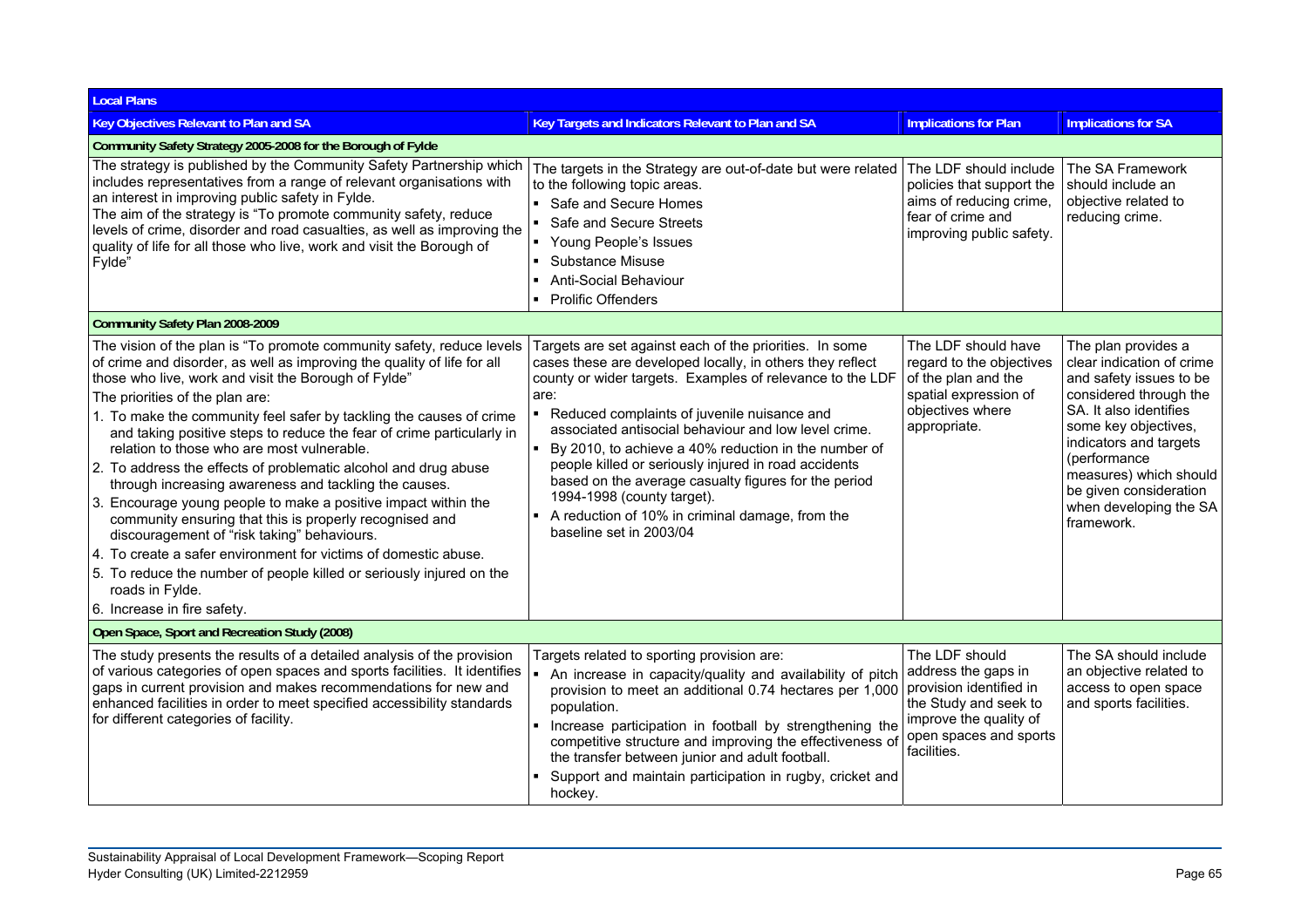| <b>Local Plans</b>                                                                                                                                                                                                                                                                                                                                                                                                                                               |                                                                                                                                                                                                                                                                                                                                                                                                                                                                                                                                                                                                                                                                                                             |                                                                                                                                                                |                                                                                                                                                           |  |
|------------------------------------------------------------------------------------------------------------------------------------------------------------------------------------------------------------------------------------------------------------------------------------------------------------------------------------------------------------------------------------------------------------------------------------------------------------------|-------------------------------------------------------------------------------------------------------------------------------------------------------------------------------------------------------------------------------------------------------------------------------------------------------------------------------------------------------------------------------------------------------------------------------------------------------------------------------------------------------------------------------------------------------------------------------------------------------------------------------------------------------------------------------------------------------------|----------------------------------------------------------------------------------------------------------------------------------------------------------------|-----------------------------------------------------------------------------------------------------------------------------------------------------------|--|
| Key Objectives Relevant to Plan and SA                                                                                                                                                                                                                                                                                                                                                                                                                           | Key Targets and Indicators Relevant to Plan and SA                                                                                                                                                                                                                                                                                                                                                                                                                                                                                                                                                                                                                                                          | <b>Implications for Plan</b>                                                                                                                                   | <b>Implications for SA</b>                                                                                                                                |  |
| Play Strategy for Fylde 2007-2012                                                                                                                                                                                                                                                                                                                                                                                                                                |                                                                                                                                                                                                                                                                                                                                                                                                                                                                                                                                                                                                                                                                                                             |                                                                                                                                                                |                                                                                                                                                           |  |
| The strategy sets out a vision for play over the next five years and<br>outlines how play will contribute to the Community Plan and the<br>outcomes of the Every Child Matters agenda. The strategy was<br>developed through multi-agency working and considerable<br>community consultation.<br>The vision stated in the document is "To develop sustainable<br>challenging, inclusive play opportunities for the children & young<br>people of Fylde to enjoy" | Performance indicators to be used in measuring the<br>strategy's effectiveness are:<br>• Levels of satisfaction in play opportunities and facilities<br>Numbers of community partnerships established<br>$\blacksquare$<br>% of children & young people who play out<br>$\blacksquare$<br>• % improvement in safety perceptions around children's<br>play<br>Number of links with private sector play providers<br>$\blacksquare$<br>established<br>• Increases in quality and quantity of inclusive play space<br>and opportunity<br>An increase in the numbers of voluntary / paid workers<br>$\blacksquare$<br>in the play sector<br>• Number of people accessing recognised training<br>courses in play | The LDF should support<br>the strategy by ensuring<br>that play facilities are<br>provided of an adequate<br>quality and quantity to<br>meet identified needs. | The SA should consider<br>how well the LDF<br>improves access to<br>facilities and services.<br>including opportunities<br>for recreation and<br>leisure. |  |
| Fylde Borough Council: Strategic Flood Risk Assessment (2008)                                                                                                                                                                                                                                                                                                                                                                                                    |                                                                                                                                                                                                                                                                                                                                                                                                                                                                                                                                                                                                                                                                                                             |                                                                                                                                                                |                                                                                                                                                           |  |
| The aim of the SFRA is to work with the planning system to raise the<br>profile and understanding of flood risk and to influence the spatial<br>planning processes to provide sustainable developments.                                                                                                                                                                                                                                                          | Specific areas within the Borough are identified and<br>assessed for their level of flood risk. The SFRA makes<br>recommendations for spatial planning across the Borough.                                                                                                                                                                                                                                                                                                                                                                                                                                                                                                                                  | The LDF should attempt<br>to reduce flood risk and<br>direct development<br>away from flood-prone<br>areas.                                                    | The SA Framework<br>should include an<br>objective related to<br>flooding and the water<br>environment.                                                   |  |
| <b>Contaminated Land Strategy (2001)</b>                                                                                                                                                                                                                                                                                                                                                                                                                         |                                                                                                                                                                                                                                                                                                                                                                                                                                                                                                                                                                                                                                                                                                             |                                                                                                                                                                |                                                                                                                                                           |  |
| The strategy establishes how the Fylde area will be assessed for<br>contamination to identify those sites that will require further<br>investigation and potentially remediation.<br>The overall aim of the Strategy is to ensure compliance with the<br>requirements of Part IIA of the Environmental Protection Act 1990<br>and to ensure that where redevelopment occurs, the planning<br>process deals with any land contamination.                          | The plan sets out how it will develop a series of target<br>dates/anticipated work schedule for undertaking works to<br>sites within the Borough.<br>The strategic priorities of Fylde BC for dealing with<br>contaminated land are:<br>• To protect human health<br>• To protect controlled waters<br>• To protect ecosystems<br>• To protect historic sites and the historic environment<br>• To prevent any further contamination of land<br>• To prevent damage to property<br>• To encourage re-use of brownfield sites<br>• To encourage voluntary remediation                                                                                                                                        | The LDF should have<br>regard to the objectives<br>of the Strategy and be<br>aware of the spatial<br>expression of objectives<br>where appropriate.            | The SA framework<br>needs to include<br>objectives that relate to<br>the use of brownfield<br>sites and remediation of<br>contaminated land.              |  |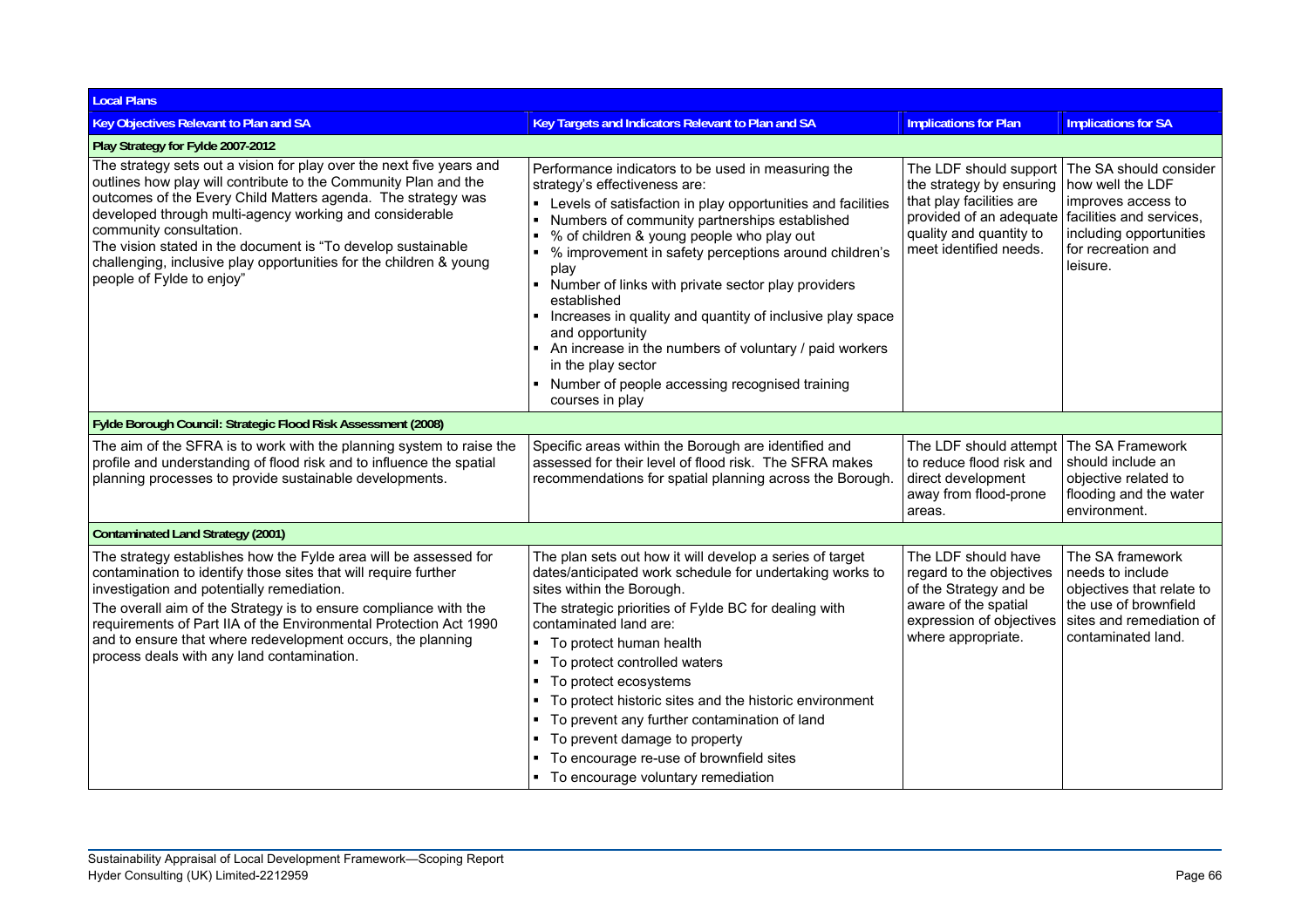| <b>Local Plans</b>                                                                                                                                                                                                                                                                                                                                                                                                                                  |                                                                                                                                                                                                                                                                                                                                                                                                                                                                                                    |                                                                                                                                                                                                              |                                                                                                                                                        |  |
|-----------------------------------------------------------------------------------------------------------------------------------------------------------------------------------------------------------------------------------------------------------------------------------------------------------------------------------------------------------------------------------------------------------------------------------------------------|----------------------------------------------------------------------------------------------------------------------------------------------------------------------------------------------------------------------------------------------------------------------------------------------------------------------------------------------------------------------------------------------------------------------------------------------------------------------------------------------------|--------------------------------------------------------------------------------------------------------------------------------------------------------------------------------------------------------------|--------------------------------------------------------------------------------------------------------------------------------------------------------|--|
| Key Objectives Relevant to Plan and SA                                                                                                                                                                                                                                                                                                                                                                                                              | Key Targets and Indicators Relevant to Plan and SA                                                                                                                                                                                                                                                                                                                                                                                                                                                 | <b>Implications for Plan</b>                                                                                                                                                                                 | <b>Implications for SA</b>                                                                                                                             |  |
| Parks and Open Spaces Strategy for the Borough of Fylde 2003-07                                                                                                                                                                                                                                                                                                                                                                                     |                                                                                                                                                                                                                                                                                                                                                                                                                                                                                                    |                                                                                                                                                                                                              |                                                                                                                                                        |  |
| The strategy provides an audit of the public open spaces and their<br>facilities across the Borough and sets an action plan for ongoing<br>management to address a number of identified needs. These are:<br>• Balancing tourist and residents' needs<br>Balancing urban and rural needs<br><b>Budget management</b><br>٠<br>Regeneration and investment<br>$\blacksquare$<br>Local standards and levels of provision<br>Best value<br>Young people | There are no specific targets or indicators of relevance.                                                                                                                                                                                                                                                                                                                                                                                                                                          | The LDF should protect<br>existing parks and<br>leisure facilities and<br>support the Strategy by<br>ensuring that future<br>provision continues to<br>meet the needs of<br>residents and visitors<br>alike. | The SA Framework<br>should include<br>objectives and/or guide<br>questions that reflect<br>the objectives of this<br>strategy.                         |  |
| Fylde Sand Dunes Management Action Plan (2008)                                                                                                                                                                                                                                                                                                                                                                                                      |                                                                                                                                                                                                                                                                                                                                                                                                                                                                                                    |                                                                                                                                                                                                              |                                                                                                                                                        |  |
| The Plan sets out management priorities for the 80ha of dunes<br>between Squires Gate and Lytham Green.<br>The main aims for management of the Fylde Sand Dunes are to:<br>. enhance the nature conservation interest of the coastal habitats<br>improve the efficiency of the dunes and saltmarsh as soft sea-<br>٠<br>defence<br>enhance public appreciation and enjoyment of the dunes                                                           | There are no specific targets or indicators of relevance.<br>However, the plan recommends a number of actions to<br>improve the quality of the dune system and achieve the<br>three aims.                                                                                                                                                                                                                                                                                                          | The LDF should ensure<br>that the dune system is<br>protected and enhanced<br>in line with the<br>recommendations in the<br>plan.                                                                            | The SA should consider<br>potential impacts upon<br>the dune system within<br>objectives relating to<br>landscape, climate<br>change and biodiversity. |  |
| A Cultural Strategy for the Fylde Coast 2009-14                                                                                                                                                                                                                                                                                                                                                                                                     |                                                                                                                                                                                                                                                                                                                                                                                                                                                                                                    |                                                                                                                                                                                                              |                                                                                                                                                        |  |
| This document is produced in conjunction with Blackpool, Wyre and<br>Lancashire County Councils. It describes the cultural resources of<br>the area and sets out aspirations to enhance the quality of, and<br>access to, these resources.<br>It also recognises the important role that the cultural environment<br>plays in supporting economic growth, regeneration and community<br>cohesion.                                                   | There are no specific targets or indicators of relevance.                                                                                                                                                                                                                                                                                                                                                                                                                                          | The LDF should ensure<br>that it recognises the<br>importance of cultural<br>issues and supports the<br>aims of this Strategy.                                                                               | The SA framework<br>should include an<br>objective related to<br>culture and/or heritage<br>in the broader sense.                                      |  |
| Fylde Coast Visitor Accommodation Study (2009)                                                                                                                                                                                                                                                                                                                                                                                                      |                                                                                                                                                                                                                                                                                                                                                                                                                                                                                                    |                                                                                                                                                                                                              |                                                                                                                                                        |  |
| The study examines visitor accommodation supply and demand<br>across the Fylde coast sub-region in relation to wider themes within<br>the tourism industry. It makes recommendations ahead of the<br>development of LDFs in the three constituent boroughs.                                                                                                                                                                                         | Conclusions of the study specifically related to the<br>provision of visitor accommodation in Fylde are:<br>• There does not appear to be any need to change the<br>existing planning policy framework in relation to hotel<br>accommodation going into the LDF, other than perhaps<br>restricting policy TREC1 to prevent hotels from being<br>converted to holiday apartments.<br>There is a concern that current policy to restrict any<br>increase in static caravan numbers at existing parks | The LDF should ensure<br>that future tourist<br>accommodation needs<br>are considered, and<br>take on board the<br>recommendations of the<br>study.                                                          | The SA framework<br>should include an<br>objective related to<br>sustainable tourism,<br>which should include<br>accommodation<br>considerations.      |  |